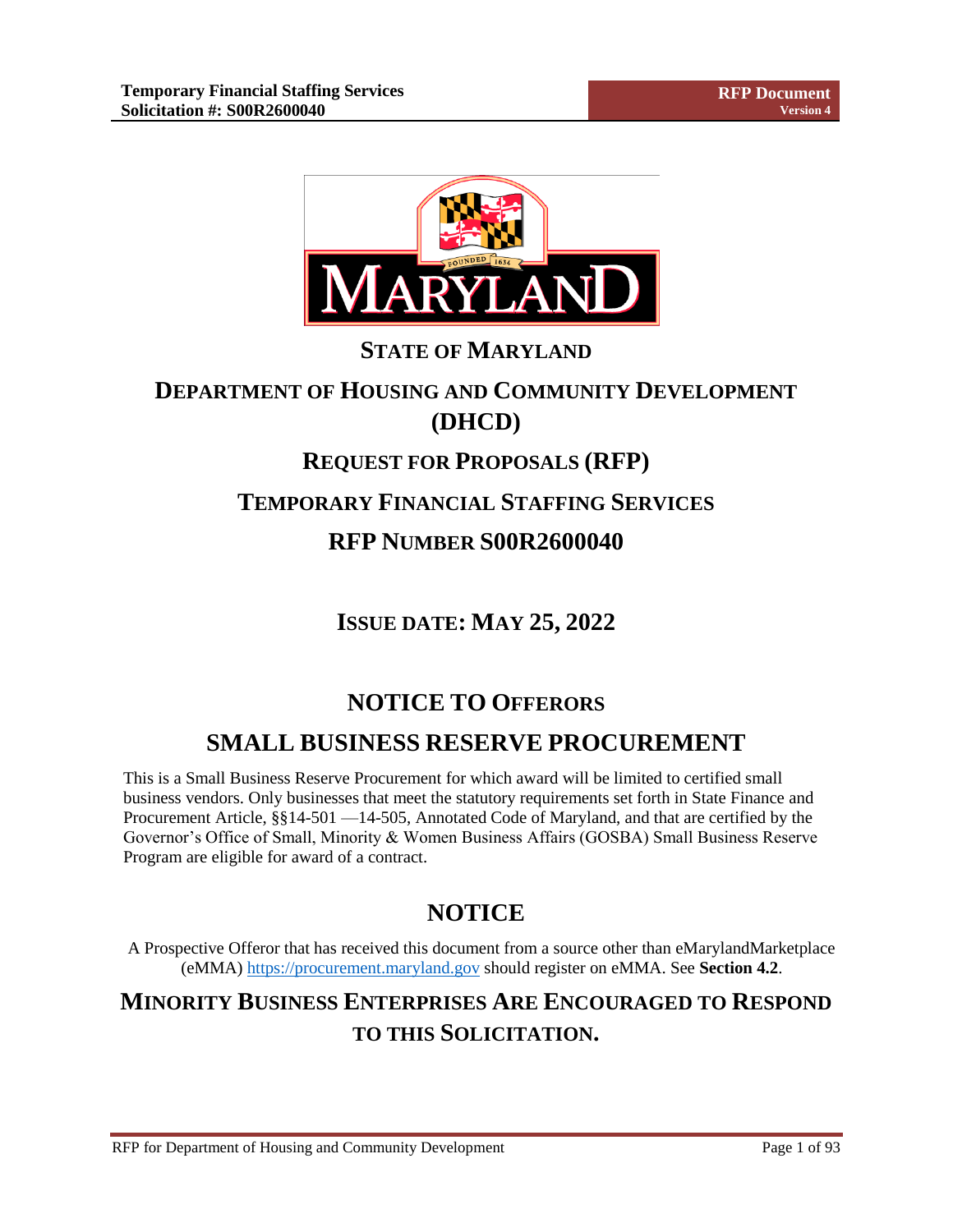#### **VENDOR FEEDBACK FORM**

To help us improve the quality of State solicitations, and to make our procurement process more responsive and business friendly, please provide comments and suggestions regarding this solicitation. Please return your comments with your response. If you have chosen not to respond to this solicitation, please email this completed form to the attention of the Procurement Officer (see Key Information Summary Sheet below for contact information).

#### **Title: Temporary Financial Staffing Services Solicitation No: S00R2600040**

- 1. If you have chosen not to respond to this solicitation, please indicate the reason(s) below:
	- o Other commitments preclude our participation at this time
	- o The subject of the solicitation is not something we ordinarily provide
	- o We are inexperienced in the work/commodities required
	- o Specifications are unclear, too restrictive, etc. (Explain in REMARKS section)
	- o The scope of work is beyond our present capacity
	- o Doing business with the State is simply too complicated. (Explain in REMARKS section)
	- o We cannot be competitive. (Explain in REMARKS section)
	- o Time allotted for completion of the Proposal is insufficient
	- o Start-up time is insufficient
	- o Bonding/Insurance requirements are restrictive (Explain in REMARKS section)
	- o Proposal requirements (other than specifications) are unreasonable or too risky (Explain in REMARKS section)
	- o MBE or VSBE requirements (Explain in REMARKS section)
	- o Prior State of Maryland contract experience was unprofitable or otherwise unsatisfactory. (Explain in REMARKS section)
	- o Payment schedule too slow
	- $\circ$  Other:

2. If you have submitted a response to this solicitation, but wish to offer suggestions or express concerns, please use the REMARKS section below. (Attach additional pages as needed.)

\_\_\_\_\_\_\_\_\_\_\_\_\_\_\_\_\_\_\_\_\_\_\_\_\_\_\_\_\_\_\_\_\_\_\_\_\_\_\_\_\_\_\_\_\_\_\_\_\_\_\_\_\_\_\_\_\_\_\_\_\_\_\_\_\_\_\_\_\_\_\_\_\_\_\_\_\_\_\_\_\_\_\_\_

#### REMARKS:

| Phone $(\_\_)$ $\_\_$ - $\_\_$ |
|--------------------------------|
|                                |
|                                |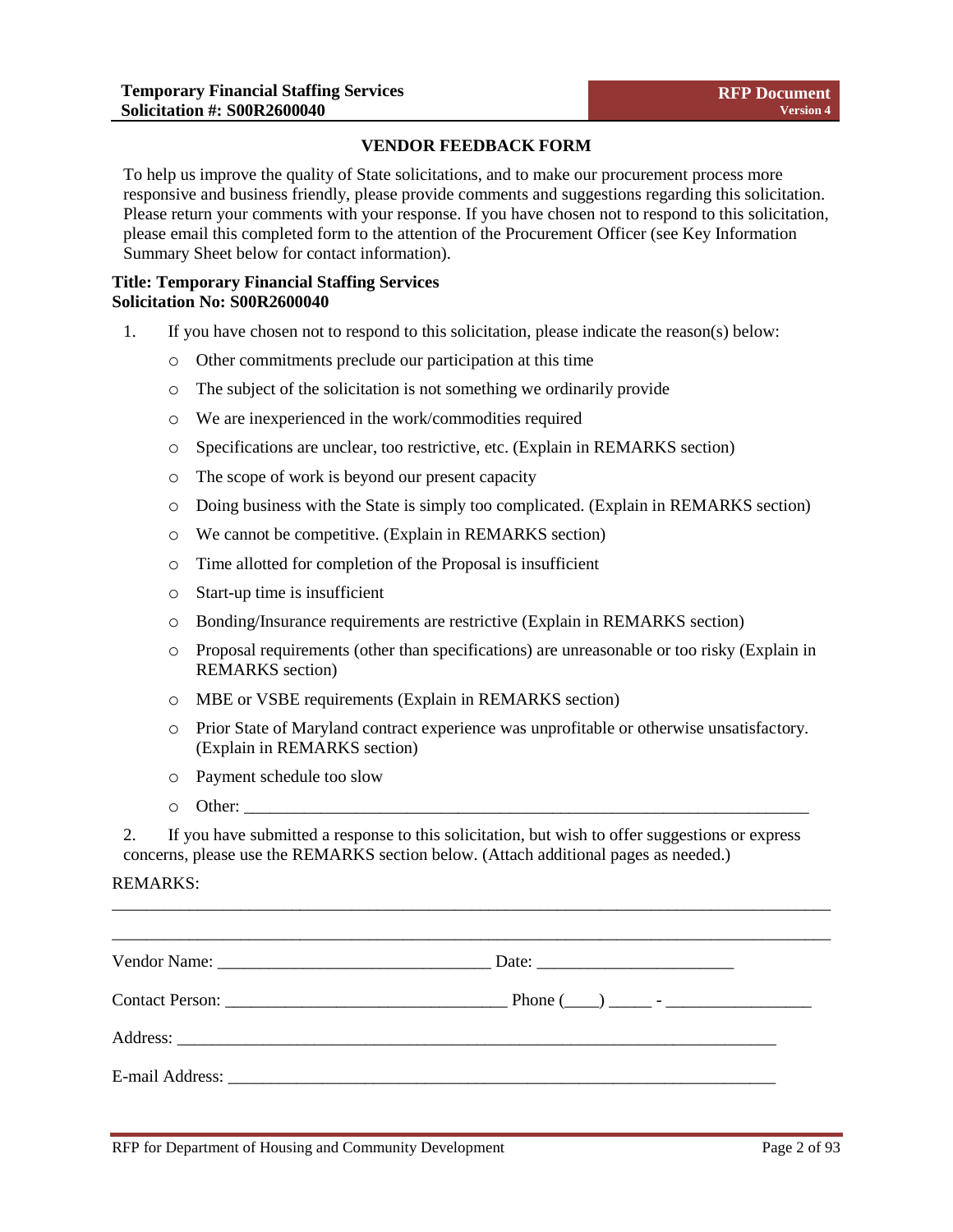## **STATE OF MARYLAND**

# **DEPARTMENT OF HOUSING AND COMMUNITY DEVELOPMENT (DHCD)**

| <b>Request for Proposals</b>                   | <b>Services - Temporary Financial Staffing Services</b>                                                               |  |  |
|------------------------------------------------|-----------------------------------------------------------------------------------------------------------------------|--|--|
| <b>Solicitation Number:</b>                    | S00R2600040                                                                                                           |  |  |
| <b>RFP Issue Date:</b>                         | May 25, 2022                                                                                                          |  |  |
| <b>RFP Issuing Office:</b>                     | Department of Housing and Community Development (DHCD or the<br>"Department")                                         |  |  |
| <b>Procurement Officer:</b>                    | Amanda Sadler                                                                                                         |  |  |
|                                                | 7800 Harkins Road Lanham MD 20706                                                                                     |  |  |
| e-mail:                                        | amanda.sadler@maryland.gov                                                                                            |  |  |
| <b>Office Phone:</b>                           | $(301)$ 429 -7780                                                                                                     |  |  |
| Proposals are to be sent to:                   | Submit via eMMA                                                                                                       |  |  |
| <b>Pre-Proposal Conference:</b>                | June 8, 2022 at 10:00 AM Local Time via Google Meets                                                                  |  |  |
|                                                | See Attachment A for directions and instructions.                                                                     |  |  |
| <b>Ouestions Due Date and Time</b>             | June 22, 2022 at 2:00 PM Local Time                                                                                   |  |  |
| <b>Proposal Due (Closing) Date</b>             | June 29, 2022 at 4:00 PM Local Time                                                                                   |  |  |
| and Time:                                      | Offerors are reminded that a completed Feedback Form is requested<br>if a no-proposal decision is made (see page iv). |  |  |
| <b>MBE Subcontracting Goal:</b>                | 0%                                                                                                                    |  |  |
| <b>VSBE Subcontracting Goal:</b>               | 0%                                                                                                                    |  |  |
| <b>Contract Type:</b>                          | Indefinite Quantity with Firm Fixed Prices                                                                            |  |  |
| <b>Contract Duration:</b>                      | Three-Year Base Period, with one 2-year extension -option period                                                      |  |  |
| <b>Primary Place of</b><br><b>Performance:</b> | Department of Housing and Community Development                                                                       |  |  |
| <b>SBR</b> Designation:                        | Yes                                                                                                                   |  |  |
| <b>Federal Funding:</b>                        | N <sub>0</sub>                                                                                                        |  |  |

## **KEY INFORMATION SUMMARY SHEET**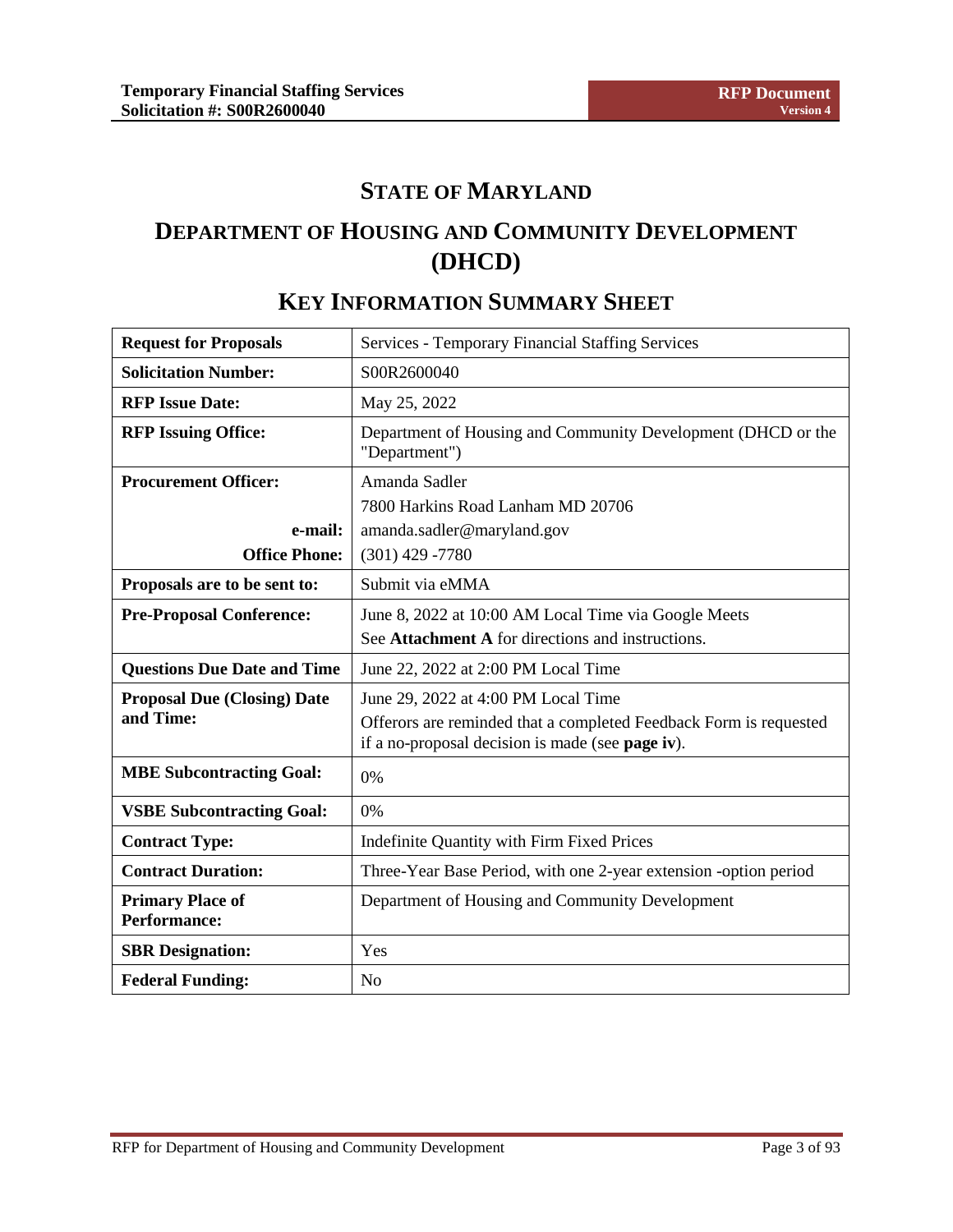# **TABLE OF CONTENTS – RFP**

| $\mathbf{1}$   |                                                                                                                                                                                                                                                                                                                                                                                                                                                                                                                   | <b>Minimum Qualifications</b>                    | $\tau$ |  |  |
|----------------|-------------------------------------------------------------------------------------------------------------------------------------------------------------------------------------------------------------------------------------------------------------------------------------------------------------------------------------------------------------------------------------------------------------------------------------------------------------------------------------------------------------------|--------------------------------------------------|--------|--|--|
|                | 1.1                                                                                                                                                                                                                                                                                                                                                                                                                                                                                                               | <b>Offeror Minimum Qualifications</b>            | $\tau$ |  |  |
| $\overline{c}$ |                                                                                                                                                                                                                                                                                                                                                                                                                                                                                                                   | <b>Contractor Requirements: Scope of Work</b>    | 8      |  |  |
|                | 2.1                                                                                                                                                                                                                                                                                                                                                                                                                                                                                                               | <b>Summary Statement</b>                         | 8      |  |  |
|                | 2.2                                                                                                                                                                                                                                                                                                                                                                                                                                                                                                               | Background, Purpose and Goals                    | 8      |  |  |
|                | 2.3                                                                                                                                                                                                                                                                                                                                                                                                                                                                                                               | <b>Responsibilities and Tasks</b>                | 8      |  |  |
| 3              |                                                                                                                                                                                                                                                                                                                                                                                                                                                                                                                   | <b>Contractor Requirements: General</b>          | 15     |  |  |
|                | 3.1                                                                                                                                                                                                                                                                                                                                                                                                                                                                                                               | <b>Contract Initiation Requirements</b>          | 15     |  |  |
|                | 3.2                                                                                                                                                                                                                                                                                                                                                                                                                                                                                                               | <b>End of Contract Transition</b>                | 15     |  |  |
|                | 3.3                                                                                                                                                                                                                                                                                                                                                                                                                                                                                                               | Invoicing                                        | 16     |  |  |
|                | 3.4                                                                                                                                                                                                                                                                                                                                                                                                                                                                                                               | <b>Liquidated Damages</b>                        | 19     |  |  |
|                | 3.5                                                                                                                                                                                                                                                                                                                                                                                                                                                                                                               | <b>Insurance Requirements</b>                    | 19     |  |  |
|                | 3.6                                                                                                                                                                                                                                                                                                                                                                                                                                                                                                               | <b>Security Requirements</b>                     | 20     |  |  |
|                | 3.7                                                                                                                                                                                                                                                                                                                                                                                                                                                                                                               | <b>Problem Escalation Procedure</b>              | 21     |  |  |
|                | 3.8                                                                                                                                                                                                                                                                                                                                                                                                                                                                                                               | SOC 2 Type 2 Audit Report                        | 22     |  |  |
|                | 3.9                                                                                                                                                                                                                                                                                                                                                                                                                                                                                                               | <b>Experience and Personnel</b>                  | 22     |  |  |
|                | 3.10<br>Lunch: Lunch breaks shall be unpaid. Lunch breaks are required to be scheduled for<br>30 minutes, 45 minutes, or 1 hour, as approved by Temporary Staff's DHCD supervisor(s).<br>Lunch breaks should be taken during the work shift and recorded on the Temporary Staff<br>timesheets. Temporary Staff are required to take daily lunch breaks. Working through lunch<br>breaks is an exception, to be reviewed and approved by the Temporary Staff's DHCD<br>supervisor. Substitution of Personnel<br>27 |                                                  |        |  |  |
|                | 3.11                                                                                                                                                                                                                                                                                                                                                                                                                                                                                                              | Minority Business Enterprise (MBE) Reports       | 27     |  |  |
|                | 3.12                                                                                                                                                                                                                                                                                                                                                                                                                                                                                                              | Veteran Small Business Enterprise (VSBE) Reports | 27     |  |  |
|                | 3.13                                                                                                                                                                                                                                                                                                                                                                                                                                                                                                              | <b>Work Orders</b>                               | 27     |  |  |
|                | 3.14                                                                                                                                                                                                                                                                                                                                                                                                                                                                                                              | <b>Additional Clauses</b>                        | 27     |  |  |
| 4              |                                                                                                                                                                                                                                                                                                                                                                                                                                                                                                                   | <b>Procurement Instructions</b>                  | 29     |  |  |
|                | 4.1                                                                                                                                                                                                                                                                                                                                                                                                                                                                                                               | Pre-Proposal Conference                          | 29     |  |  |
|                | 4.2                                                                                                                                                                                                                                                                                                                                                                                                                                                                                                               | eMaryland Marketplace Advantage (eMMA)           | 29     |  |  |
|                | 4.3                                                                                                                                                                                                                                                                                                                                                                                                                                                                                                               | Questions                                        | 29     |  |  |
|                | 4.4                                                                                                                                                                                                                                                                                                                                                                                                                                                                                                               | <b>Procurement Method</b>                        | 30     |  |  |
|                | 4.5                                                                                                                                                                                                                                                                                                                                                                                                                                                                                                               | Proposal Due (Closing) Date and Time             | 30     |  |  |
|                | 4.6                                                                                                                                                                                                                                                                                                                                                                                                                                                                                                               | Multiple or Alternate Proposals                  | 30     |  |  |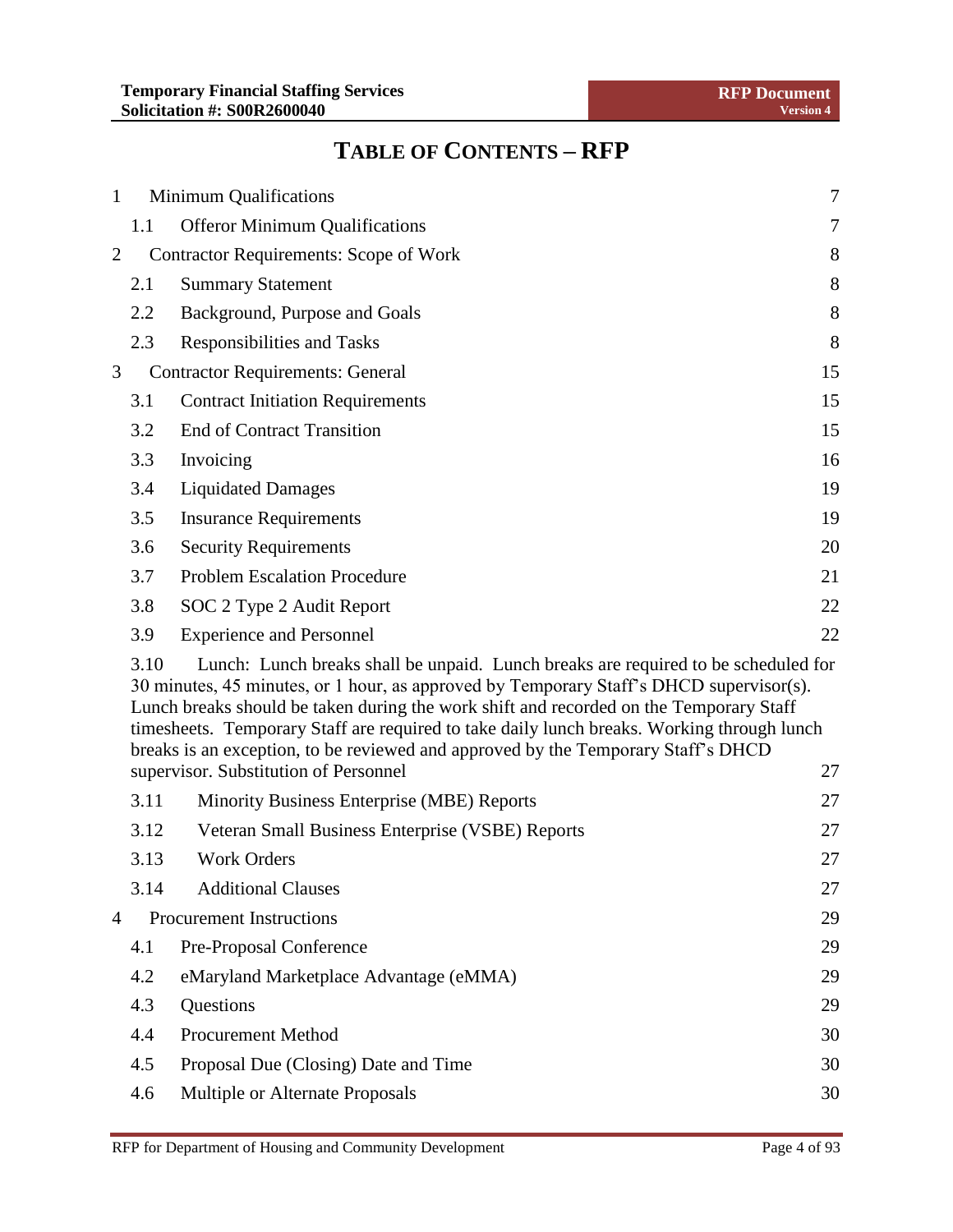| <b>Temporary Financial Staffing Services</b><br><b>Solicitation #: S00R2600040</b> |                                                     | <b>RFP Document</b><br><b>Version 4</b> |  |
|------------------------------------------------------------------------------------|-----------------------------------------------------|-----------------------------------------|--|
| 4.7                                                                                | Economy of Preparation                              | 30                                      |  |
| 4.8                                                                                | <b>Public Information Act Notice</b>                | 30                                      |  |
| 4.9                                                                                | <b>Award Basis</b>                                  | 31                                      |  |
| 4.10                                                                               | <b>Oral Presentation</b>                            | 31                                      |  |
| 4.11                                                                               | <b>Duration of Proposal</b>                         | 31                                      |  |
| 4.12                                                                               | Revisions to the RFP                                | 31                                      |  |
| 4.13                                                                               | Cancellations                                       | 32                                      |  |
| 4.14                                                                               | <b>Incurred Expenses</b>                            | 32                                      |  |
| 4.15                                                                               | Protest/Disputes                                    | 32                                      |  |
| 4.16                                                                               | <b>Offeror Responsibilities</b>                     | 32                                      |  |
| 4.17                                                                               | Acceptance of Terms and Conditions                  | 33                                      |  |
| 4.18                                                                               | Proposal Affidavit                                  | 33                                      |  |
| 4.19                                                                               | <b>Contract Affidavit</b>                           | 33                                      |  |
| 4.20                                                                               | Compliance with Laws/Arrearages                     | 33                                      |  |
| 4.21                                                                               | Verification of Registration and Tax Payment        | 33                                      |  |
| 4.22                                                                               | <b>False Statements</b>                             | 34                                      |  |
| 4.23                                                                               | Payments by Electronic Funds Transfer               | 34                                      |  |
| 4.24                                                                               | <b>Prompt Payment Policy</b>                        | 34                                      |  |
| 4.25                                                                               | <b>Electronic Procurements Authorized</b>           | 34                                      |  |
| 4.26                                                                               | <b>MBE Participation Goal</b>                       | 36                                      |  |
| 4.27                                                                               | <b>VSBE Goal</b>                                    | 36                                      |  |
| 4.28                                                                               | Living Wage Requirements                            | 36                                      |  |
| 4.29                                                                               | <b>Federal Funding Acknowledgement</b>              | 37                                      |  |
| 4.30                                                                               | Conflict of Interest Affidavit and Disclosure       | 37                                      |  |
| 4.31                                                                               | Non-Disclosure Agreement                            | 38                                      |  |
| 4.32                                                                               | HIPAA - Business Associate Agreement                | 38                                      |  |
| 4.33                                                                               | <b>Nonvisual Access</b>                             | 38                                      |  |
| 4.34                                                                               | Mercury and Products That Contain Mercury           | 38                                      |  |
| 4.35                                                                               | Location of the Performance of Services Disclosure  | 38                                      |  |
| 4.36                                                                               | Department of Human Services (DHS) Hiring Agreement | 38                                      |  |
| 4.37                                                                               | <b>Small Business Reserve (SBR) Procurement</b>     | 38                                      |  |
| 4.38                                                                               | Maryland Healthy Working Families Act Requirements  | 39                                      |  |
| 5                                                                                  | Proposal Format                                     | 41                                      |  |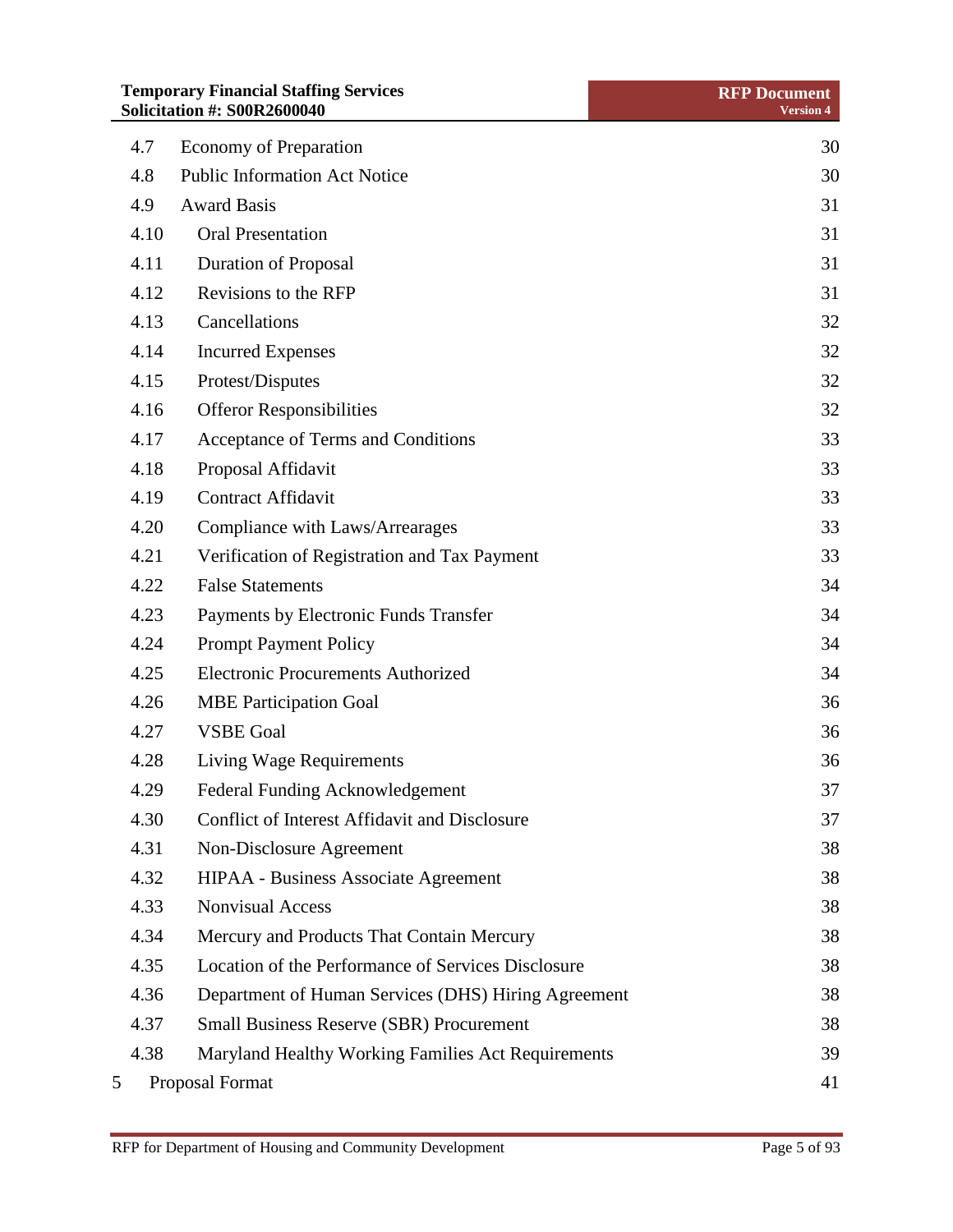|     | <b>Temporary Financial Staffing Services</b><br><b>Solicitation #: S00R2600040</b> | <b>RFP Document</b><br><b>Version 4</b> |  |
|-----|------------------------------------------------------------------------------------|-----------------------------------------|--|
| 5.1 | <b>Two Part Submission</b>                                                         | 41                                      |  |
| 5.2 | Proposal Delivery and Packaging                                                    | 41                                      |  |
| 5.3 | Volume I - Technical Proposal                                                      | 41                                      |  |
| 5.4 | Volume II – Financial Proposal                                                     | 48                                      |  |
| 6   | <b>Evaluation and Selection Process</b>                                            | 49                                      |  |
| 6.1 | <b>Evaluation Committee</b>                                                        | 49                                      |  |
| 6.2 | <b>Technical Proposal Evaluation Criteria</b>                                      | 49                                      |  |
| 6.3 | Financial Proposal Evaluation Criteria                                             | 49                                      |  |
| 6.4 | Reciprocal Preference                                                              | 49                                      |  |
| 6.5 | <b>Selection Procedures</b>                                                        | 50                                      |  |
| 6.6 | Documents Required upon Notice of Recommendation for Contract Award                | 51                                      |  |
| 7   | RFP ATTACHMENTS AND APPENDICES                                                     | 52                                      |  |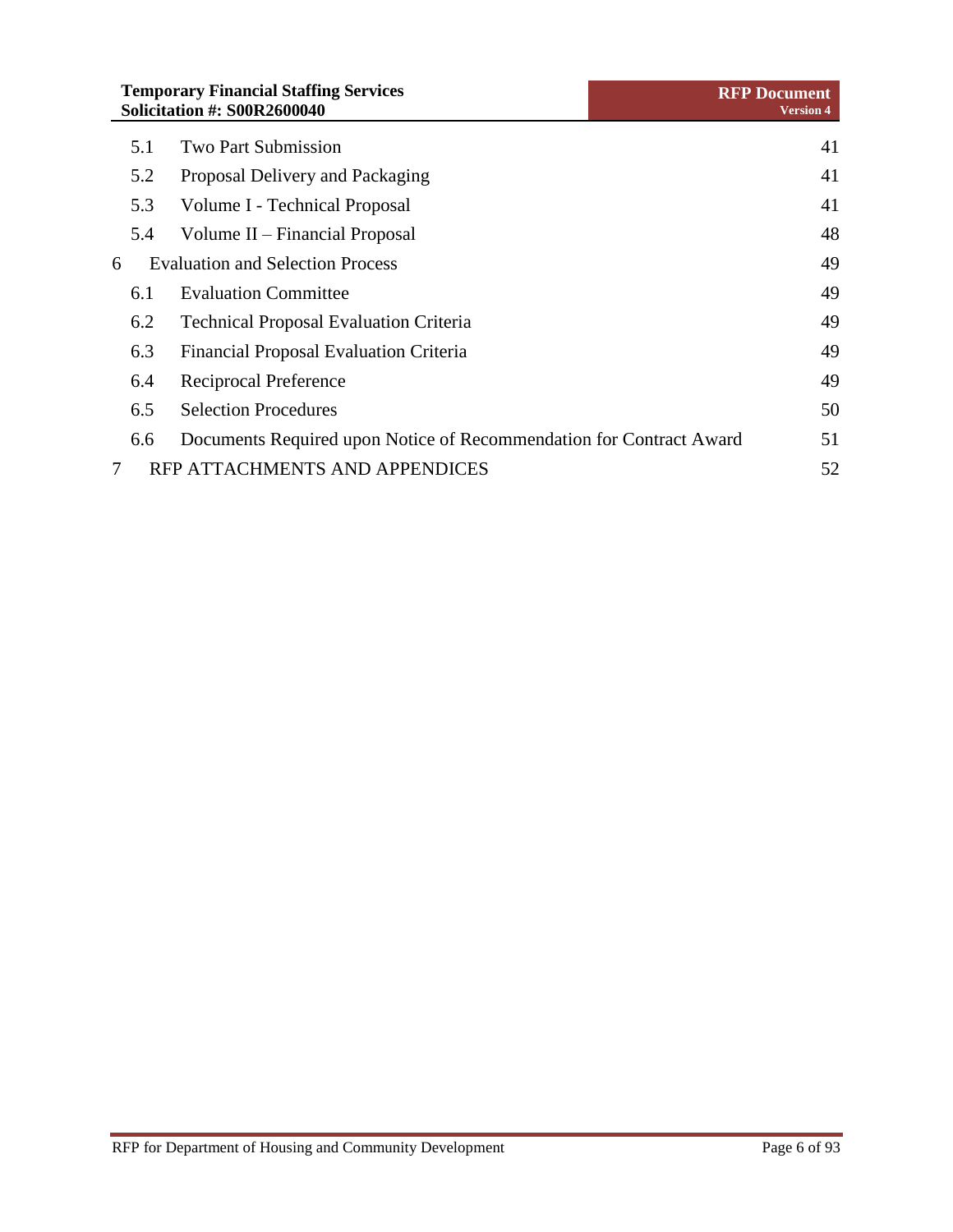# **1 Minimum Qualifications**

## <span id="page-6-1"></span><span id="page-6-0"></span>**1.1 Offeror Minimum Qualifications**

There are no Offeror Minimum Qualifications for this procurement.

#### **THE REMAINDER OF THIS PAGE IS INTENTIONALLY LEFT BLANK.**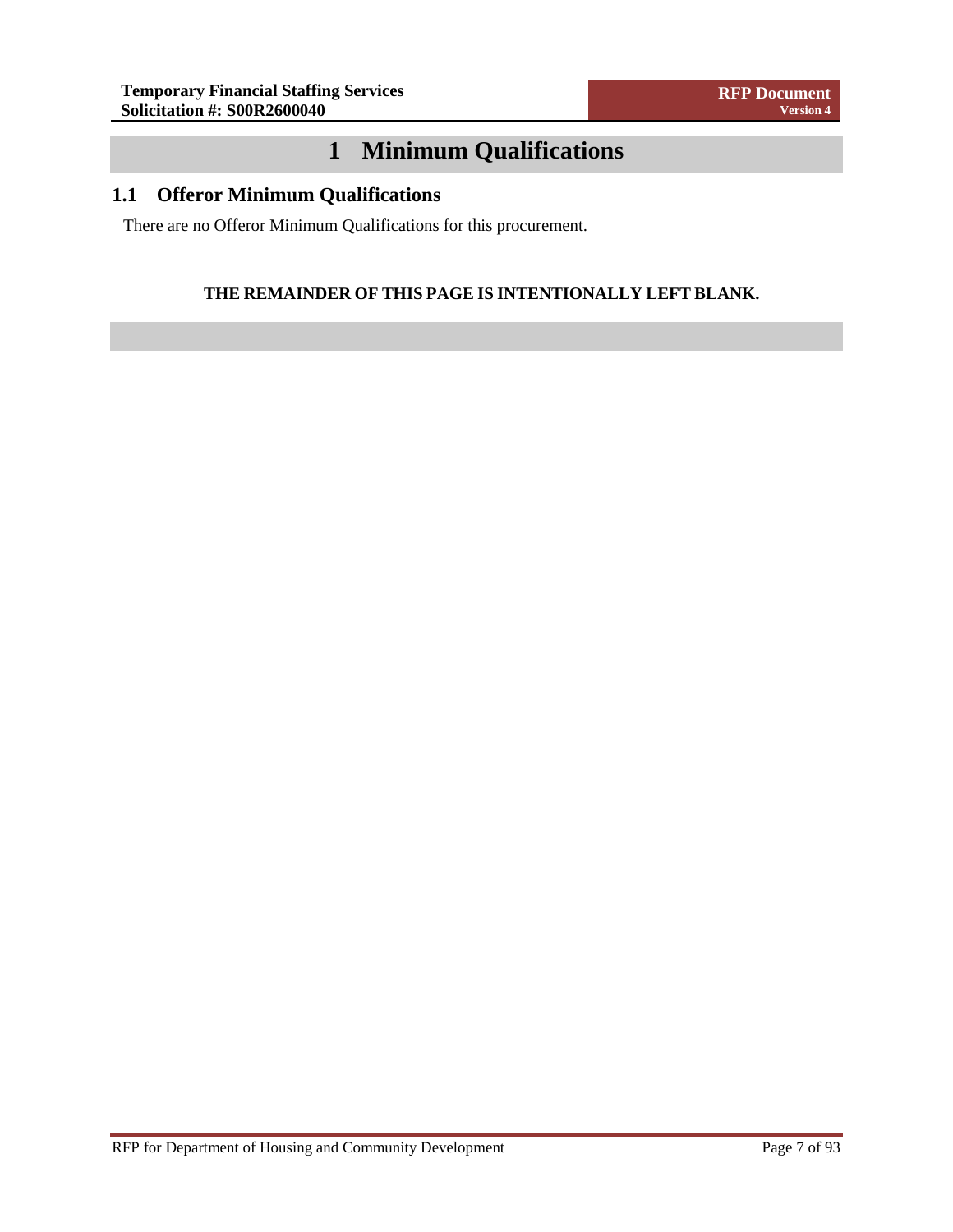## **2 Contractor Requirements: Scope of Work**

### <span id="page-7-1"></span><span id="page-7-0"></span>**2.1 Summary Statement**

- **2.1.1** The Department of Housing and Community Development ("DHCD" or the "Department") is issuing this Request for Proposals ("RFP") in order to obtain a vendor to provide temporary Accounting and Loan Support Services staff at DHCD's headquarters in Lanham, Maryland.
- **2.1.2** It is the State's intention to obtain services, as specified in this RFP, from a Contract between the selected Offeror and the State.
- **2.1.3** The Department intends to make a single award as a result of this RFP. See RFP **Section 4.9 Award Basis** for more Contract award information.
- **2.1.4** An Offeror, either directly or through its subcontractor(s), must be able to provide all services and meet all of the requirements requested in this solicitation and the successful Offeror (the Contractor) shall remain responsible for Contract performance regardless of subcontractor participation in the work.

## <span id="page-7-2"></span>**2.2 Background, Purpose and Goals**

DHCD promotes homeownership opportunities, energy assistance for homeowners and businesses, the expansion of sustainable communities, foreclosure prevention programs, small and minority business opportunities and neighborhood revitalization throughout Maryland. The Department is issuing this Solicitation to obtain the services of a temporary staffing Department to supplement its accounting and loan support activities. Temporary staff retained pursuant to this RFP will not be employees of the Department but will supplement the Department's existing human resources in performing accounting and loan support functions.

## <span id="page-7-3"></span>**2.3 Responsibilities and Tasks**

**2.3.1** General Requirements:

The Contractor shall:

- A. Provide Temporary Staff for the classification levels described in **Section 2.3.2** below;
- B. Have procedures in place that assure all Temporary Staff proposed for assignment meet the qualifications presented in **Section 2.3.2** and are capable of handling duties assigned; and
- C. Ensure that Temporary Staff provide services to DHCD as requested by DHCD, at a satisfactory level of performance.
- **2.3.2** Temporary Employee Classification Levels (see **Section 3.10.2** for experience expectations):
	- A. **Accountant** A Housing and Community Development ("HCD") Accountant
		- 1. Examples of Tasks: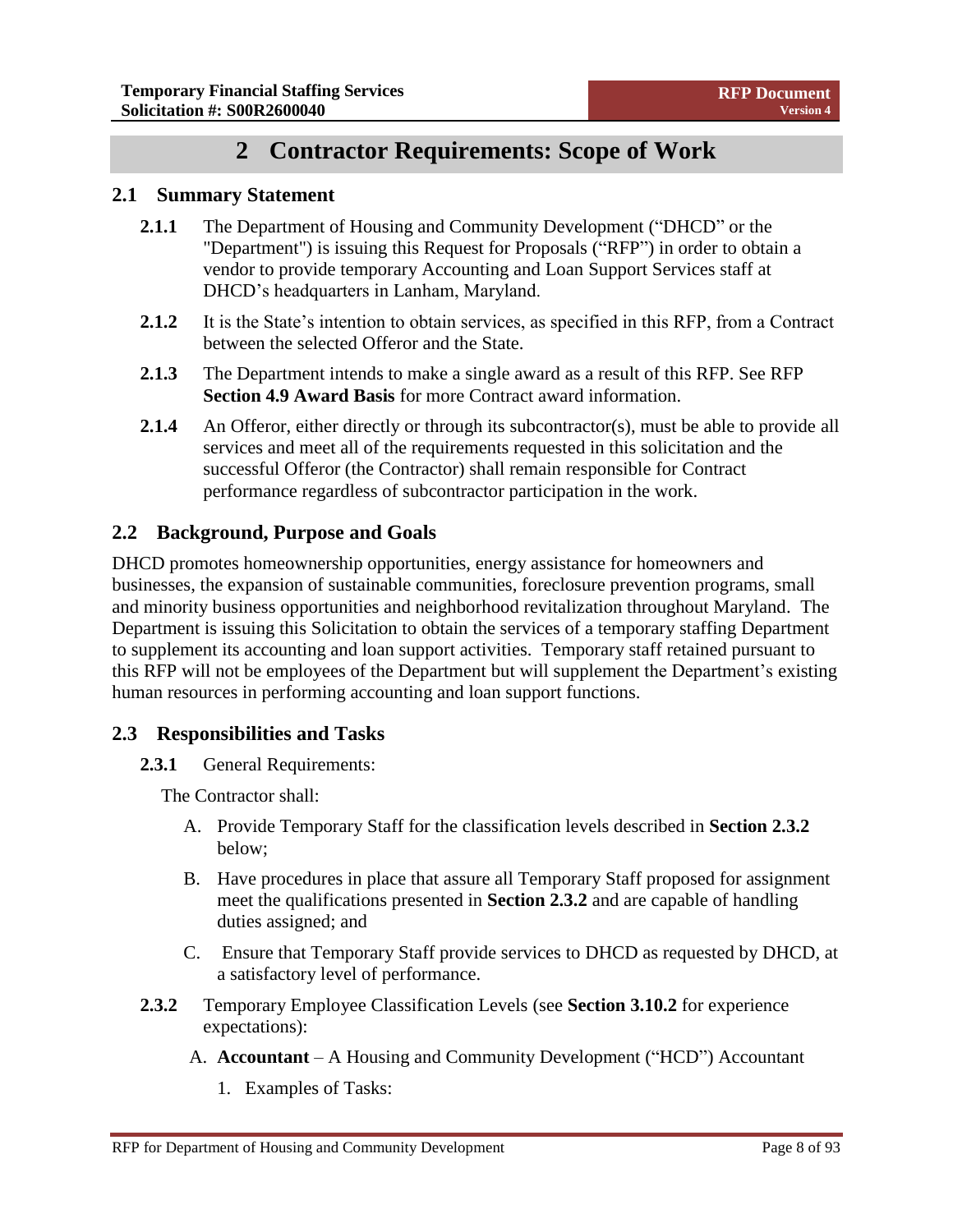- i. Performs financial analysis of one or several HCD programs including, but not limited to State Funded Loan portfolios, multi-billion-dollar Community Development Administration ("CDA") mortgage loan portfolios (financed with revenue bonds, mortgage-backed security proceeds or other capital market instruments), bond and loan accounting cost accounting federal fund accounting, grant accounting, systems accounting, State budget process or general accounting;
- ii. Performs financial calculations (including mortgage yields) to ensure compliance with U.S. Securities Exchange Commission ("SEC") and Internal Revenue Service ("IRS") regulations;
- iii. Performs debt optimization functions, debt and asset portfolio analysis, data analysis for accounting systems, calculations of cash flow, requests for the drawdown of funds, and other related analyses and calculations including the forward-traded Mortgage-Backed Securities ("MBS") program to meet Department goals and standards, and maintain compliance with State and Federal legislation, rules, regulations, and policies;
- iv. Prepares financial records, reports, and statements for use by management, credit reporting agencies, and internal/external auditors and stakeholders;
- v. Performs cost reviews, accounting system changes, federal fund distributions, and/or revisions to bond and loan records for inclusion in the general accounting systems;
- vi. Reconciles federal fund allocations to internal and external data systems;
- vii. Monitors the disbursement of funding to ensure compliance with State and Federal legislations, rules, regulations, and policies;
- viii. Establishes and maintains analytical records for bonds, loans, interest rate payments, and amortization methods; and
	- ix. Performs other related duties as assigned.
- 2. Examples of Equipment and Software used:
	- i. Personal Computer;
	- ii. Photocopier;
	- iii. E-Fax;
	- iv. Microsoft Office Software, including Excel and Word;
	- v. Scanning Software, such as DocuShare; and
	- vi. Google Office Suite.
- B. **Loan Processor** An HCD Loan Processor
	- 1. Examples of Tasks: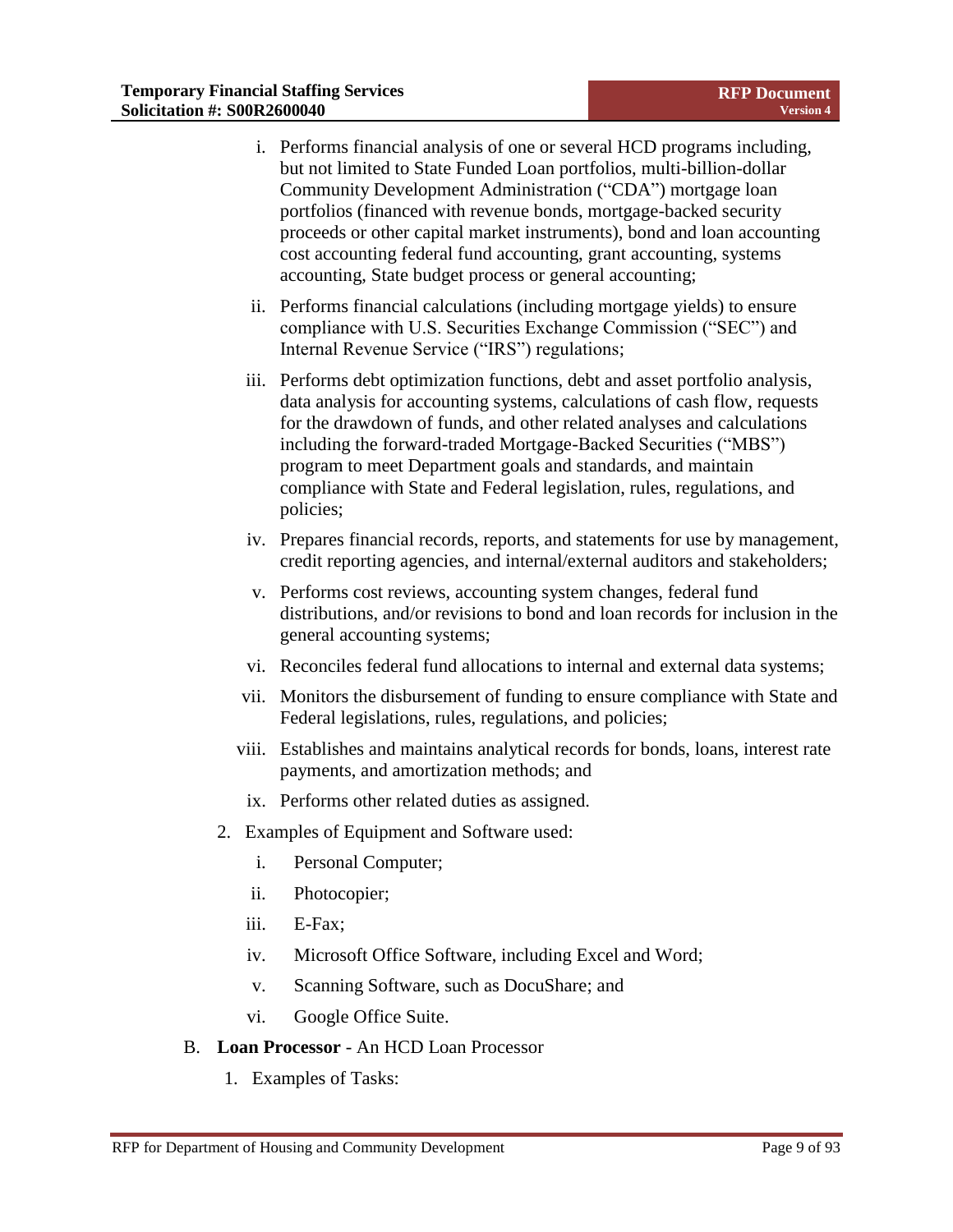- i. Monitors the progress of loans and related grants for single-family home mortgages and multi-family housing projects through various stages of processing to determine compliance with applicable Federal and State laws, rules, regulations, granting limitations, and funding restrictions;
- ii. Evaluates mortgage services, including saving and loan associations, mortgage companies and mortgage servicing companies to determine compliance with established policies and procedures related to the late charge notifications, escrow analysis and payment processing;
- iii. Reviews mortgage applications and preclosing and closing documents for completeness and accuracy;
- iv. Reviews final settlement documents to ensure compliance for settlement;
- v. Maintains detailed records regarding the status of loan issues and advises higher level administrators of any problems that may delay closing;
- vi. Determines that all post-closing issues have been settled before funds are dispersed;
- vii. Prepares program statistical reports and analyses and related program administrative details;
- viii. Acts as a liaison with mortgage loan and grant applicants, counterparts in other State and Federal agencies, and private lending institutions to explain State program requirements;
- ix. Assists in developing and implementing policies and procedures related to loan processing; and
- x. Performs other related duties as assigned.
- 2. Examples of Equipment and Software Used:
	- i. Personal Computer;
	- ii. Photocopier;
	- iii. E-Fax;
	- iv. Loan Tracking Software;
	- v. Microsoft Office Software, including Excel and Word;
	- vi. Scanning Software, such as DocuShare; and
	- vii. Google Office Suite.
- C. **Loan/Insurance Underwriter I, Single-Family** An HCD Loan/Insurance Underwriter I, Single-Family
	- 1. Examples of Tasks: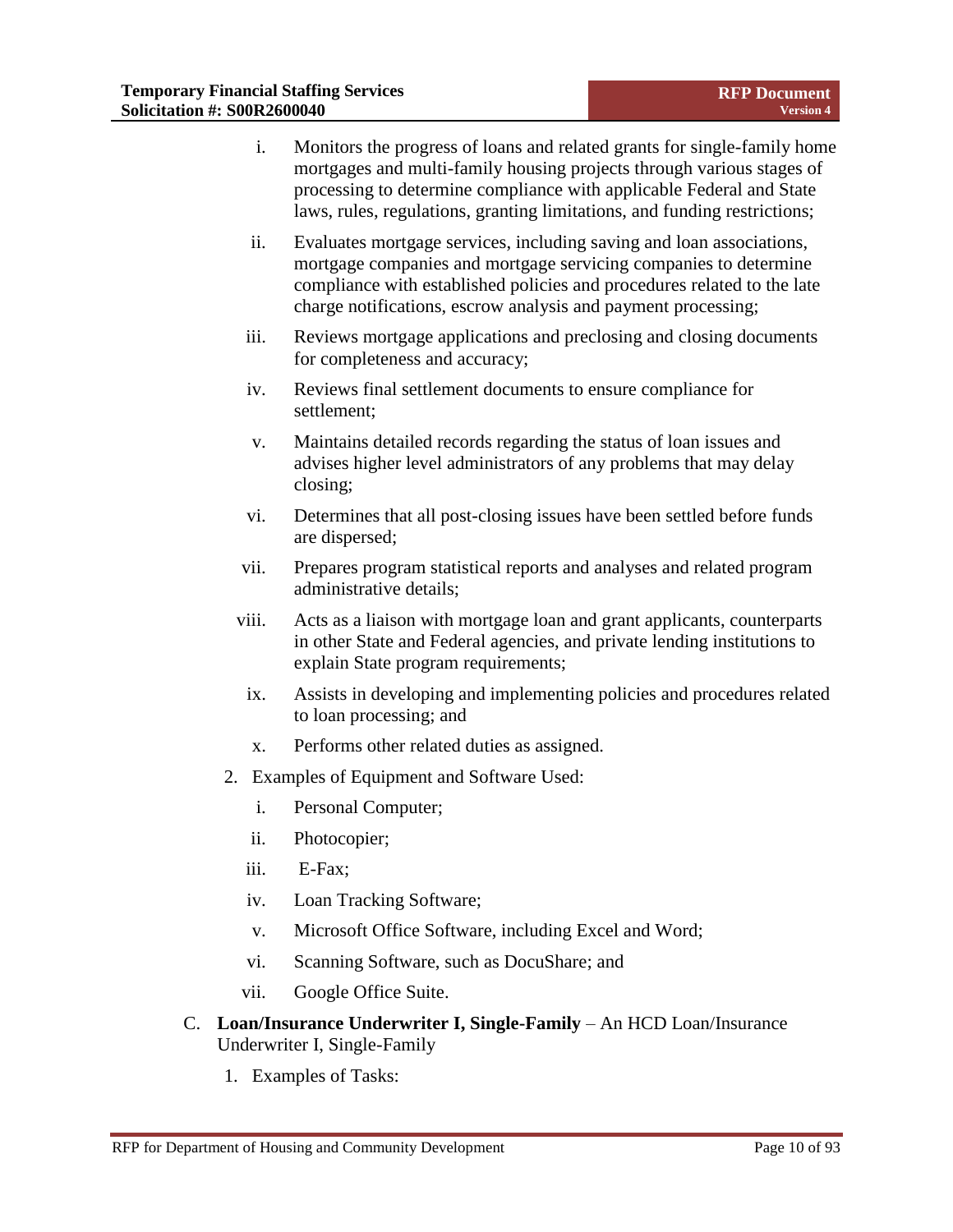- i. Reviews and analyzes project information, including cash flow and debt service computation and cost certification, to determine if buyer, property, and loan conditions meet State standards;
- ii. Reviews applications for compliance with Federal and State rules and regulations and program emphasis;
- iii. Determines the amount of funding needed by the applicant to security a mortgage loan or insurance for a single-family home;
- iv. Performs underwriting analysis to determine acceptability and the degree of risk of projects to the State;
- v. Recommends approval or denial of underwriting requests based on financial risk of projects to the State;
- vi. Monitors construction draws and sales of approved projects;
- vii. Devises plans to avert or minimize losses to the State on guaranteed loans or insurance;
- viii. Acts as the liaison with private lenders to explain State program requirements for single-family mortgage loans or insurance;
- ix. May conduct lender training;
- x. May assist in developing procedures to improve and facilitate loan processing for mortgage loans or insurance for single-family homes; and
- xi. Performs other related duties as assigned.
- 2. Examples of Equipment and Software Used:
	- i. Personal Computer;
	- ii. Photocopier;
	- iii. E-Fax;
	- iv. Loan Tracking Software;
	- v. Microsoft Office Software, including Excel and Word;
	- vi. Scanning Software, such as DocuShare; and
	- vii. Google Office Suite.
- D. **Loan/Insurance Underwriter I, Multi-Family** An HCD Loan/Insurance Underwriter I, Multi-Family
	- 1. Examples of Tasks:
		- i. Reviews and analyzes project information including cash flow and debt service computations and cost certification to determine if buyer, property, and loan conditions meet State standards;
		- ii. Reviews applications for compliance with Federal and State rules, regulations, and program emphasis;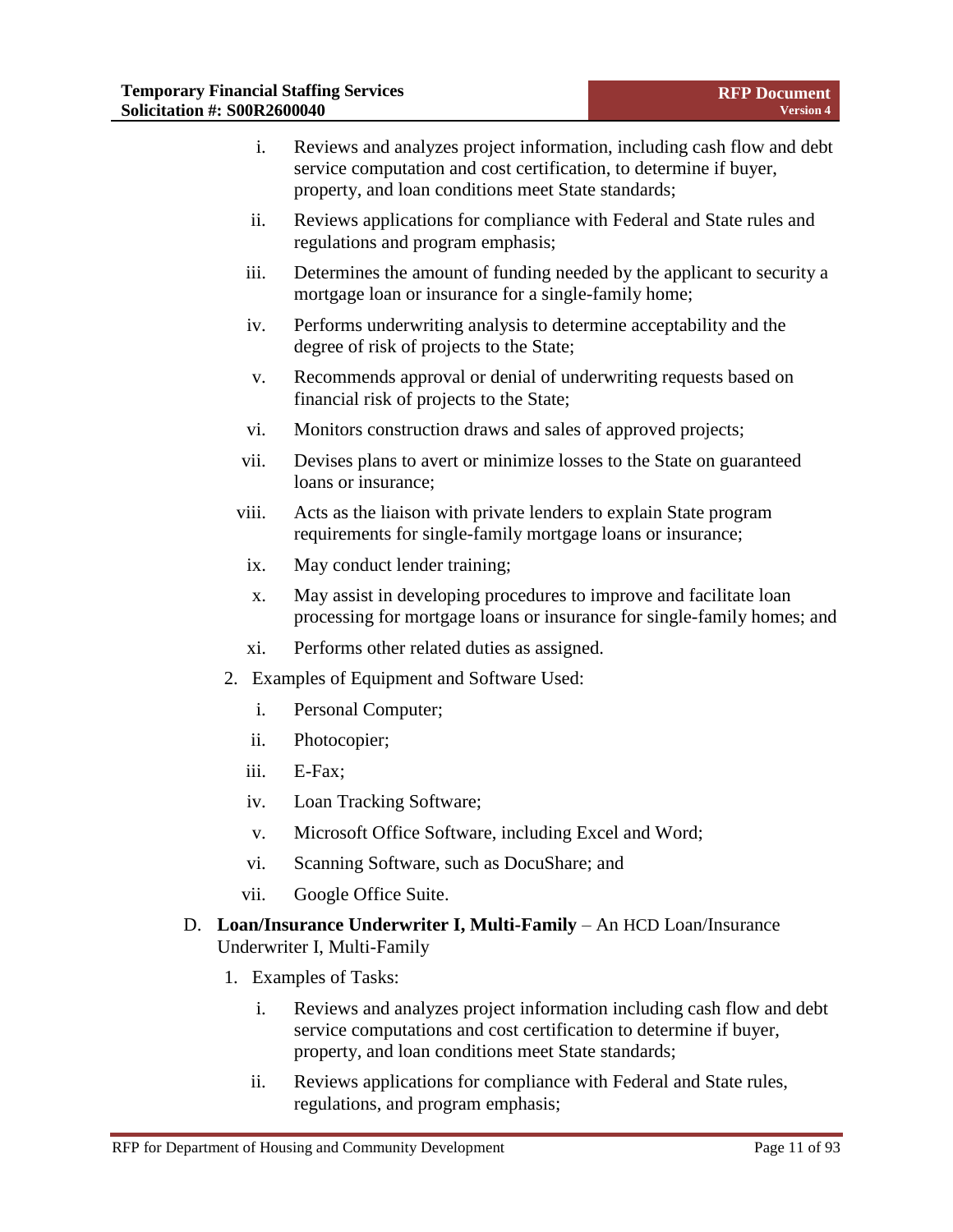- iii. Determines the amount of funding needed by applicants to secure mortgage loans or insurances for multi-family housing projects;
- iv. Analyzes feasibility of project, including market area competition or saturation, and income restrictions of buyers or renters;
- v. Performs underwriting analysis to determine acceptability and degree of risk of projects to the State or private lenders;
- vi. Recommends approval or denial of underwriting requests based on financial risk to the State or private lenders;
- vii. Monitors construction draws and sales of approved projects;
- viii. Devises plans to avert or minimize losses to the State or private lenders on guaranteed loans or insurance;
- ix. Acts as the liaison with private lenders to explain State program requirements for multi-family housing mortgage loans or insurance;
- x. Prepares status reports on project information for supervisors;
- xi. May conduct lender training;
- xii. May assist in developing procedures to improve and facilitate loan processing for multi-family housing projects; and
- xiii. Performs other related duties as assigned.
- 2. Examples of Equipment and Software Used:
	- i. Personal Computer;
	- ii. Photocopier;
	- iii. E-Fax;
	- iv. Loan Tracking Software;
	- v. Microsoft Office Suite, including Excel and Word;
	- vi. Scanning Software, such as DocuShare; and
	- vii. Google Office Suite.
- E. **Fiscal Accounts Technician** An HCD Fiscal Accounts Technician
	- 1. Examples of Tasks:
		- i. Examines financial data to identify interrelationships and trends and devises procedures to increase the reliability and usefulness of the data;
		- ii. Designs report formats and summarizes financial data in periodic and special reports;
		- iii. Meets with professional fiscal staff and program managers to discuss and resolve accounting and budgetary issues;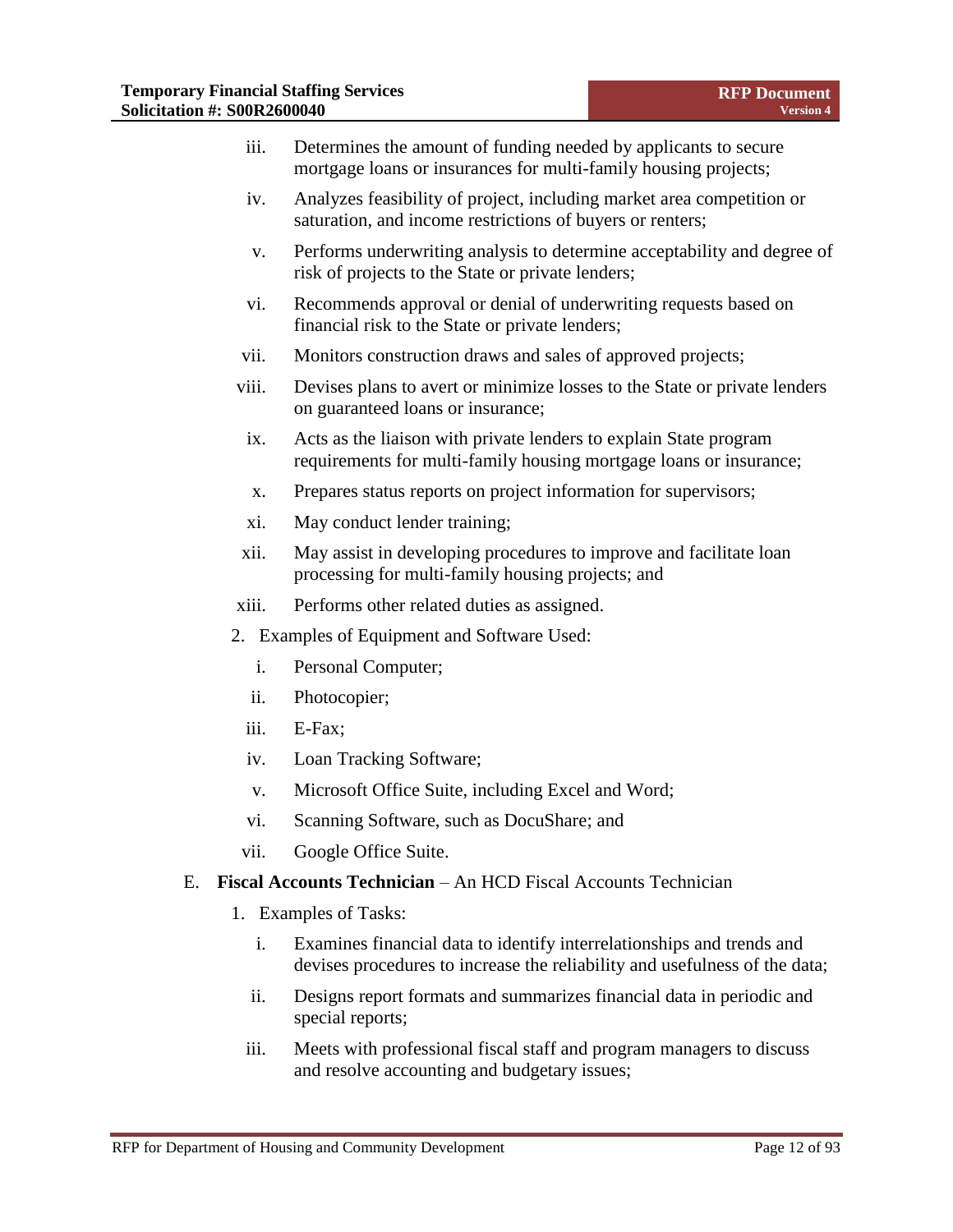- iv. Provides technical guidance and direction concerning fiscal policies and procedures to fiscal clerical staff in various units of the Department;
- v. May reconcile Department accounting systems to fiscal control systems on a periodic basis by comparing reports of the two accounting systems, locating and researching differences, tracing discrepancies to source documents, making necessary adjustments, and maintaining an audit trail;
- vi. May develop, update, and implement automated spreadsheets, ledgers, and reports for use by other fiscal staff including layout and user instructions using accounting software packages;
- vii. May assist in budget preparation by compiling prior necessary data and calculating current funding requests based on Department needs and adjustments for inflation and other variables;
- viii. May review budget submissions or financial statements from other agencies or grantees for completeness, accuracy, and compliance with established procedures and regulations;
- ix. May maintain appropriation ledgers or grant ledgers and approve expenditures based on compliance with established guidelines and fund availability;
- x. May recommend and process budget modifications, budget supplements, and budget amendments;
- xi. May prepare budget projections by compiling and reviewing past and current budget data and estimate future budget needs;
- xii. May prepare grant status of funding reports and request the drawdown of funds;
- xiii. May assist in the training of subordinate Fiscal Account Clerks and clerical support staff; and
- xiv. Performs other related duties as assigned.
- 2. Examples of Equipment and Software Used:
	- i. Personal Computer;
	- ii. Photocopier;
	- iii. E-Fax;
	- iv. Microsoft Office Software, including Excel and Word;
	- v. Scanning Software, such as DocuShare; and
	- vi. Google Office Suite.
- **2.3.3** Staffing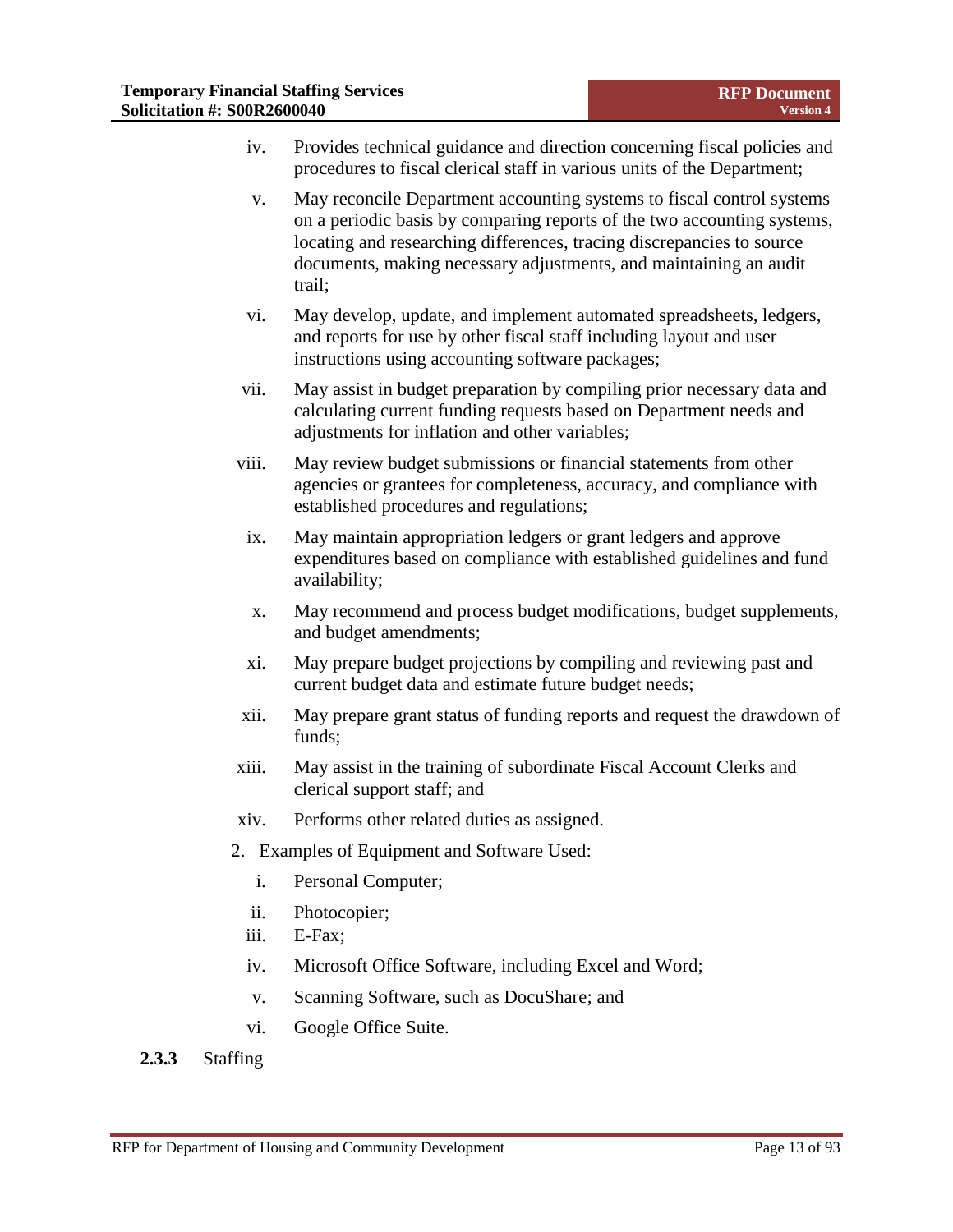- A. The Contractor shall have Temporary Staff applicant screening procedures in place that include, but are not limited to:
	- 1. Evaluation of general knowledge and skills;
	- 2. Computer competency testing; and
	- 3. Verification of work experience and capabilities through reference checks.
- B. The Department Contract Monitor or designee will notify the Contractor of Temporary Staff assignments as requirements arise and provide the following information to the Contractor for each assignment:
	- 1. Classification Level;
	- 2. Summary of duties;
	- 3. Assignment start date;
	- 4. Estimated assignment end date;
	- 5. Daily work schedule hours; and
	- 6. Department point of contact.
- C. Upon receipt of an assignment notification, the Contractor shall, within forty-eight (48) hours:
	- 1. Confirm receipt of the assignment notification;
	- 2. Propose a selection of a minimum of 3 (though 4 is preferred) Temporary Staff at the appropriate classification level with the experience, knowledge, and ability suitable for the specific assignment; and
	- 3. Provide resumes that include qualifications and evidence of reference checks.
- D. The Department will review the resumes and qualifications of any proposed Temporary Staff prior to accepting the Staff on assignment. The Department reserves the right to reject proposed staff based on this review.
- E. The Department reserves the right to terminate staff assignments at any time, in its sole discretion.

#### **2.3.4** Monitoring.

The Contractor shall:

- A. Serve as the point of contact between the Department and Temporary Staff for performance and attendance issues; and
- B. Provide a substitute acceptable to the Department in the event of either the planned or unplanned absence of any assigned Temporary Staff. The Department will review the substitute's resume, qualifications, and reference checks, and reserves the right to reject any proposed substitute based on this review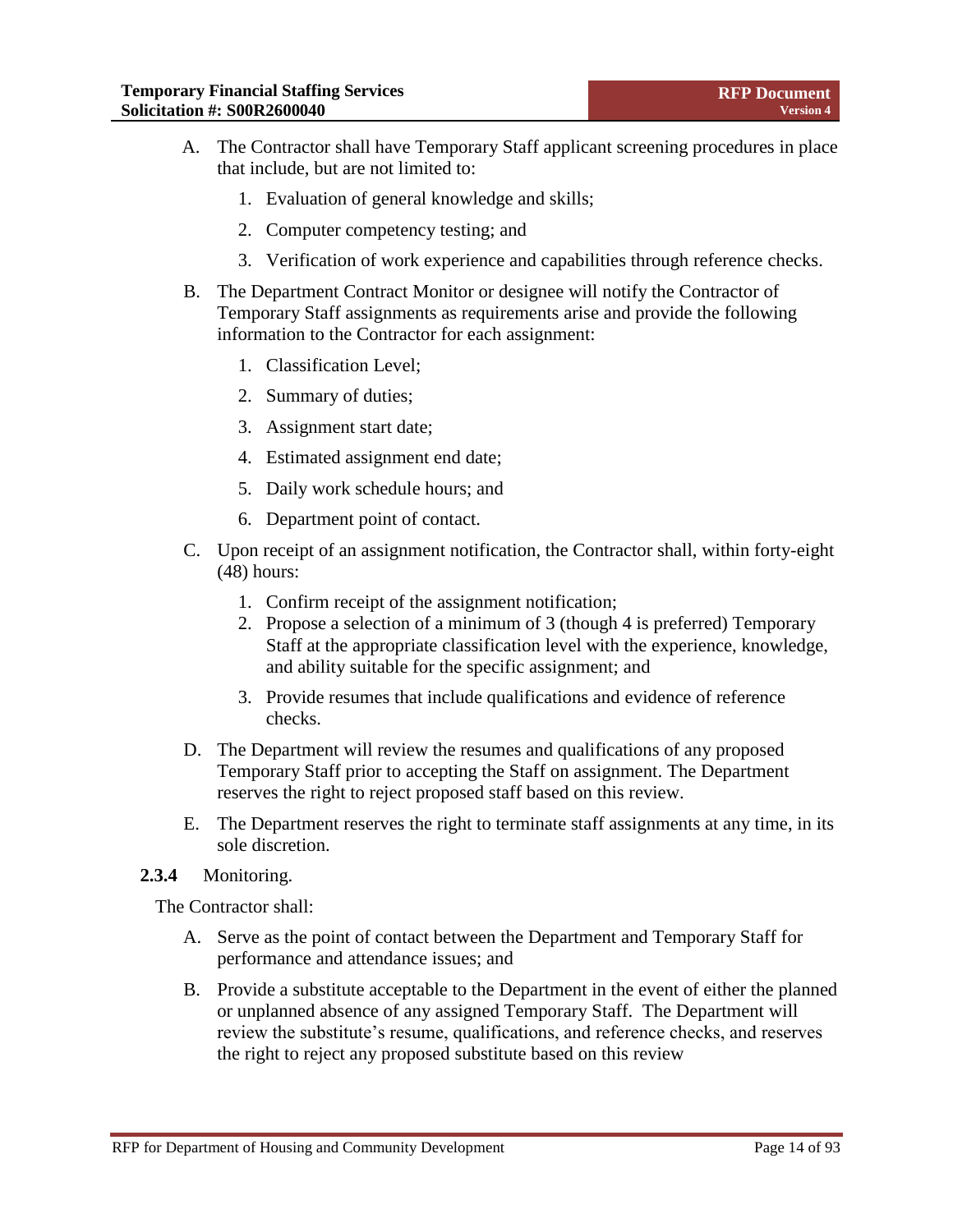## **3 Contractor Requirements: General**

### <span id="page-14-1"></span><span id="page-14-0"></span>**3.1 Contract Initiation Requirements**

**3.1.1** Contractor shall schedule and hold a kickoff meeting within ten (10) Business Days of the Date the Contract is signed. At the Kick-Off Meeting, the Contractor shall furnish an updated Project Schedule, describing the activities for the Contractor, the State, and any third-parties for fully transitioning to the Contractor.

### <span id="page-14-2"></span>**3.2 End of Contract Transition**

- **3.2.1** The Contractor shall provide transition assistance as requested by the State to facilitate the orderly transfer of services to the State or a follow-on contractor, for a period up to sixty (60) calendar days prior to Contract end date, or the termination thereof. Such transition efforts shall consist, not by way of limitation, of:
	- A. Provide additional services and support as requested to successfully complete the transition;
	- B. Maintain the services called for by the Contract at the required level of proficiency;
- **3.2.2** The Contractor shall work toward a prompt and timely transition, proceeding in accordance with the directions of the Contract Monitor. The Contract Monitor may provide the Contractor with additional instructions to meet specific transition requirements prior to the end of the Contract.
- **3.2.3** The Contractor shall ensure that all necessary knowledge and materials for the tasks completed are transferred to the custody of State personnel or a third party, as directed by the Contract Monitor.
- **3.2.4** The Contractor shall support end-of-Contract transition efforts with technical and project support to include but not be limited to:
	- A. The Contractor shall provide a draft Transition-Out Plan one-hundred twenty (120) Business Days in advance of Contract end date.
	- B. The Transition-Out Plan shall address at a minimum the following areas:
		- 1) Any staffing concerns/issues related to the closeout of the Contract;
		- 2) Communications and reporting process between the Contractor, the Department and the Contract Monitor;
		- 3) Security and system access review and closeout;
		- 4) Any hardware/software inventory or licensing including transfer of any point of contact for required software licenses to the Department or a designee;
		- 5) Any final training/orientation of Department staff;
		- 6) Connectivity services provided, activities and approximate timelines required for Transition-Out;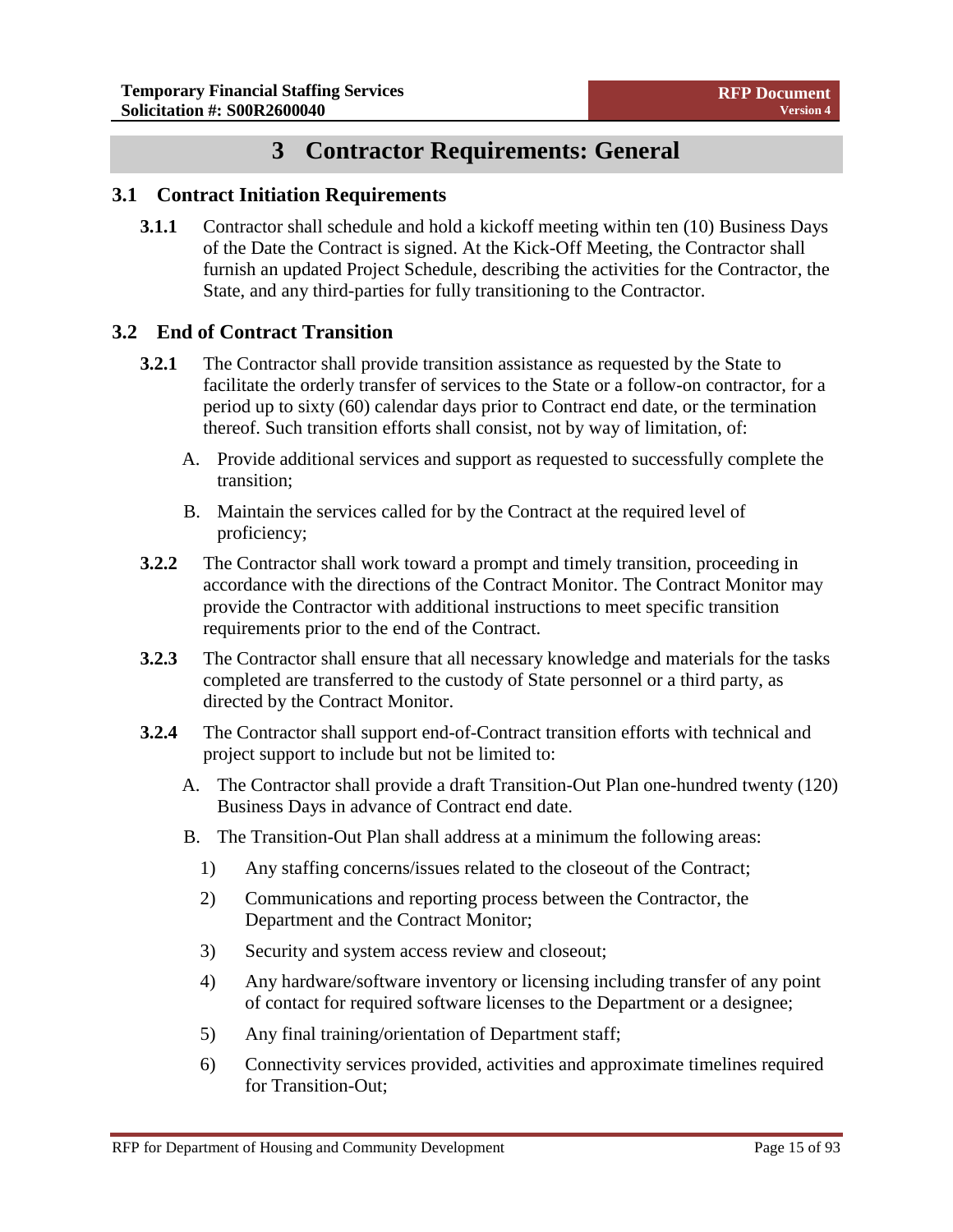- 7) Knowledge transfer, to include:
	- a) A working knowledge of the current system environments as well as the general business practices of the Department;
	- b) Review with the Department the procedures and practices that support the business process and current system environments;
	- c) Working knowledge of all technical and functional matters associated with the Solution, its architecture, data file structure, interfaces, any batch programs, and any hardware or software tools utilized in the performance of the Contract;
	- d) Documentation that lists and describes all hardware and software tools utilized in the performance of the Contract;
	- e) A working knowledge of various utilities and corollary software products used in support and operation of the Solution;
- 8) Plans to complete tasks and any unfinished work items (including open change requests, and known bug/issues); and
- 9) Any risk factors with the timing and the Transition-Out schedule and transition process. The Contractor shall document any risk factors and suggested solutions.
- C. The Contractor shall ensure all documentation and data including, but not limited to, System Documentation and current operating procedures, is current and complete with a hard and soft copy in a format prescribed by the Contract Monitor.
- D. The Contractor shall provide copies of any current daily and weekly back-ups to the Department or a third party as directed by the Contract Monitor as of the final date of transition, but no later than the final date of the Contract.

## <span id="page-15-0"></span>**3.3 Invoicing**

- **3.3.1** General
	- A. The Contractor shall send via e-mail the original of each invoice and signed authorization of the invoice to the Contract Monitor, Jasmine Harris, at e-mail address: jasmine.harris1@maryland.gov.
	- B. All invoices for services shall be verified by the Contractor as accurate at the time of submission.
	- C. An invoice not satisfying the requirements of a Proper Invoice (as defined at COMAR 21.06.09.01 and .02) cannot be processed for payment. To be considered a Proper Invoice, invoices must include the following information, without error:
		- 1) Contractor name and address;
		- 2) Remittance address;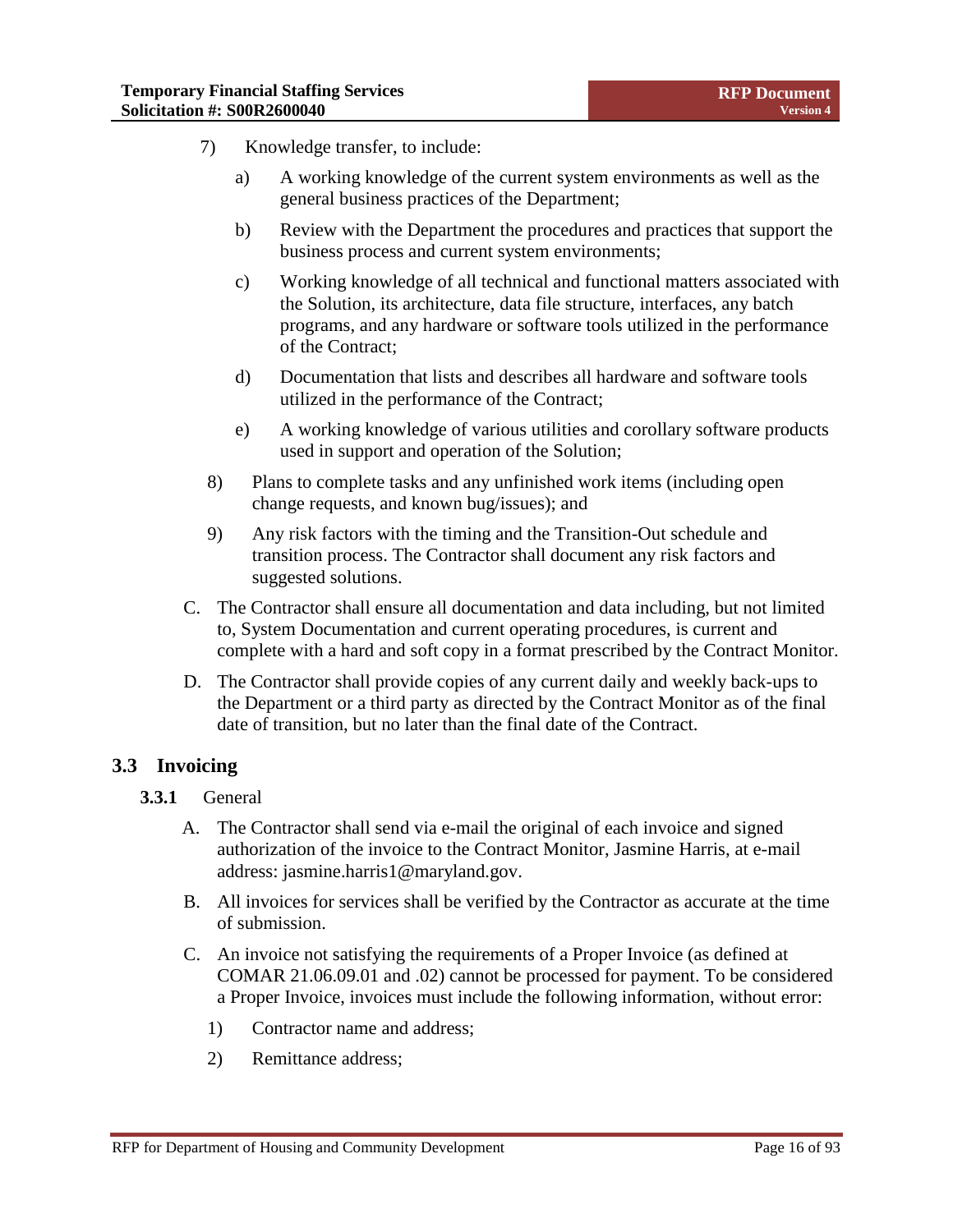- 3) Federal taxpayer identification (FEIN) number, social security number, as appropriate;
- 4) Invoice period (i.e. time period during which services covered by invoice were performed);
- 5) Invoice date;
- 6) Invoice number;
- 7) State assigned Contract number;
- 8) State assigned (Blanket) Purchase Order number(s);
- 9) Goods or services provided;
- 10) Amount due; and
- 11) Any additional documentation required by regulation or the Contract.
- D. Invoices that contain both fixed price and time and material items shall clearly identify each item as either fixed price or time and material billing.
- E. The Department reserves the right to reduce or withhold Contract payment in the event the Contractor does not provide the Department with all required deliverables within the time frame specified in the Contract or otherwise breaches the terms and conditions of the Contract until such time as the Contractor brings itself into full compliance with the Contract.
- F. Any action on the part of the Department, or dispute of action by the Contractor, shall be in accordance with the provisions of Md. Code Ann., State Finance and Procurement Article §§ 15-215 through 15-223 and with COMAR 21.10.04.
- G. The State is generally exempt from federal excise taxes, Maryland sales and use taxes, District of Columbia sales taxes and transportation taxes. The Contractor; however, is not exempt from such sales and use taxes and may be liable for the same.
- H. Invoices for final payment shall be clearly marked as "FINAL" and submitted when all work requirements have been completed and no further charges are to be incurred under the Contract. In no event shall any invoice be submitted later than sixty (60) calendar days from the Contract termination date.
- **3.3.2** Invoice Submission Schedule

The Contractor shall submit invoices by the  $15<sup>th</sup>$  of each month in accordance with the following schedule:

- A. For items of work for which there is one-time pricing (see **Attachment B** Financial Proposal Form), those items shall be billed in the month following the acceptance of the work by the Department.
- B. For items of work for which there is annual pricing (see **Attachment B** Financial Proposal Form), those items shall be billed in equal monthly installments for the applicable Contract year in the month following the performance of the services.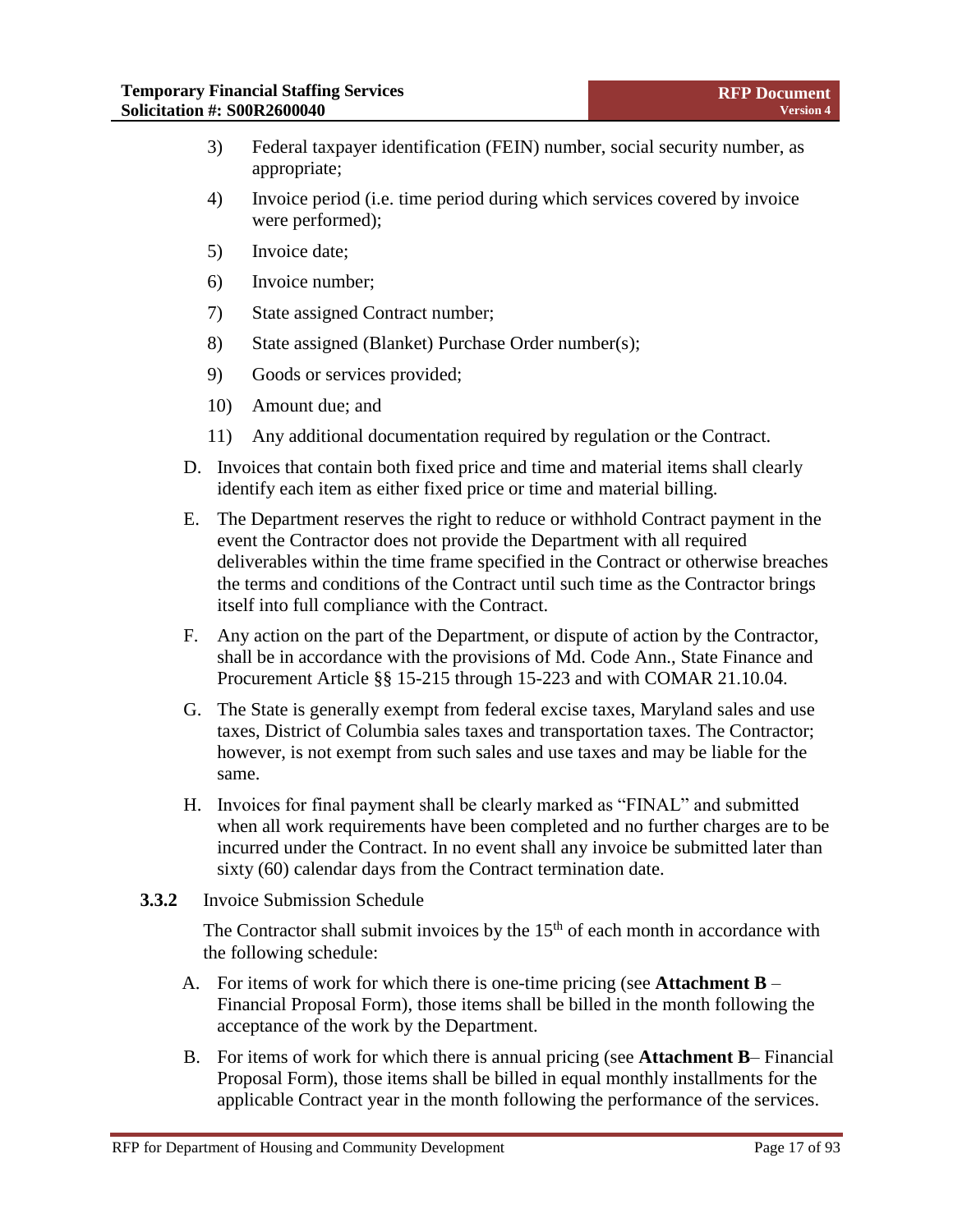### **3.3.3** Time Sheet Reporting

- A. The Contractor shall provide completed Temporary Staff timesheets to the Contract Monitor. Each pay period shall consist of two weeks, and the timesheets are due the first workday following the end of a pay period. The Contract Monitor and the Temporary Staff's Department Supervisor(s) shall review and approve all timesheets for payment. At a minimum the timesheets must include:
	- 1) Title: "Time Sheet for [(One) Temporary Staff's first and last name]" per timesheet;
	- 2) Contractor address, and telephone number;
- 3) The Pay Period ending date, e.g., "Period Ending: mm/dd/yyyy":
	- a) The number of hours worked each day of the Pay Period;
	- b) The total number of hours worked that Period;
	- c) The annual number of hours planned under the Task Order;
	- d) The annual number of hours worked to date;

4) Signature and date lines for the Contract Monitor and the Temporary Staff's DHCD Supervisor.

- B. Time sheets shall be submitted to the Contract Monitor prior to invoicing. The Contract Monitor shall sign the timesheet to indicate authorization to invoice.
- C. Contractor will be compensated only for hours that Temporary Staff are providing services. Contractor will not be compensated for time that Temporary Staff on assignment are not providing services, for example, when Temporary Staff are tardy for work, or on a lunch break. The Contractor shall ensure all timesheets submitted accurately reflect hours actually worked by Temporary Staff.
- **3.3.4** For the purposes of the Contract an amount will not be deemed due and payable if:
	- A. The amount invoiced is inconsistent with the Contract;
	- B. The proper invoice has not been received by the party or office specified in the Contract;
	- C. The invoice or performance is in dispute or the Contractor has failed to otherwise comply with the provisions of the Contract;
	- D. The services have not been accepted;
	- E. The services do not meet the quality requirements of the Contract;
	- F. If the Contract provides for progress payments, the proper invoice for the progress payment has not been submitted pursuant to the schedule;
	- G. If the Contract provides for withholding a retainage and the invoice is for the retainage, all stipulated conditions for release of the retainage have not been met; or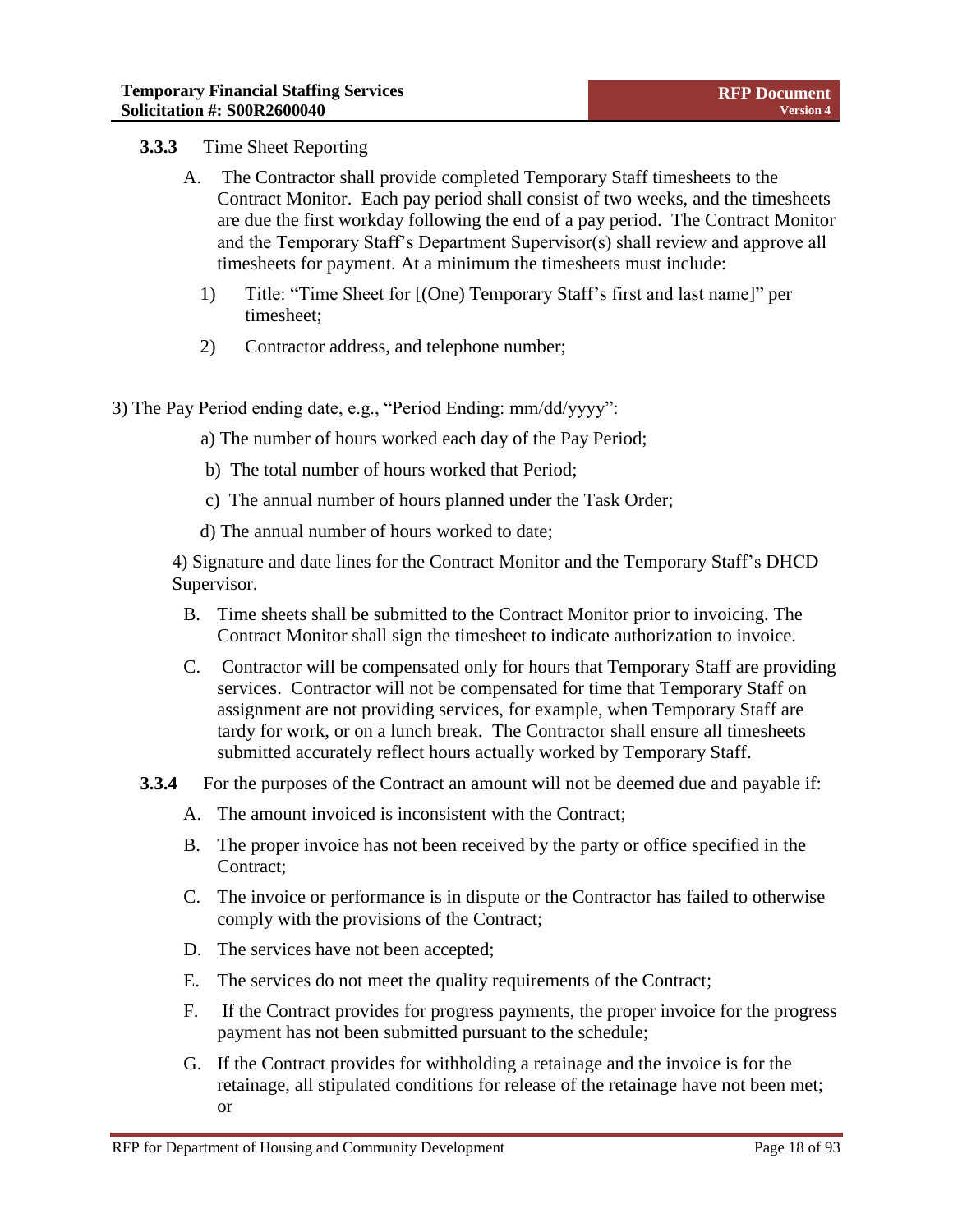- H. The Contractor has not submitted satisfactory documentation or other evidence reasonably required by the Procurement Officer or by the Contract concerning performance under the Contract and compliance with its provisions.
- **3.3.5** Travel Reimbursement

Travel will not be reimbursed under this RFP.

## <span id="page-18-0"></span>**3.4 Liquidated Damages**

**3.4.1** MBE Liquidated Damages

Inapplicable because there is no MBE goal for this RFP.

#### **3.4.2** Liquidated Damages other than MBE

This section is inapplicable to this RFP.

### <span id="page-18-1"></span>**3.5 Insurance Requirements**

The Contractor shall maintain, at a minimum, the insurance coverages outlined below, or any minimum requirements established by law if higher, for the duration of the Contract, including option periods, if exercised:

- **3.5.1** The following type(s) of insurance and minimum amount(s) of coverage are required:
	- A. Commercial General Liability of \$1,000,000 combined single limit per occurrence for bodily injury, property damage, and personal and advertising injury and \$3,000,000 annual aggregate. The minimum limits required herein may be satisfied through any combination of primary and umbrella/excess liability policies.
	- B. Errors and Omissions/Professional Liability \$1,000,000 per combined single limit per claim and \$3,000,000 annual aggregate.
	- C. Crime Insurance/Employee Theft Insurance to cover employee theft with a minimum single loss limit of \$1,000,000 per loss, and a minimum single loss retention not to exceed \$10,000. The State of Maryland and the Department should be added as a "loss payee."
	- D. Worker's Compensation The Contractor shall maintain such insurance as necessary or as required under Workers' Compensation Acts, the Longshore and Harbor Workers' Compensation Act, and the Federal Employers' Liability Act, to not be less than one million dollars (\$1,000,000) per occurrence (unless a state's law requires a greater amount of coverage). Coverage must be valid in all states where work is performed.
- **3.5.2** The State shall be listed as an additional insured on the faces of the certificates associated with the coverages listed above, including umbrella policies, excluding Workers' Compensation Insurance and professional liability.
- **3.5.3** All insurance policies shall be endorsed to include a clause requiring the insurance carrier provide the Procurement Officer, by certified mail, not less than thirty (30) calendar days' advance notice of any non-renewal, cancellation, or expiration. The Contractor shall notify the Procurement Officer in writing, if policies are cancelled or not renewed within five (5) business days of learning of such cancellation or nonrenewal. The Contractor shall provide evidence of replacement insurance coverage to the Procurement Officer at least fifteen (15) calendar days prior to the expiration of the insurance policy then in effect.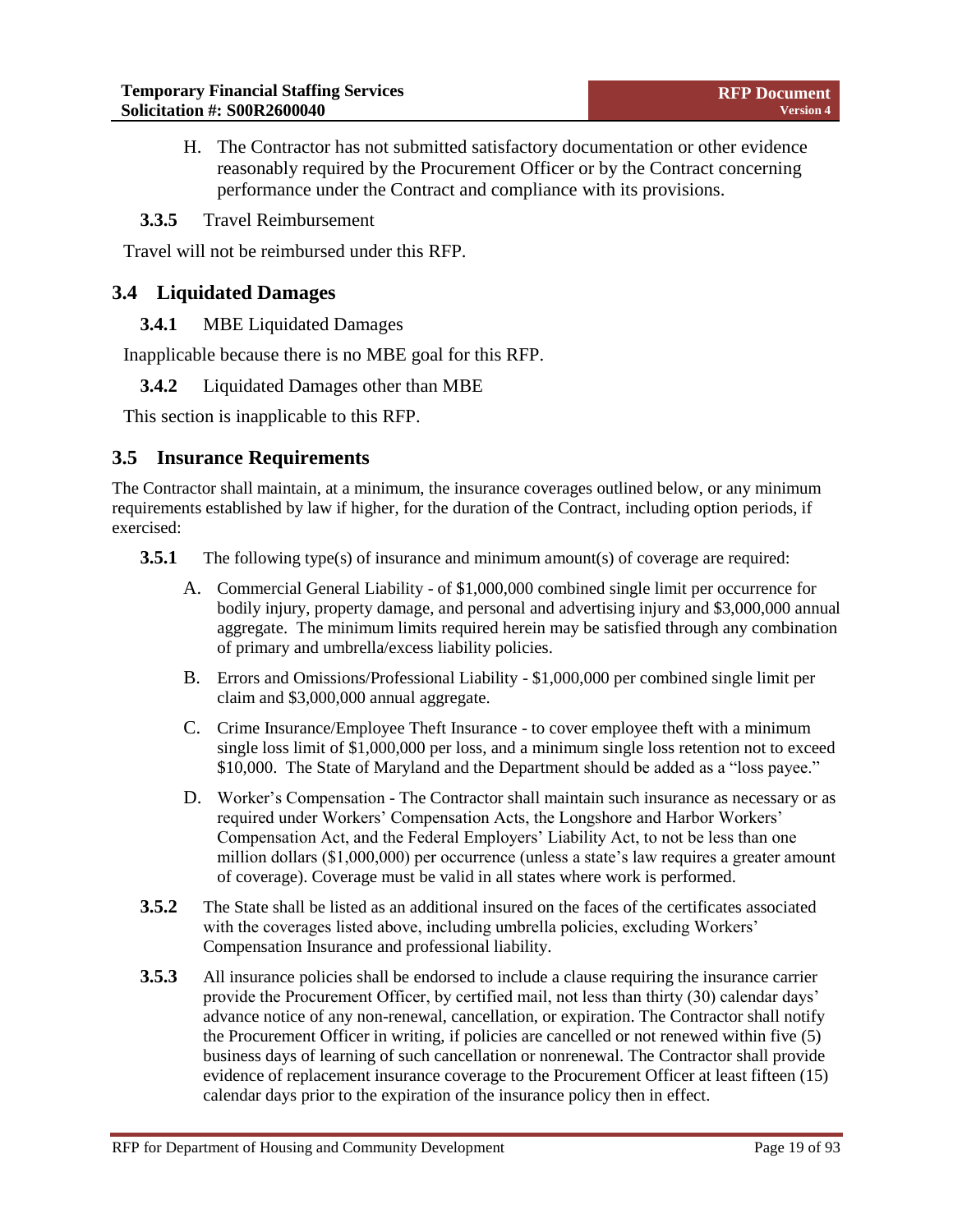- **3.5.4** Any insurance furnished as a condition of the Contract shall be issued by a company authorized to do business in the State.
- **3.5.5** The recommended awardee must provide current certificate(s) of insurance with the prescribed coverages, limits and requirements set forth in this section within five (5) Business Days from notice of recommended award. During the period of performance for multi-year contracts, the Contractor shall provide certificates of insurance annually, or as otherwise directed by the Contract Monitor.
- **3.5.6** Subcontractor Insurance

The Contractor shall require any subcontractors to obtain and maintain comparable levels of coverage and shall provide the Contract Monitor with the same documentation as is required of the Contractor.

#### <span id="page-19-0"></span>**3.6 Security Requirements**

The following requirements are applicable to the Contract:

- **3.6.1** Employee Identification
	- A. Contractor Personnel shall always display their company ID badge in a visible location while on State premises. Once provided a temporary DHCD badge, Temporary Staff assigned under this Contract shall always display their temporary DHCD badge in a visible location while on State premises. Upon request of authorized State personnel, each Contractor Personnel shall provide additional photo identification.
	- B. Contractor Personnel shall cooperate with State site requirements, including but not limited to, being prepared to be escorted at all times, and providing information for State badge issuance.
	- C. Contractor shall remove any Contractor Personnel from working on the Contract where the State determines, in its sole discretion, that Contractor Personnel has not adhered to the Security requirements specified herein.
	- D. The State reserves the right to request that the Contractor submit proof of employment authorization of non-United States citizens, prior to commencement of work under the Contract.
- **3.6.2** Security Clearance / Criminal Background Check
	- A. The Contractor shall obtain criminal background checks on candidates it sends for assignment to the Department. At a minimum, these checks must contain convictions and probation before judgment (PBJ) pleadings within the State of Maryland. This check may be performed by a public or private entity.
	- B. The Contractor shall provide certification to the Department that the Contractor has completed the required criminal background check described in this RFP for each required Contractor Personnel prior to assignment, and that the Contractor Personnel have successfully passed this check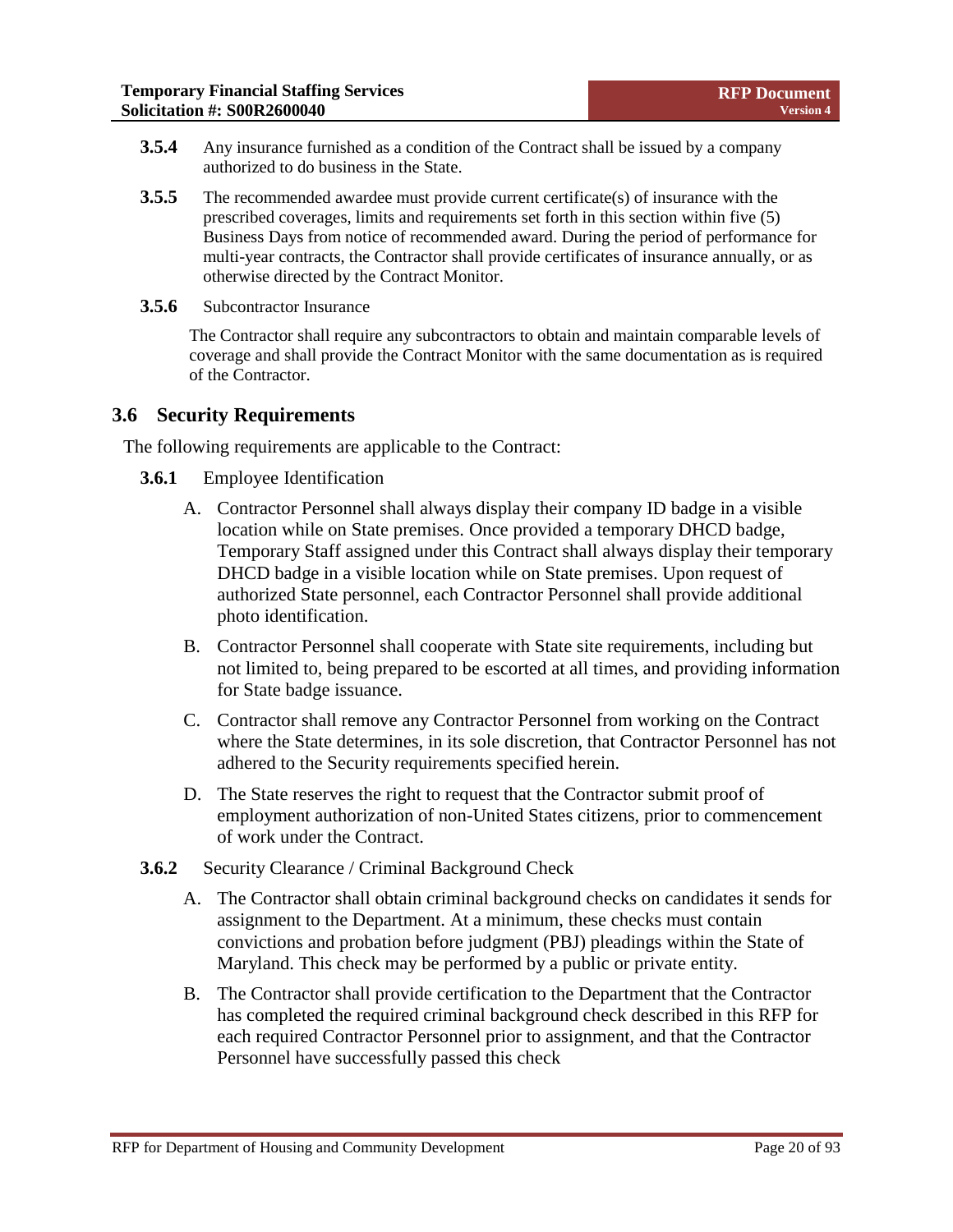- C. Persons with a criminal record may not perform services under the Contract unless prior written approval is obtained from the Contract Monitor. The Contract Monitor reserves the right to reject any individual based upon the results of the background check. Decisions of the Contract Monitor as to acceptability of a candidate are final. The State reserves the right to refuse any individual Contractor Personnel to work on State premises, based upon certain specified criminal convictions, as specified by the State.
- D. The CJIS criminal record check of each Contractor Personnel who will work on State premises shall be reviewed by the Contractor for convictions of any of the following crimes described in the Annotated Code of Maryland, Criminal Law Article:
	- 1) §§ 6-101 through 6-104, 6-201 through 6-205, 6-409 (various crimes against property);
	- 2) any crime within Title 7, Subtitle 1 (various crimes involving theft);
	- 3) §§ 7-301 through 7-303, 7-313 through 7-317 (various crimes involving telecommunications and electronics);
	- 4) §§ 8-201 through 8-302, 8-501 through 8-523 (various crimes involving fraud);
	- 5) §§9-101 through 9-417, 9-601 through 9-604, 9-701 through 9-706.1 (various crimes against public administration); or
	- 6) a crime of violence as defined in CL  $\S$  14-101(a).
- E. Contractor Personnel with access to systems supporting the State or to State data who have been convicted of a felony or of a crime involving telecommunications and electronics from the above list of crimes shall not be permitted to work on State premises under the Contract; Contractor Personnel who have been convicted within the past five (5) years of a misdemeanor from the above list of crimes shall not be permitted to work on State premises.
- **3.6.3** On-Site Security Requirement(s)

This section is inapplicable to this RFP.

## <span id="page-20-0"></span>**3.7 Problem Escalation Procedure**

- **3.7.1** The Contractor must provide and maintain a Problem Escalation Procedure (PEP) for both routine and emergency situations. The PEP must state how the Contractor will address problem situations as they occur during the performance of the Contract, especially problems that are not resolved to the satisfaction of the State within appropriate timeframes.
- **3.7.2** The Contractor shall provide contact information to the Contract Monitor, as well as to other State personnel as directed should the Contract Monitor not be available.
- **3.7.3** The Contractor must provide the PEP no later than ten (10) Business Days after notice of recommended award. The PEP, including any revisions thereto, must also be provided within ten (10) Business Days after the start of each Contract year and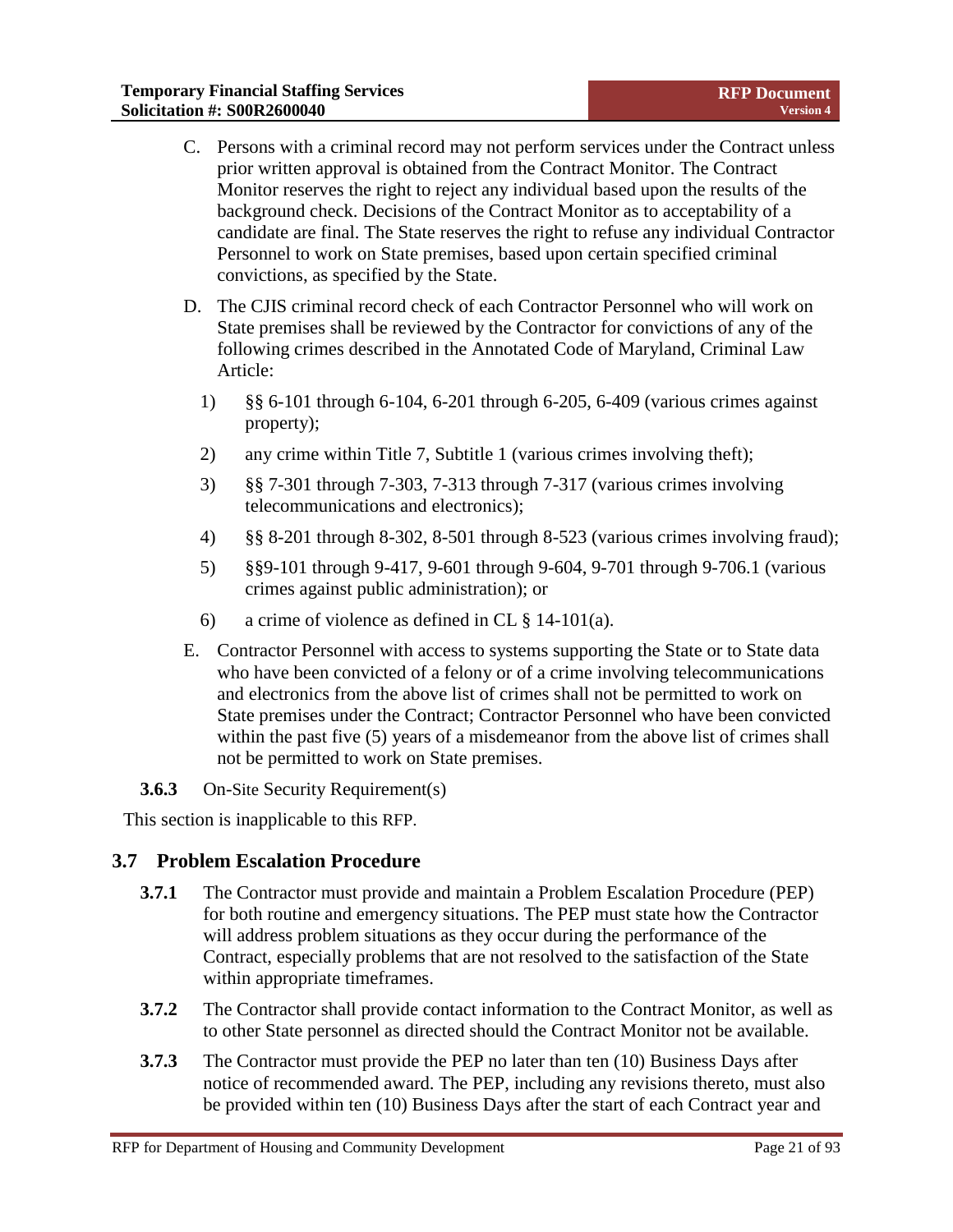within ten (10) Business Days after any change in circumstance which changes the PEP. The PEP shall detail how problems with work under the Contract will be escalated in order to resolve any issues in a timely manner. The PEP shall include:

- A. The process for establishing the existence of a problem;
- B. Names, titles, and contact information for progressively higher levels of personnel in the Contractor's organization who would become involved in resolving a problem;
- C. For each individual listed in the Contractor's PEP, the maximum amount of time a problem will remain unresolved with that individual before the problem escalates to the next contact person listed in the Contractor's PEP;
- D. Expedited escalation procedures and any circumstances that would trigger expediting them;
- E. The method of providing feedback on resolution progress, including the frequency of feedback to be provided to the State;
- F. Contact information for persons responsible for resolving issues after normal business hours (e.g., evenings, weekends, holidays) and on an emergency basis; and
- G. A process for updating and notifying the Contract Monitor of any changes to the PEP.
- **3.7.4** Nothing in this section shall be construed to limit any rights of the Contract Monitor or the State which may be allowed by the Contract or applicable law.

## <span id="page-21-0"></span>**3.8 SOC 2 Type 2 Audit Report**

A SOC 2 Type 2 Report is not a Contractor requirement for this Contract.

## <span id="page-21-1"></span>**3.9 Experience and Personnel**

#### **3.9.1** Preferred Offeror Experience

The following experience is preferred and will be evaluated for as part of the Technical Proposal (see the Offeror experience, capability and references evaluation factor from **Section 6.2**):

- A. Minimum of one (1) year of experience, within the last three (3) years, providing temporary staffing services in the areas of Accounting and Loan Support at the classification levels described in **Section 2.3**.
- **3.9.2** Personnel Experience

The following experience is preferred and will be evaluated as part of the Technical Proposal (see the capability of proposed resources evaluation factor from **Section 6.2**):

- A. Accountant:
- 1) Education and Experience: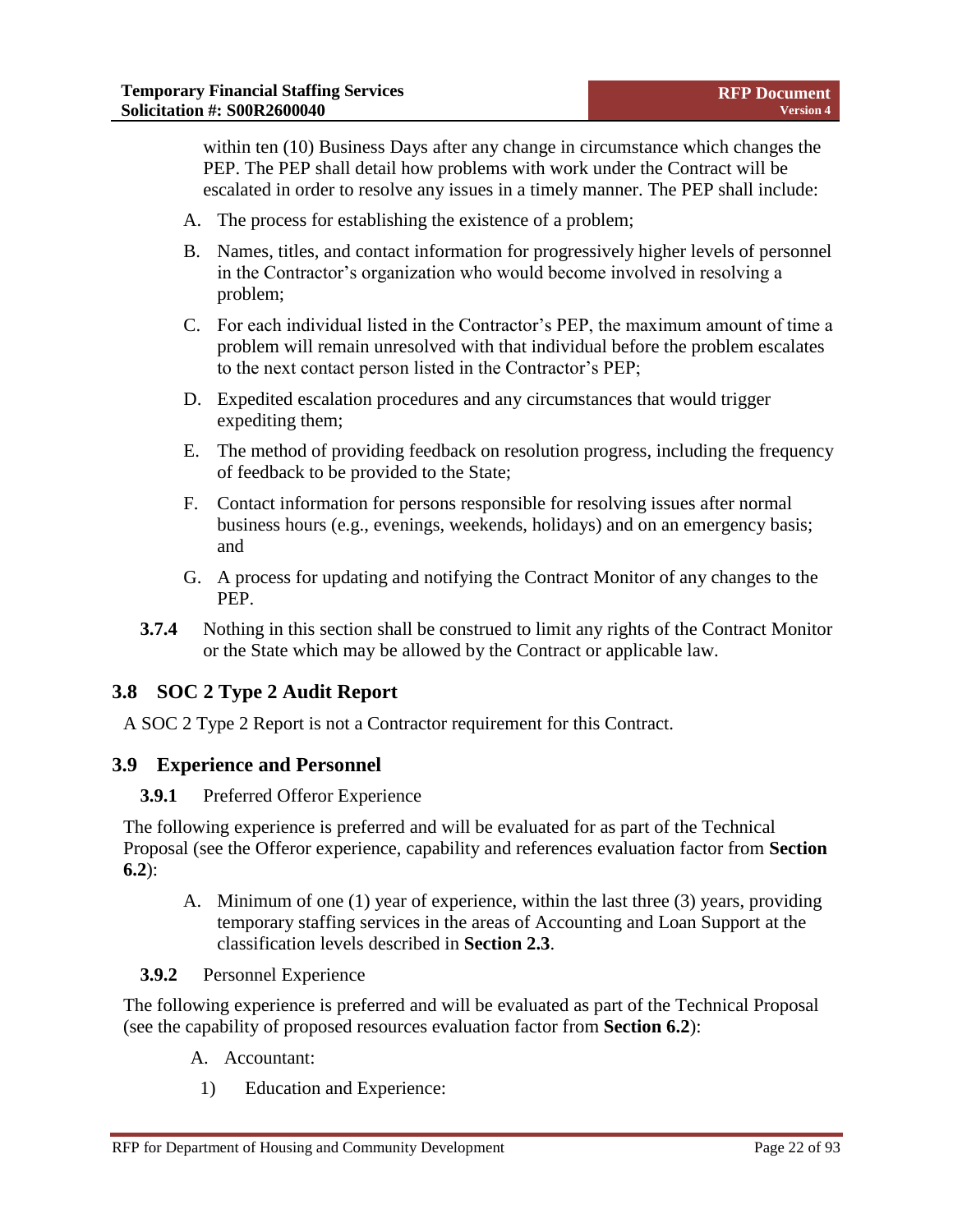- a) Education: A Bachelor's Degree in Finance, Business Administration, Economics, Accounting or a related field from an accredited college or university.
- b) Experience: One year of professional financial analysis experience, such as managing financial asset and debt portfolios, examining, analyzing, and interpreting accounting budget, grant or real estate investment portfolio records and reports by applying generally accepted accounting principles.
- 2) Required Knowledge, Skills, and Abilities:
	- a) Knowledge of structured financial products, real estate finance, investments, mortgage-backed securities, loan amortization and servicing, fixed and variable rate debt securities, and financial hedging tools;
	- b) Knowledge of financial transactional structuring, fiscal control reporting, and commercial loan servicing;
	- c) Knowledge of cost systems, federal fund, grant and/or bond and loan accounting;
	- d) Knowledge of Generally Accepted Accounting Principles (GAAP), Generally Accepted Auditing Standards (GAAS), fiscal control reporting, commercial accounting systems, and State/Federal reporting requirements;
	- e) Skill in preparing, analyzing, and interpreting complex financial reports and statements;
	- f) Skill in using computerized financial analysis and modeling applications and software including, but not limited to: spreadsheets, software, and database applications;
	- g) Skill in financial analysis and reporting methods as they relate to cost accounting, systems accounting, federal fund accounting, grant and/or bond accounting, and loan accounting;
	- h) Skill in the preparation of clear, accurate, and detailed reports;
	- i) Ability to interpret and apply State and Federal laws, policies, rules, and regulations pertaining to HCD financial budgeting and operations;
	- j) Ability to establish and maintain professional working relationships with customers, employees, supervisory and management staff, personnel from other agencies/institutions, and the general public;
	- k) Ability to effectively organize and manage work assignments while meeting deadlines, and
	- l) Ability to communicate effectively.
- B. Loan Processor:
	- 3) Education and Experience: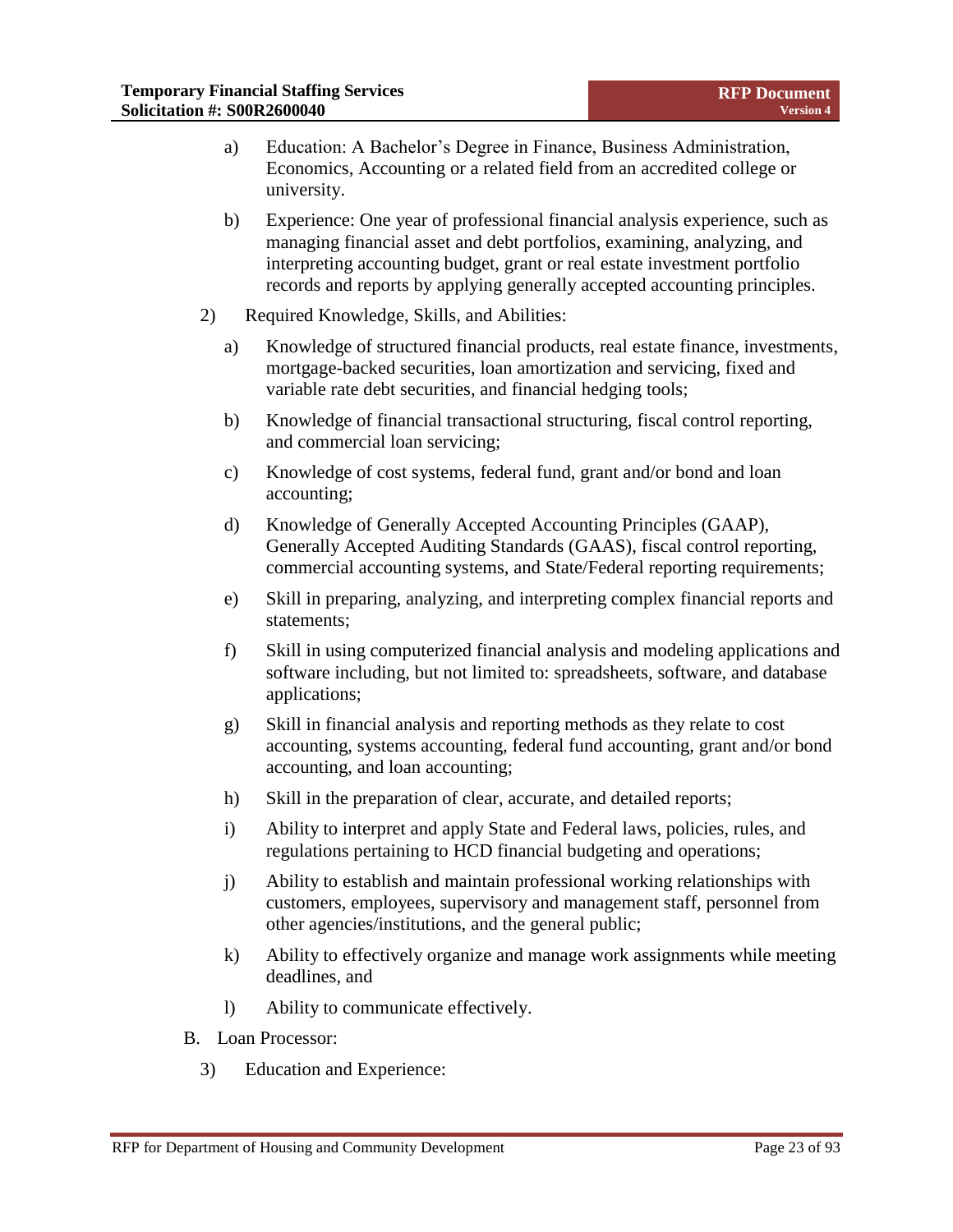- a) Education: Graduation from an accredited high school or possession of a high school equivalence certificate.
- b) Experience: Two years' experience in processing and closing loans for secured mortgages or mortgage insurance.
- 4) Required Knowledge, Skills, and Abilities:
	- a) Knowledge of application processing and closing rules, regulations, policies, and procedures for loans and related grants for single-family home mortgages and insurance, and multi-family housing projects;
	- b) Knowledge of Federal and State Mortgage loan housing programs;
	- c) Skill in monitoring the progress of loan and related grants for single-family home mortgages and multi-family housing projects;
	- d) Skill in evaluating private mortgage services companies for compliance with established program policies and procedures;
	- e) Ability to gather and verify financial information from applicants and mortgage services to determine program compliance;
	- f) Ability to establish and maintain complete and accurate files of loan or insurance applications through various states of processing;
	- g) Ability to prepare reports and present recommendations; and
	- h) Ability to establish and maintain effective working relationships with underwriters, asset management officers, grant managers, fiscal personnel, loan applicants, mortgage servicing personnel, bank officials and attorneys.
- C. Loan/Insurance Underwriter I, Multi-family & Single-Family
	- 5) Education and Experience:
		- a) Education: A Bachelor's Degree in Business Administration, Management, Finance, or related field.
		- b) Experience: One year of experience evaluating the risk involved in granting loans or insurance for multi-family housing, commercial projects, or singlefamily housing
	- 6) Required Knowledge, Skills, and Abilities:
		- a) Knowledge of mortgage loan and mortgage insurance analysis an evaluation;
		- b) Knowledge of Federal and State housing programs;
		- c) Knowledge of real estate law;
		- d) Knowledge of financial and accounting practices;
		- e) Skill in evaluating the risks involved to the State or private lenders in granting loans or insurance for multi-family, commercial or single-family projects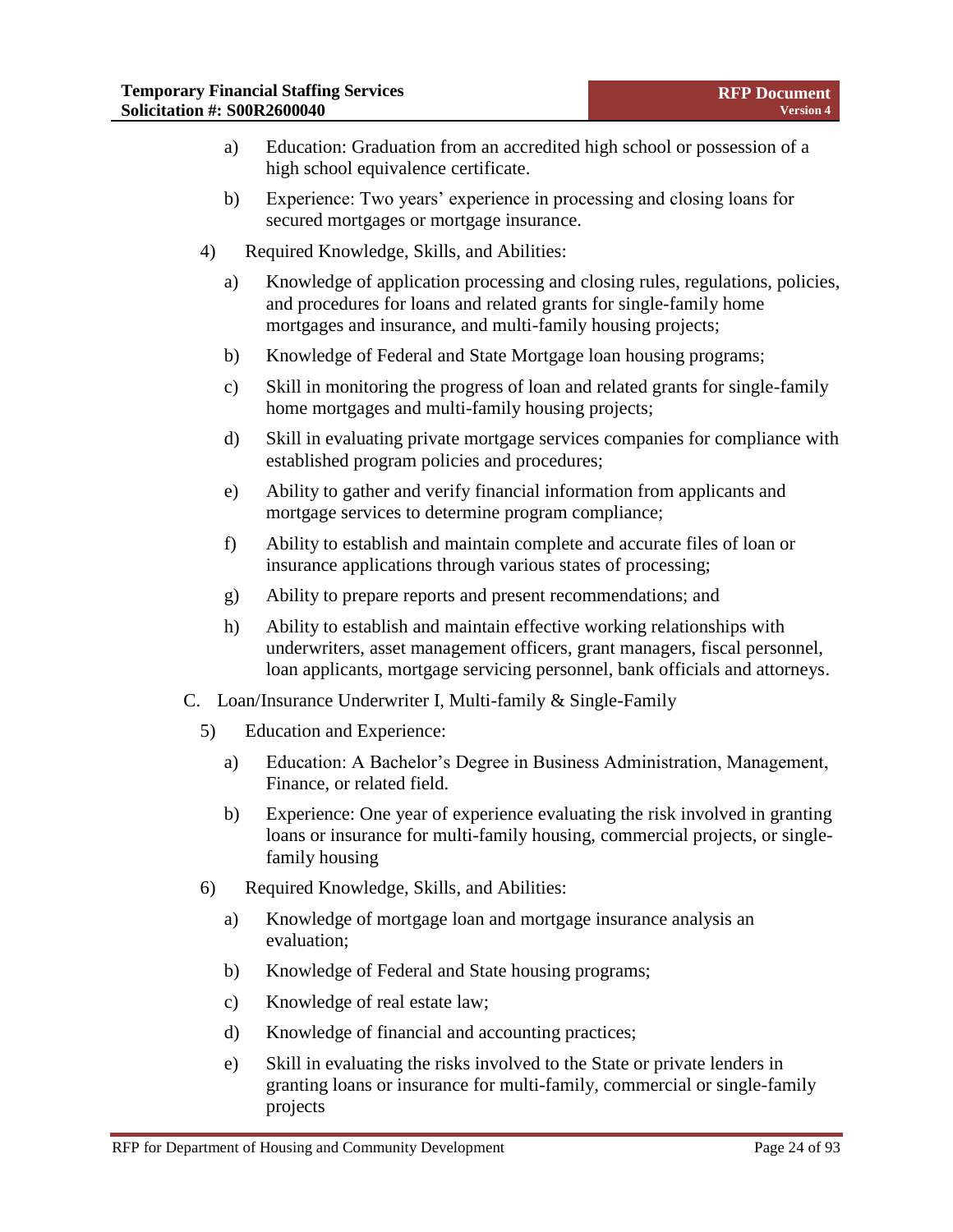- f) Skill in evaluating debt service coverage, real estate sites, and real estate markets;
- g) Skill in interpreting financial statements;
- h) Skill in using computerized spreadsheet applications and software;
- i) Ability to perform arithmetic calculations;
- j) Ability to develop and present reports, analyses, and recommendations
- k) Ability to establish and maintain effective working relationships with Department asset management officers, developers, bank officials, attorneys, equal opportunity officers, local government officials, and Federal agency staff.
- D. Fiscal Accounts Technician
	- 7) Education and Experience:
		- a) Education: Graduation from an accredited high school or possession of a high school equivalency certificate.
		- b) Experience: One year of experience reconciling agency accounting systems to fiscal control systems or developing automated spreadsheets, ledgers, and reports using accounting software packages or identifying budget trends and recommending budget realignments;
	- 8) Required Knowledge, Skills, and Abilities:
		- a) Knowledge of the application of commonly used automated accounting software packages;
		- b) Knowledge of governmental budget methods and procedures related to the expenditure projections and monitoring;
		- c) Knowledge of the principles and practices of bookkeeping;
		- d) Knowledge of the organization of common books of accounts and the process of monitoring financial records;
		- e) Skill in identifying interrelationships and trends in financial data and reports;
		- f) Skill in researching discrepancies in accounting and budgetary data and making the necessary adjustments;
		- g) Skill in implementing and using automated accounting software packages;
		- h) Skill in setting up and maintaining spreadsheets and ledgers;
		- i) Skill in developing report formats and preparing financial reports;
		- j) Ability to communicate clearly and effectively; and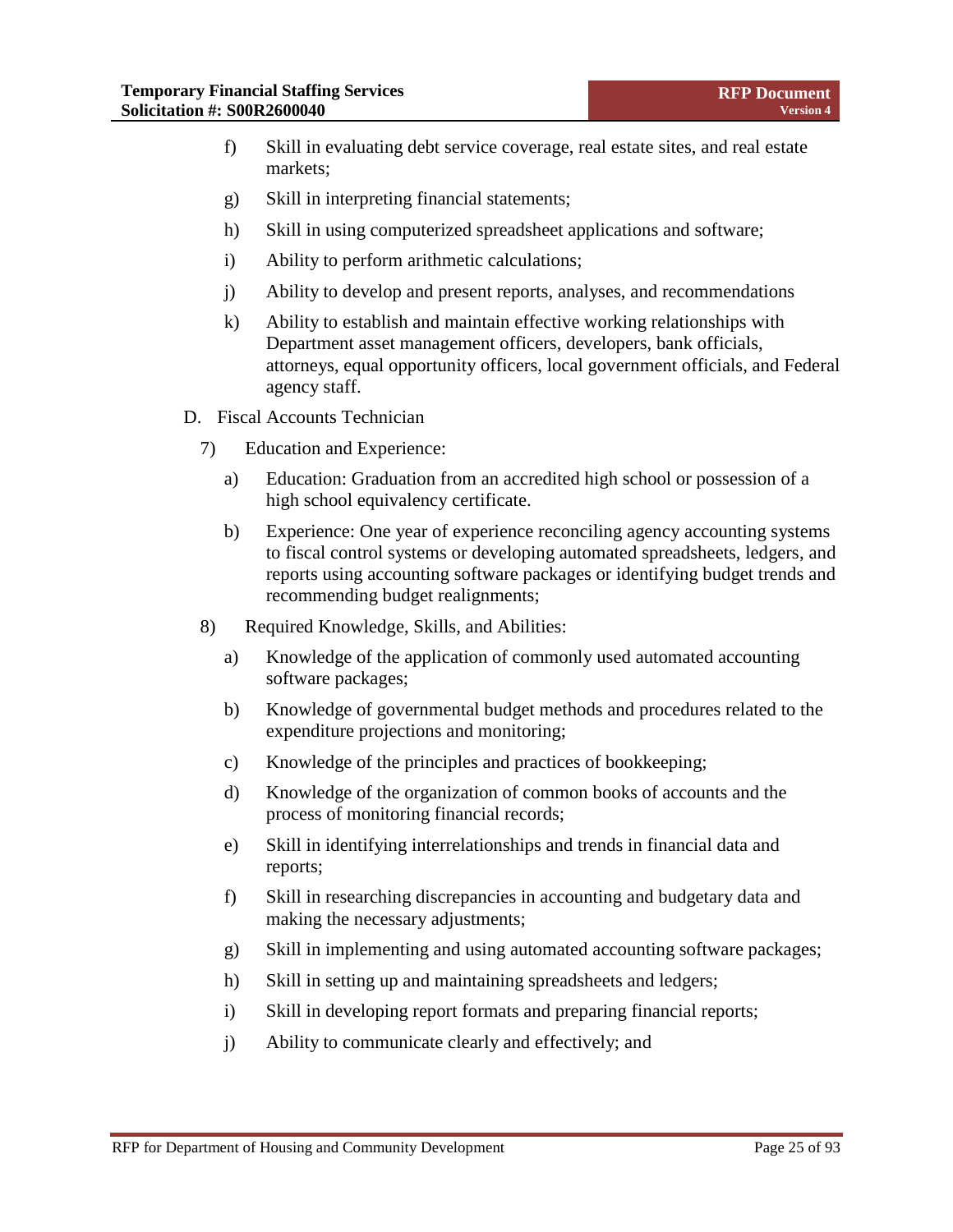k) Ability to establish and maintain effective working relationships with Department fiscal staff, program managers, grantees, and representatives of fiscal control agencies.

#### **3.9.3** Number of Personnel to Propose

As part of the Proposal evaluation, Offerors shall propose exactly all personnel who are expected to be available as of the start date specified in the Notice to Proceed (NTP Date). Offerors shall describe in a Staffing Plan how additional resources shall be acquired to meet the needs of the Department. Offerors may generally describe planned positions in a Staffing Plan. Such planned positions may not be used as evidence of fulfilling preferred personnel standards.

- **3.9.4** Labor Categories
	- A. The Labor Categories are identified and described in **Section 2.3.2 and Section 3.10.2**. To be responsive to this RFP, Offerors must be capable of providing personnel fulfilling all the labor categories listed. Offerors shall submit a Financial Proposal Form (**Attachment B**) that provides labor rates for all labor categories for all Contract years (initial term and any option periods). Actual resumes shall be provided only for Temporary Staff for proposed for assignment after Contract Award, as described in **Section 2.3.2**.
	- B. Each Labor Category includes Titles, Position Description, Education and Experience (General and Specialized).
	- C. Education and experience described below in the Labor Category constitute the minimum requirements for candidates performing work under this RFP. All experience required must have occurred within the most recent ten (10) years.
- **3.9.5** Contractor Personnel Experience Equivalency (including for Temporary Staff submitted in response to this RFP)
	- A. A Substitution of Education for Experience: Bachelor's Degree or higher may be substituted for the general and specialized experience for those labor categories requiring a High School Diploma. A Master's Degree may be substituted for two years of the general and specialized experience for those labor categories requiring a bachelor's degree. Substitution shall be reviewed and approved by the State at its discretion.
	- B. Substitution of Experience for Education: Substitution of experience for education may be permitted at the discretion of the State.
	- C. Substitution of Professional Certificates for Experience: Professional certification (e.g., Microsoft Certified Solutions Expert, SQL Certified Database Administrator) may be substituted for up to two (2) years for general and specialized experience at the discretion of the State.
- **3.9.6** Contractor Personnel Maintain Certifications

Any Contractor Personnel provided under this RFP shall maintain in good standing any required professional certifications for the duration of the Contract.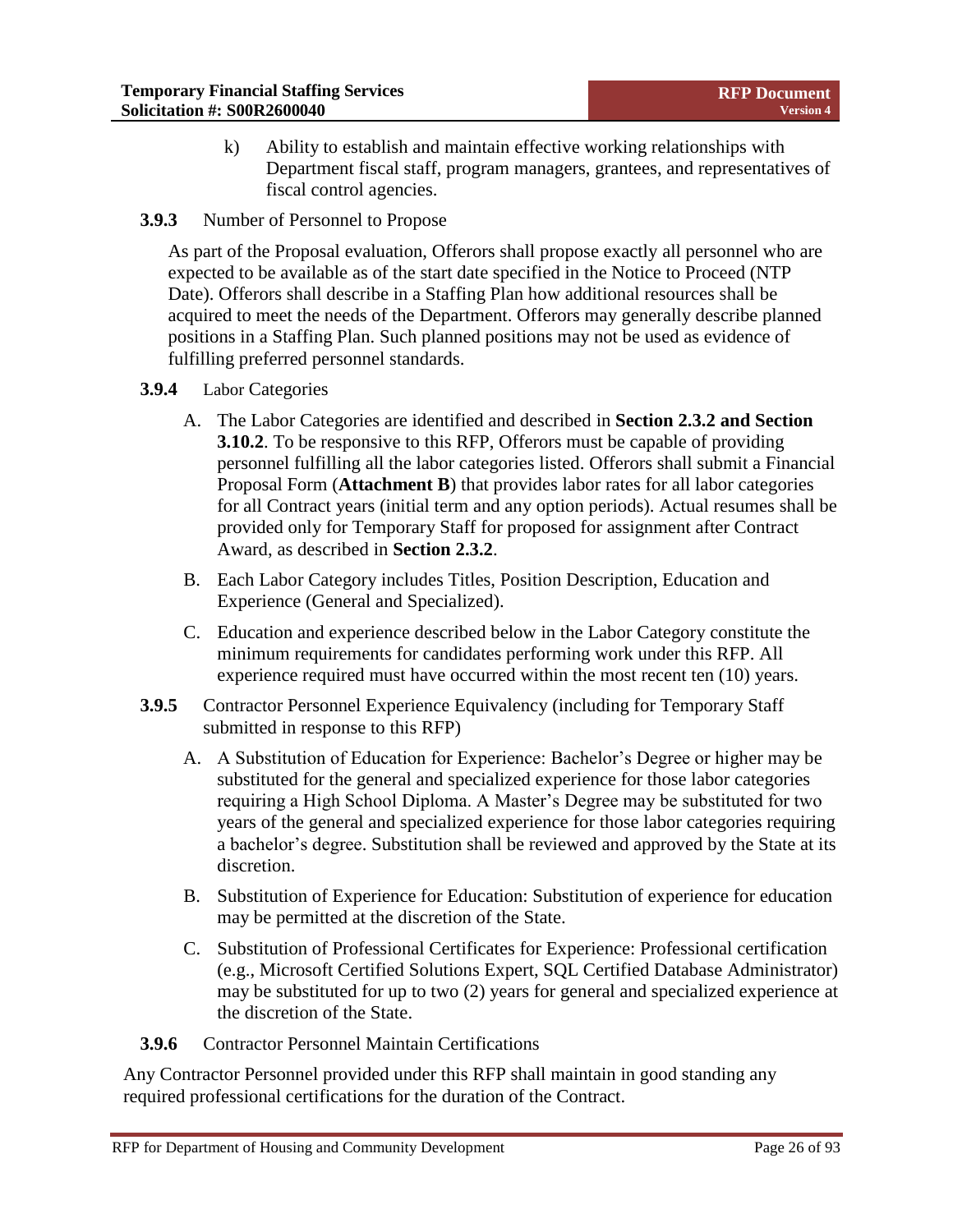#### **3.9.7** Work Hours

Unless otherwise specified, the following work hours requirements are applicable:

- A. State-Mandated Closings: Temporary Staff shall be required to participate in any State-mandated closings. In this event, the Contractor will be notified in writing by the Contract Monitor of all necessary details. The Contractor shall ensure that all assigned Temporary Staff are advised of such closings.
- B. Minimum and Maximum Hours: Full-time Temporary Staff shall work forty (40) hours per week with starting and ending times as approved by the Contract Monitor. A flexible work schedule may be used with Contract Monitor approval, including time to support any efforts outside core business hours. Temporary Staff may also be requested to restrict the number of hours they work within a given period, which may result in less than an eight-hour day or less than a 40-hour work week.
- C. Vacation Hours: Requests for leave shall be submitted to the Contract Monitor at least two weeks in advance. The Contract Monitor reserves the right to request a temporary replacement if leave extends longer than one consecutive week. In cases where there is insufficient coverage, a leave request may be denied.
- D.
- <span id="page-26-0"></span>**3.10 Lunch: Lunch breaks shall be unpaid. Lunch breaks are required to be scheduled for 30 minutes, 45 minutes, or 1 hour, as approved by Temporary Staff's DHCD supervisor(s). Lunch breaks should be taken during the work shift and recorded on the Temporary Staff timesheets. Temporary Staff are required to take daily lunch breaks. Working through lunch breaks is an exception, to be reviewed and approved by the Temporary Staff's DHCD supervisor. Substitution of Personnel**

## <span id="page-26-1"></span>**3.11 Minority Business Enterprise (MBE) Reports**

This section is inapplicable to this RFP.

## <span id="page-26-2"></span>**3.12 Veteran Small Business Enterprise (VSBE) Reports**

This section is inapplicable to this RFP.

## <span id="page-26-3"></span>**3.13 Work Orders**

This section is inapplicable to this RFP.

## <span id="page-26-4"></span>**3.14 Additional Clauses**

The Contractor shall be subject to the requirements in this section and shall flow down the provisions of **Section 3.15.2** (or the substance thereof) in all subcontracts.

#### **3.14.1** No-Cost Extensions

In accordance with BPW Advisory 1995-1 item 7.b, in the event there are unspent funds remaining on the Contract, prior to the Contract's expiration date the Procurement Officer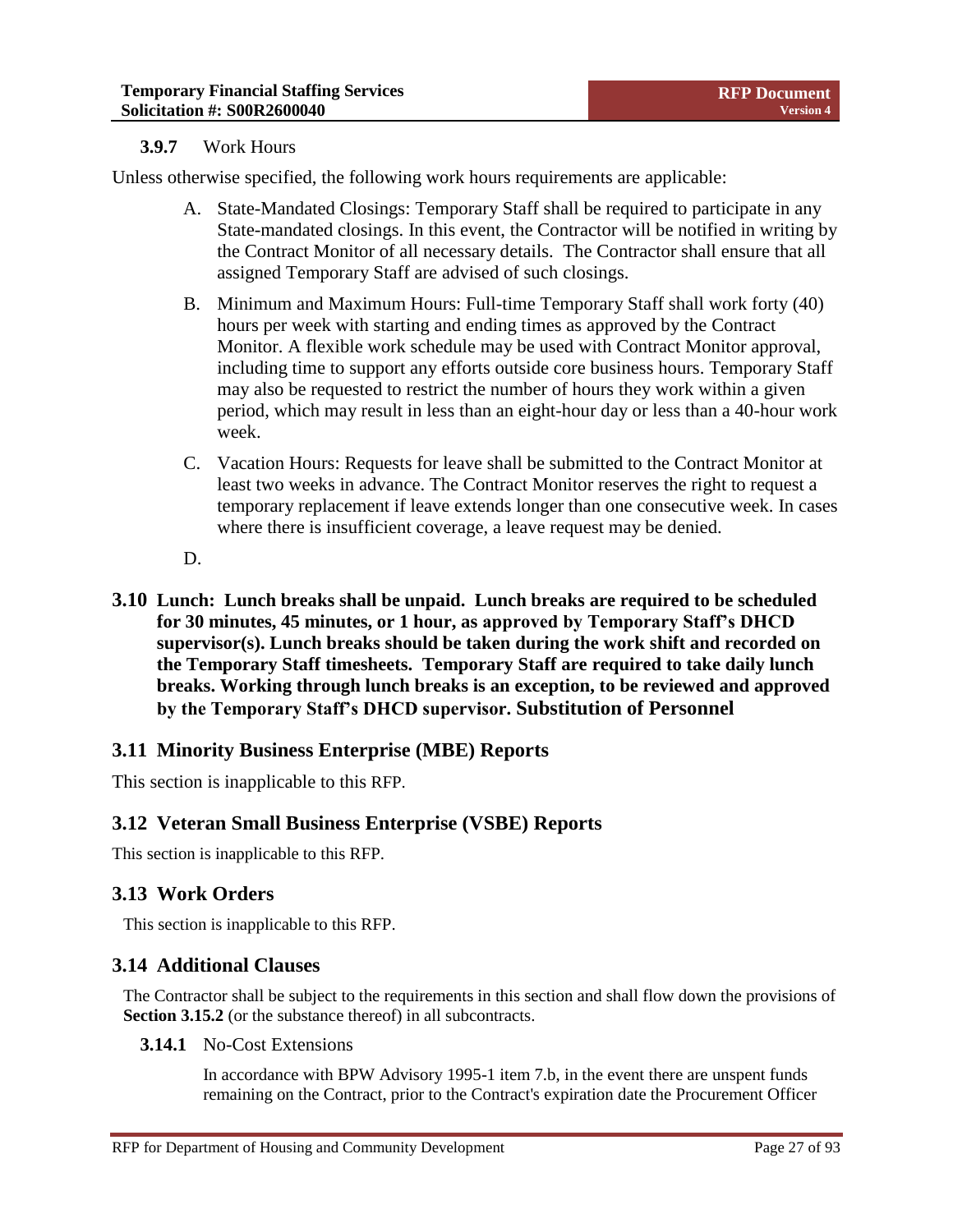may modify the Contract to extend the Contract beyond its expiration date for a period up to, but not exceeding, one-third of the base term of the Contract (e.g., eight-month extension on a two-year contract) for the performance of work within the Contract's scope of work. Notwithstanding anything to the contrary, no funds may be added to the Contract in connection with any such extension.

## **THE REMAINDER OF THIS PAGE IS INTENTIONALLY BLANK**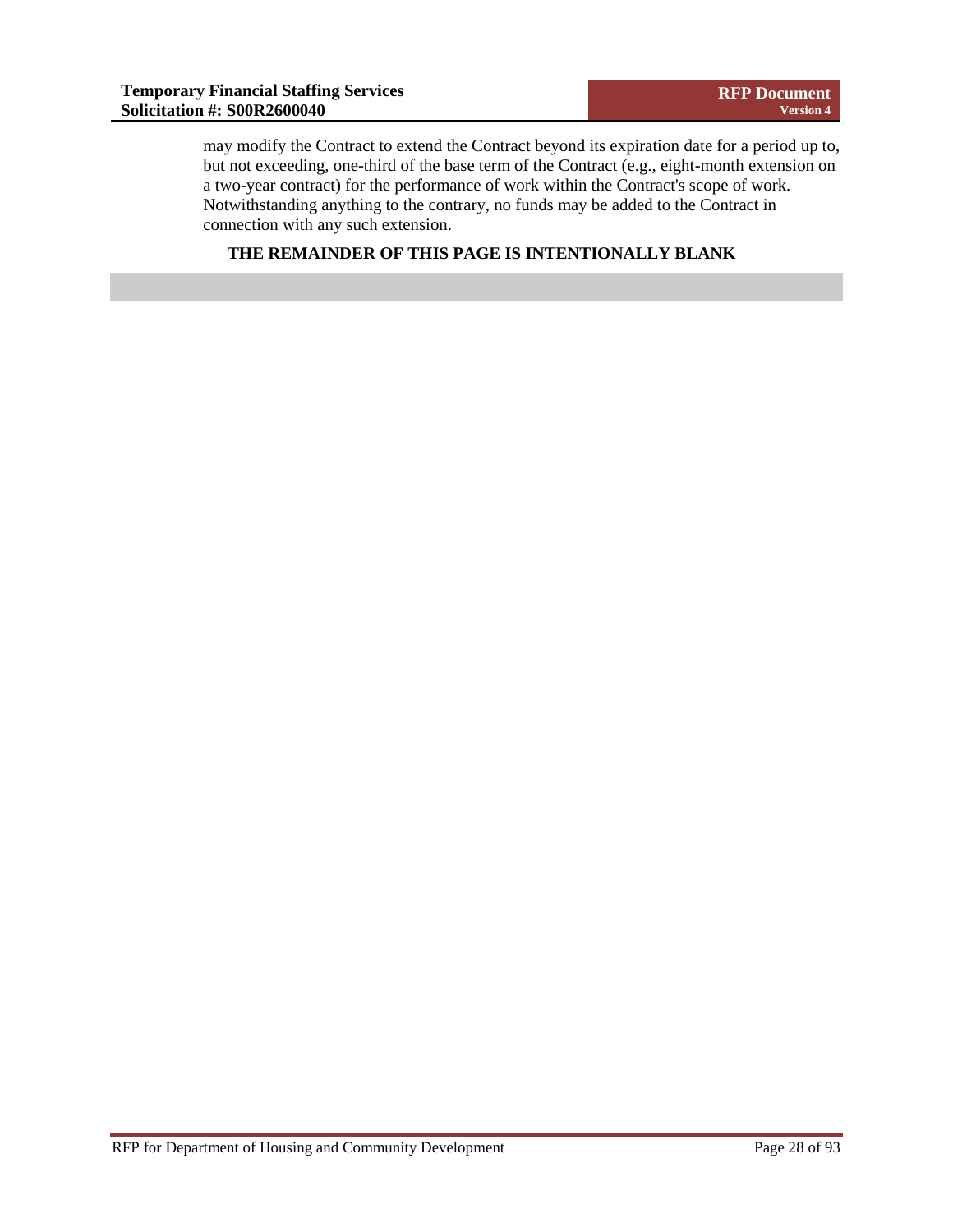## **4 Procurement Instructions**

#### <span id="page-28-1"></span><span id="page-28-0"></span>**4.1 Pre-Proposal Conference**

- **4.1.1** A pre-Proposal conference (Conference) will be held virtually at the date and time indicated on the Key Information Summary Sheet.
- **4.1.2** Attendance at the Conference is not mandatory, but all interested parties are encouraged to attend in order to facilitate better preparation of their Proposals. If the solicitation includes an MBE goal, failure to attend the Conference will be taken into consideration as part of the evaluation of an offeror's good faith efforts if there is a waiver request.
- **4.1.3** It is highly recommended that ALL Prime Contractors bring their intended subcontractors to the Conference/Site Visit to ensure that all parties understand the requirements of the contract and the MBE Goal.
- **4.1.4** MBE subcontractors are encouraged to attend the Conference to market their participation to potential prime contractors.
- **4.1.5** Following the Conference, the attendance record and summary of the Conference will be distributed via the same mechanism described for amendments and questions (see **Section 4.2.1** eMMA).
- **4.1.6** Those wishing to attend the web conference may request a meeting invitation by emailing Amanda Sadler at [Amanda.sadler@maryland.gov](mailto:Amanda.sadler@maryland.gov) no later than 2:00 PM on June 6, 2022. An invitation e-mail is required for registration, and therefore attendance. Upon receipt of the email, the Procurement Officer will reply with a registration email with a link that may be used to register for the conference.

#### <span id="page-28-2"></span>**4.2 eMaryland Marketplace Advantage (eMMA)**

- **4.2.1** eMMA is the electronic commerce system for the State of Maryland. The RFP, Conference summary and attendance sheet, Offerors' questions and the Procurement Officer's responses, addenda, and other solicitation-related information will be made available via eMMA.
- **4.2.2** In order to receive a contract award, a vendor must be registered on eMMA. Registration is free. Go to [emma.maryland.gov,](https://emma.maryland.gov/page.aspx/en/usr/login?ReturnUrl=%2fpage.aspx%2fen%2fbuy%2fhomepage) click on "New Vendor? Register Now" to begin the process, and then follow the prompts.

#### <span id="page-28-3"></span>**4.3 Questions**

- **4.3.1** All questions, including concerns regarding any applicable MBE or VSBE participation goals, shall identify in the subject line the Solicitation Number and Title (S00R2600040 - Temporary Financial Staffing Services), and shall be submitted in writing via e-mail to the Procurement Officer. The Procurement Officer, based on the availability of time to research and communicate an answer, shall decide whether an answer can be given before the Proposal due date.
- **4.3.2** Answers to all questions that are not clearly specific only to the requestor will be distributed via the same mechanism as for RFP amendments, and posted on eMMA.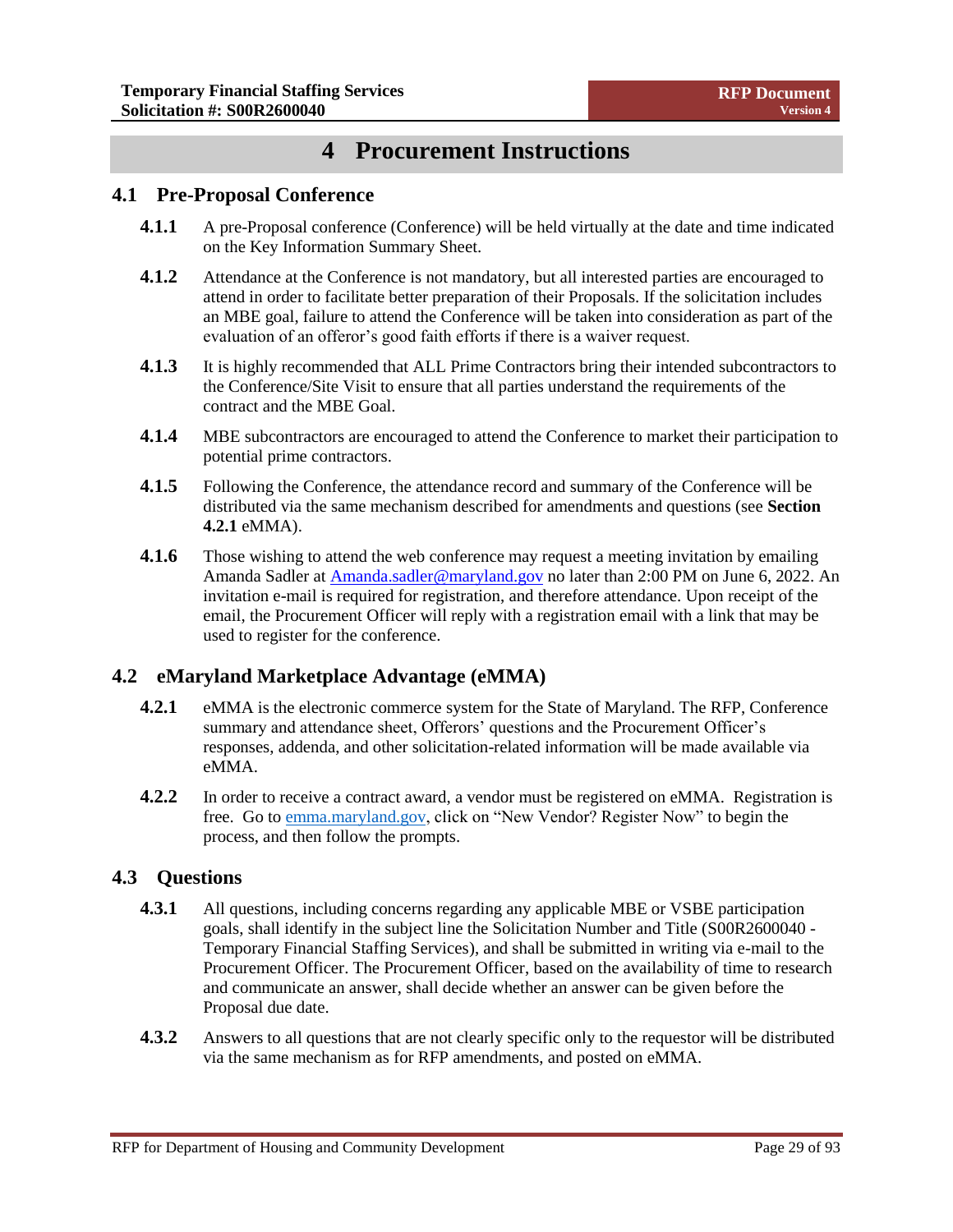**4.3.3** The statements and interpretations contained in responses to any questions, whether responded to verbally or in writing, are not binding on the Department unless it issues an amendment in writing.

## <span id="page-29-0"></span>**4.4 Procurement Method**

A Contract will be awarded in accordance with the Competitive Sealed Proposals method under COMAR 21.05.03.

#### <span id="page-29-1"></span>**4.5 Proposal Due (Closing) Date and Time**

- **4.5.1** Proposals, in the number and form set forth in **Section 5 Proposal Format**, must be received by the Procurement Officer no later than the Proposal due date and time indicated on the Key Information Summary Sheet in order to be considered.
- **4.5.2** Requests for extension of this date or time shall not be granted.
- **4.5.3** Offerors submitting Proposals should allow sufficient delivery time to ensure timely receipt by the Procurement Officer. Except as provided in COMAR 21.05.03.02.F and 21.05.02.10, Proposals received after the due date and time listed in the Key Information Summary Sheet will not be considered.
- **4.5.4** The date and time of an e-mail submission is determined by the date and time of arrival in the e-mail address indicated on the Key Information Summary Sheet.
- **4.5.5** Proposals may be modified or withdrawn by written notice received by the Procurement Officer before the time and date set forth in the Key Information Summary Sheet for receipt of Proposals.
- **4.5.6** Proposals may not be submitted by e-mail or facsimile. Proposals will not be opened publicly.
- **4.5.7** Potential Offerors not responding to this solicitation are requested to submit the "Notice to Vendors" form, which includes company information and the reason for not responding (e.g., too busy, cannot meet mandatory requirements).

#### <span id="page-29-2"></span>**4.6 Multiple or Alternate Proposals**

Multiple or alternate Proposals will not be accepted.

#### <span id="page-29-3"></span>**4.7 Economy of Preparation**

Proposals should be prepared simply and economically and provide a straightforward and concise description of the Offeror's Proposal to meet the requirements of this RFP.

#### <span id="page-29-4"></span>**4.8 Public Information Act Notice**

**4.8.1** The Offeror should give specific attention to the clear identification of those portions of its Proposal that it considers confidential and/or proprietary commercial information or trade secrets, and provide justification why such materials, upon request, should not be disclosed by the State under the Public Information Act, Md. Code Ann., General Provisions Article, Title 4 (See also RFP **Section 5.3.2.B** "Claim of Confidentiality"). This information should be identified by page and section number and placed after the Title Page and before the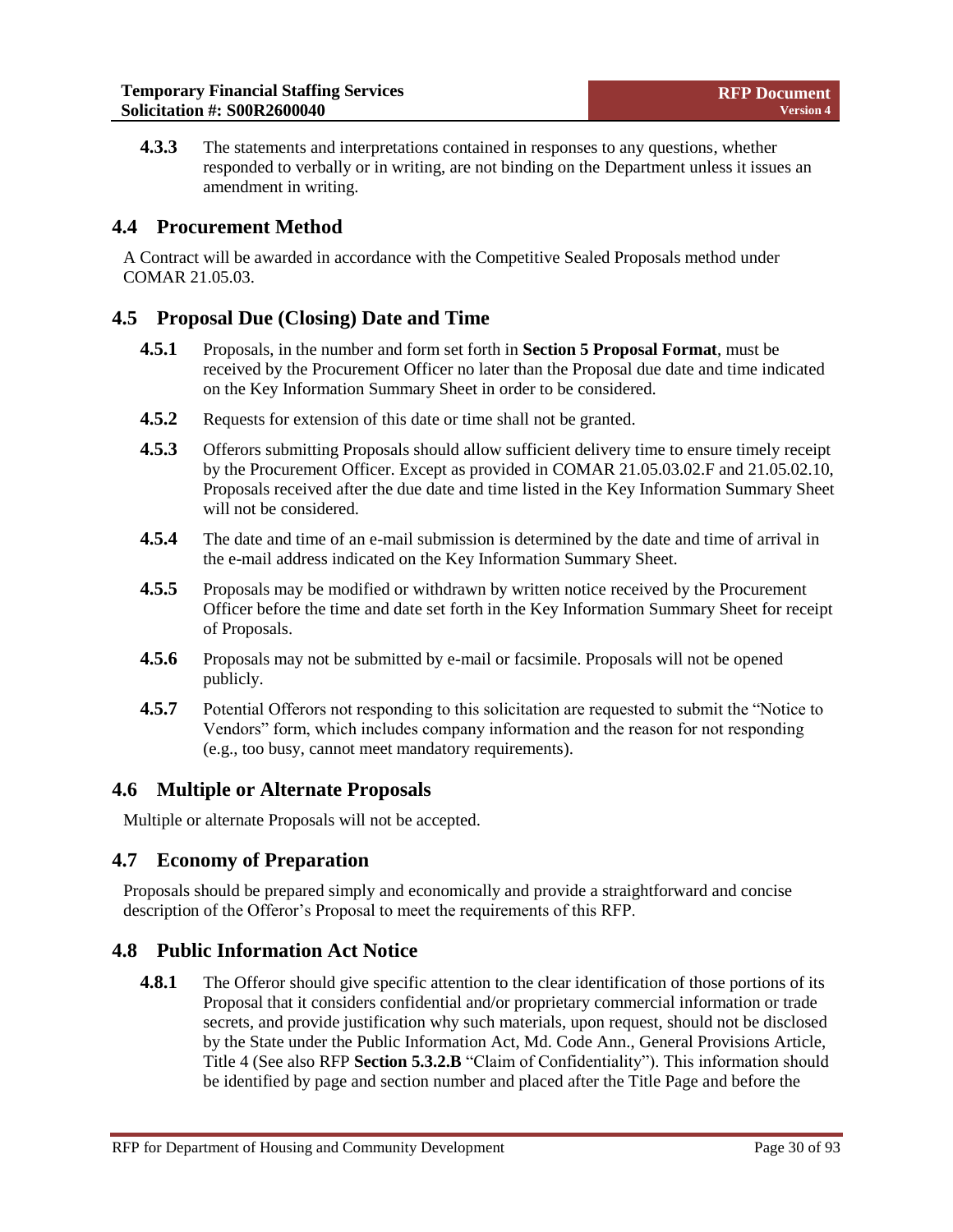Table of Contents in the Technical Proposal and if applicable, separately in the Financial Proposal.

**4.8.2** Offerors are advised that, upon request for this information from a third party, the Procurement Officer is required to make an independent determination whether the information must be disclosed.

### <span id="page-30-0"></span>**4.9 Award Basis**

A Contract shall be awarded to the responsible Offeror(s) submitting the Proposal that has been determined to be the most advantageous to the State, considering price and evaluation factors set forth in this RFP (see COMAR 21.05.03.03F), for providing the goods and services as specified in this RFP. See RFP **Section 6** for further award information.

### <span id="page-30-1"></span>**4.10 Oral Presentation**

Offerors may be required to make oral presentations to State representatives. Oral presentations are considered part of the Technical Proposal. Offerors must confirm in writing any substantive oral clarification of, or change in, their Proposals made in the course of discussions. Any such written clarifications or changes then become part of the Offeror's Proposal. The Procurement Officer will notify Offerors of the time and place of oral presentations.

### <span id="page-30-2"></span>**4.11 Duration of Proposal**

Proposals submitted in response to this RFP are irrevocable for the latest of the following: one hundred twenty (120) calendar days following the Proposal due date and time, best and final offers if requested (see **Section 6.5.2**), or the date any protest concerning this RFP is finally resolved. This period may be extended at the Procurement Officer's request only with the Offeror's written agreement.

#### <span id="page-30-3"></span>**4.12 Revisions to the RFP**

- **4.12.1** If the RFP is revised before the due date for Proposals, the Department shall post any addenda to the RFP on eMMA and shall endeavor to provide such addenda to all prospective Offerors that were sent this RFP or are otherwise known by the Procurement Officer to have obtained this RFP. It remains the responsibility of all prospective Offerors to check eMMA for any addenda issued prior to the submission of Proposals.
- **4.12.2** Acknowledgment of the receipt of all addenda to this RFP issued before the Proposal due date shall be included in the Transmittal Letter accompanying the Offeror's Technical Proposal.
- **4.12.3** Addenda made after the due date for Proposals will be sent only to those Offerors that remain under award consideration as of the issuance date of the addenda.
- **4.12.4** Acknowledgement of the receipt of addenda to the RFP issued after the Proposal due date shall be in the manner specified in the addendum notice.
- **4.12.5** Failure to acknowledge receipt of an addendum does not relieve the Offeror from complying with the terms, additions, deletions, or corrections set forth in the addendum, and may cause the Proposal to be deemed not reasonably susceptible of being selected for award.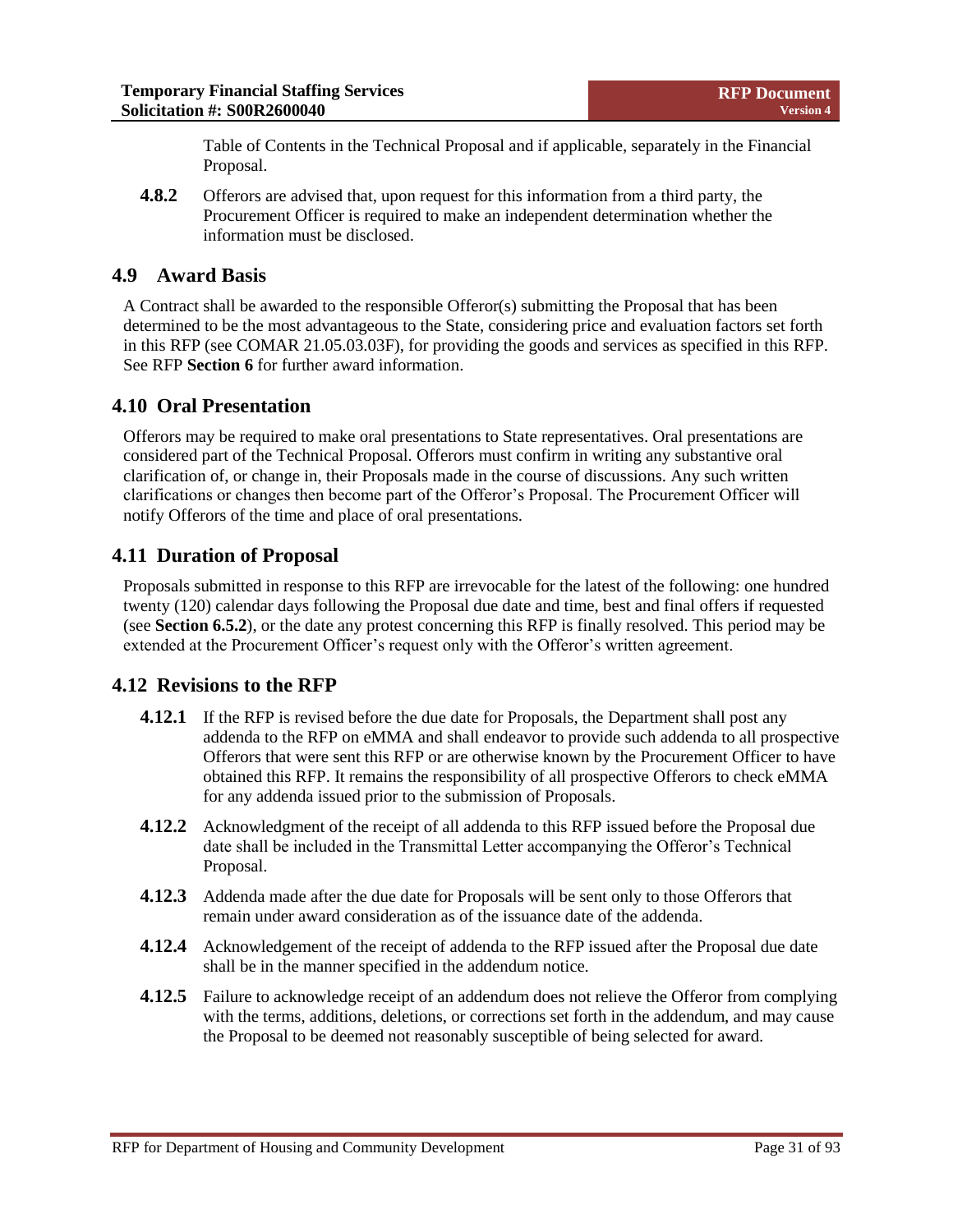### <span id="page-31-0"></span>**4.13 Cancellations**

- **4.13.1** The State reserves the right to cancel this RFP, accept or reject any and all Proposals, in whole or in part, received in response to this RFP, waive or permit the cure of minor irregularities, and conduct discussions with all qualified or potentially qualified Offerors in any manner necessary to serve the best interests of the State.
- **4.13.2** The State reserves the right, in its sole discretion, to award a Contract based upon the written Proposals received without discussions or negotiations.
- **4.13.3** In the event a government entity proposes and receives the recommendation for award, the procurement may be cancelled, and the award processed in accordance with COMAR 21.01.03.01.A(4).
- **4.13.4** If the services that are the subject of the RFP are currently being provided under an interagency agreement with a public institution of higher education and the State determines that the services can be provided more cost effectively by the public institution of higher education, then the RFP may be cancelled in accordance with Md. Code Ann., State Finance and Procurement Art., § 3-207(b)(2).

## <span id="page-31-1"></span>**4.14 Incurred Expenses**

The State will not be responsible for any costs incurred by any Offeror in preparing and submitting a Proposal, in making an oral presentation, providing a demonstration, or performing any other activities related to submitting a Proposal in response to this solicitation.

#### <span id="page-31-2"></span>**4.15 Protest/Disputes**

Any protest or dispute related to this solicitation or the Contract award shall be subject to the provisions of COMAR 21.10 (Administrative and Civil Remedies).

## <span id="page-31-3"></span>**4.16 Offeror Responsibilities**

- **4.16.1** Offerors must be able to provide all goods and services and meet all of the requirements requested in this solicitation and the successful Offeror shall be responsible for Contract performance including any subcontractor participation.
- **4.16.2** All subcontractors shall be identified and a complete description of their role relative to the Proposal shall be included in the Offeror's Proposal. If applicable, subcontractors utilized in meeting the established MBE or VSBE participation goal(s) for this solicitation shall be identified as provided in the appropriate Attachment(s) to this RFP (see **Section 4.26** "Minority Participation Goal" and **Section 4.27** "VSBE Goal").
- **4.16.3** If the Offeror is the subsidiary of another entity, all information submitted by the Offeror, including but not limited to references, financial reports, or experience and documentation (e.g. insurance policies, bonds, letters of credit) used to meet minimum qualifications, if any, shall pertain exclusively to the Offeror, unless the parent organization will guarantee the performance of the subsidiary. If applicable, the Offeror's Proposal shall contain an explicit statement, signed by an authorized representative of the parent organization, stating that the parent organization will guarantee the performance of the subsidiary.
- **4.16.4** A parental guarantee of the performance of the Offeror under this Section will not automatically result in crediting the Offeror with the experience or qualifications of the parent under any evaluation criteria pertaining to the actual Offeror's experience and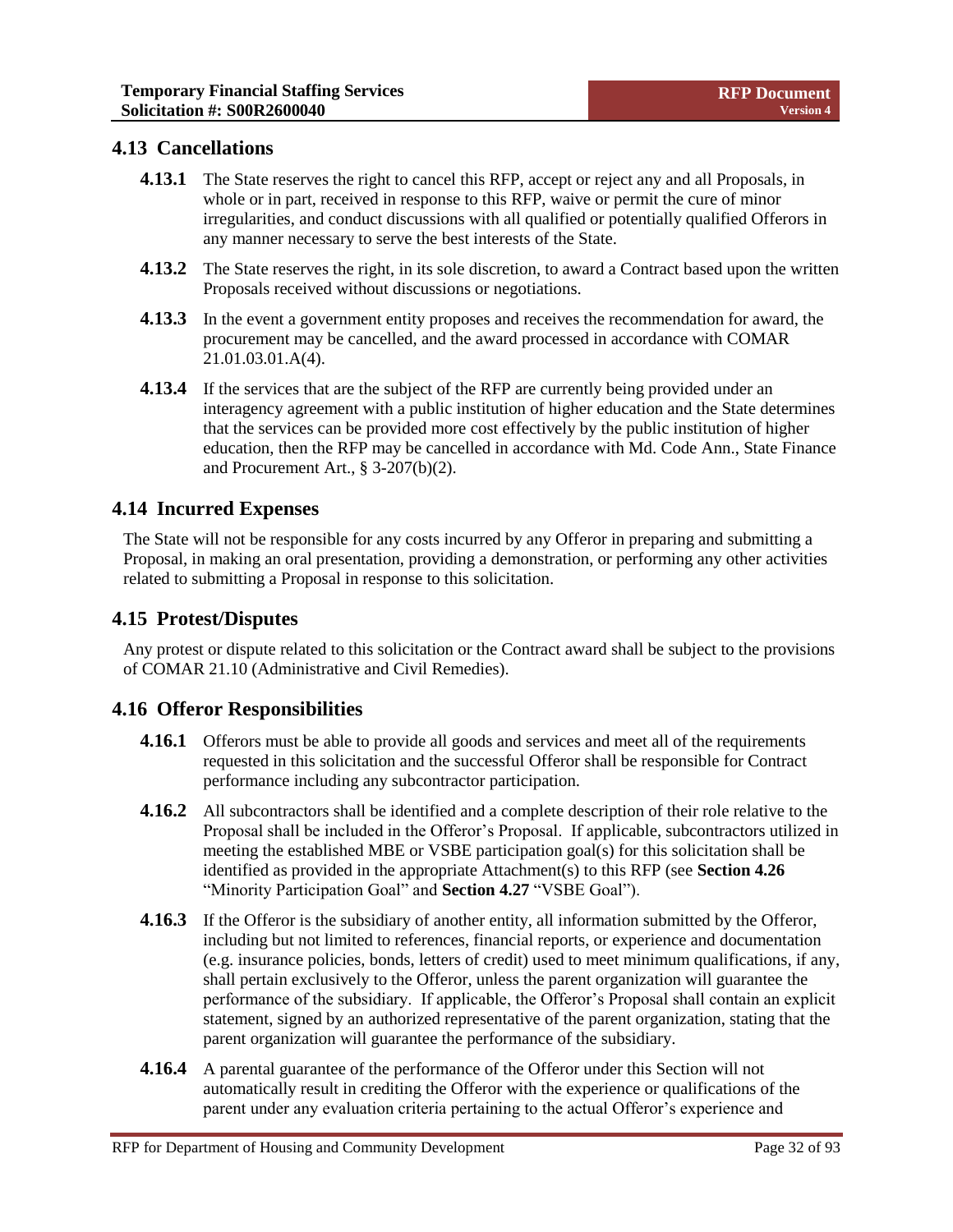qualifications. Instead, the Offeror will be evaluated on the extent to which the State determines that the experience and qualifications of the parent are applicable to and shared with the Offeror, any stated intent by the parent to be directly involved in the performance of the Contract, and the value of the parent's participation as determined by the State.

## <span id="page-32-0"></span>**4.17 Acceptance of Terms and Conditions**

By submitting a Proposal in response to this RFP, the Offeror, if selected for award, shall be deemed to have accepted the terms and conditions of this RFP and the Contract, attached hereto as **Attachment M**. Any exceptions to this RFP or the Contract shall be clearly identified in the Executive Summary of the Technical Proposal. **All exceptions will be taken into consideration when evaluating the Offeror's Proposal. The Department reserves the right to accept or reject any exceptions.**

## <span id="page-32-1"></span>**4.18 Proposal Affidavit**

A Proposal submitted by the Offeror must be accompanied by a completed Proposal Affidavit. A copy of this Affidavit is included as **Attachment C** of this RFP.

## <span id="page-32-2"></span>**4.19 Contract Affidavit**

All Offerors are advised that if a Contract is awarded as a result of this solicitation, the successful Offeror will be required to complete a Contract Affidavit. A copy of this Affidavit is included for informational purposes as **Attachment N** of this RFP. This Affidavit must be provided within five (5) Business Days of notification of recommended award. For purposes of completing Section "B" of this Affidavit (Certification of Registration or Qualification with the State Department of Assessments and Taxation), a business entity that is organized outside of the State of Maryland is considered a "foreign" business.

## <span id="page-32-3"></span>**4.20 Compliance with Laws/Arrearages**

By submitting a Proposal in response to this RFP, the Offeror, if selected for award, agrees that it will comply with all federal, State, and local laws applicable to its activities and obligations under the Contract.

By submitting a response to this solicitation, each Offeror represents that it is not in arrears in the payment of any obligations due and owing the State, including the payment of taxes and employee benefits, and shall not become so in arrears during the term of the Contract if selected for Contract award.

## <span id="page-32-4"></span>**4.21 Verification of Registration and Tax Payment**

Before a business entity can do business in the State, it must be registered with the State Department of Assessments and Taxation (SDAT). SDAT is located at State Office Building, Room 803, 301 West Preston Street, Baltimore, Maryland 21201. For registration information, visit https://www.egov.maryland.gov/businessexpress.

It is strongly recommended that any potential Offeror complete registration prior to the Proposal due date and time. The Offeror's failure to complete registration with SDAT may disqualify an otherwise successful Offeror from final consideration and recommendation for Contract award.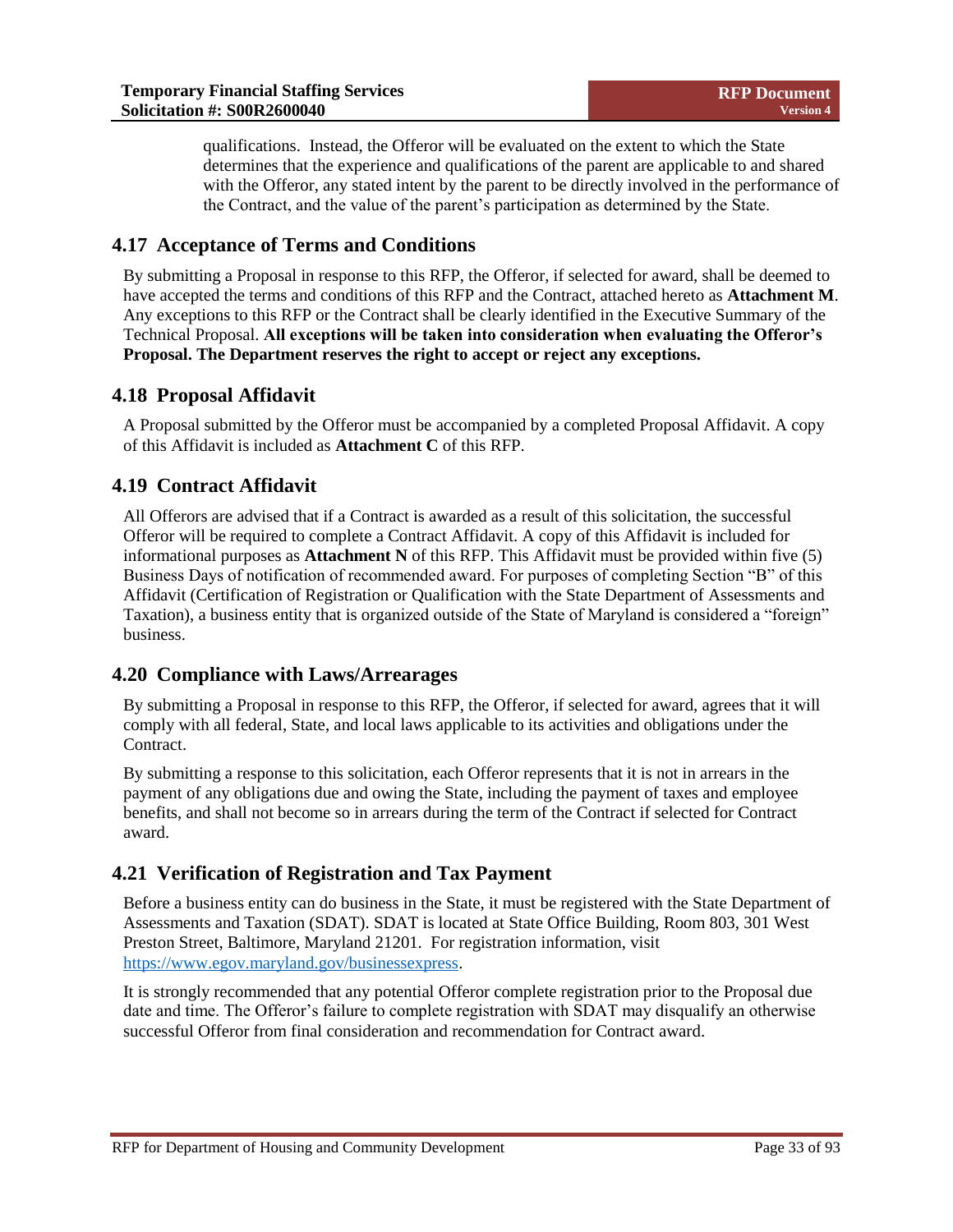#### <span id="page-33-0"></span>**4.22 False Statements**

Offerors are advised that Md. Code Ann., State Finance and Procurement Article, § 11-205.1 provides as follows:

- **4.22.1** In connection with a procurement contract a person may not willfully:
	- A. Falsify, conceal, or suppress a material fact by any scheme or device.
	- B. Make a false or fraudulent statement or representation of a material fact.
	- C. Use a false writing or document that contains a false or fraudulent statement or entry of a material fact.
- **4.22.2** A person may not aid or conspire with another person to commit an act under **Section 4.22.1**.
- **4.22.3** A person who violates any provision of this section is guilty of a felony and on conviction is subject to a fine not exceeding \$20,000 or imprisonment not exceeding five (5) years or both.

### <span id="page-33-1"></span>**4.23 Payments by Electronic Funds Transfer**

By submitting a Proposal in response to this solicitation, the Offeror, if selected for award:

- **4.23.1** Agrees to accept payments by electronic funds transfer (EFT) unless the State Comptroller's Office grants an exemption. Payment by EFT is mandatory for contracts exceeding \$200,000. The successful Offeror shall register using the COT/GAD X-10 Vendor Electronic Funds (EFT) Registration Request Form.
- **4.23.2** Any request for exemption must be submitted to the State Comptroller's Office for approval at the address specified on the COT/GAD X-10 form, must include the business identification information as stated on the form, and must include the reason for the exemption. The COT/GAD X-10 form may be downloaded from the Comptroller's website at:

http://comptroller.marylandtaxes.com/Vendor\_Services/Accounting\_Information/Static\_File s/GADX10Form20150615.pdf.

## <span id="page-33-2"></span>**4.24 Prompt Payment Policy**

This procurement and the Contract(s) to be awarded pursuant to this solicitation are subject to the Prompt Payment Policy Directive issued by the Governor's Office of Small, Minority & Women Business Affairs (GOSBA) and dated August 1, 2008. Promulgated pursuant to Md. Code Ann., State Finance and Procurement Article, §§ 11-201, 13-205(a), and Title 14, Subtitle 3, and COMAR 21.01.01.03 and 21.11.03.01, the Directive seeks to ensure the prompt payment of all subcontractors on non-construction procurement contracts. The Contractor shall comply with the prompt payment requirements outlined in the Contract, Section 31 "Prompt Pay Requirements" (see **Attachment M**). Additional information is available on GOSBA's website at:

http://www.gomdsmallbiz.maryland.gov/documents/legislation/promptpaymentfaqs.pdf.

#### <span id="page-33-3"></span>**4.25 Electronic Procurements Authorized**

**4.25.1** Under COMAR 21.03.05, unless otherwise prohibited by law, the Department may conduct procurement transactions by electronic means, including the solicitation, proposing, award,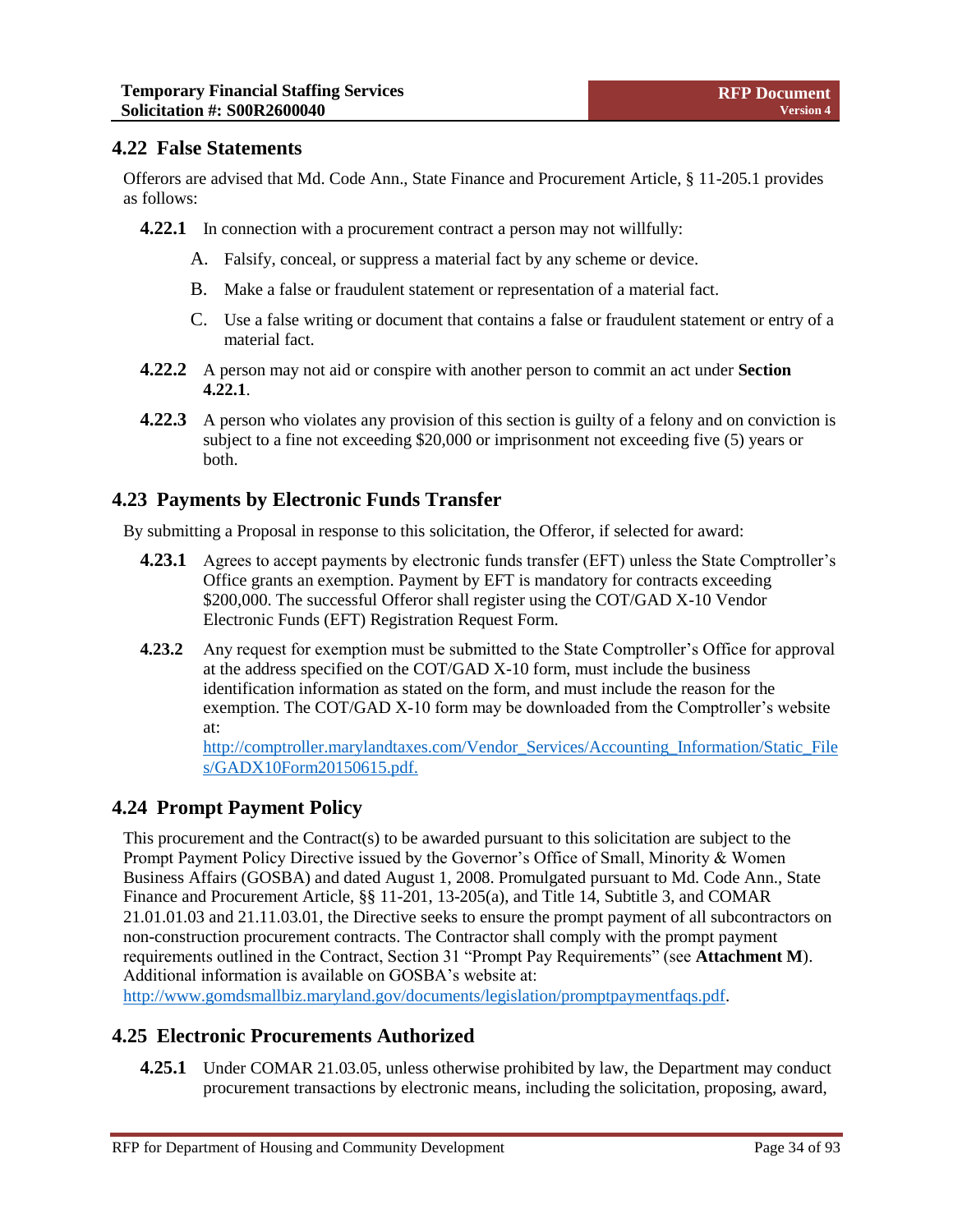execution, and administration of a contract, as provided in Md. Code Ann., Maryland Uniform Electronic Transactions Act, Commercial Law Article, Title 21.

- **4.25.2** Participation in the solicitation process on a procurement contract for which electronic means has been authorized shall constitute consent by the Offeror to conduct by electronic means all elements of the procurement of that Contract which are specifically authorized under the solicitation or Contract. In the case of electronic transactions authorized by this RFP, electronic records and signatures by an authorized representative satisfy a requirement for written submission and signatures.
- **4.25.3** "Electronic means" refers to exchanges or communications using electronic, digital, magnetic, wireless, optical, electromagnetic, or other means of electronically conducting transactions. Electronic means includes e-mail, internet-based communications, electronic funds transfer, specific electronic bidding platforms (e.g., [https://procurement.maryland.gov\)](https://procurement.maryland.gov/), and electronic data interchange.
- **4.25.4** In addition to specific electronic transactions specifically authorized in other sections of this solicitation (e.g., RFP § 4.23 describing payments by Electronic Funds Transfer), the following transactions are authorized to be conducted by electronic means on the terms as authorized in COMAR 21.03.05:
	- A. The Procurement Officer may conduct the procurement using eMMA or e-mail to issue:
		- 1) The RFP;
		- 2) Any amendments and requests for best and final offers;
		- 3) Pre-Proposal conference documents;
		- 4) Questions and responses;
		- 5) Communications regarding the solicitation or Proposal to any Offeror or potential Offeror;
		- 6) Notices of award selection or non-selection; and
		- 7) The Procurement Officer's decision on any Proposal protest or Contract claim.
	- B. The Offeror or potential Offeror may use eMMA or e-mail to:
		- 1) Submit Proposals;
		- 2) Ask questions regarding the solicitation;
		- 3) Reply to any material received from the Procurement Officer by electronic means that includes a Procurement Officer's request or direction to reply by e-mail or through eMMA, but only on the terms specifically approved and directed by the Procurement Officer and;
		- 4) Submit a "No Proposal Response" to the RFP.
	- C. The Procurement Officer, the Contract Monitor, and the Contractor may conduct day-to-day Contract administration, except as outlined in **Section 4.25.5** of this subsection, utilizing e-mail or other electronic means if authorized by the Procurement Officer or Contract Monitor.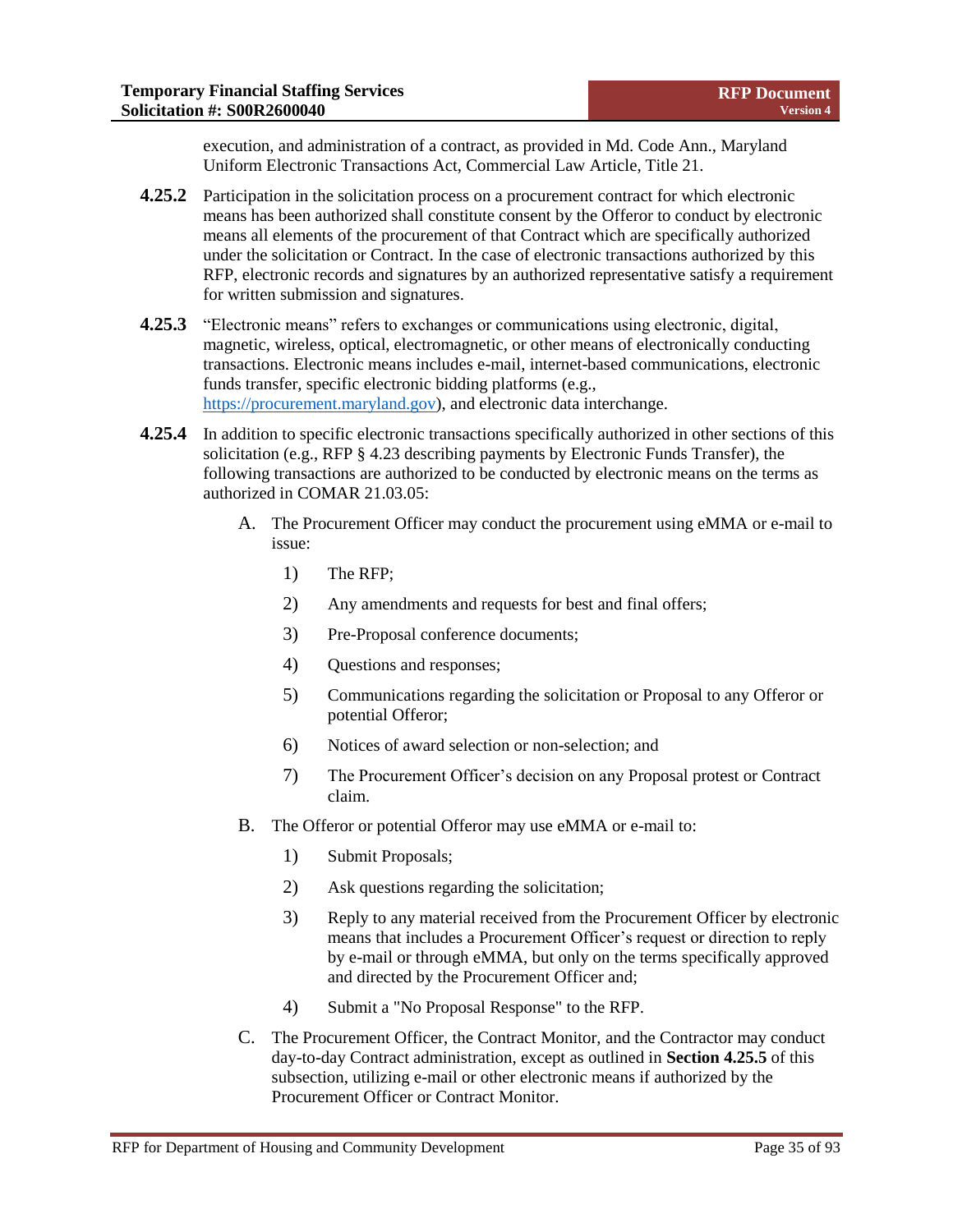- **4.25.5** The following transactions related to this procurement and any Contract awarded pursuant to it are **not authorized** to be conducted by electronic means:
	- A. Submission of initial Proposals, except through eMMA;
	- B. Filing of protests;
	- C. Filing of Contract claims;
	- D. Submission of documents determined by the Department to require original signatures (e.g., Contract execution, Contract modifications); or
	- E. Any transaction, submission, or communication where the Procurement Officer has specifically directed that a response from the Contractor or Offeror be provided in writing or hard copy.
- **4.25.6** Any e-mail transmission is only authorized to the e-mail addresses for the identified person as provided in the solicitation, the Contract, or in the direction from the Procurement Officer or Contract Monitor.

### <span id="page-35-0"></span>**4.26 MBE Participation Goal**

There is no MBE subcontractor participation goal for this procurement.

### <span id="page-35-1"></span>**4.27 VSBE Goal**

There is no VSBE participation goal for this procurement.

#### <span id="page-35-2"></span>**4.28 Living Wage Requirements**

- A. Maryland law requires that contractors meeting certain conditions pay a living wage to covered employees on State service contracts over \$100,000. Maryland Code Ann., State Finance and Procurement Article, § 18-101 et al. The Commissioner of Labor and Industry at the Maryland Department of Labor requires that a contractor subject to the Living Wage law submit payroll records for covered employees and a signed statement indicating that it paid a living wage to covered employees; or receive a waiver from Living Wage reporting requirements. See COMAR 21.11.10.05.
- B. If subject to the Living Wage law, Contractor agrees that it will abide by all Living Wage law requirements, including but not limited to reporting requirements in COMAR 21.11.10.05. Contractor understands that failure of Contractor to provide such documents is a material breach of the terms and conditions and may result in Contract termination, disqualification by the State from participating in State contracts, and other sanctions. Information pertaining to reporting obligations may be found by going to the Maryland Department of Labor website [http://www.dllr.state.md.us/labor/prev/livingwage.shtml.](http://www.dllr.state.md.us/labor/prev/livingwage.shtml)
- C. Additional information regarding the State's living wage requirement is contained in **Attachment F**. Offerors must complete and submit the Maryland Living Wage Requirements Affidavit of Agreement (**Attachment F-1**) with their Proposals. If the Offeror fails to complete and submit the required documentation, the State may determine the Offeror to not be responsible under State law.
- D. Contractors and subcontractors subject to the Living Wage Law shall pay each covered employee at least the minimum amount set by law for the applicable Tier area. The specific living wage rate is determined by whether a majority of services take place in a Tier 1 Area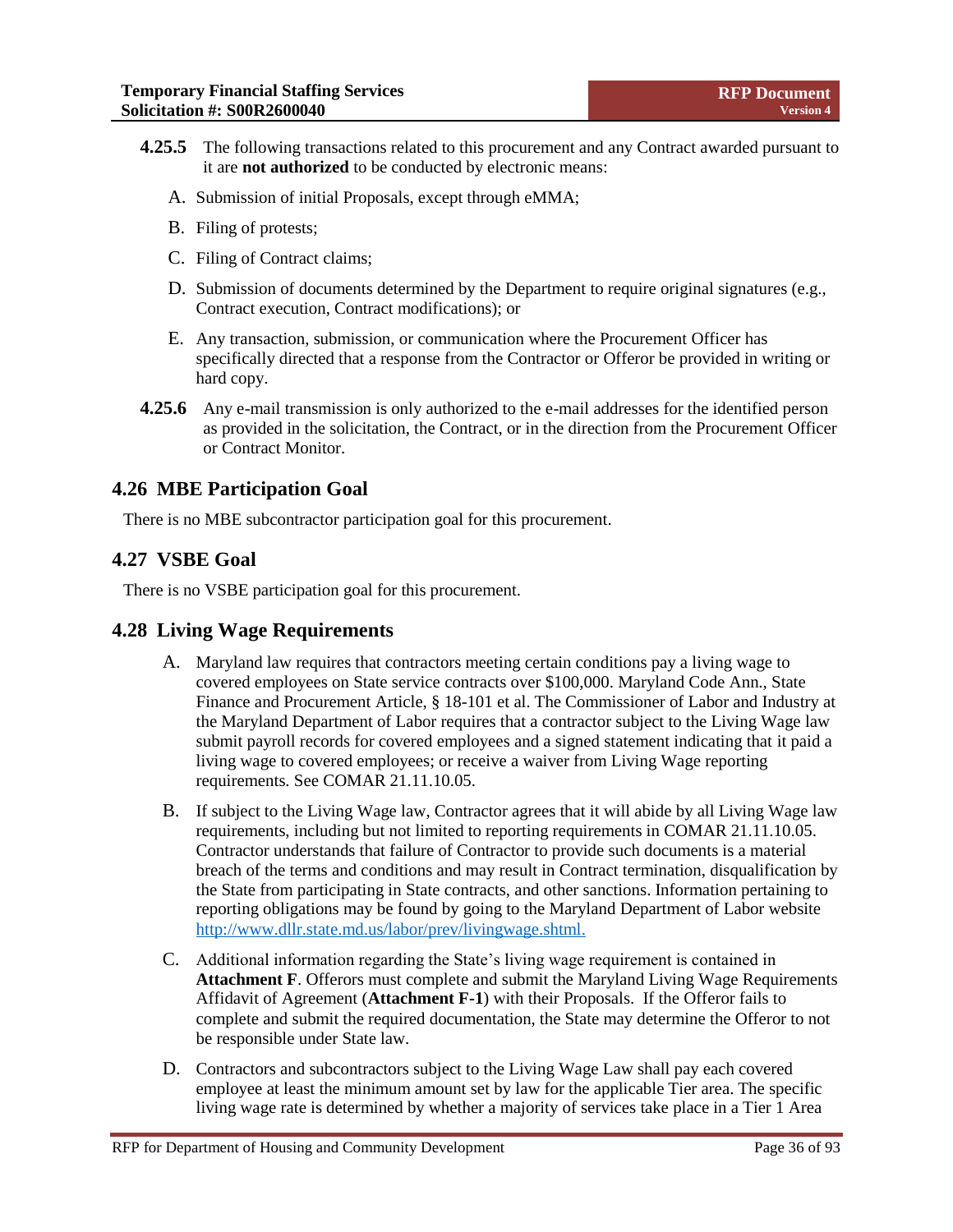or a Tier 2 Area of the State. The specific Living Wage rate is determined by whether a majority of services take place in a Tier 1 Area or Tier 2 Area of the State.

- 1) The Tier 1 Area includes Montgomery, Prince George's, Howard, Anne Arundel and Baltimore Counties, and Baltimore City. The Tier 2 Area includes any county in the State not included in the Tier 1 Area. In the event that the employees who perform the services are not located in the State, the head of the unit responsible for a State Contract pursuant to §18-102(d) of the State Finance and Procurement Article shall assign the tier based upon where the recipients of the services are located. If the Contractor provides more than 50% of the services from an out-of-State location, the State Department determines the wage tier based on where the majority of the service recipients are located. In this circumstance, the Contract will be determined to be a Tier (enter "1" or "2," depending on where the majority of the service recipients are located) Contract.
- 2) The Contract will be determined to be a Tier 1 Contract or a Tier 2 Contract depending on the location(s) from which the Contractor provides 50% or more of the services. The Offeror must identify in its Proposal the location(s) from which services will be provided, including the location(s) from which 50% or more of the Contract services will be provided.
- 3) If the Contractor provides 50% or more of the services from a location(s) in a Tier 1 jurisdiction(s) the Contract will be a Tier 1 Contract.
- 4) If the Contractor provides 50% or more of the services from a location(s) in a Tier 2 jurisdiction(s), the Contract will be a Tier 2 Contract.
- E. If the Contractor provides more than 50% of the services from an out-of-State location, the State agency determines the wage tier based on where the majority of the service recipients are located. See COMAR 21.11.10.07.
- F. The Offeror shall identify in the Proposal the location from which services will be provided.
- G. **NOTE:** Whereas the Living Wage may change annually, the Contract price will not change because of a Living Wage change or a change in the State minimum wage.

## **4.29 Federal Funding Acknowledgement**

This Contract does not contain federal funds.

## **4.30 Conflict of Interest Affidavit and Disclosure**

- **4.30.1** The Offeror shall complete and sign the Conflict of Interest Affidavit and Disclosure (**Attachment H**) and submit it with its Proposal.
- **4.30.2** By submitting a Conflict of Interest Affidavit and Disclosure, the Contractor shall be construed as certifying all Contractor Personnel and subcontractors are also without a conflict of interest as defined in COMAR 21.05.08.08A.
- **4.30.3** Additionally, a Contractor has an ongoing obligation to ensure that all Contractor Personnel are without conflicts of interest prior to providing services under the Contract. For policies and procedures applying specifically to Conflict of Interests, the Contract is governed by COMAR 21.05.08.08.
- **4.30.4** Participation in Drafting of Specifications: Disqualifying Event: Offerors are advised that Md. Code Ann. State Finance and Procurement Article §13-212.1(a) provides generally that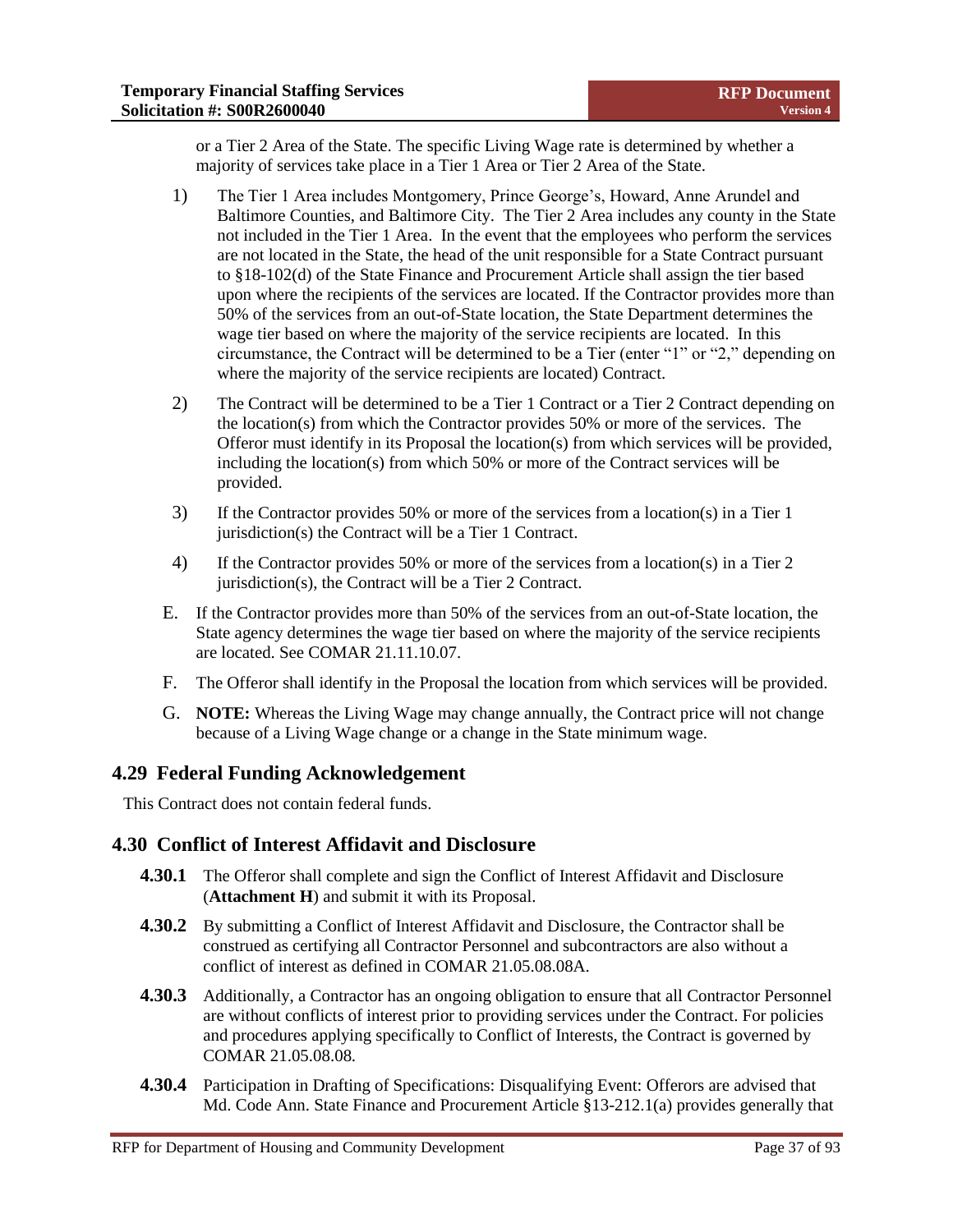"an individual who assists an executive unit in the drafting of specifications, an invitation for bids, a request for proposals for a procurement, or the selection or award made in response to an invitation for bids or a request for proposals, or a person that employs the individual, may not: (1) submit a bid or proposal for that procurement; or (2) assist or represent another person, directly or indirectly, who is submitting a bid or proposal for that procurement." Any Offeror submitting a Proposal in violation of this provision shall be classified as "not responsible." See COMAR 21.05.03.03.

#### **4.31 Non-Disclosure Agreement**

**4.31.1** Non-Disclosure Agreement (Offeror)

A Non-Disclosure Agreement (Offeror) is not required for this procurement.

**4.31.2** Non-Disclosure Agreement (Contractor)

A Non-Disclosure Agreement (Contractor) is not required for this procurement.

## **4.32 HIPAA - Business Associate Agreement**

A HIPAA Business Associate Agreement is not required for this procurement.

#### **4.33 Nonvisual Access**

This solicitation does not contain Information Technology (IT) provisions requiring Nonvisual Access.

## **4.34 Mercury and Products That Contain Mercury**

This solicitation does not include the procurement of products known to likely include mercury as a component.

## **4.35 Location of the Performance of Services Disclosure**

This solicitation does not require a Location of the Performance of Services Disclosure.

## **4.36 Department of Human Services (DHS) Hiring Agreement**

All Offerors are advised that if a Contract is awarded as a result of this solicitation, the successful Offeror will be required to complete a DHS Hiring Agreement. A copy of this Agreement is included as **Attachment N**. This Agreement must be provided within five (5) Business Days of notification of recommended award.

#### **4.37 Small Business Reserve (SBR) Procurement**

- **4.37.1** This is a Small Business Reserve Procurement for which award will be limited to certified small business vendors. Only businesses that meet the statutory requirements set forth in State Finance and Procurement Article, §§14-501—14-505, Annotated Code of Maryland, and that are certified by GOSBA Small Business Reserve Program are eligible for award of a contract.
- **4.37.2** For the purposes of a Small Business Reserve Procurement, a small business is a for-profit business, other than a broker, that meets the following criteria:
	- A. It is independently owned and operated;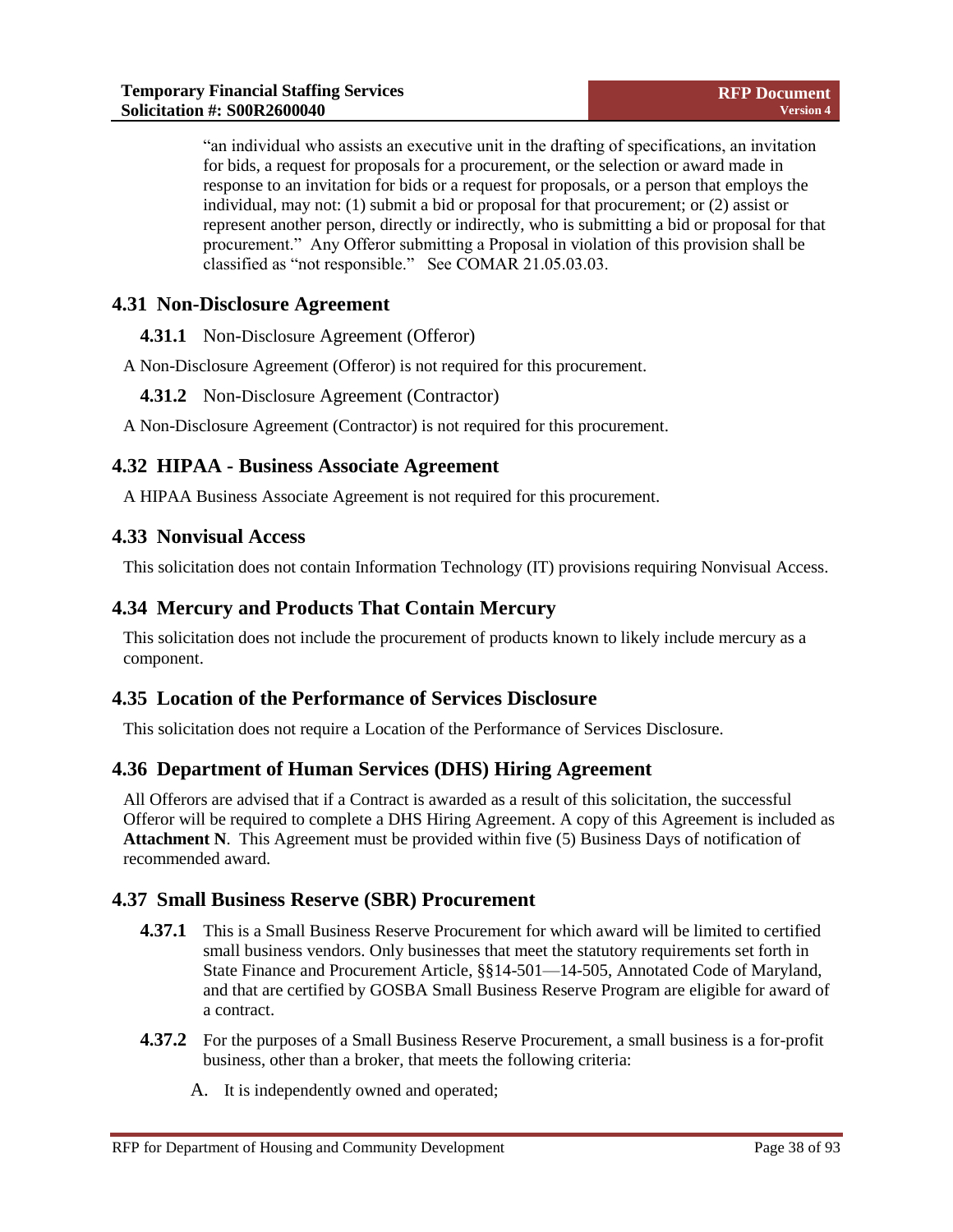- B. It is not a subsidiary of another business;
- C. It is not dominant in its field of operation; and
- 1) With respect to employees, in its most recently completed three (3) fiscal years:
	- a) Its wholesale operations did not employ more than 50 persons;
	- b) Its retail operations did not employ more than 25 persons;
	- c) Its manufacturing operations did not employ more than 100 persons;
	- d) Its service operations did not employ more than 100 persons;
	- e) Its construction operations did not employ more than 50 persons; and
	- f) The architectural and engineering services of the business did not employ more than 100 persons; or
- 2) With respect to gross sales, in its most recently completed three (3) fiscal years:
	- a) The gross sales of its wholesale operations did not exceed an average of \$4,000,000;
	- b) The gross sales of its retail operations did not exceed an average of \$3,000,000;
	- c) The gross sales of its manufacturing operations did not exceed an average of \$2,000,000;
	- d) The gross sales of its service operations did not exceed an average of \$10,000,000;
	- e) The gross sales of its construction operations did not exceed an average of \$7,000,000; and
	- f) The gross sales of its architectural and engineering operations did not exceed an average of \$4,500,000.
- D. Note: If a business has not existed for three (3) years, the employment and gross sales average or averages shall be the average for each year or part of a year during which the business has been in existence.
- E. Further information on the certification process is available at eMaryland Marketplace Advantage.
- **4.37.3 Ineligible Proposals**. Under a small business reserve procurement, a business that is not a certified small business is ineligible for award of a contract.
- **4.37.4** Before awarding a contract under a procurement designated as a small business reserve procurement, the Procurement Officer shall verify that the apparent awardee is certified by the Governor's Office of Small, Minority & Women Business Affairs as a small business. A procurement contract award under a small business reserve may not be made to a business that has not been SBR certified.

## **4.38 Maryland Healthy Working Families Act Requirements**

On February 11, 2018, the Maryland Healthy Working Families Act went into effect. All offerors should be aware of how this Act could affect your potential contract award with the State of Maryland.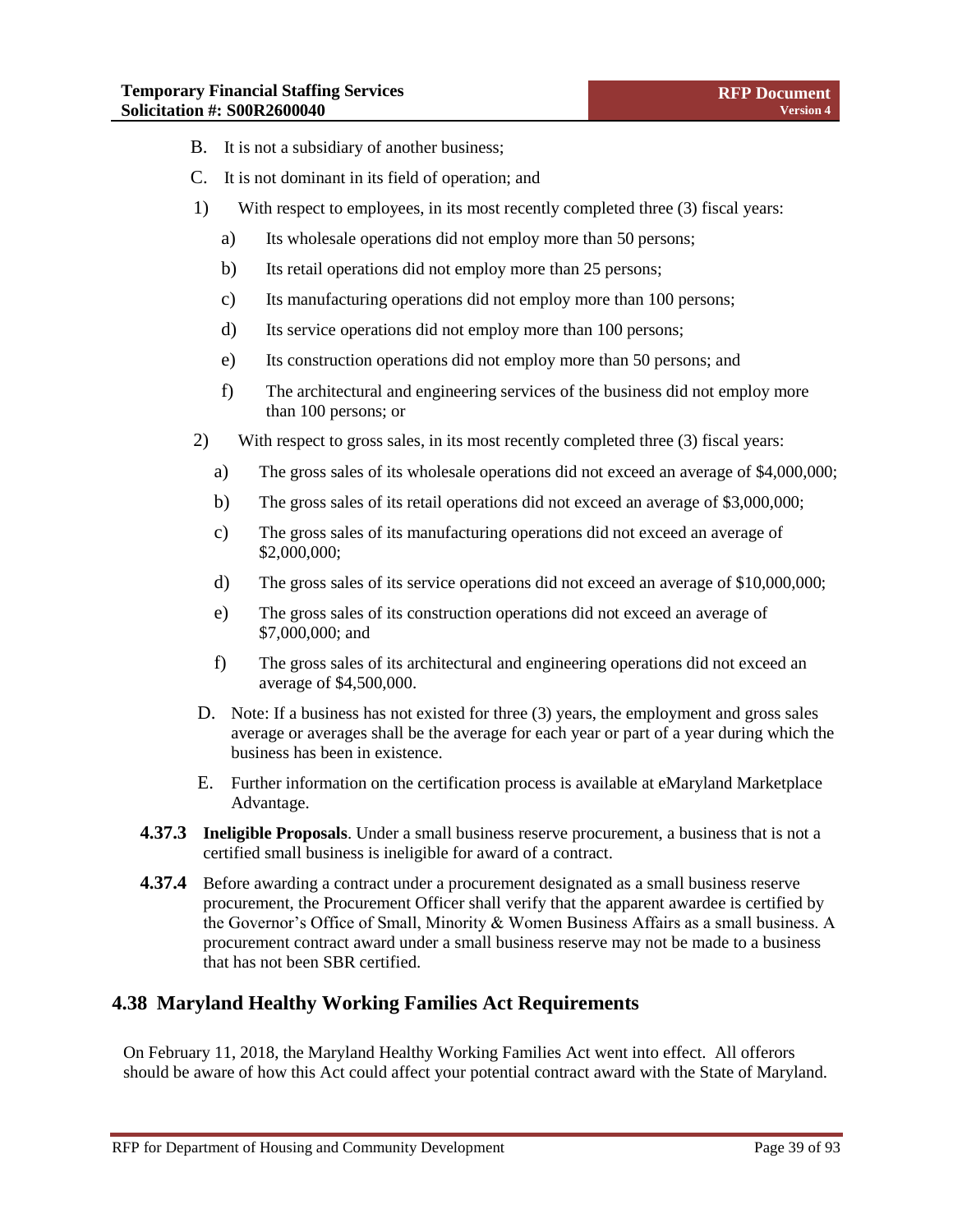See the Department of Labor's website for Maryland Healthy Working Families Act Information: [http://dllr.maryland.gov/paidleave/.](http://dllr.maryland.gov/paidleave/)

#### **THE REMAINDER OF THIS PAGE IS INTENTIONALLY LEFT BLANK.**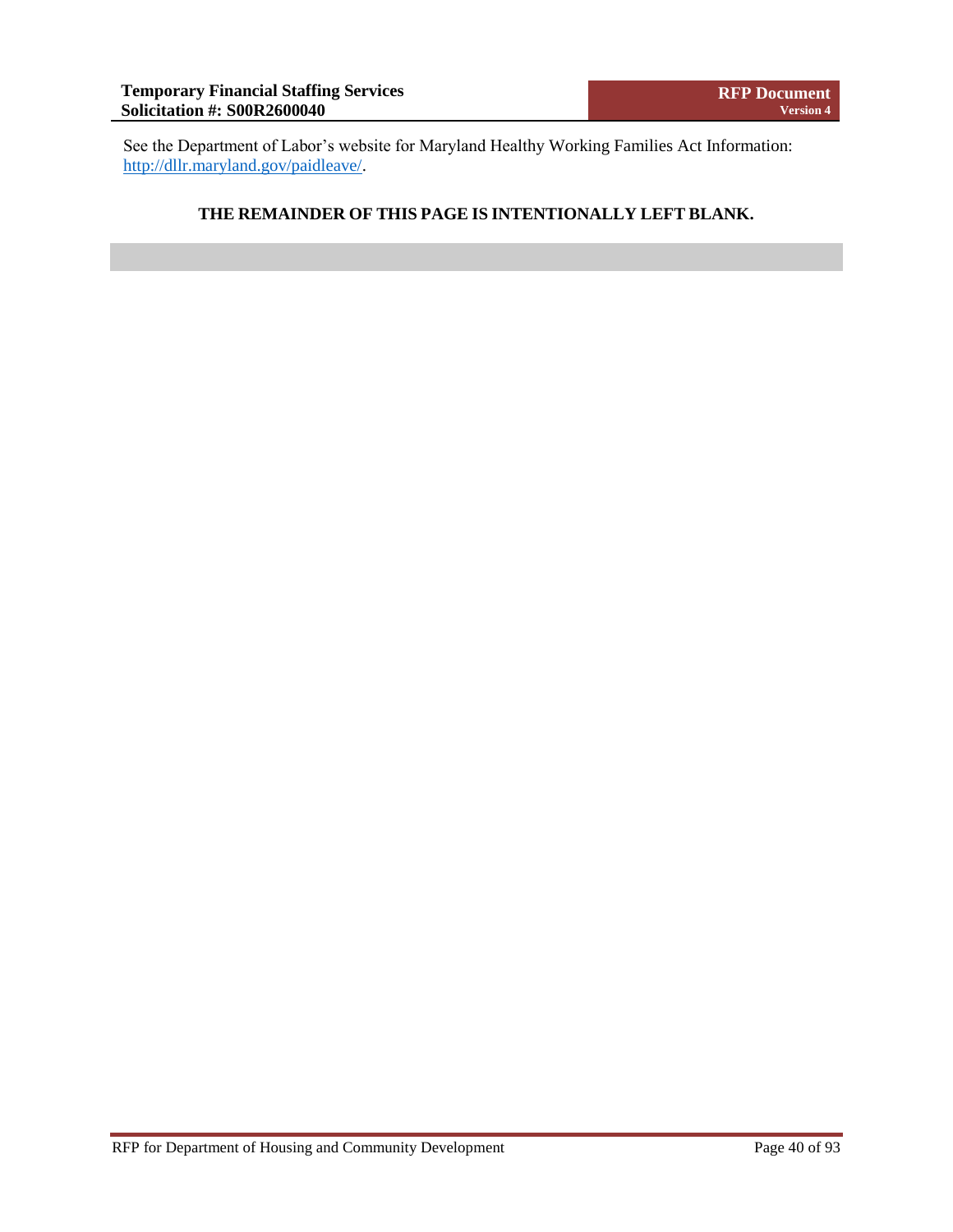# **5 Proposal Format**

#### **5.1 Two Part Submission**

Offerors shall submit Proposals in separate volumes (or files):

- o Volume I –Technical Proposal
- o Volume II Financial Proposal

#### **5.2 Proposal Delivery and Packaging**

- **5.2.1** Proposals delivered by facsimile and e-mail shall not be considered.
- **5.2.2** Provide no pricing information in the Technical Proposal. Provide no pricing information on the media submitted in the Technical Proposal.
- **5.2.3** Offerors must submit Proposals through the State's internet based electronic procurement system, eMMA. **SUBMISSION OF PROPOSALS ON eMMA IS LIKELY TO TAKE LONGER THAN ANTICIPATED. ALLOW SUFFICIENT TIME TO SUBMIT DOCUMENTS PRIOR TO THE CLOSING DATE AND TIME. LATE SUBMISSIONS CANNOT BE ACCEPTED.**
- **5.2.4** The Procurement Officer must receive all electronic Proposal material by the RPF due date and time specified in the Key Information Summary Sheet. Requests for extension of this date or time will not be granted. Except as provided in COMAR 21.05.03.02F, Proposals received by the Procurement Officer after the due date will not be considered.
- **5.2.5** Offerors shall provide their Proposals in two separate files through eMMA following the [Quick Reference Guides](https://procurement.maryland.gov/emma-qrgs/) (QRG) labelled "**5 - eMMA QRG Responding to Solicitations (RFP)**" for double envelope submissions.
- **5.2.6** Two Part (Double File) Submission:
	- A. Technical Proposal consisting of:
		- 1) Technical Proposal in searchable Adobe PDF format,
		- 2) A second searchable Adobe copy of the Technical Proposal, with confidential and proprietary information redacted (see **Section 4.8**), and
	- B. Financial Proposal consisting of:
	- 1) Financial Proposal in searchable Adobe PDF format,
	- 2) A second searchable Adobe copy of the Financial Proposal, with confidential and proprietary information removed (see **Section 4.8**).

#### **5.3 Volume I - Technical Proposal**

NOTE to Offerors: Omit all **pricing information** from the Technical Proposal (Volume I). Include pricing information only in the Financial Proposal (Volume II).

**5.3.1** In addition to the instructions below, responses in the Offeror's Technical Proposal shall reference the organization and numbering of Sections in the RFP (e.g., "Section 2.2.1 Response . . .; "Section 2.2.2 Response . . .,"). All pages of both Proposal volumes shall be consecutively numbered from beginning (Page 1) to end (Page "x").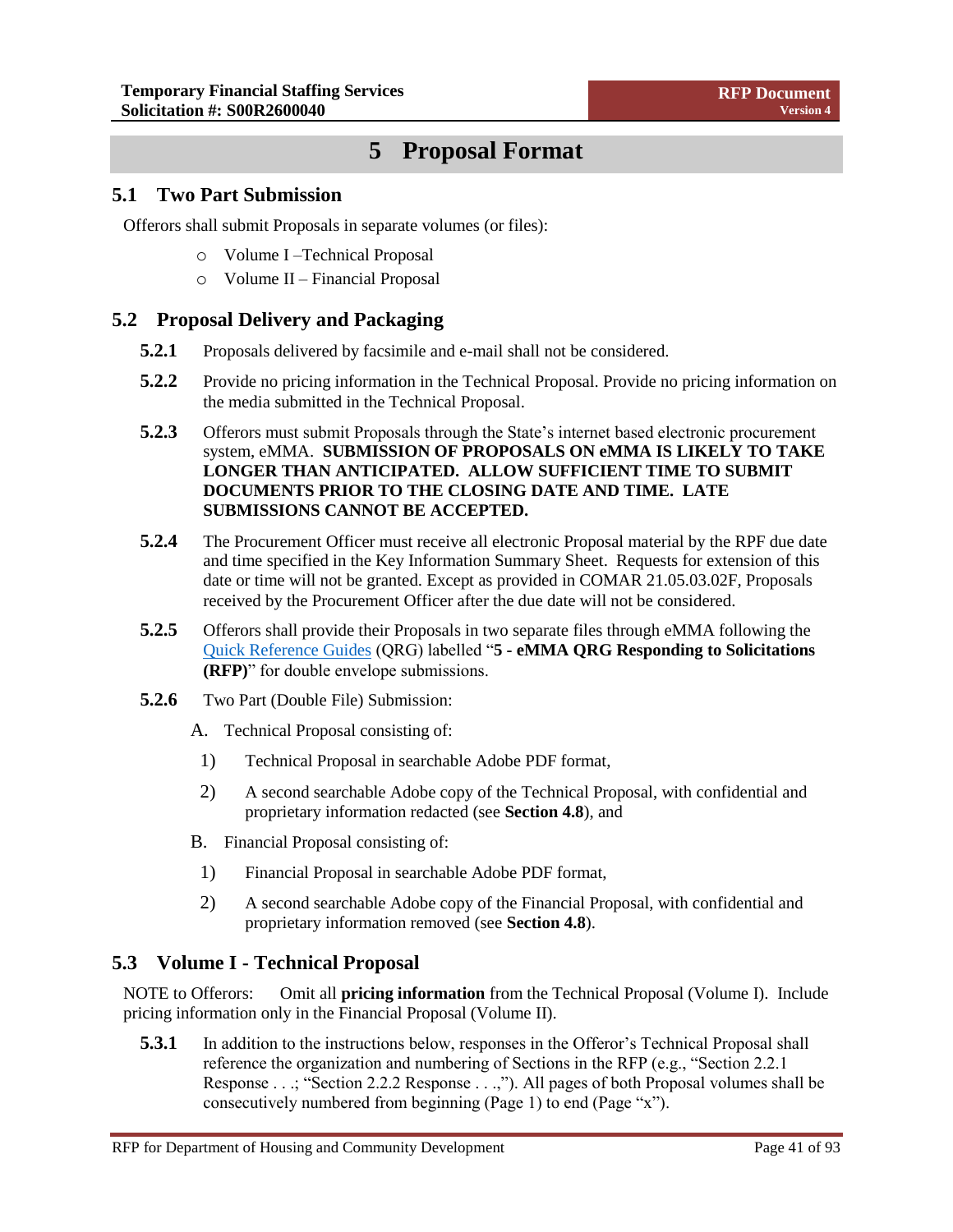- **5.3.2** The Technical Proposal shall include the following documents and information in the order specified as follows. Each section of the Technical Proposal shall be separated by a TAB as detailed below:
	- A. Title Page and Table of Contents (Submit under TAB A)

The Technical Proposal should begin with a Title Page bearing the name and address of the Offeror and the name and number of this RFP. A Table of Contents shall follow the Title Page for the Technical Proposal, organized by section, subsection, and page number.

B. Claim of Confidentiality (If applicable, submit under TAB A-1)

Any information which is claimed to be confidential and/or proprietary information should be identified by page and section number and placed after the Title Page and before the Table of Contents in the Technical Proposal, and if applicable, separately in the Financial Proposal. An explanation for each claim of confidentiality shall be included (see **Section 4.8 "Public Information Act Notice"**). The entire Proposal cannot be given a blanket confidentiality designation - any confidentiality designation must apply to specific sections, pages, or portions of pages of the Proposal and an explanation for each claim shall be included.

C. Offeror Information Sheet and Transmittal Letter (Submit under TAB B)

The Offeror Information Sheet (see **Appendix 2**) and a Transmittal Letter shall accompany the Technical Proposal. The purpose of the Transmittal Letter is to transmit the Proposal and acknowledge the receipt of any addenda to this RFP issued before the Proposal due date and time. Transmittal Letter should be brief, be signed by an individual who is authorized to commit the Offeror to its Proposal and the requirements as stated in this RFP.

D. Executive Summary (Submit under TAB C)

The Offeror shall condense and highlight the contents of the Technical Proposal in a separate section titled "Executive Summary."

In addition, the Summary shall indicate whether the Offeror is the subsidiary of another entity, and if so, whether all information submitted by the Offeror pertains exclusively to the Offeror. If not, the subsidiary Offeror shall include a guarantee of performance from its parent organization as part of its Executive Summary (see **Section 4.16 "Offeror Responsibilities"**).

The Executive Summary shall also identify any exceptions the Offeror has taken to the requirements of this RFP, the Contract (**Attachment L**), or any other exhibits or attachments. Acceptance or rejection of exceptions is within the sole discretion of the State. **Exceptions to terms and conditions, including requirements, may result in having the Proposal deemed unacceptable or classified as not reasonably susceptible of being selected for award.**

E. Minimum Qualifications Documentation (If applicable, Submit under TAB D)

The Offeror shall submit any Minimum Qualifications documentation that may be required, as set forth in RFP **Section 1**. If references are required in **RFP Section 1**, those references shall be submitted in this section and shall contain the information described in both **Section 1** and **Section 5.3.2.I**.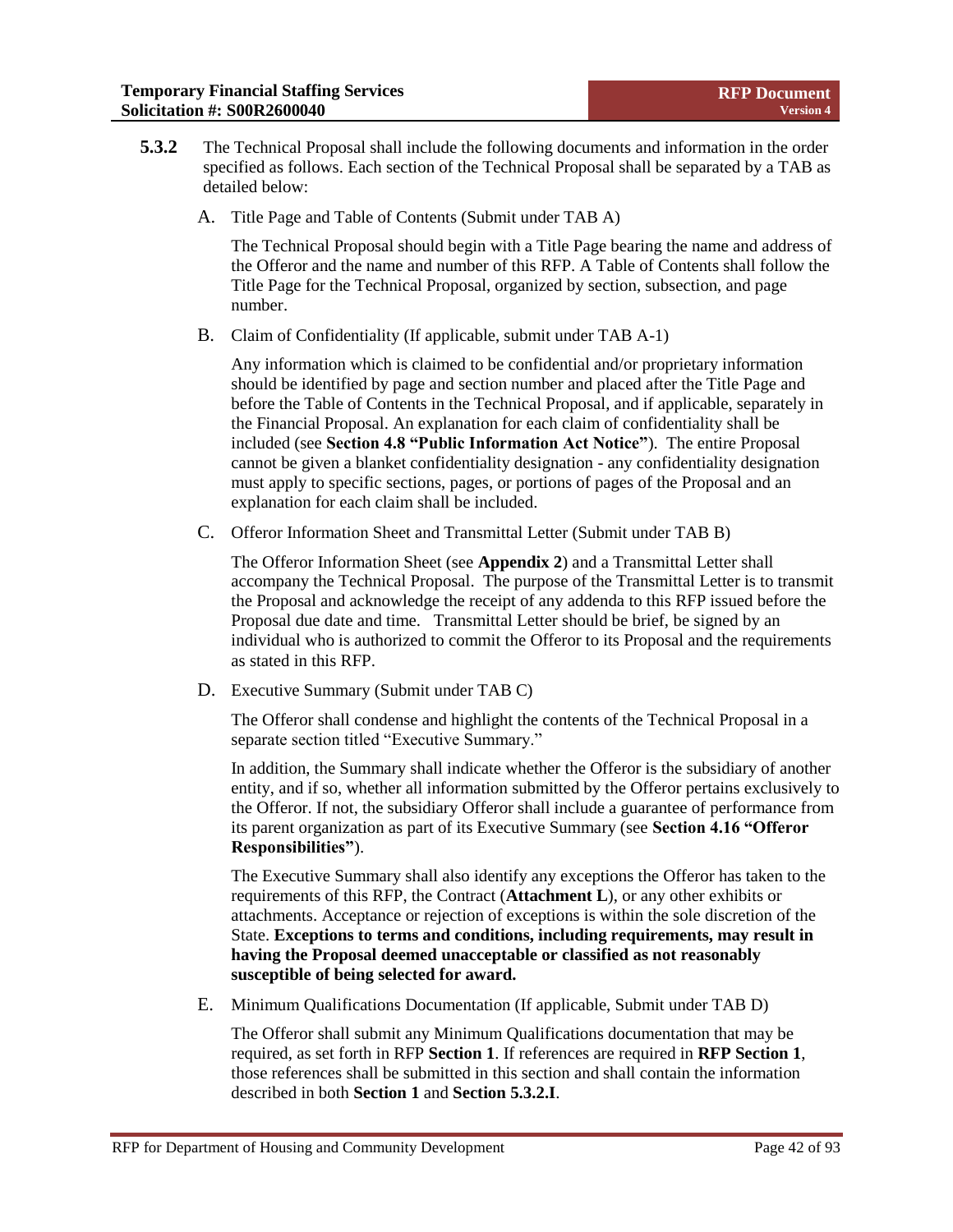- F. Offeror Technical Response to RFP Requirements and Proposed Work Plan (Submit under TAB E)
	- 1) The Offeror shall address each RFP requirement (RFP **Section 2** and **Section 3**) in its Technical Proposal with a cross reference to the requirement and describe how its proposed goods and services, including the goods and services of any proposed  $subcontractor(s)$ , will meet or exceed the requirement(s). If the State is seeking Offeror agreement to any requirement(s), the Offeror shall state its agreement or disagreement. Any paragraph in the Technical Proposal that responds to an RFP requirement shall include an explanation of how the work will be performed. The response shall address each requirement in **Section 2** and **Section 3** in order and shall contain a cross reference to the requirement.
	- 2) Any exception to a requirement, term, or condition may result in having the Proposal classified as not reasonably susceptible of being selected for award or the Offeror deemed not responsible.
	- 3) The Offeror shall give a definitive section-by-section description of the proposed plan to meet the requirements of the RFP, i.e., a Work Plan. The Work Plan shall include the specific methodology, techniques, and number of staff members if applicable, to be used by the Offeror in providing the required goods and services as outlined in RFP **Section 2**, Contractor Requirements: Scope of Work. The description shall include an outline of the overall management concepts employed by the Offeror and a project management plan, including project control mechanisms and overall timelines. Project deadlines considered contract deliverables must be recognized in the Work Plan
	- 4) The Offeror shall provide a draft Problem Escalation Procedure (PEP) that includes, at a minimum, titles of individuals to be contacted by the Contract Monitor should problems arise under the Contract and explains how problems with work under the Contract will be escalated in order to resolve any issues in a timely manner. Final procedures shall be submitted as indicated in **Section 3.8**.
	- 5) The Offeror shall provide a Backup solution/ strategy recommendation as part of its Proposal.
	- 6) Product Requirements
- G. Experience and Qualifications of Proposed Staff (Submit under TAB F)

The Offeror shall identify the qualifications and types of staff proposed to be utilized under the Contract including information in support of the Personnel Experience criteria in **Section 3.10.2**. Specifically, the Offeror shall:

- 1) Describe in detail how the proposed staff's experience and qualifications relate to their specific responsibilities, including any staff of proposed subcontractor(s), as detailed in the Work Plan.
- 2) Include individual resumes for Key Personnel, including Key Personnel for any proposed subcontractor(s), who are to be assigned to the project if the Offeror is awarded the Contract. Each resume should include the amount of experience the individual has had relative to the Scope of Work set forth in this solicitation.
- 3) Include letters of intended commitment to work on the project, including letters from any proposed subcontractor(s). Offerors should be aware of restrictions on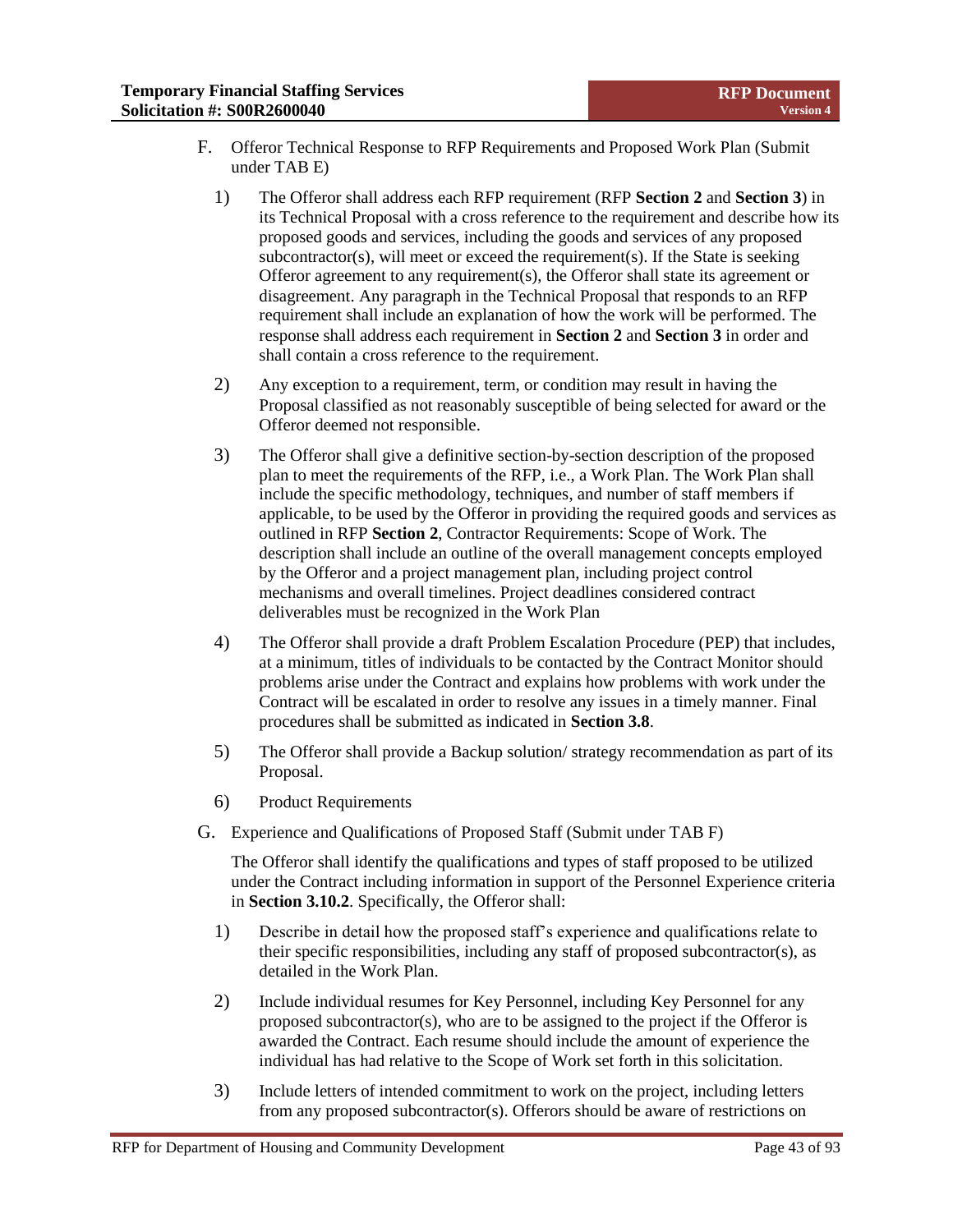substitution of Key Personnel prior to RFP award (see Substitution Prior to and Within 30 Days After Contract Execution in Section 3.11.5).

- 4) Provide an Organizational Chart outlining Personnel and their related duties. The Offeror shall include job titles and the percentage of time each individual will spend on his/her assigned tasks. Offerors using job titles other than those commonly used by industry standards must provide a crosswalk reference document.
- 5) If proposing differing personnel work hours than identified in the RFP, describe how and why it proposes differing personnel work hours.
- H. Offeror Qualifications and Capabilities (Submit under TAB G)

The Offeror shall include information on experience with similar projects and services including information in support of the Offeror Experience criteria in **Section 3.10.1**. The Offeror shall describe how its organization can meet the requirements of this RFP and shall also include the following information:

- 1) The number of years the Offeror has provided the similar goods and services;
- 2) The number of clients/customers and geographic locations that the Offeror currently serves;
- 3) The names and titles of headquarters or regional management personnel who may be involved with supervising the services to be performed under the Contract;
- 4) The Offeror's process for resolving billing errors; and
- 5) An organizational chart that identifies the complete structure of the Offeror including any parent company, headquarters, regional offices, and subsidiaries of the Offeror.
- I. References (Submit under TAB H)

At least three (3) references are requested from customers who can document the Offeror's ability to provide the goods and services specified in this RFP. References used to meet any Minimum Qualifications (see RFP **Section 1**) may be used to meet this request. Each reference shall be from a client for whom the Offeror has provided goods and services within the past five (5) years and shall include the following information:

- 1) Name of client organization;
- 2) Name, title, telephone number, and e-mail address, if available, of point of contact for client organization; and
- 3) Value, type, duration, and description of goods and services provided.

The Department reserves the right to request additional references or utilize references not provided by the Offeror. Points of contact must be accessible and knowledgeable regarding Offeror performance.

J. List of Current or Prior State Contracts (Submit under TAB I)

Provide a list of all contracts with any entity of the State of Maryland for which the Offeror is currently performing goods and services or for which services have been completed within the last five (5) years. For each identified contract, the Offeror is to provide:

1) The State contracting entity;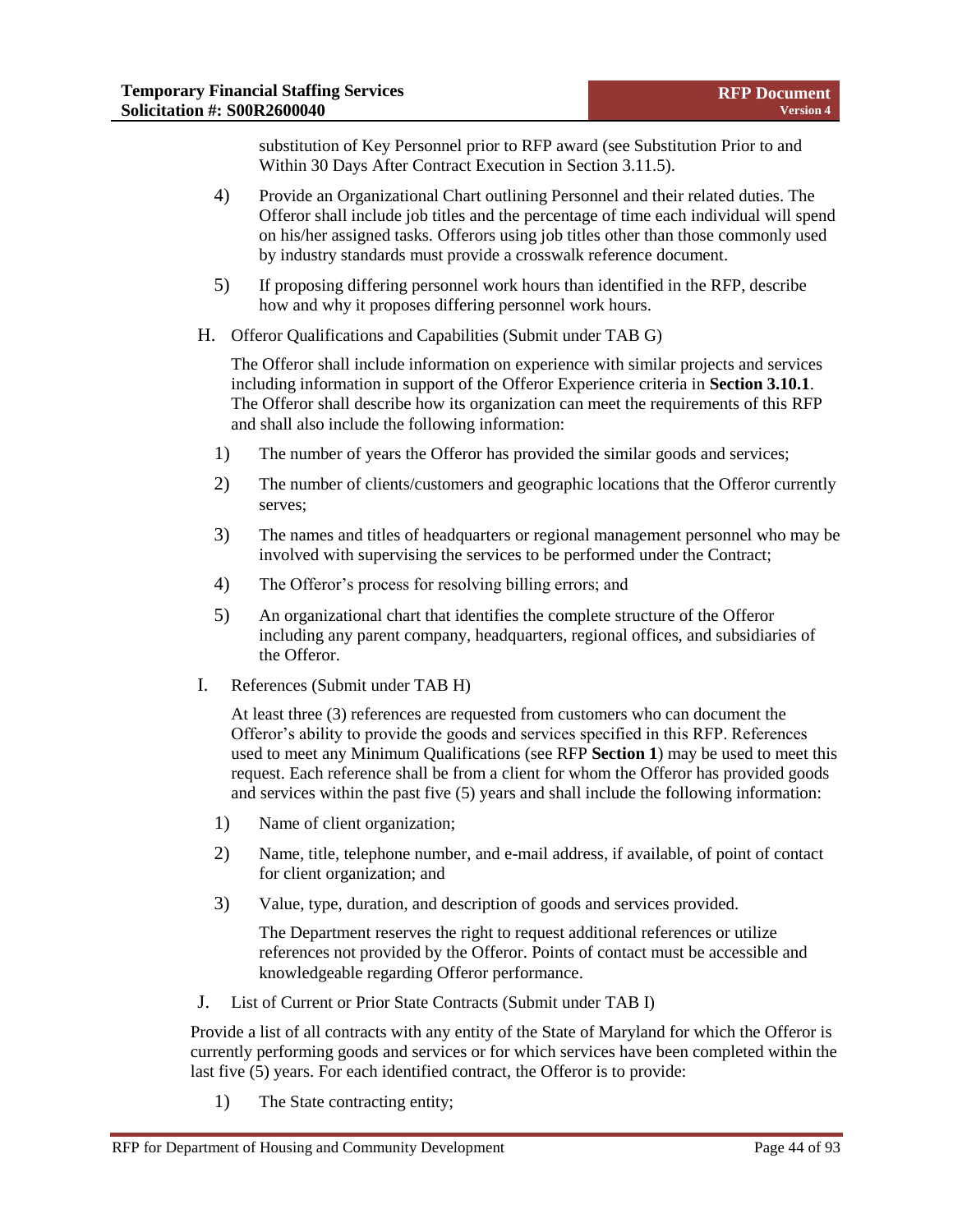- 2) A brief description of the goods and services provided;
- 3) The dollar value of the contract;
- 4) The term of the contract;
- 5) The State employee contact person (name, title, telephone number, and, if possible, e-mail address); and
- 6) Whether the contract was terminated before the end of the term specified in the original contract, including whether any available renewal option was not exercised.

Information obtained regarding the Offeror's level of performance on State contracts will be used by the Procurement Officer to determine the responsibility of the Offeror and considered as part of the experience and past performance evaluation criteria of the RFP.

K. Financial Capability (Submit under TAB J)

The Offeror must include in its Proposal a commonly-accepted method to prove its fiscal integrity. If available, the Offeror shall include Financial Statements, preferably a Profit and Loss (P&L) statement and a Balance Sheet, for the last two (2) years (independently audited preferred).

In addition, the Offeror may supplement its response to this Section by including one or more of the following with its response:

- 1) Dun & Bradstreet Rating;
- 2) Standard and Poor's Rating;
- 3) Lines of credit;
- 4) Evidence of a successful financial track record; and
- 5) Evidence of adequate working capital.
- L. Certificate of Insurance (Submit under TAB K)

The Offeror shall provide a copy of its current certificate of insurance showing the types and limits of insurance in effect as of the Proposal submission date. The current insurance types and limits do not have to be the same as described in **Section 3.6**. See **Section 3.6** for the required insurance certificate submission for the apparent awardee.

M. Subcontractors (Submit under TAB L)

The Offeror shall provide a complete list of all subcontractors that will work on the Contract if the Offeror receives an award, including those utilized in meeting the MBE and VSBE subcontracting goal(s), if applicable. This list shall include a full description of the duties each subcontractor will perform and why/how each subcontractor was deemed the most qualified for this project. If applicable, subcontractors utilized in meeting the established MBE or VSBE participation goal(s) for this solicitation shall be identified as provided in the appropriate attachment(s) of this RFP.

N. Legal Action Summary (Submit under TAB M)

This summary shall include:

1) A statement as to whether there are any outstanding legal actions or potential claims against the Offeror and a brief description of any action;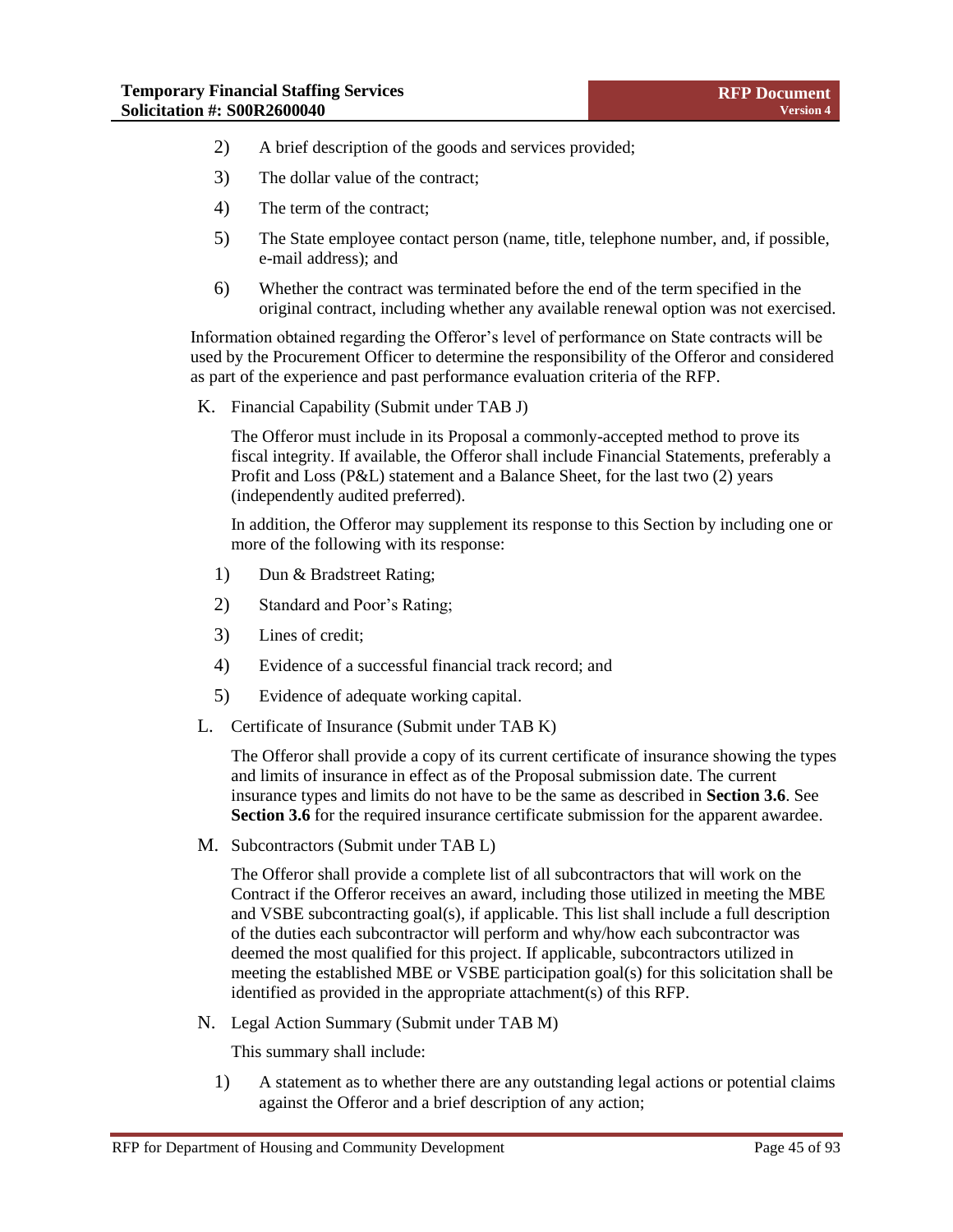- 2) A brief description of any settled or closed legal actions or claims against the Offeror over the past five (5) years;
- 3) A description of any judgments against the Offeror within the past five (5) years, including the court, case name, complaint number, and a brief description of the final ruling or determination; and
- 4) In instances where litigation is ongoing and the Offeror has been directed not to disclose information by the court, provide the name of the judge and location of the court.

O. Economic Benefit Factors (Submit under TAB N)

- 1) The Offeror shall submit with its Proposal a narrative describing benefits that will accrue to the Maryland economy as a direct or indirect result of its performance of the Contract. Proposals will be evaluated to assess the benefit to Maryland's economy specifically offered. The economic benefit offered should be consistent with the Offeror's Total Proposal Price from **Attachment B**, the Financial Proposal Form. See COMAR 21.05.03.03A (3).
- 2) Proposals that identify specific benefits as being contractually enforceable commitments will be rated more favorably than Proposals that do not identify specific benefits as contractual commitments, all other factors being equal.
- 3) Offerors shall identify any performance guarantees that will be enforceable by the State if the full level of promised benefit is not achieved during the Contract term.
- 4) As applicable, for the full duration of the Contract, including any renewal period, or until the commitment is satisfied, the Contractor shall provide to the Procurement Officer or other designated Department personnel reports of the actual attainment of each benefit listed in response to this section. These benefit attainment reports shall be provided quarterly, unless elsewhere in these specifications a different reporting frequency is stated.
- 5) In responding to this section, the following do not generally constitute economic benefits to be derived from the Contract:
	- a) generic statements that the State will benefit from the Offeror's superior performance under the Contract;
	- b) descriptions of the number of Offeror employees located in Maryland other than those that will be performing work under the Contract; or
	- c) tax revenues from Maryland-based employees or locations, other than those that will be performing, or used to perform, work under the Contract.
- 6) Discussion of Maryland-based employees or locations may be appropriate if the Offeror makes some projection or guarantee of increased or retained presence based upon being awarded the Contract.
- 7) Examples of economic benefits to be derived from a contract may include any of the following. For each factor identified below, identify the specific benefit and contractual commitments and provide a breakdown of expenditures in that category:
	- a) The Contract dollars to be recycled into Maryland's economy in support of the Contract, through the use of Maryland subcontractors, suppliers and joint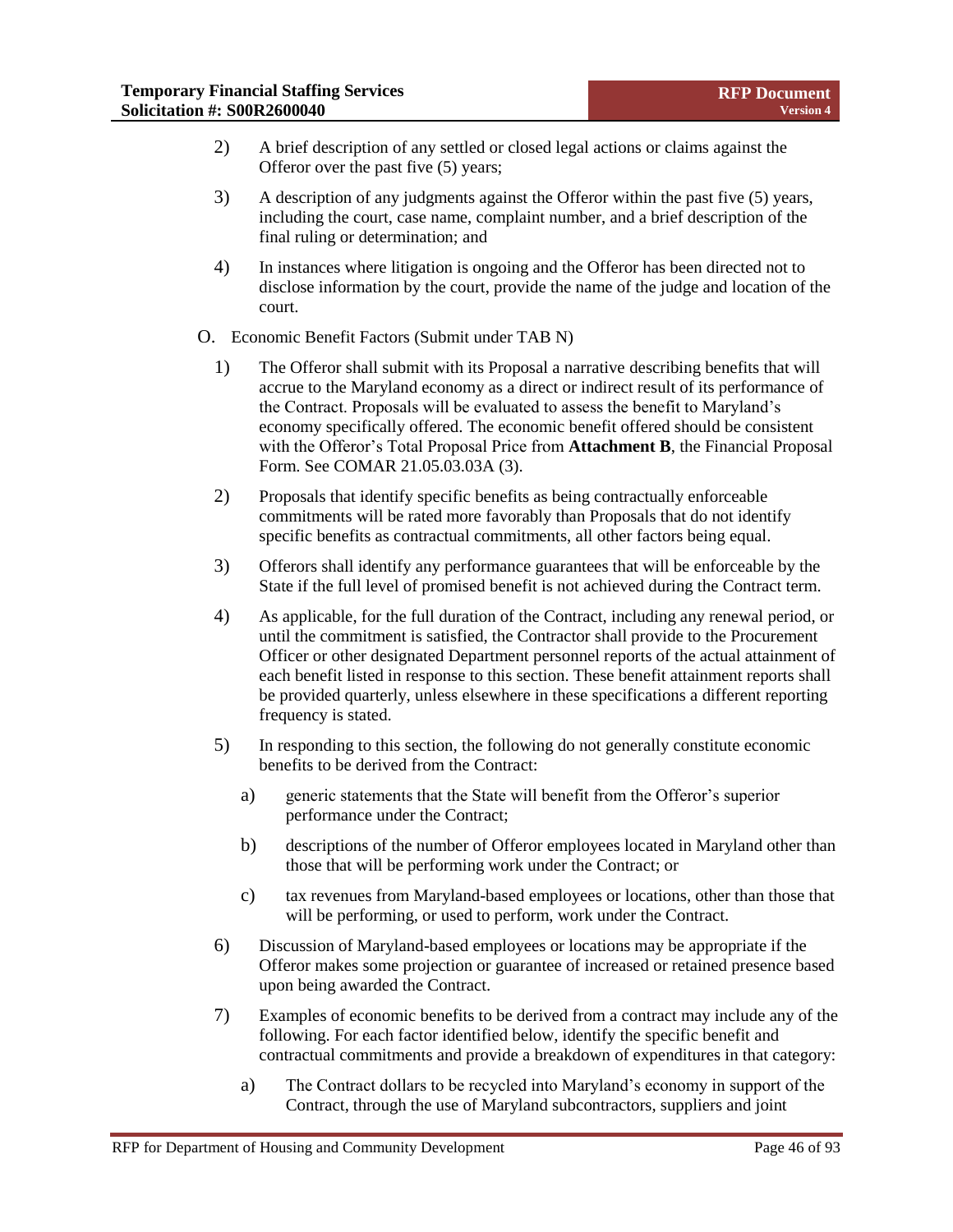venture partners. **Do not include actual fees or rates paid to subcontractors or information from your Financial Proposal;**

- b) The number and types of jobs for Maryland residents resulting from the Contract. Indicate job classifications, number of employees in each classification and the aggregate payroll to which the Offeror has committed, including contractual commitments at both prime and, if applicable, subcontract levels; and whether Maryland employees working at least 30 hours per week and are employed at least 120 days during a 12-month period will receive paid leave. If no new positions or subcontracts are anticipated as a result of the Contract, so state explicitly;
- c) Tax revenues to be generated for Maryland and its political subdivisions as a result of the Contract. Indicate tax category (sales taxes, payroll taxes, inventory taxes and estimated personal income taxes for new employees). Provide a forecast of the total tax revenues resulting from the Contract;
- d) Subcontract dollars committed to Maryland small businesses and MBEs; and
- e) Other benefits to the Maryland economy which the Offeror promises will result from awarding the Contract to the Offeror, including contractual commitments. Describe the benefit, its value to the Maryland economy, and how it will result from, or because of the Contract award. Offerors may commit to benefits that are not directly attributable to the Contract, but for which the Contract award may serve as a catalyst or impetus.
- P. Technical Proposal Required Forms and Certifications (Submit under TAB O)
	- 1) All forms required for the Technical Proposal are identified in Table 1 of **Section 7** – RFP Attachments and Appendices. Unless directed otherwise by instructions within an individual form, complete, sign, and include all required forms in the Technical Proposal, under TAB O.
	- 2) Offerors shall furnish any and all agreements and terms and conditions the Offeror expects the State to sign or to be subject to in connection with or in order to use the Offeror's services under this Contract. This includes physical copies of all agreements referenced and incorporated in primary documents, including but not limited to any software licensing agreement for any software proposed to be licensed to the State under this Contract (e.g., EULA, Enterprise License Agreements, Professional Service agreement, Master Agreement) and any AUP. The State does not agree to terms and conditions not provided in an Offeror's Technical Proposal and no action of the State, including but not limited to the use of any such software, shall be deemed to constitute acceptance of any such terms and conditions. Failure to comply with this section renders any such agreement unenforceable against the State.
	- 3) For each service, hardware or software proposed as furnished by a third-party entity, Offeror must identify the third-party provider and provide a letter of authorization or such other documentation demonstrating the authorization for such services. In the case of an open source license, authorization for the open source shall demonstrate compliance with the open source license.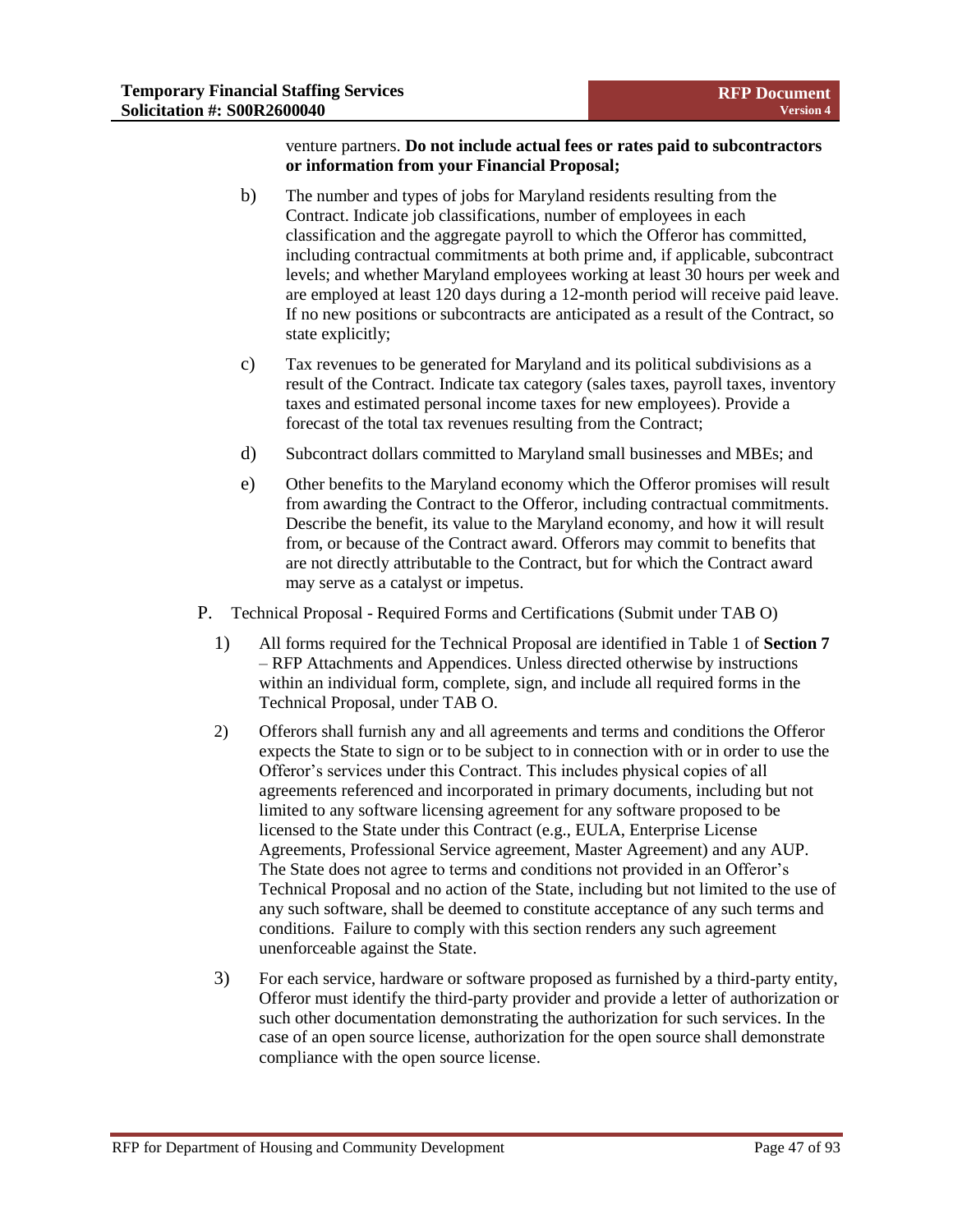- 4) A Letter of Authorization shall be on letterhead or through the provider's e-mail. Further, each Letter of Authorization shall be less than twelve (12) months old and must provide the following information:
	- i) Third-party POC name and alternate for verification
	- ii) Third-party POC mailing address
	- iii) Third-party POC telephone number
	- iv) Third-party POC email address
	- v) If available, a Re-Seller Identifier

## **5.4 Volume II – Financial Proposal**

The Financial Proposal shall contain all price information in the format specified in **Attachment B**. The Offeror shall complete the Financial Proposal Form only as provided in the Financial Proposal Instructions and the Financial Proposal Form itself. Do not amend, alter, or leave blank any items on the Financial Proposal Form or include additional clarifying or contingent language on or attached to the Financial Proposal Form. Failure to adhere to any of these instructions may result in the Proposal being determined to be not reasonably susceptible of being selected for award and rejected by the Department.

#### **THE REMAINDER OF THIS PAGE IS INTENTIONALLY LEFT BLANK.**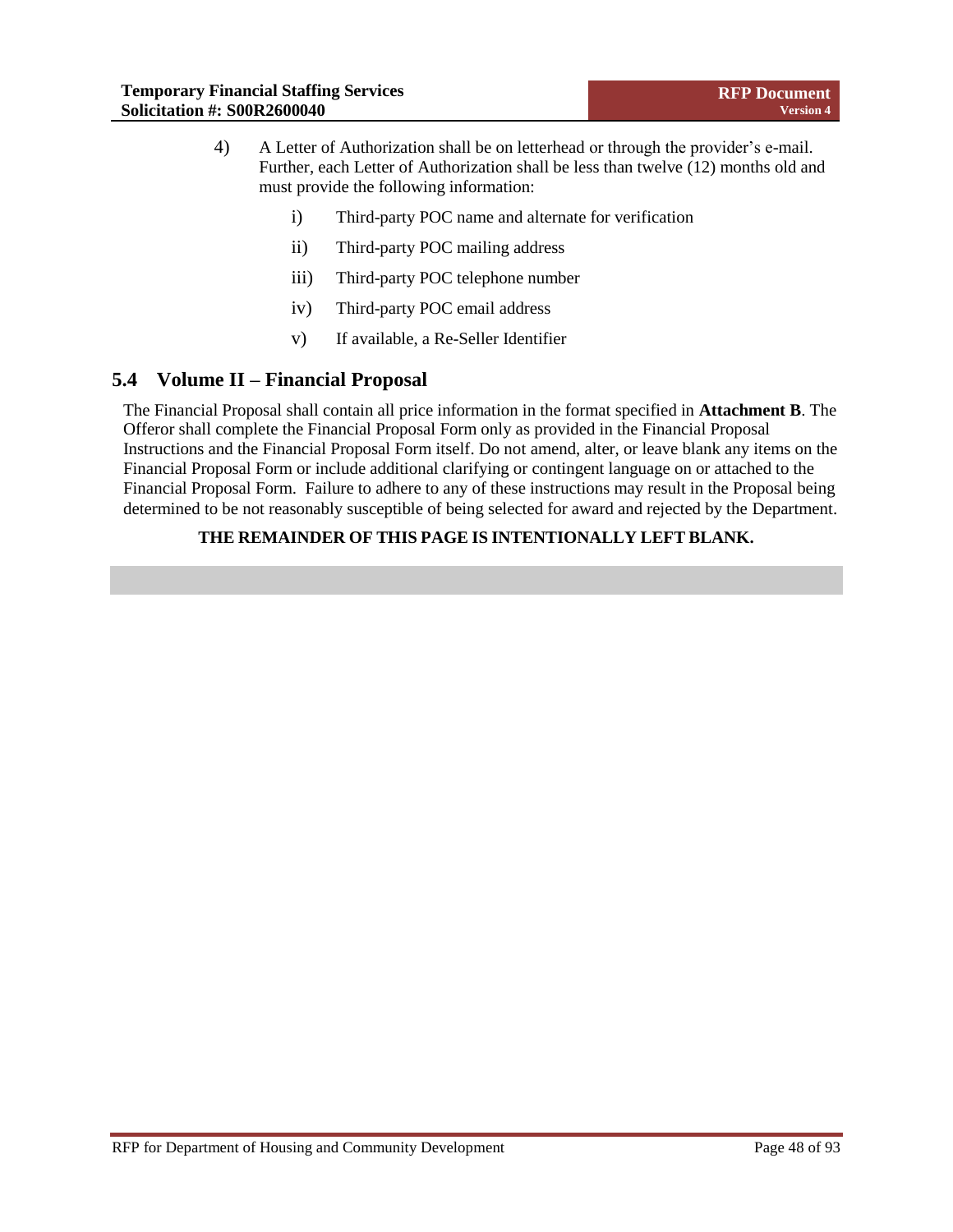# **6 Evaluation and Selection Process**

#### **6.1 Evaluation Committee**

Evaluation of Proposals will be performed in accordance with COMAR 21.05.03 by a committee established for that purpose and based on the evaluation criteria set forth below. The Evaluation Committee will review Proposals, participate in Offeror oral presentations and discussions, and provide input to the Procurement Officer. The Department reserves the right to utilize the services of individuals outside of the established Evaluation Committee for advice and assistance, as deemed appropriate.

During the evaluation process, the Procurement Officer may determine at any time that a particular Offeror is not susceptible for award.

## **6.2 Technical Proposal Evaluation Criteria**

The criteria to be used to evaluate each Technical Proposal are listed below in descending order of importance. Unless stated otherwise, any sub-criteria within each criterion have equal weight.

**6.2.1** Offeror's Technical Response to Requirements and Work Plan (See RFP **§ 5.3.2.F**)

The State prefers the Offeror's Technical Proposal to illustrate a comprehensive understanding of work requirements and mastery of the subject matter, including an explanation of how the work will be performed. Proposals which include limited responses to work requirements such as "concur" or "will comply" will receive a lower ranking than those Proposals that demonstrate an understanding of the work requirements and include plans to meet or exceed them.

- **6.2.2** Experience and Qualifications of Proposed Staff (See RFP **§ 5.3.2.G**)
- **6.2.3** Offeror Qualifications and Capabilities, including proposed subcontractors (See RFP **§ 5.3.2.H**)

## **6.3 Financial Proposal Evaluation Criteria**

All Qualified Offerors (see **Section 6.5.2.D**) will be ranked from the lowest (most advantageous) to the highest (least advantageous) price based on the Total Proposal Price within the stated guidelines set forth in this RFP and as submitted on **Attachment B** - Financial Proposal Form.

## **6.4 Reciprocal Preference**

- **6.4.1** Although Maryland law does not authorize procuring agencies to favor resident Offerors in awarding procurement contracts, many other states do grant their resident businesses preferences over Maryland contractors. COMAR 21.05.01.04 permits procuring agencies to apply a reciprocal preference under the following conditions:
	- A. The Maryland resident business is a responsible Offeror;
	- B. The most advantageous Proposal is from a responsible Offeror whose principal office, or principal base of operations is in another state;
	- C. The other state gives a preference to its resident businesses through law, policy, or practice; and
	- D. The preference does not conflict with a federal law or grant affecting the procurement Contract.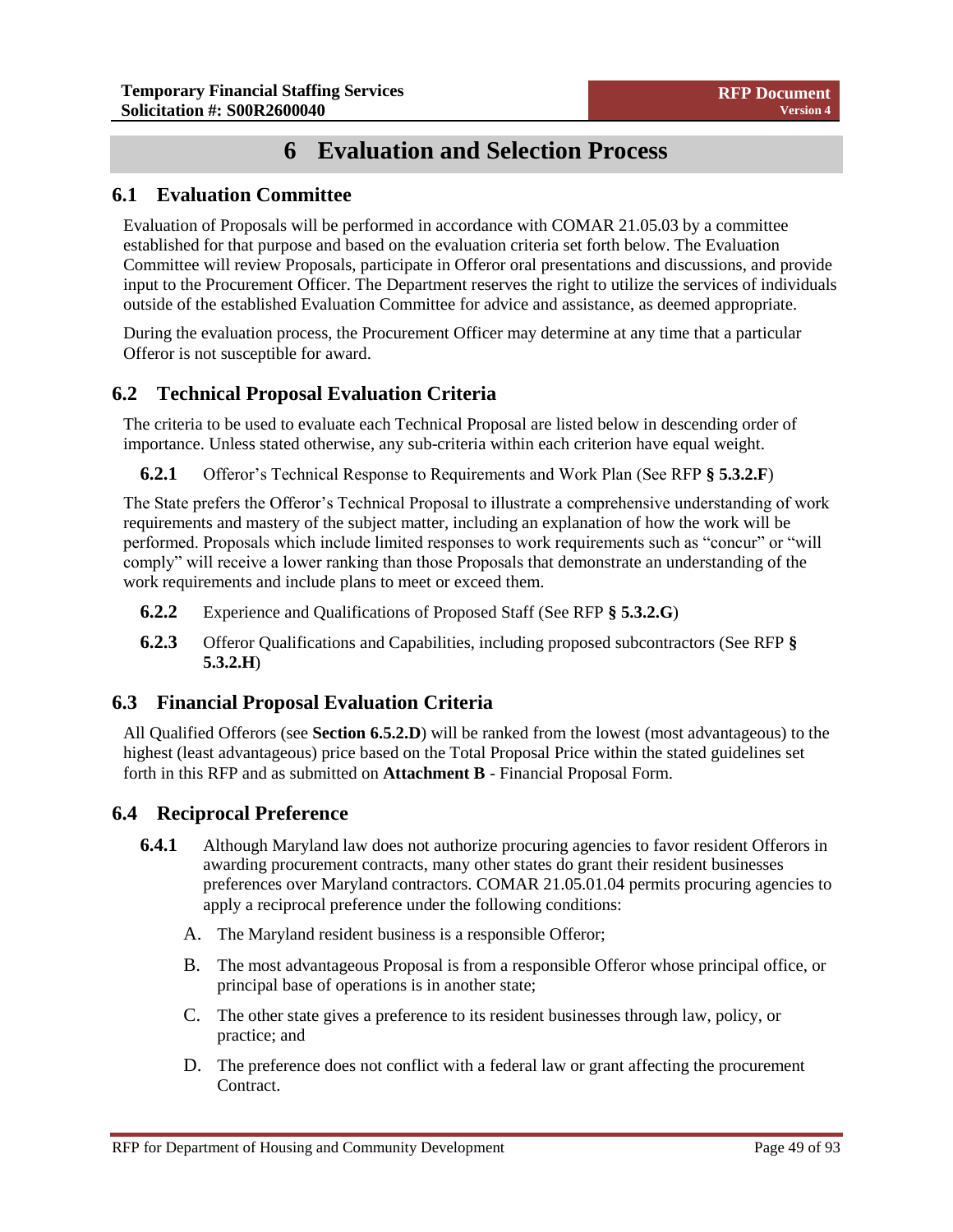**6.4.2** The preference given shall be identical to the preference that the other state, through law, policy, or practice gives to its resident businesses.

## **6.5 Selection Procedures**

#### **6.5.1** General

- A. The Contract will be awarded in accordance with the Competitive Sealed Proposals (CSP) method found at COMAR 21.05.03. The CSP method allows for the conducting of discussions and the revision of Proposals during these discussions. Therefore, the State may conduct discussions with all Offerors that have submitted Proposals that are determined to be reasonably susceptible of being selected for contract award or potentially so. However, the State reserves the right to make an award without holding discussions.
- B. With or without discussions, the State may determine the Offeror to be not responsible or the Offeror's Proposal to be not reasonably susceptible of being selected for award at any time after the initial closing date for receipt of Proposals and prior to Contract award.

#### **6.5.2** Selection Process Sequence

- A. A determination is made that the MDOT Certified MBE Utilization and Fair Solicitation Affidavit (**Attachment D-1A**) is included and is properly completed, if there is an MBE goal. In addition, a determination is made that the VSBE Utilization Affidavit and subcontractor Participation Schedule (**Attachment E-1**) is included and is properly completed, if there is a VSBE goal.
- B. Technical Proposals are evaluated for technical merit and ranked. During this review, oral presentations and discussions may be held. The purpose of such discussions will be to assure a full understanding of the State's requirements and the Offeror's ability to perform the services, as well as to facilitate arrival at a Contract that is most advantageous to the State. Offerors will be contacted by the State as soon as any discussions are scheduled.
- C. Offerors must confirm in writing any substantive oral clarifications of, or changes in, their Technical Proposals made in the course of discussions. Any such written clarifications or changes then become part of the Offeror's Technical Proposal. Technical Proposals are given a final review and ranked.
- D. The Financial Proposal of each Qualified Offeror (a responsible Offeror determined to have submitted an acceptable Proposal) will be evaluated and ranked separately from the Technical evaluation. After a review of the Financial Proposals of Qualified Offerors, the Evaluation Committee or Procurement Officer may again conduct discussions to further evaluate the Offeror's entire Proposal.
- E. When in the best interest of the State, the Procurement Officer may permit Qualified Offerors to revise their initial Proposals and submit, in writing, Best and Final Offers (BAFOs). The State may make an award without issuing a request for a BAFO. **Offerors may only perform limited substitutions of proposed personnel as allowed in Section 3.11 (Substitution of Personnel**).
- **6.5.3** Award Determination

Upon completion of the Technical Proposal and Financial Proposal evaluations and rankings, each Offeror will receive an overall ranking. The Procurement Officer will recommend award of the Contract to the responsible Offeror that submitted the Proposal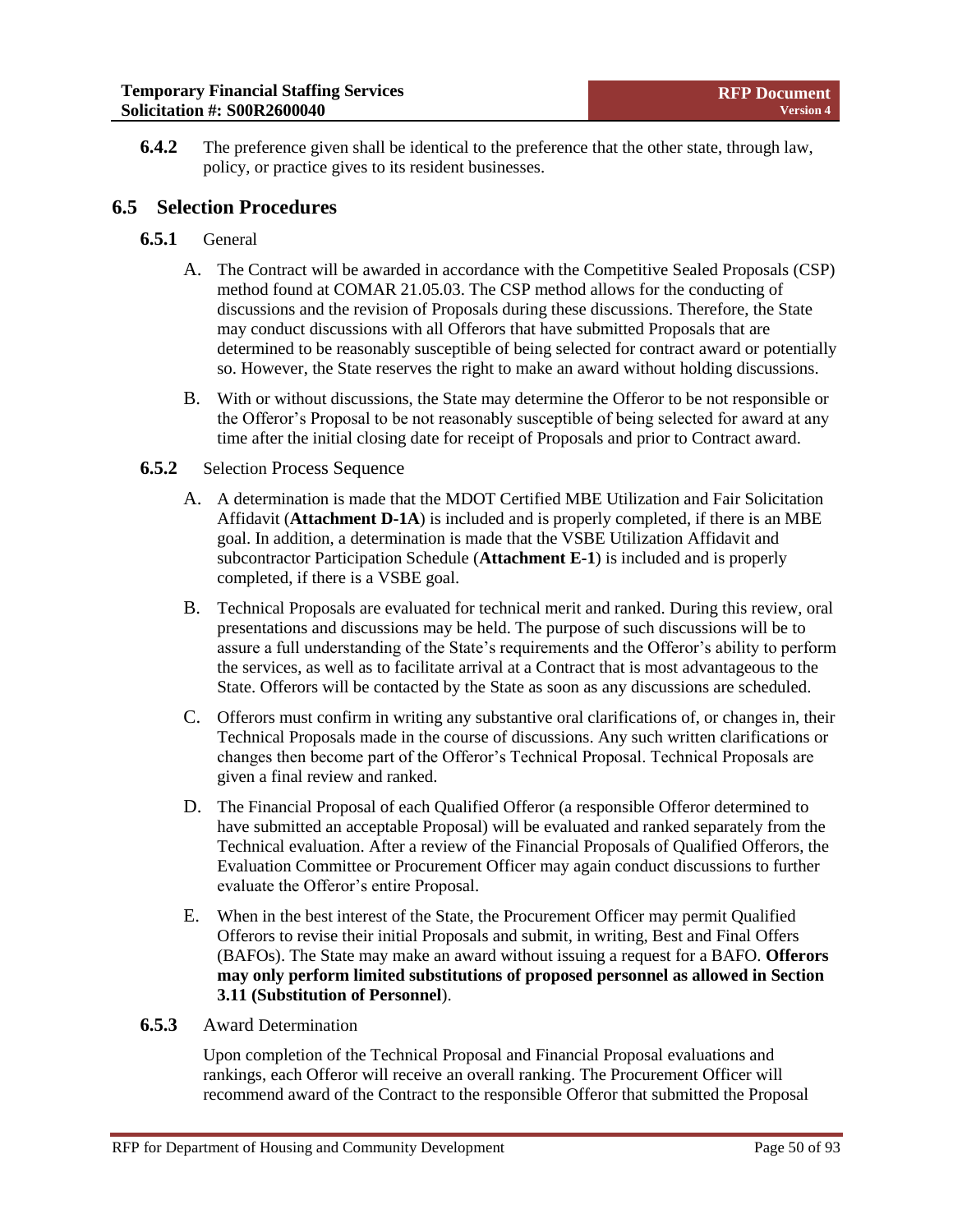determined to be the most advantageous to the State. In making this most advantageous Proposal determination, technical factors will receive equal weight with financial factors.

#### **6.6 Documents Required upon Notice of Recommendation for Contract Award**

Upon receipt of a Notification of Recommendation for Contract award, the apparent awardee shall complete and furnish the documents and attestations as directed in Table 1 of **Section 7** – **RFP Attachments and Appendices**.

#### **THE REMAINDER OF THIS PAGE IS INTENTIONALLY LEFT BLANK.**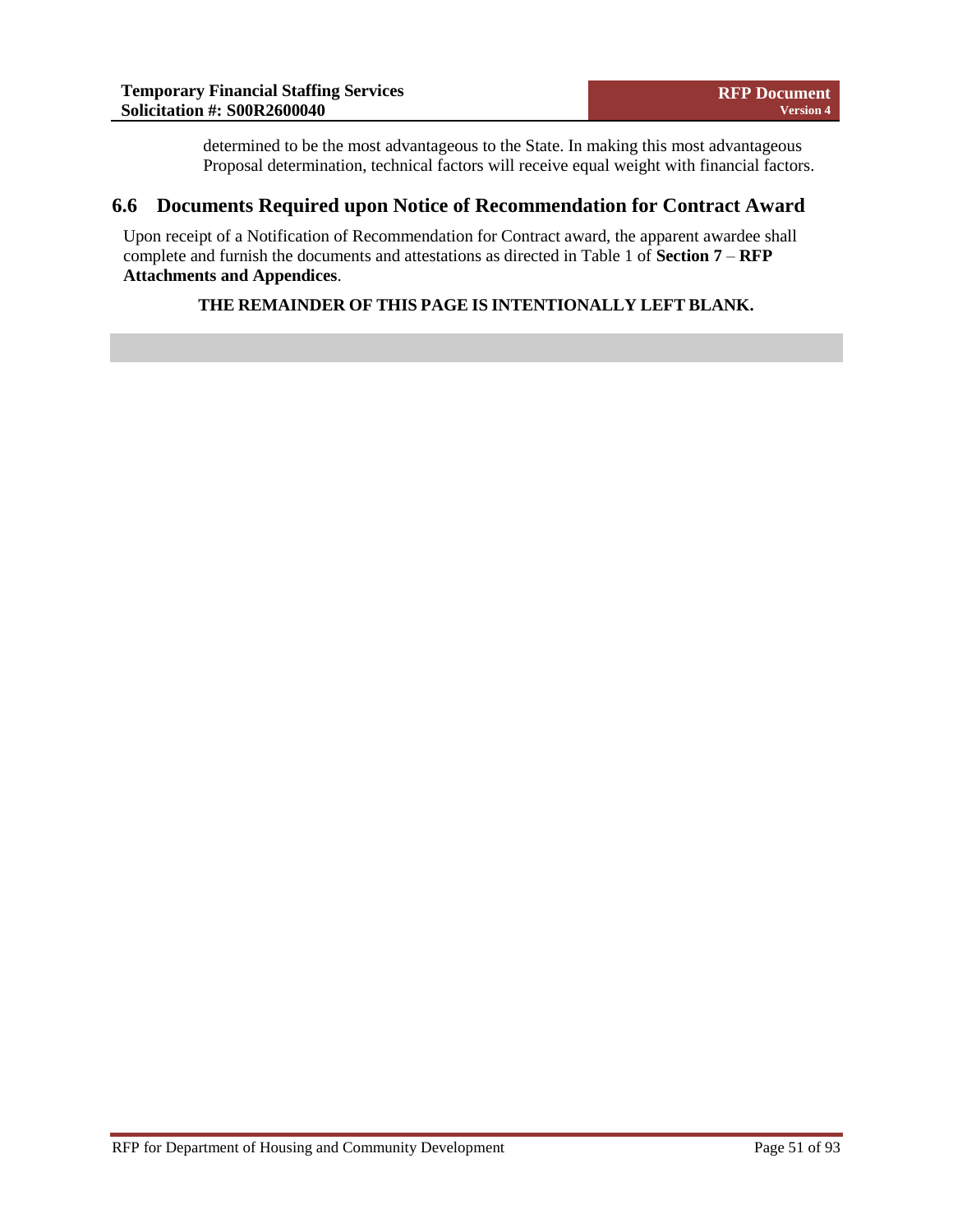# **7 RFP ATTACHMENTS AND APPENDICES**

#### **Instructions Page**

A Proposal submitted by the Offeror must be accompanied by the completed forms and/or affidavits identified as "with Proposal" in the "When to Submit" column in Table 1 below. All forms and affidavits applicable to this RFP, including any applicable instructions and/or terms, are identified in the "Applies" and "Label" columns in Table 1.

For documents required as part of the Proposal:

1. For electronic submissions, submit one (1) copy of each with signatures.

All Offerors are advised that if a Contract is awarded as a result of this solicitation, the successful Offeror will be required to complete certain forms and affidavits after notification of recommended award. The list of forms and affidavits that must be provided is described in Table 1 below in the "When to Submit" column.

For documents required after award, submit three (3) copies of each document within the appropriate number of days after notification of recommended award, as listed in Table 1 below in the "When to Submit" column.

| Applies?       |                                             | Label         |                                                                                                                                                                                                                                                                                                                                                                   |  |
|----------------|---------------------------------------------|---------------|-------------------------------------------------------------------------------------------------------------------------------------------------------------------------------------------------------------------------------------------------------------------------------------------------------------------------------------------------------------------|--|
|                | <b>When to Submit</b>                       |               | <b>Attachment Name</b>                                                                                                                                                                                                                                                                                                                                            |  |
| Yes            | <b>Before Proposal</b>                      | $\mathsf{A}$  | Pre-Proposal Conference Response Form                                                                                                                                                                                                                                                                                                                             |  |
| Yes            | With Proposal                               | <sub>B</sub>  | Financial Proposal Instructions and Form                                                                                                                                                                                                                                                                                                                          |  |
| Yes            | With Proposal                               | $\mathcal{C}$ | Bid/Proposal Affidavit (see link at<br>http://procurement.maryland.gov/wp-<br>content/uploads/sites/12/2018/04/AttachmentC-<br>Bid_Proposal-Affidavit.pdf)                                                                                                                                                                                                        |  |
| No             | With Proposal                               | D             | MBE Forms D-1A (see link at<br>http://procurement.maryland.gov/wp-<br>content/uploads/sites/12/2018/05/AttachmentDMBE-<br>Forms-1.pdf)<br><b>IMPORTANT:</b> If this RFP contains different<br>Functional Areas or Service Categories. A separate<br>Attachment D-1A is to be submitted for each Functional<br>Area or Service Category where there is a MBE goal. |  |
| N <sub>0</sub> | 10 Business Days after<br>recommended award | D             | MBE Forms D-1B, D-1C, D-2, D-3A, D-3B (see link at<br>http://procurement.maryland.gov/wp-<br>content/uploads/sites/12/2018/05/AttachmentDMBE-<br>Forms-1.pdf)<br><b>Important:</b> Attachment D-1C, if a waiver has been<br>requested, is also required within 10 days of<br>recommended award.                                                                   |  |

**Table 1: RFP ATTACHMENTS AND APPENDICES**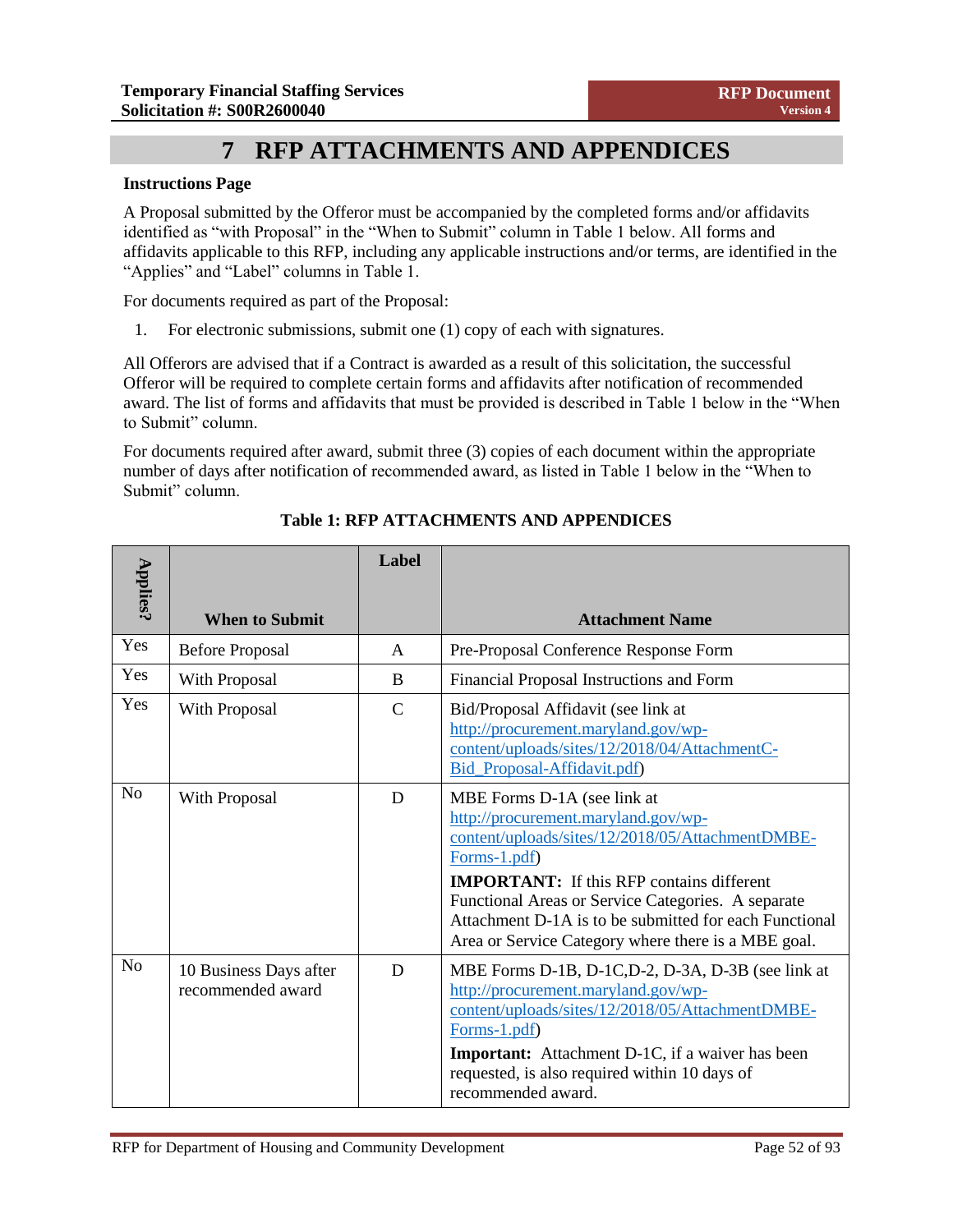| N <sub>o</sub> | As directed in forms                                                                | D           | MBE Forms D-4A, D-4B, D-5 (see link at<br>http://procurement.maryland.gov/wp-<br>content/uploads/sites/12/2018/05/AttachmentDMBE-<br>Forms-1.pdf)                                                                        |
|----------------|-------------------------------------------------------------------------------------|-------------|--------------------------------------------------------------------------------------------------------------------------------------------------------------------------------------------------------------------------|
| N <sub>0</sub> | With Proposal                                                                       | E           | Veteran-Owned Small Business Enterprise (VSBE)<br>Form E-1A (see link at<br>http://procurement.maryland.gov/wp-<br>content/uploads/sites/12/2018/04/AttachmentE-<br><b>VSBEForms.pdf)</b>                                |
|                |                                                                                     |             | <b>IMPORTANT:</b> If this RFP contains different<br>Functional Areas or Service Categories. A separate<br>Attachment E-1A is to be submitted for each Functional<br>Area or Service Category where there is a VSBE goal. |
| N <sub>o</sub> | 5 Business Days after<br>recommended award                                          | E           | VSBE Forms E-1B, E-2, E-3 (see link at<br>http://procurement.maryland.gov/wp-<br>content/uploads/sites/12/2018/04/AttachmentE-<br><b>VSBEForms.pdf</b> )                                                                 |
|                |                                                                                     |             | <b>Important:</b> Attachment E-1B, if a waiver has been<br>requested, is also required within 10 days of<br>recommended award.                                                                                           |
| Yes            | With Proposal                                                                       | F           | Maryland Living Wage Requirements for Service<br>Contracts and Affidavit of Agreement (see link at<br>http://procurement.maryland.gov/wp-<br>content/uploads/sites/12/2018/04/AttachmentF-<br>LivingWageAffidavit.pdf)   |
| N <sub>o</sub> | With Proposal                                                                       | G           | Federal Funds Attachments (see link at<br>http://procurement.maryland.gov/wp-<br>content/uploads/sites/12/2018/04/AttachmentG-<br>FederalFundsAttachment.pdf)                                                            |
| Yes            | With Proposal                                                                       | H           | Conflict of Interest Affidavit and Disclosure (see link at<br>http://procurement.maryland.gov/wp-<br>content/uploads/sites/12/2018/05/AttachmentH-<br>Conflict-of-InterestAffidavit.pdf)                                 |
| No             | 5 Business Days after<br>recommended award -<br>However, suggested<br>with Proposal | $\mathbf I$ | Non-Disclosure Agreement (Contractor) (see link at<br>http://procurement.maryland.gov/wp-<br>content/uploads/sites/12/2018/04/Attachment-I-Non-<br>DisclosureAgreementContractor.pdf)                                    |
| N <sub>o</sub> | 5 Business Days after<br>recommended award -<br>However, suggested<br>with Proposal | J           | HIPAA Business Associate Agreement (see link at<br>http://procurement.maryland.gov/wp-<br>content/uploads/sites/12/2018/04/Attachment-J-<br>HIPAABusinessAssociateAgreement.pdf)                                         |
| N <sub>o</sub> | With Proposal                                                                       | $\bf K$     | Mercury Affidavit (see link at<br>http://procurement.maryland.gov/wp-                                                                                                                                                    |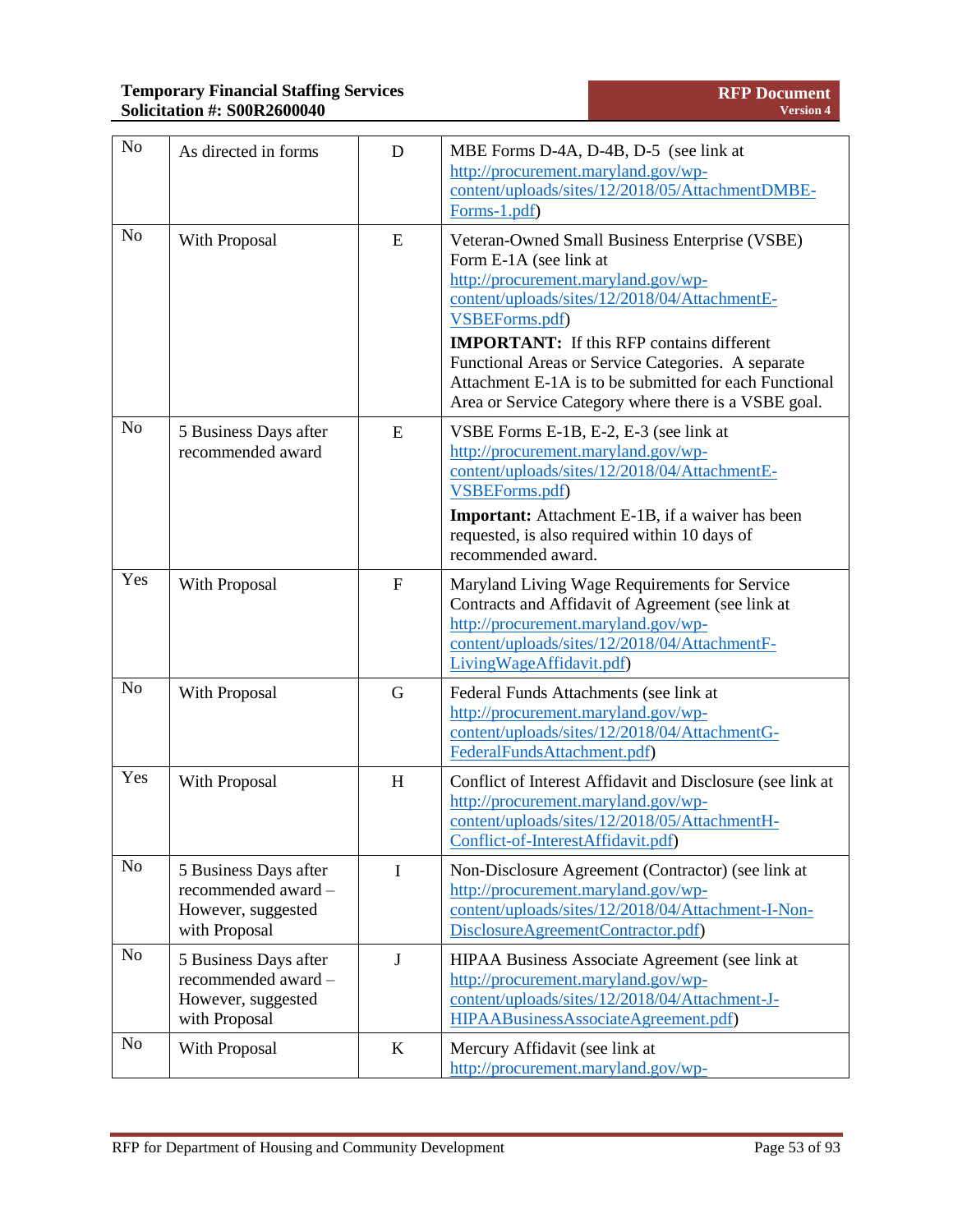|                               |                                             |                | content/uploads/sites/12/2018/04/Attachment-K-<br>MercuryAffidavit.pdf)                                                                                                            |  |  |  |
|-------------------------------|---------------------------------------------|----------------|------------------------------------------------------------------------------------------------------------------------------------------------------------------------------------|--|--|--|
| Yes                           | 5 Business Days after<br>recommended award  | L              | Sample Contract (included in this RFP)                                                                                                                                             |  |  |  |
| Yes                           | 5 Business Days after<br>recommended award  | M              | Contract Affidavit (see link at<br>https://procurement.maryland.gov/wp-<br>content/uploads/sites/12/2020/03/Attachment-N-<br>Affidavit.pdf)                                        |  |  |  |
| Yes                           | 5 Business Days after<br>recommended award  | $\mathbf N$    | DHS Hiring Agreement (see link at<br>http://procurement.maryland.gov/wp-<br>content/uploads/sites/12/2018/04/Attachment-O-<br>DHSHiringAgreement.pdf)                              |  |  |  |
|                               |                                             |                | <b>Appendices</b>                                                                                                                                                                  |  |  |  |
| Applies?                      | <b>When to Submit</b>                       | Label          | <b>Attachment Name</b>                                                                                                                                                             |  |  |  |
| Yes                           | n/a                                         | $\mathbf{1}$   | Abbreviations and Definitions (included in this RFP)                                                                                                                               |  |  |  |
| Yes                           | With Proposal                               | $\overline{2}$ | Offeror Information Sheet (see link at<br>http://procurement.maryland.gov/wp-<br>content/uploads/sites/12/2018/04/Appendix2-<br>Bidder_OfferorInformationSheet.pdf)                |  |  |  |
| Yes                           | Before Proposal, as<br>directed in the RFP. | 3              | Non-Disclosure Agreement (Offeror)<br>(see link at http://procurement.maryland.gov/wp-<br>content/uploads/sites/12/2018/05/Appendix-3-Non-<br>Disclosure-Agreement-Offeror-1.dotx) |  |  |  |
| Yes                           | With Proposal                               | $\overline{4}$ | <b>Labor Categories</b><br>(see link at http://procurement.maryland.gov/wp-<br>content/uploads/sites/12/2018/05/Appendix-x-Labor-<br>Categories.dotx)                              |  |  |  |
| Yes                           | With Proposal                               | 5              | Labor Resume Form<br>(see link at http://procurement.maryland.gov/wp-<br>content/uploads/sites/12/2018/05/Appendix-xx-Labor-<br>Resume-Form.dotx)                                  |  |  |  |
| <b>Additional Submissions</b> |                                             |                |                                                                                                                                                                                    |  |  |  |
| $\Delta$ pplies?              | <b>When to Submit</b>                       | Label          | <b>Document Name</b>                                                                                                                                                               |  |  |  |
| Yes                           | 5 Business Days after<br>recommended award  |                | Evidence of meeting insurance requirements (see<br><b>Section 3.6</b> ); $1$ copy                                                                                                  |  |  |  |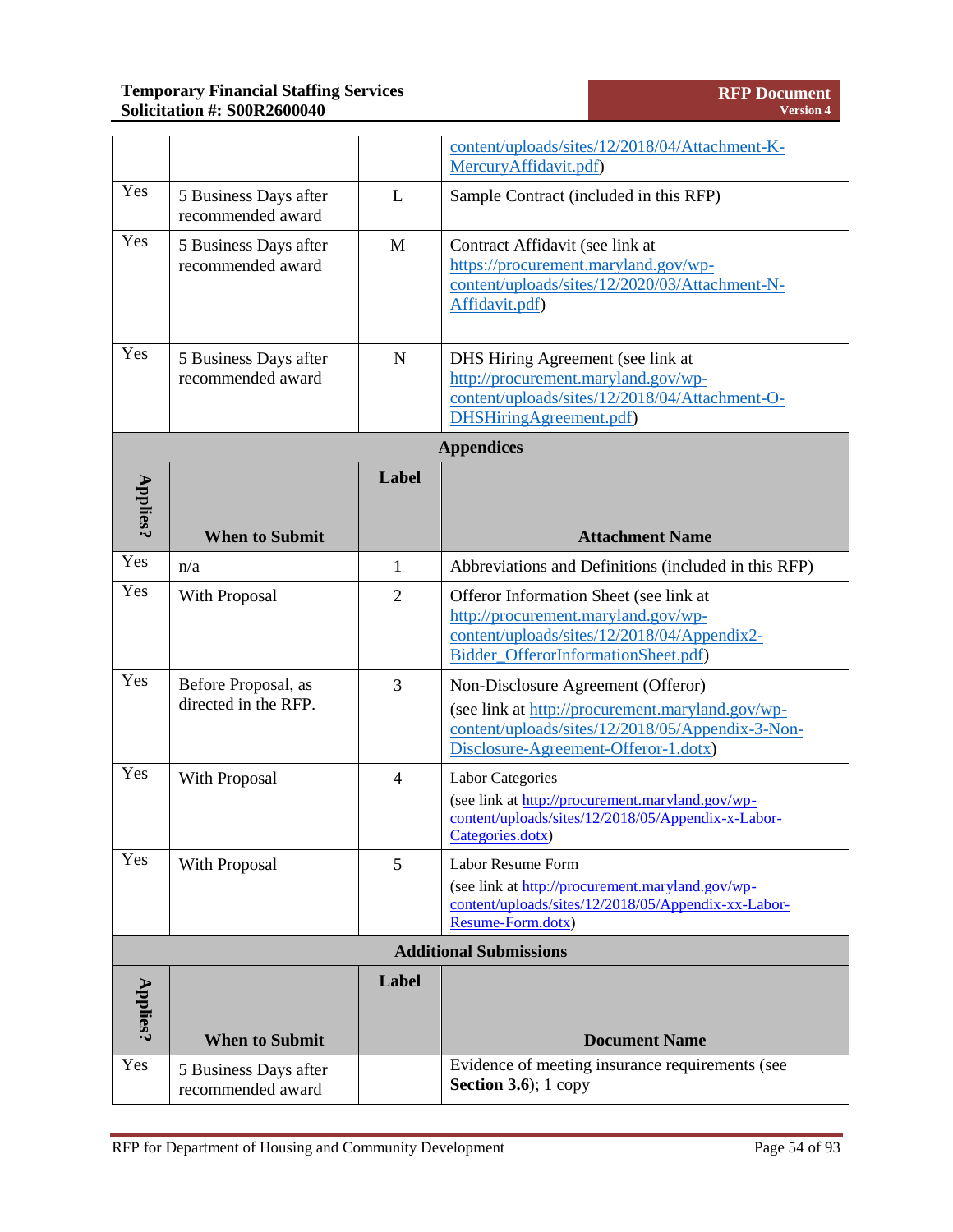|     | <b>Temporary Financial Staffing Services</b><br><b>Solicitation #: S00R2600040</b> | <b>RFP Document</b><br><b>Version 4</b> |                |  |
|-----|------------------------------------------------------------------------------------|-----------------------------------------|----------------|--|
| Yes | 10 Business Days after<br>recommended award                                        |                                         | $PEP$ ; 1 copy |  |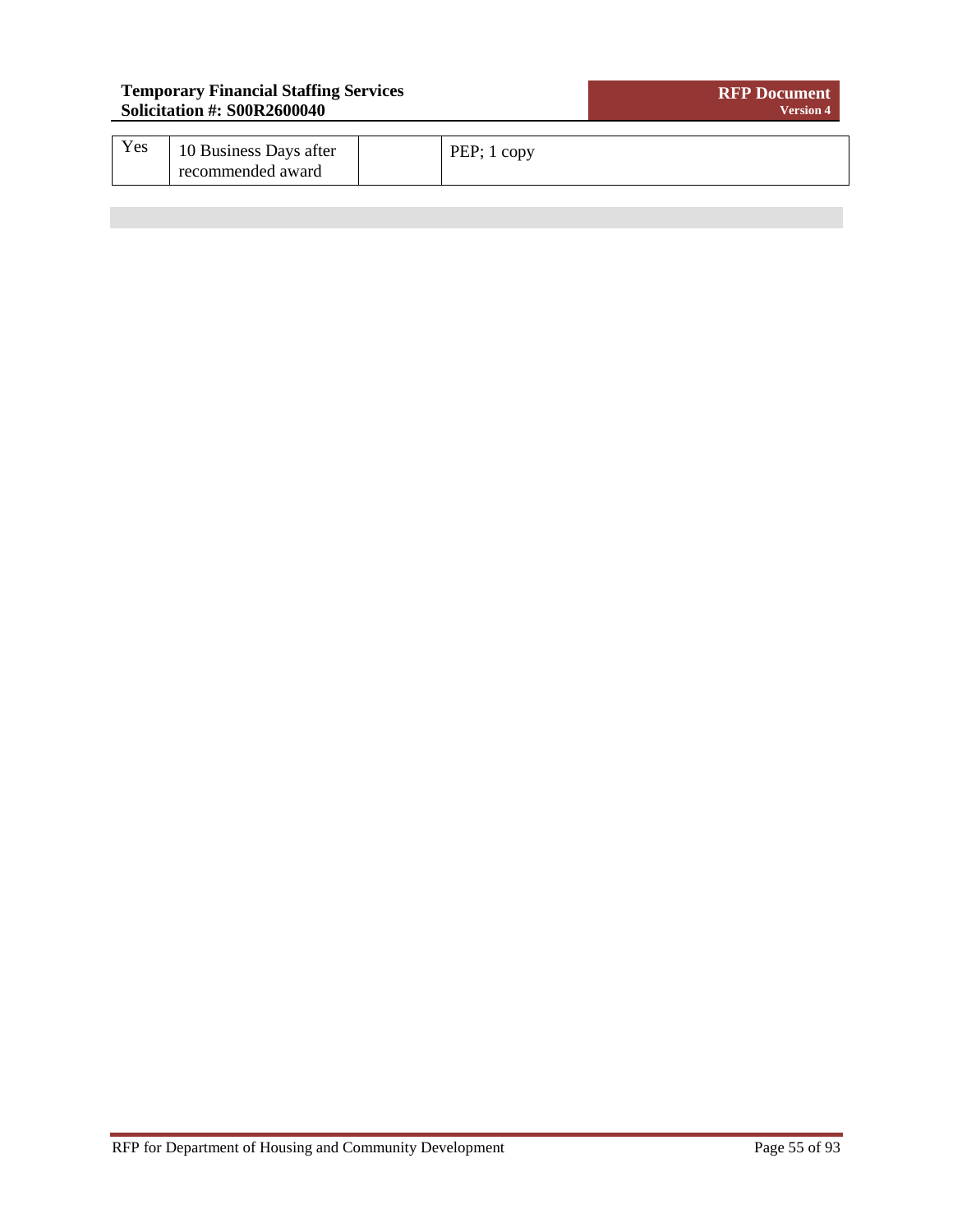## **Attachment A. Pre-Proposal Conference Response Form**

#### **Solicitation Number S00R2600040**

Temporary Financial Staffing Services

A Pre-Proposal conference will be held on June 8, 2022 at 10:00 AM via Google Meet teleconference.

Please return this form by 2PM on June 6, 2022 advising whether or not your firm plans to attend. The completed form should be returned via e-mail to the Procurement Officer at the contact information below:

> Amanda Sadler DHCD E-mail: amanda.sadler@maryland.gov Phone: (301) 429-7780

Please indicate:

Yes, the following representatives will be in attendance.

- Attendees (Check the RFP for limits to the number of attendees allowed):
- 1. 2.
- 3.

No, we will not be in attendance.

Please specify whether any reasonable accommodations are requested (see RFP § 4.1"Pre-Proposal conference"):

Offeror:

*Offeror Name (please print or type)* By: *Signature/Seal* Printed Name: *Printed Name* Title: *Title* Date: *Date*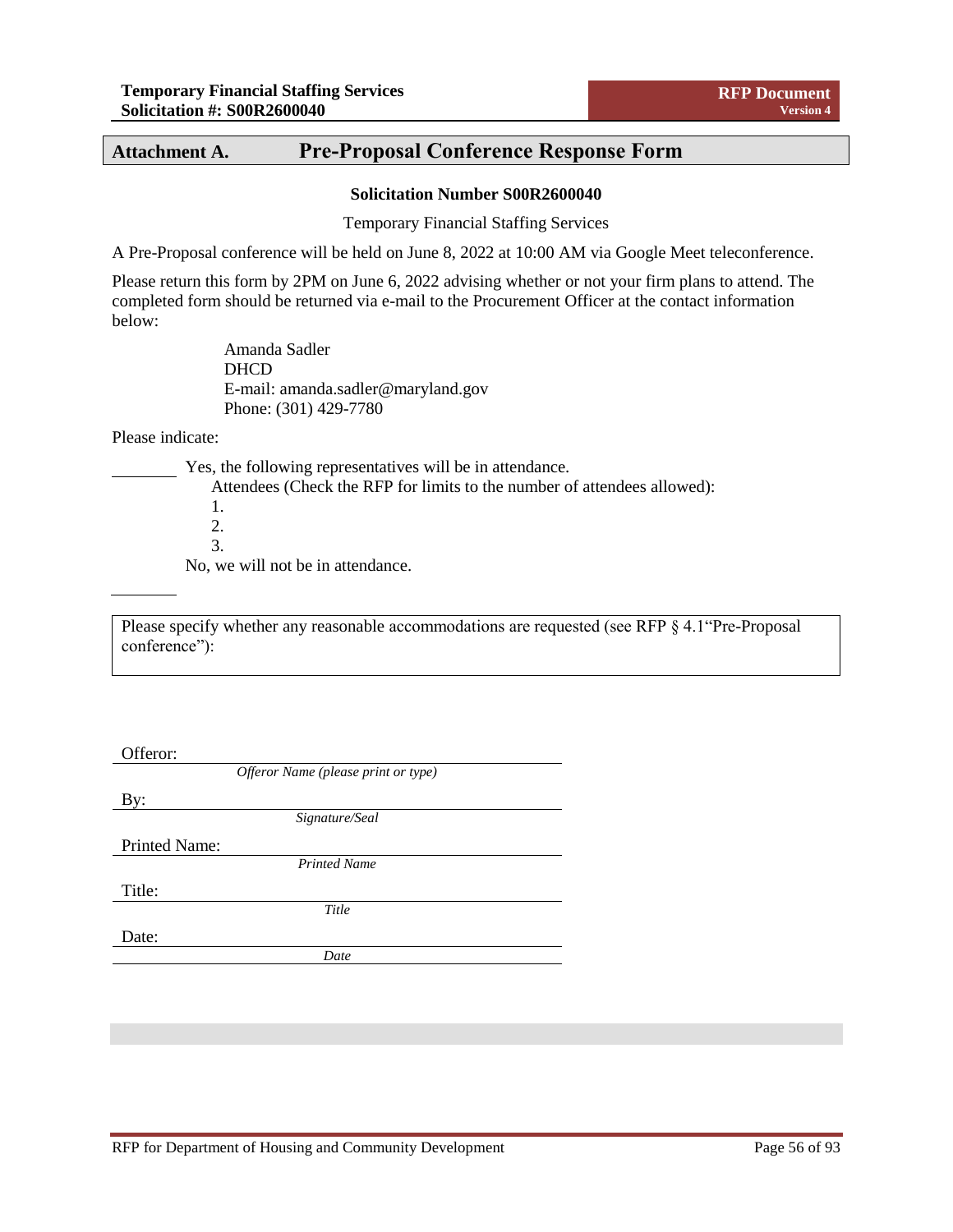## **Attachment B. Financial Proposal Instructions & Form**

#### **B-1 Financial Proposal Instructions**

In order to assist Offerors in the preparation of their Financial Proposal and to comply with the requirements of this solicitation, Financial Proposal Instructions and a Financial Proposal Form have been prepared. Offerors shall submit their Financial Proposal on the Financial Proposal Form in accordance with the instructions on the Financial Proposal Form and as specified herein. Do not alter the Financial Proposal Form or the Proposal may be determined to be not reasonably susceptible of being selected for award. The Financial Proposal Form is to be signed and dated, where requested, by an individual who is authorized to bind the Offeror to the prices entered on the Financial Proposal Form.

The Financial Proposal Form is used to calculate the Offeror's TOTAL Proposal PRICE. Follow these instructions carefully when completing your Financial Proposal Form:

A) All Unit and Extended Prices must be clearly entered in dollars and cents, e.g., \$24.15. Make your decimal points clear and distinct.

B) All Unit Prices must be the actual price per unit the State will pay for the specific item or service identified in this RFP and may not be contingent on any other factor or condition in any manner.

C) All calculations shall be rounded to the nearest cent, e.g., .344 shall be .34 and .345 shall be .35.

D) Any goods or services required through this RFP and proposed by the vendor at **No Cost to the State** must be clearly entered in the Unit Price, if appropriate, and Extended Price with **\$0.00**.

E) Every blank in every Financial Proposal Form shall be filled in. Any changes or corrections made to the Financial Proposal Form by the Offeror prior to submission shall be initialed and dated.

F) Except as instructed on the Financial Proposal Form, nothing shall be entered on or attached to the Financial Proposal Form that alters or proposes conditions or contingencies on the prices. Alterations and/or conditions may render the Proposal not reasonably susceptible of being selected for award.

G) It is imperative that the prices included on the Financial Proposal Form have been entered correctly and calculated accurately by the Offeror and that the respective total prices agree with the entries on the Financial Proposal Form. Any incorrect entries or inaccurate calculations by the Offeror will be treated as provided in COMAR 21.05.03.03.F and may cause the Proposal to be rejected.

H) If option years are included, Offerors must submit pricing for each option year. Any option to renew will be exercised at the sole discretion of the State and comply with all terms and conditions in force at the time the option is exercised. If exercised, the option period shall be for a period identified in the RFP at the prices entered in the Financial Proposal Form.

I) All Financial Proposal prices entered below are to be fully loaded prices that include all costs/expenses associated with the provision of services as required by the RFP. The Financial Proposal price shall include, but is not limited to, all: labor, profit/overhead, general operating, administrative, and all other expenses and costs necessary to perform the work set forth in the solicitation. No other amounts will be paid to the Contractor. If labor rates are requested, those amounts shall be fully-loaded rates; no overtime amounts will be paid.

J) Unless indicated elsewhere in the RFP, sample amounts used for calculations on the Financial Proposal Form are typically estimates for evaluation purposes only. Unless stated otherwise in the RFP, the Department does not guarantee a minimum or maximum number of units or usage in the performance of the Contract.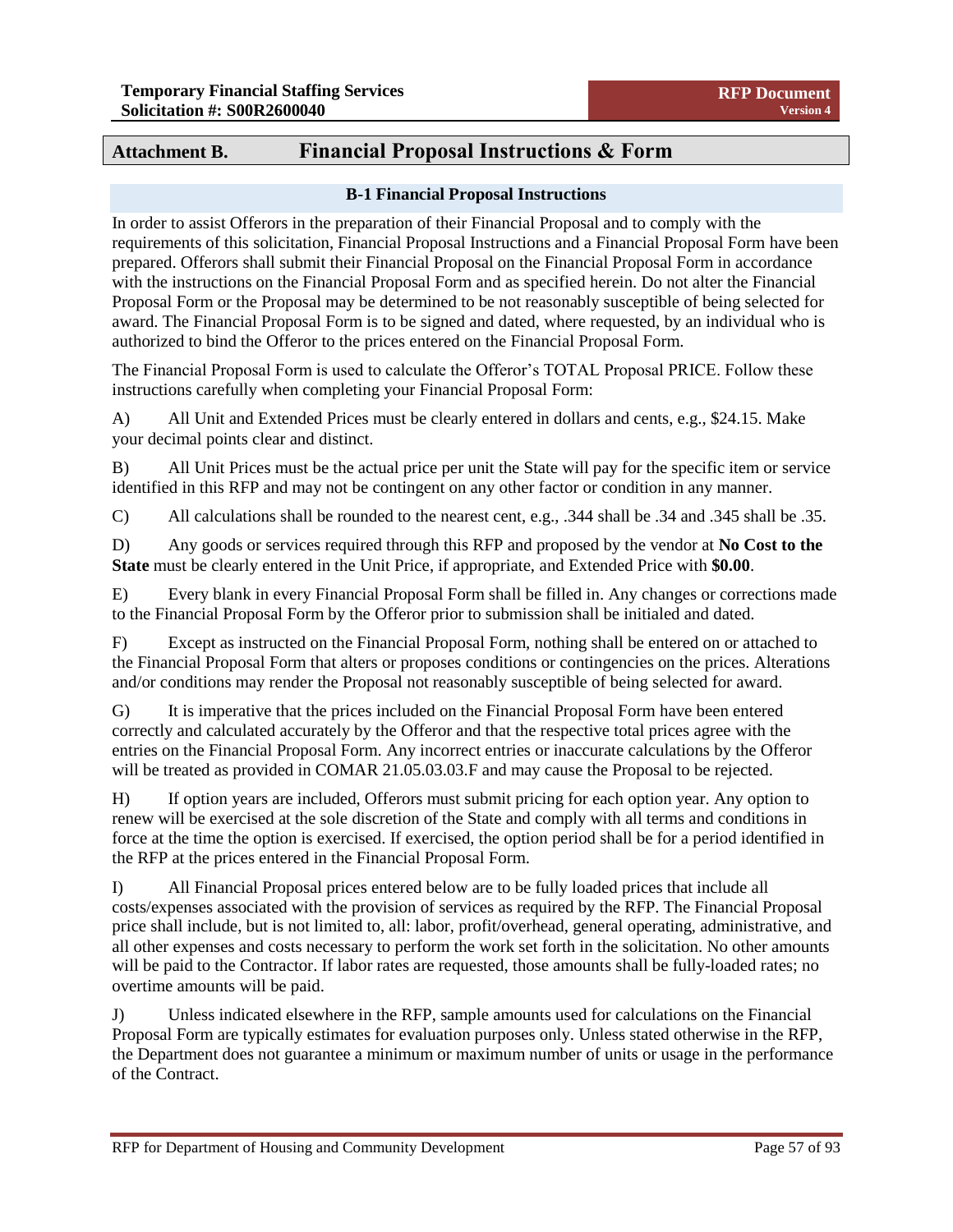K) Failure to adhere to any of these instructions may result in the Proposal being determined not reasonably susceptible of being selected for award.

#### **B-1 Financial Proposal Form**

The Financial Proposal Form shall contain all price information in the format specified on these pages. Complete the Financial Proposal Form only as provided in the Financial Proposal Instructions. Do not amend, alter or leave blank any items on the Financial Proposal Form. If option years are included, Offerors must submit pricing for each option year. Failure to adhere to any of these instructions may result in the Proposal being determined not reasonably susceptible of being selected for award.

See separate Excel Financial Proposal Form labeled S00R2600040 - Temporary Financial Svcs Staffing Agencies - RFP - Financial Proposal Form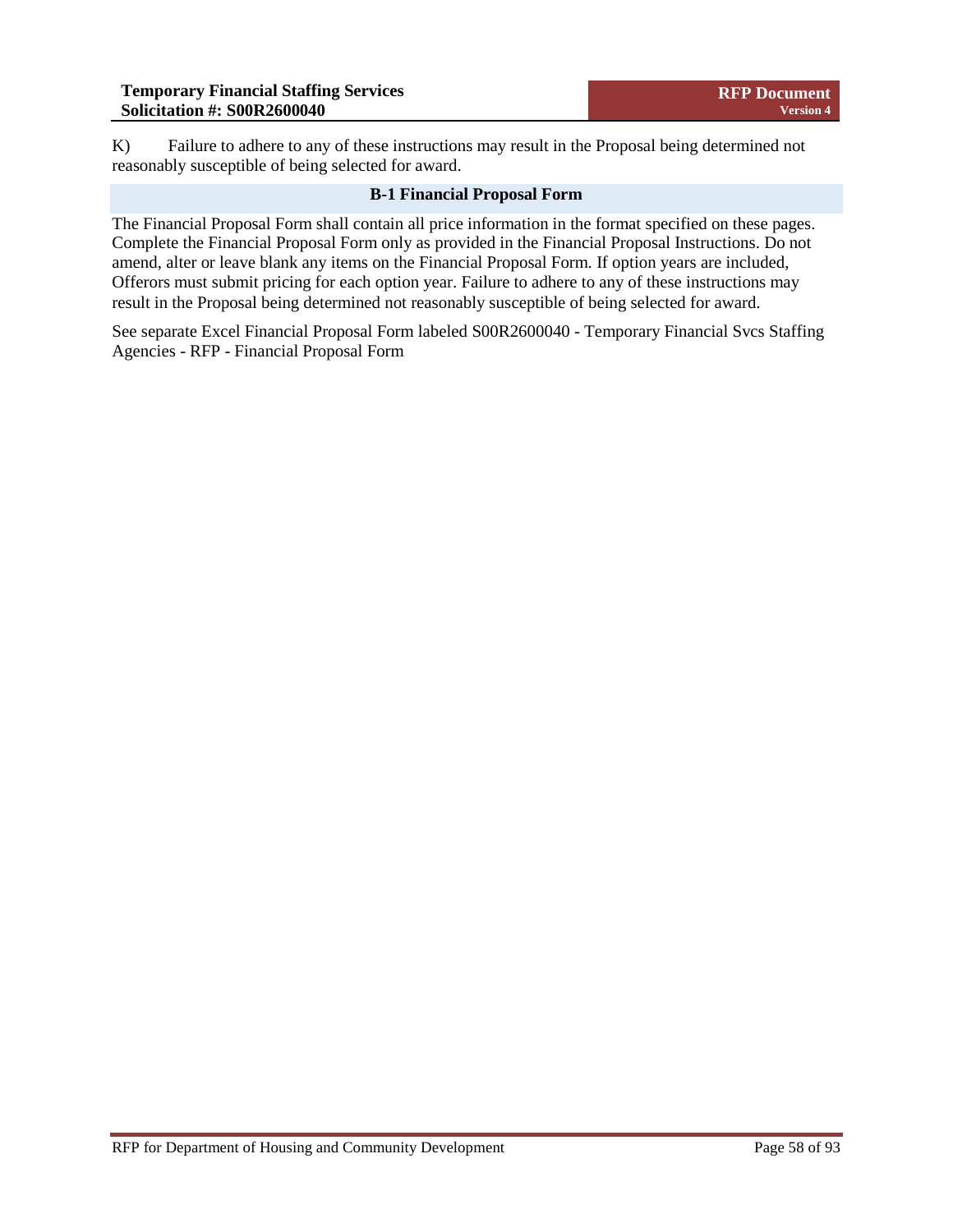## **Attachment C. Proposal Affidavit**

See link at [http://procurement.maryland.gov/wp-content/uploads/sites/12/2018/04/AttachmentC-](http://procurement.maryland.gov/wp-content/uploads/sites/12/2018/04/AttachmentC-Bid_Proposal-Affidavit.pdf)[Bid\\_Proposal-Affidavit.pdf.](http://procurement.maryland.gov/wp-content/uploads/sites/12/2018/04/AttachmentC-Bid_Proposal-Affidavit.pdf)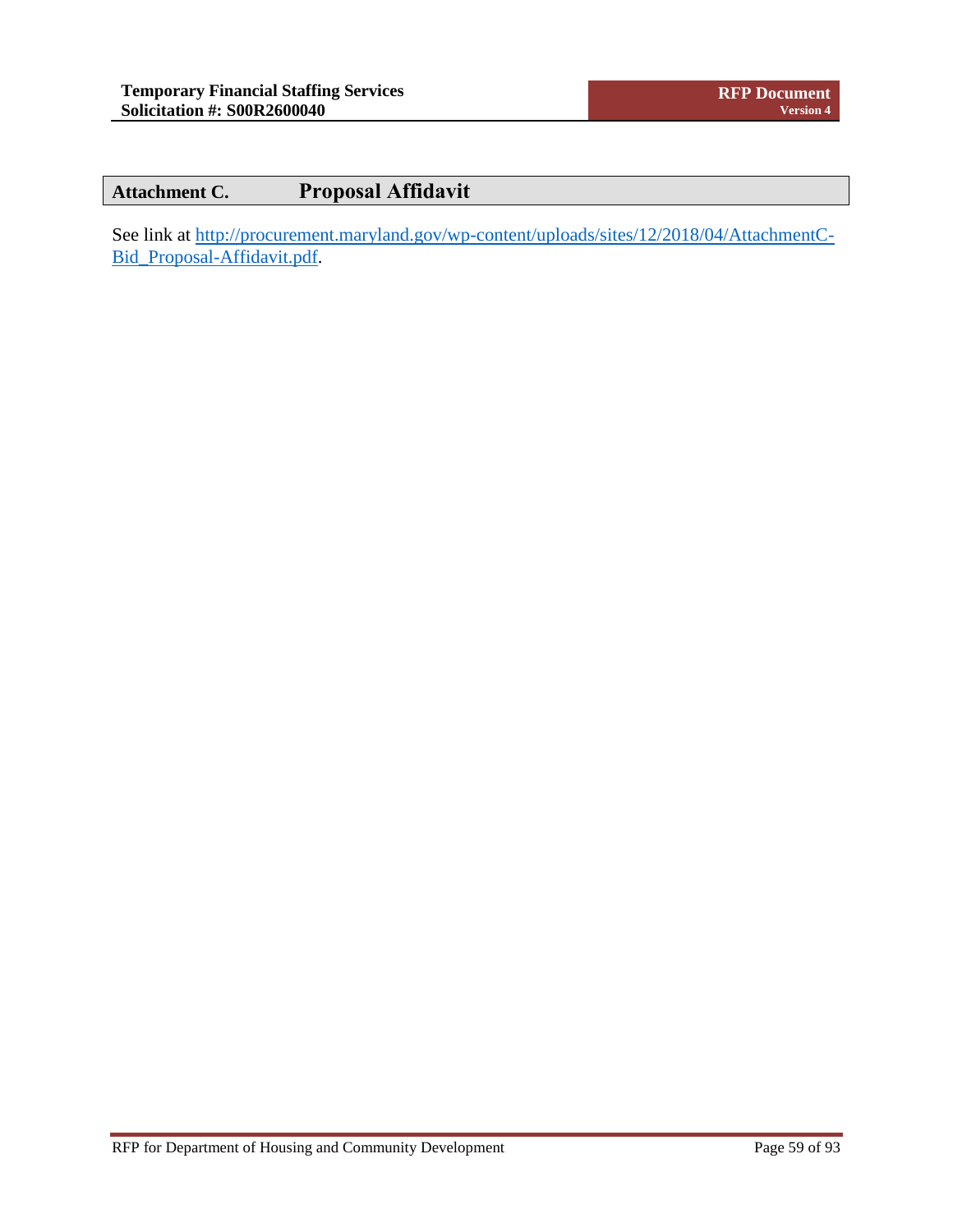## **Attachment D. Minority Business Enterprise (MBE) Forms**

This solicitation does not include a Minority Business Enterprise (MBE) subcontractor participation goal.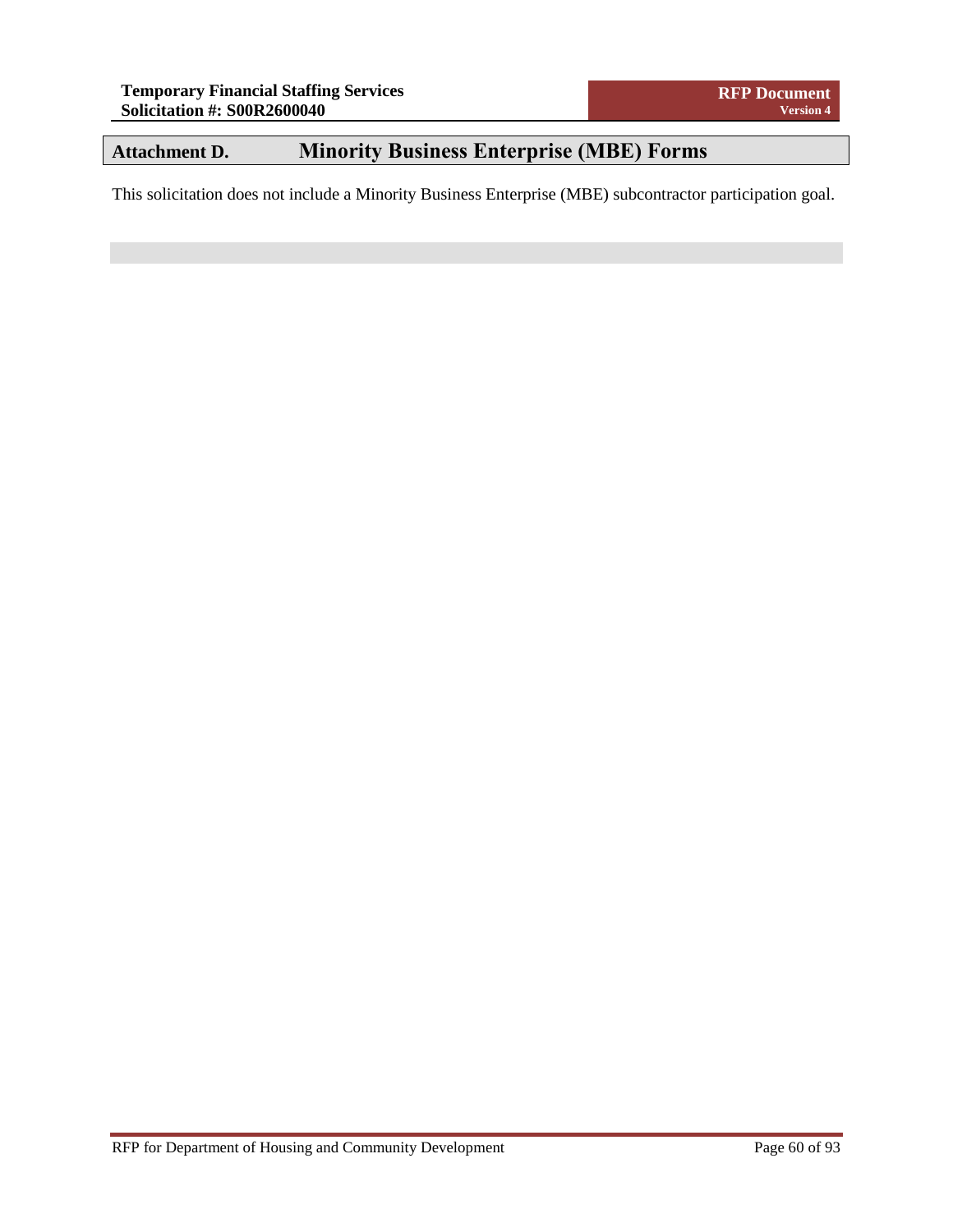**Attachment E. Veteran-Owned Small Business Enterprise (VSBE) Forms**

This solicitation does not include a Veteran-Owned Small Business Enterprise goal.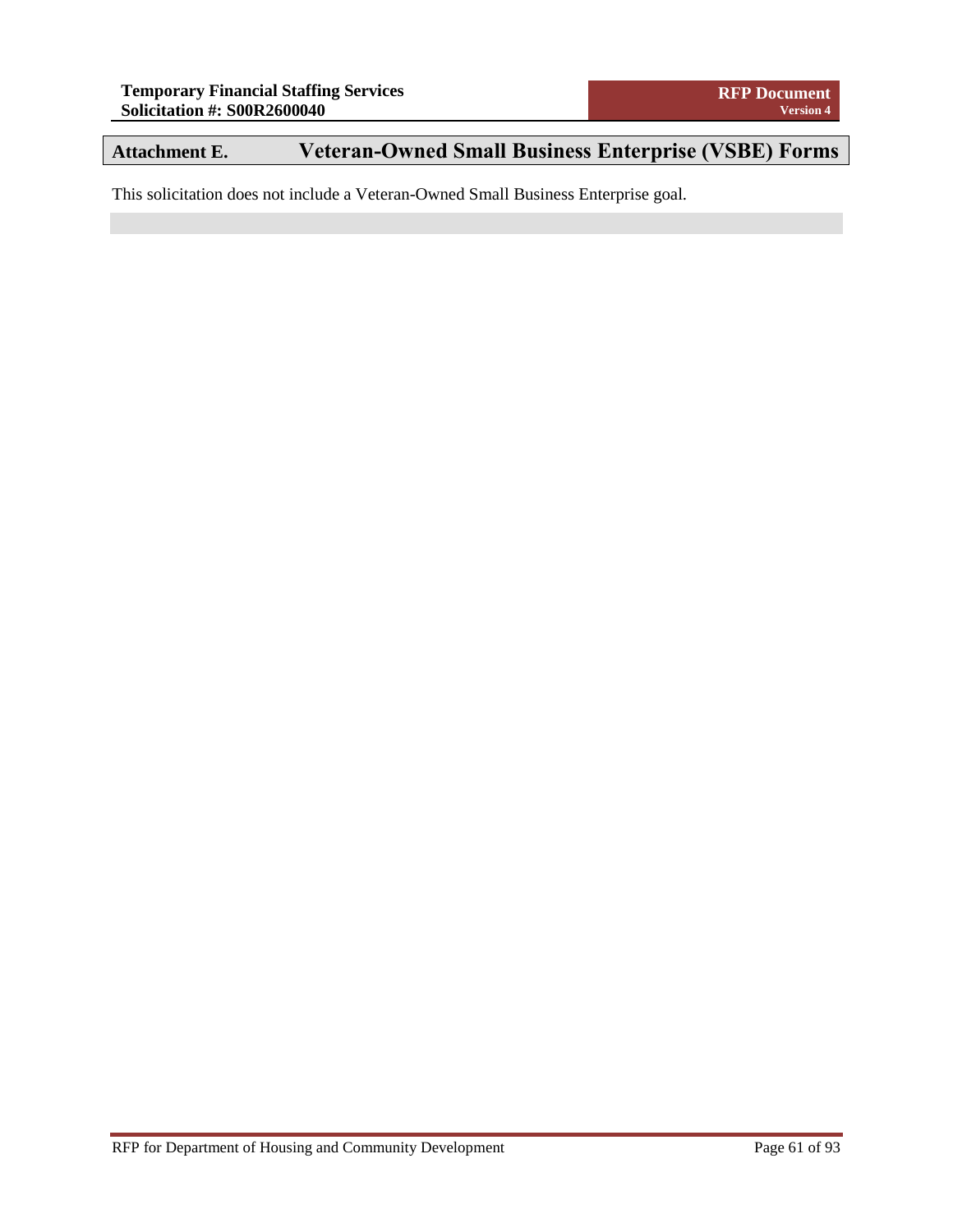## **Attachment F. Maryland Living Wage Affidavit of Agreement for Service Contracts**

See link at [http://procurement.maryland.gov/wp-content/uploads/sites/12/2018/04/AttachmentF-](http://procurement.maryland.gov/wp-content/uploads/sites/12/2018/04/AttachmentF-LivingWageAffidavit.pdf)[LivingWageAffidavit.pdf](http://procurement.maryland.gov/wp-content/uploads/sites/12/2018/04/AttachmentF-LivingWageAffidavit.pdf) to complete the Affidavit.

- A. This contract is subject to the Living Wage requirements under Md. Code Ann., State Finance and Procurement Article, Title 18, and the regulations proposed by the Commissioner of Labor and Industry (Commissioner). The Living Wage generally applies to a Contractor or subcontractor who performs work on a State contract for services that is valued at \$100,000 or more. An employee is subject to the Living Wage if he/she is at least 18 years old or will turn 18 during the duration of the contract; works at least 13 consecutive weeks on the State Contract and spends at least one-half of the employee's time during any work week on the State Contract.
- B. The Living Wage Law does not apply to:
	- (1) A Contractor who:
		- (a) Has a State contract for services valued at less than \$100,000, or
		- (b) Employs 10 or fewer employees and has a State contract for services valued at less than \$500,000.
	- (2) A subcontractor who:
		- (a) Performs work on a State contract for services valued at less than \$100,000,
		- (b) Employs 10 or fewer employees and performs work on a State contract for services valued at less than \$500,000, or
		- (c) Performs work for a Contractor not covered by the Living Wage Law as defined in  $B(1)(b)$  above, or  $B(3)$  or C below.
	- (3) Service contracts for the following:
		- (a) Services with a Public Service Company;
		- (b) Services with a nonprofit organization;
		- (c) Services with an officer or other entity that is in the Executive Branch of the State government and is authorized by law to enter into a procurement ("Unit"); or
		- (d) Services between a Unit and a County or Baltimore City.
- C. If the Unit responsible for the State contract for services determines that application of the Living Wage would conflict with any applicable Federal program, the Living Wage does not apply to the contract or program.
- D. A Contractor must not split or subdivide a State contract for services, pay an employee through a third party, or treat an employee as an independent Contractor or assign work to employees to avoid the imposition of any of the requirements of Md. Code Ann., State Finance and Procurement Article, Title 18.
- E. Each Contractor/subcontractor, subject to the Living Wage Law, shall post in a prominent and easily accessible place at the work site(s) of covered employees a notice of the Living Wage Rates, employee rights under the law, and the name, address, and telephone number of the Commissioner.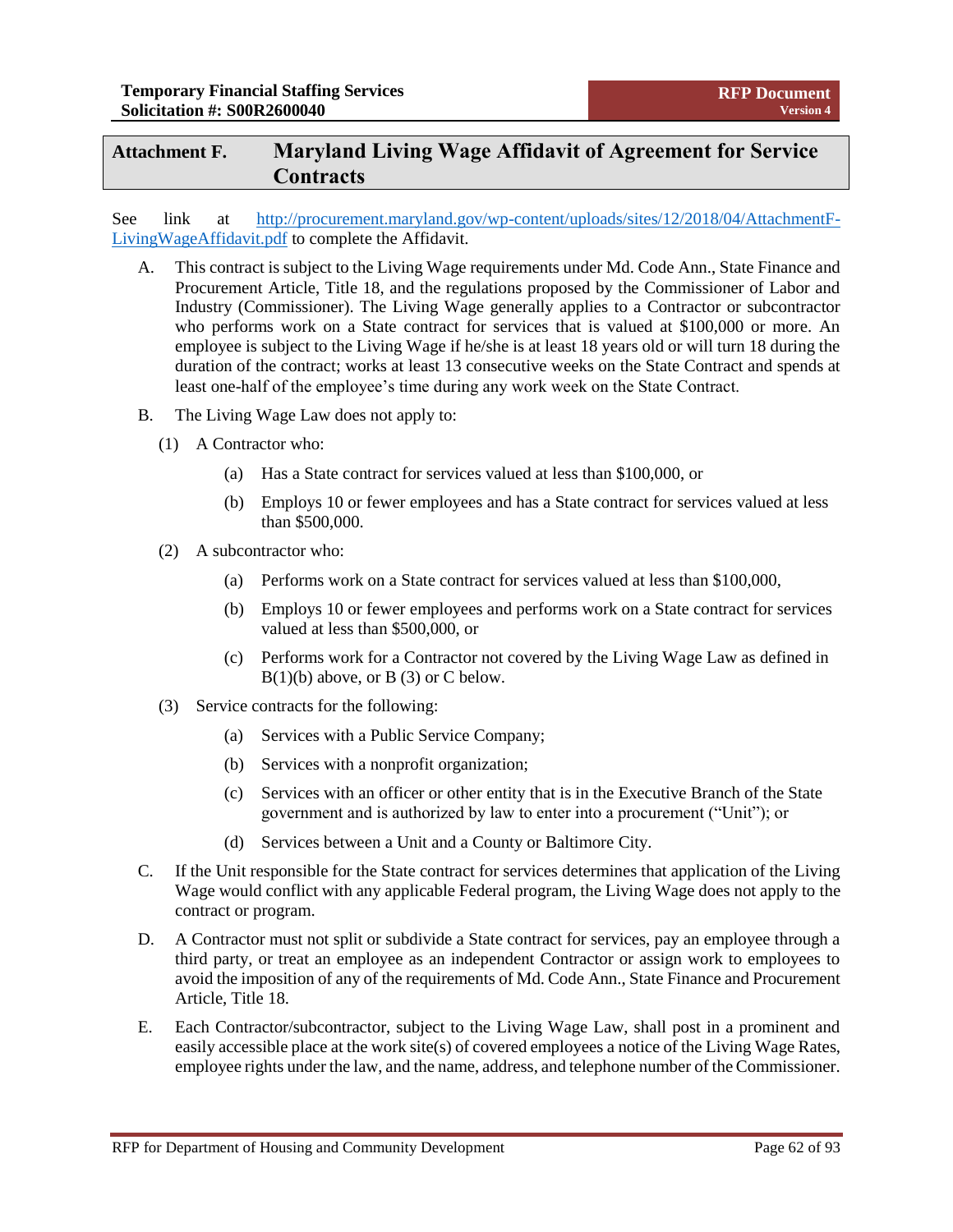- F. The Commissioner shall adjust the wage rates by the annual average increase or decrease, if any, in the Consumer Price Index for all urban consumers for the Washington/Baltimore metropolitan area, or any successor index, for the previous calendar year, not later than 90 days after the start of each fiscal year. The Commissioner shall publish any adjustments to the wage rates on the Division of Labor and Industry's website. An employer subject to the Living Wage Law must comply with the rate requirements during the initial term of the contract and all subsequent renewal periods, including any increases in the wage rate, required by the Commissioner, automatically upon the effective date of the revised wage rate.
- G. A Contractor/subcontractor who reduces the wages paid to an employee based on the employer's share of the health insurance premium, as provided in Md. Code Ann., State Finance and Procurement Article, §18-103(c), shall not lower an employee's wage rate below the minimum wage as set in Md. Code Ann., Labor and Employment Article, §3-413. A Contractor/subcontractor who reduces the wages paid to an employee based on the employer's share of health insurance premium shall comply with any record reporting requirements established by the Commissioner.
- H. A Contractor/subcontractor may reduce the wage rates paid under Md. Code Ann., State Finance and Procurement Article, §18-103(a), by no more than 50 cents of the hourly cost of the employer's contribution to an employee's deferred compensation plan. A Contractor/subcontractor who reduces the wages paid to an employee based on the employer's contribution to an employee's deferred compensation plan shall not lower the employee's wage rate below the minimum wage as set in Md. Code Ann., Labor and Employment Article, §3-413.
- I. Under Md. Code Ann., State Finance and Procurement Article, Title 18, if the Commissioner determines that the Contractor/subcontractor violated a provision of this title or regulations of the Commissioner, the Contractor/subcontractor shall pay restitution to each affected employee, and the State may assess liquidated damages of \$20 per day for each employee paid less than the Living Wage.
- J. Information pertaining to reporting obligations may be found by going to the Division of Labor and Industry website <http://www.dllr.state.md.us/labor/prev/livingwage.shmtl> and clicking on Living Wage for State Service Contracts.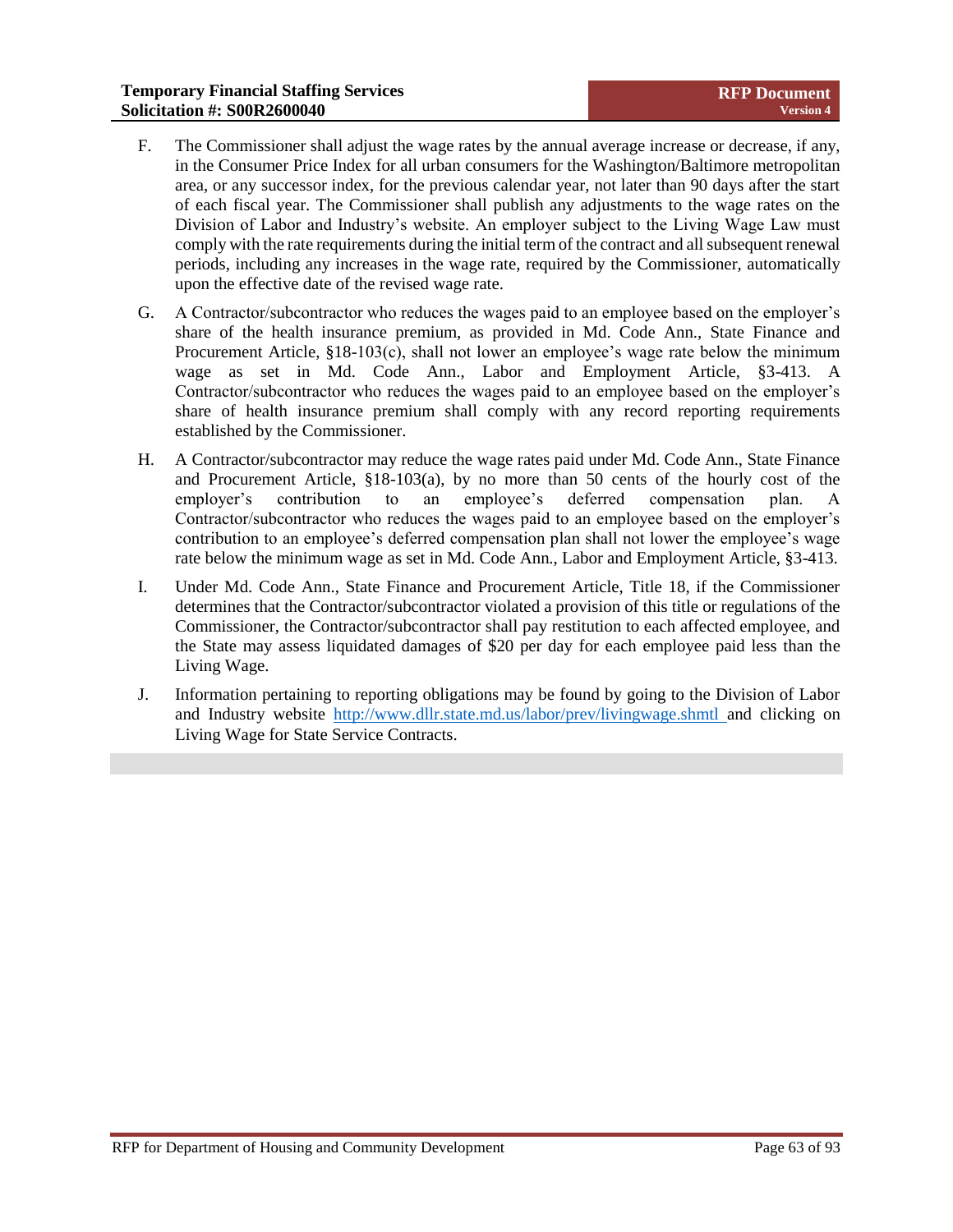## **Attachment G. Federal Funds Attachments**

This solicitation does not include a Federal Funds Attachment.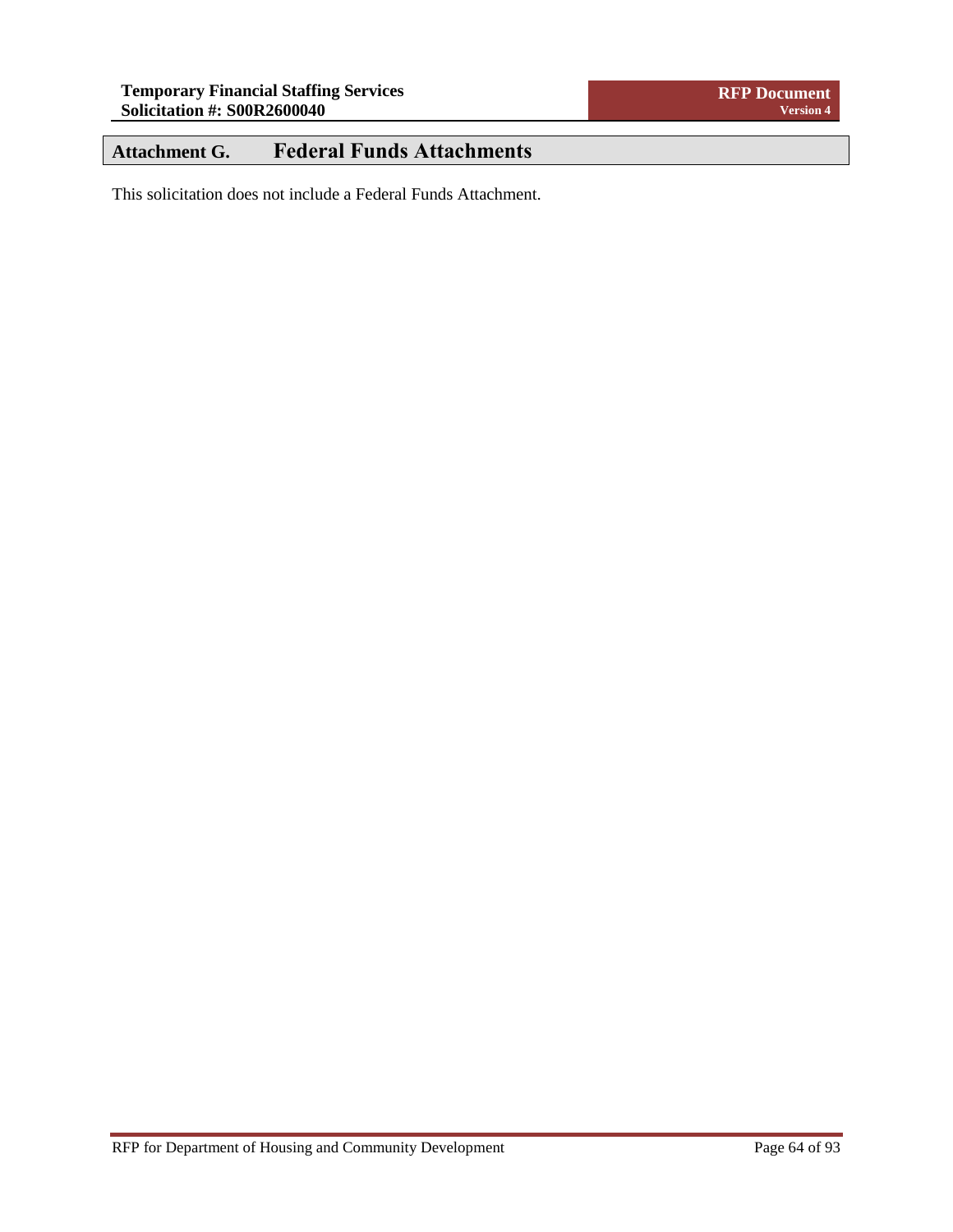# **Attachment H. Conflict of Interest Affidavit and Disclosure**

See link at [https://procurement.maryland.gov/wp-content/uploads/sites/12/2018/05/AttachmentH-](https://procurement.maryland.gov/wp-content/uploads/sites/12/2018/05/AttachmentH-Conflict-of-InterestAffidavit.pdf)[Conflict-of-InterestAffidavit.pdf](https://procurement.maryland.gov/wp-content/uploads/sites/12/2018/05/AttachmentH-Conflict-of-InterestAffidavit.pdf)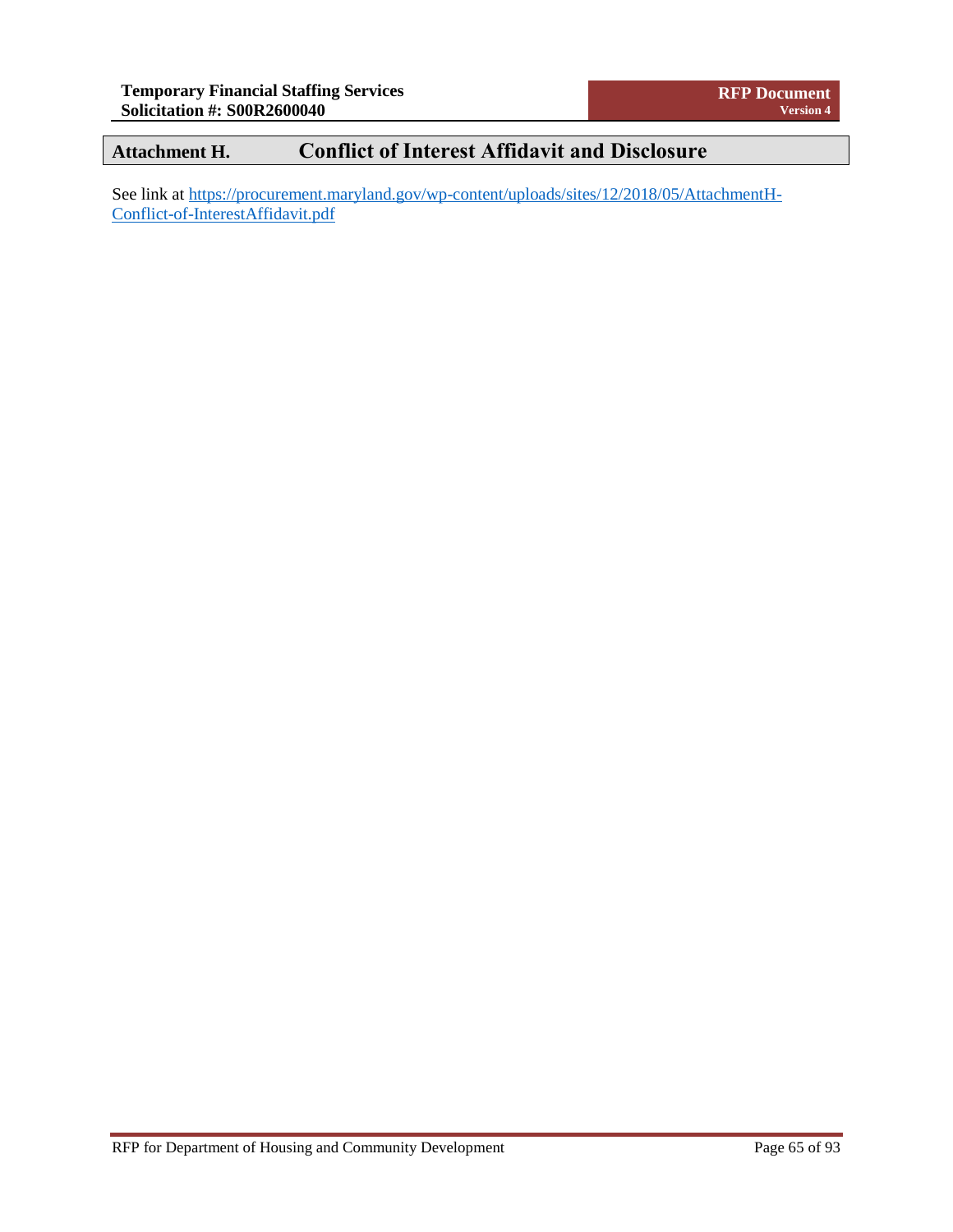## **Attachment I. Non-Disclosure Agreement (Contractor)**

This solicitation does not require a Non-Disclosure Agreement.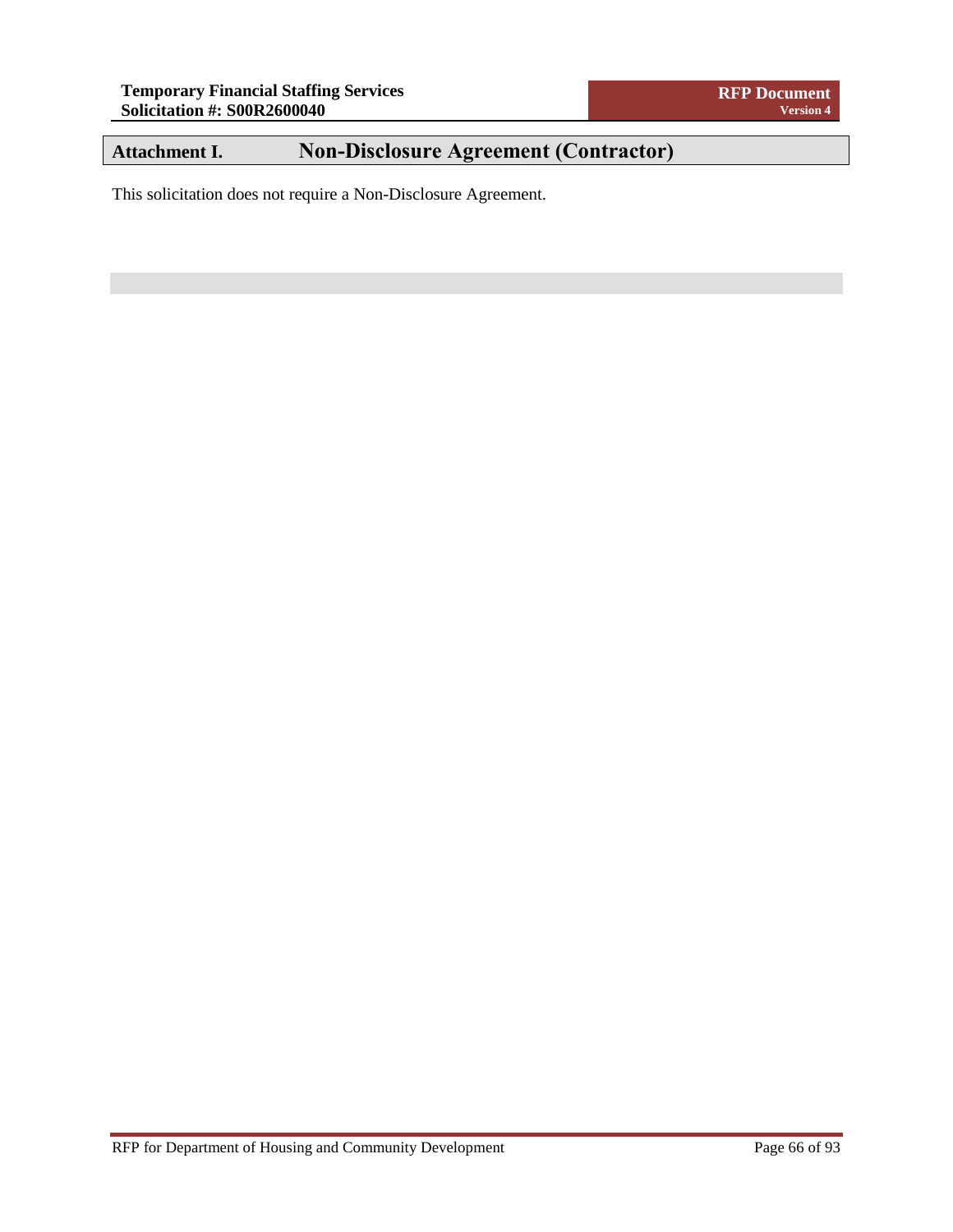## **Attachment J. HIPAA Business Associate Agreement**

This solicitation does not require a HIPAA Business Associate Agreement.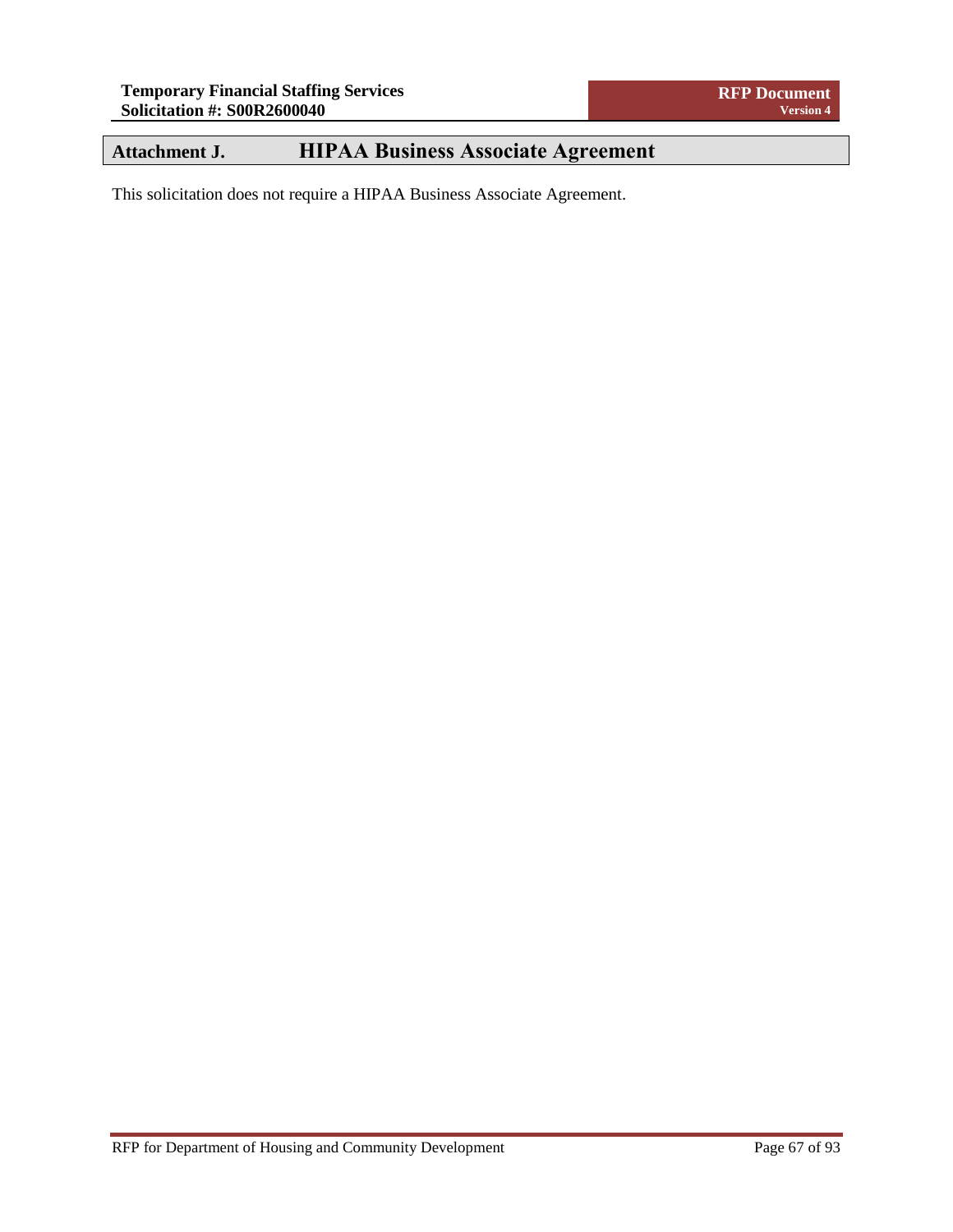## **Attachment K. Mercury Affidavit**

This solicitation does not include the procurement of products known to likely include mercury as a component.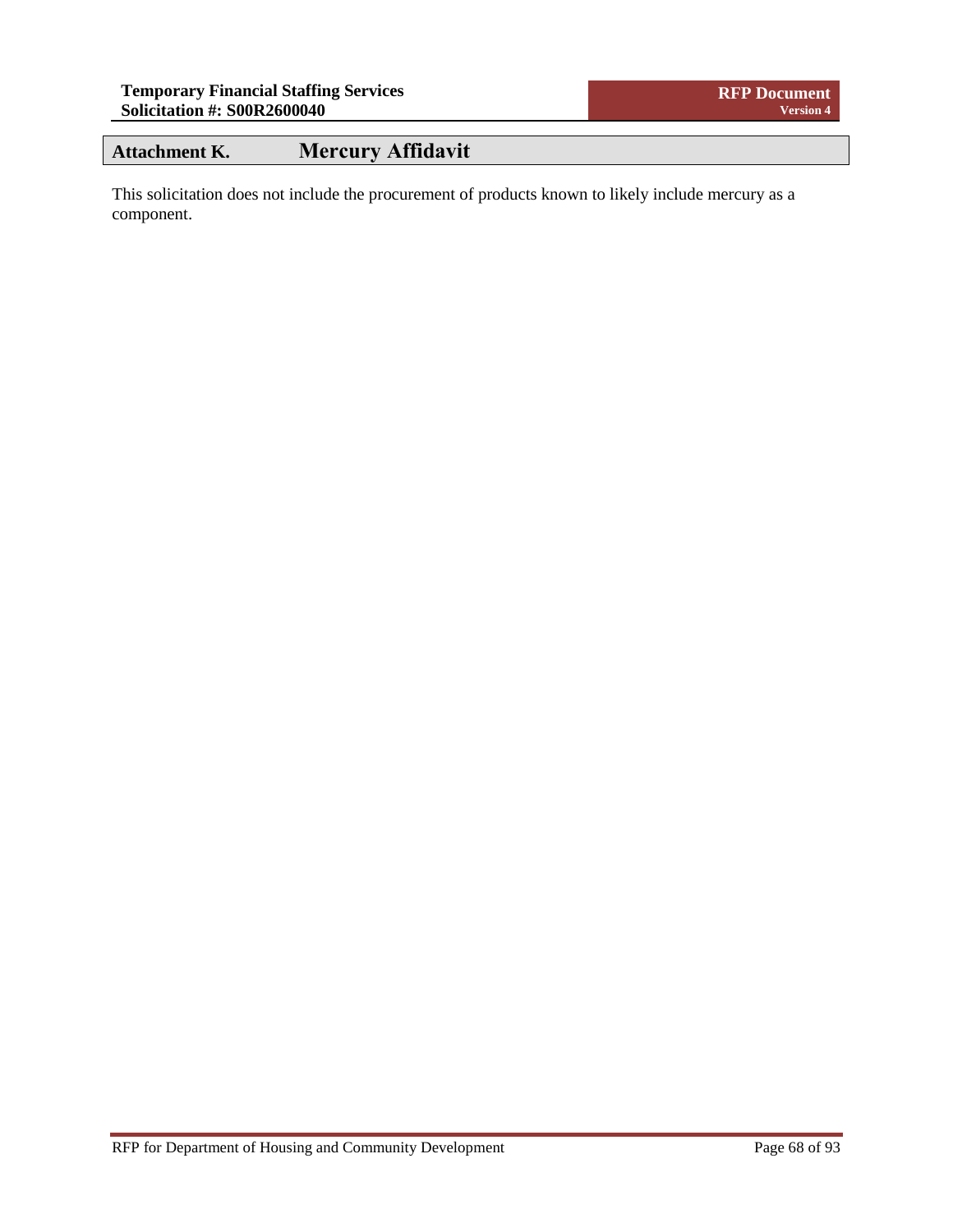**Attachment L. Contract**

#### Department of Housing and Community Development (DHCD) "Temporary Financial Staffing Services" S00R2600040

THIS CONTRACT (the "Contract") is made effective as of the Effective Date, by and between \_\_\_\_\_\_\_\_\_\_\_\_\_\_\_\_ (the "Contractor") and the STATE OF MARYLAND, acting through the MARYLAND Department of Housing and Community Development ("DHCD" or the "Department").

In consideration of the promises and the covenants herein contained, the adequacy and sufficiency of which are hereby acknowledged by the parties, the parties agree as follows:

#### **1. Definitions**

In this Contract, the following words have the meanings indicated:

- 1.1 "COMAR" means Code of Maryland Regulations.
- 1.2 "Contractor" means the entity first named above whose principal business address is (Contractor's primary address) and whose principal office in Maryland is (Contractor's local address), whose Federal Employer Identification Number or Social Security Number is (Contractor's FEIN), and whose eMaryland Marketplace Advantage vendor ID number is (eMMA Number).
- 1.3 "Contract Monitor" means the following Department employee identified as the Contract Monitor:

Amanda Sadler Email: amanda.sadler@maryland.gov Office: (301)429-7780

- 1.4 "Financial Proposal" means the Contractor's Financial Proposal dated (Financial Proposal date).
- 1.5 "Effective Date" means the date the Contract is signed by the Department following any required prior approvals, including approval by the Board of Public Works, if such approval is required.
- 1.6 Minority Business Enterprise (MBE) means a legal entity, as defined at COMAR 21.01.02.01B (54), that is also certified by the Maryland Department of Transportation under COMAR 21.11.03.
- 1.7 "Procurement Officer" means the following Department employee identified as the Procurement Officer:

Amanda Sadler Email: amanda.sadler@maryland.gov Office: (301)429-7780

1.8 "RFP" means the Request for Proposals for Temporary Financial Staffing Services, Solicitation # S00R2600040, and any amendments, addenda, and attachments thereto issued in writing by the State.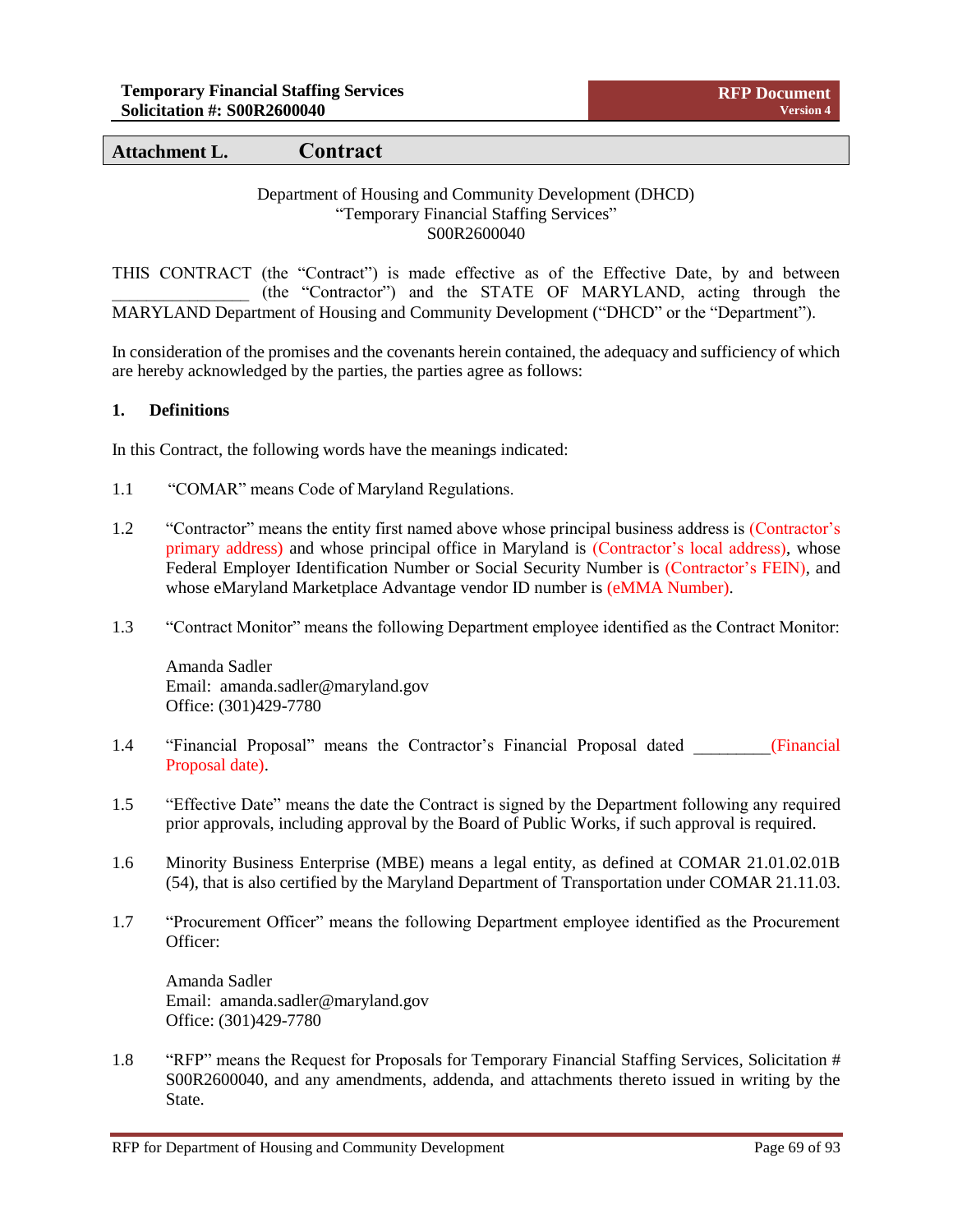- 1.9 "State" means the State of Maryland.
- 1.10 "Technical Proposal" means the Contractor's Technical Proposal dated. \_\_\_\_\_\_\_\_\_\_\_\_ (Technical Proposal date), as modified and supplemented by the Contractor's responses to requests clarifications and requests for cure, and by any Best and Final Offer.
- 1.11 "Veteran-owned Small Business Enterprise" (VSBE) means a business that is verified by the Center for Verification and Evaluation (CVE) of the United States Department of Veterans Affairs as a veteran-owned small business. See Code of Maryland Regulations (COMAR) 21.11.14.02.
- 1.12 Capitalized terms not defined herein shall be ascribed the meaning given to them in the RFP.

#### **2. Scope of Contract**

2.1 The Contractor shall perform in accordance with this Contract and Exhibits A-D, which are listed below and incorporated herein by reference. If there is any conflict between this Contract and the Exhibits, the terms of the Contract shall control. If there is any conflict among the Exhibits, the following order of precedence shall determine the prevailing provision:

Exhibit  $A$  – The RFP

Exhibit B – The Contract Affidavit

Exhibit C – The Technical Proposal Exhibit D – The Financial Proposal

- 2.2 The Procurement Officer may, at any time, by written order, make unilateral changes in the work within the general scope of the Contract. No other order, statement, or conduct of the Procurement Officer or any other person shall be treated as a change or entitle the Contractor to an equitable adjustment under this section. Except as otherwise provided in this Contract, if any change under this section causes an increase or decrease in the Contractor's cost of, or the time required for, the performance of any part of the work, whether or not changed by the order, an equitable adjustment in the Contract price shall be made and the Contract modified in writing accordingly. The Contractor must assert in writing its right to an adjustment under this section within thirty (30) days of receipt of written change order and shall include a written statement setting forth the nature and cost of such claim. No claim by the Contractor shall be allowed if asserted after final payment under this Contract. Failure to agree to an adjustment under this section shall be a dispute under the Disputes clause. Nothing in this section shall excuse the Contractor from proceeding with the Contract as changed.
- 2.3 Without limiting the rights of the Procurement Officer under **Section 2.2** above, the Contract may be modified by mutual agreement of the parties, provided: (a) the modification is made in writing; (b) all parties sign the modification; and (c) all approvals by the required agencies as described in COMAR Title 21, are obtained.

#### **3. Period of Performance**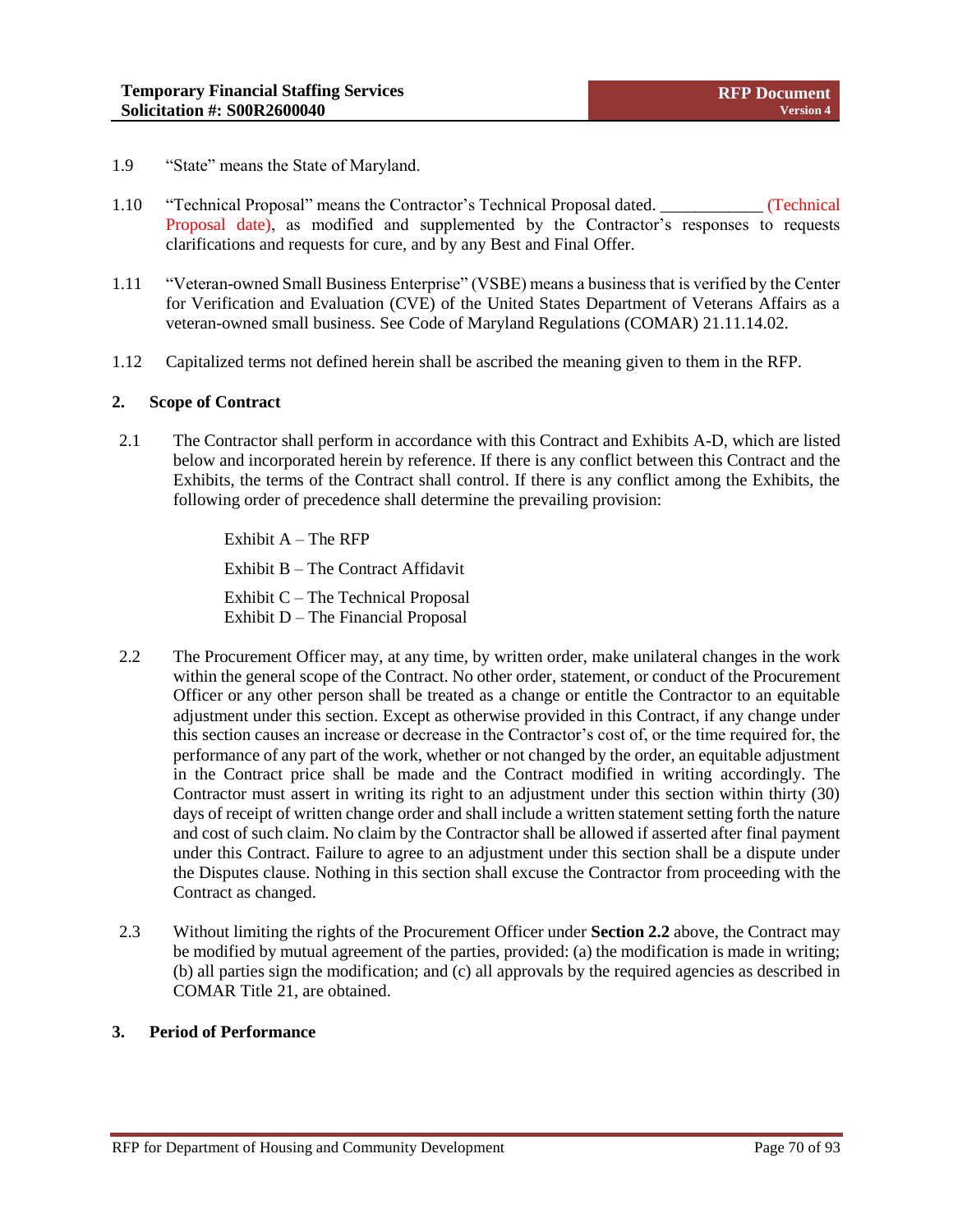- 3.1 The term of this Contract begins on the date the Contract is signed by the Department following any required prior approvals, including approval by the Board of Public Works, if such approval is required (the "Effective Date") and shall continue until ("Initial Term").
- 3.2 In its sole discretion, the Department shall have the unilateral right to extend the Contract for one (1), successive 6-month period at the prices established in the Contract. "Term" means the Initial Term and any Renewal Term(s).
- 3.3 The Contractor's obligation to pay invoices to subcontractors providing products/services in connection with this Contract, as well as the audit; confidentiality; document retention; patents, copyrights & intellectual property; warranty; indemnification obligations; and limitations of liability under this Contract; and any other obligations specifically identified, shall survive expiration or termination of the Contract.

#### **4. Consideration and Payment**

4.1 In consideration of the satisfactory performance of the work set forth in this Contract, the Department shall pay the Contractor in accordance with the terms of this Contract and at the prices quoted in the Financial Proposal. Unless properly modified (see above **Section 2**), payment to the Contractor pursuant to this Contract, including the Initial Term and any Renewal Term, shall not exceed the Contracted amount.

Total payments to the Contractor pursuant to this Contract for the time and service may not exceed \$ (the "NTE Amount"), which includes \$0.00 for the Renewal Term(s).

Contractor shall notify the Contract Monitor, in writing, at least sixty (60) days before payments reach the NTE Amount. After notification by the Contractor, if the State fails to increase the Contract amount, the Contractor shall have no obligation to perform under this Contract after payments reach the stated amount; provided, however, that, prior to the stated amount being reached, the Contractor shall: (a) promptly consult and work in good faith with the Department to establish a plan of action to assure that every reasonable effort is undertaken by the Contractor to complete State-defined critical work in progress prior to the date the NTE Amount will be reached; and (b) when applicable secure databases, systems, platforms, and applications on which the Contractor is working in an industry standard manner so as to prevent damage or vulnerabilities to any of the same due to the existence of any such unfinished work.

- 4.2 Unless a payment is unauthorized, deferred, delayed, or set-off under COMAR 21.02.07, payments to the Contractor pursuant to this Contract shall be made no later than 30 days after the Department's receipt of a proper invoice from the Contractor as required by **RFP Section 3.3**.
	- The Contractor may be eligible to receive late payment interest at the rate of 9% per annum if:
		- (1) The Contractor submits an invoice for the late payment interest within thirty days after the date of the State's payment of the amount on which the interest accrued; and
		- (2) A contract claim has not been filed under State Finance and Procurement Article, Title 15, Subtitle 2, Annotated Code of Maryland.

The State is not liable for interest: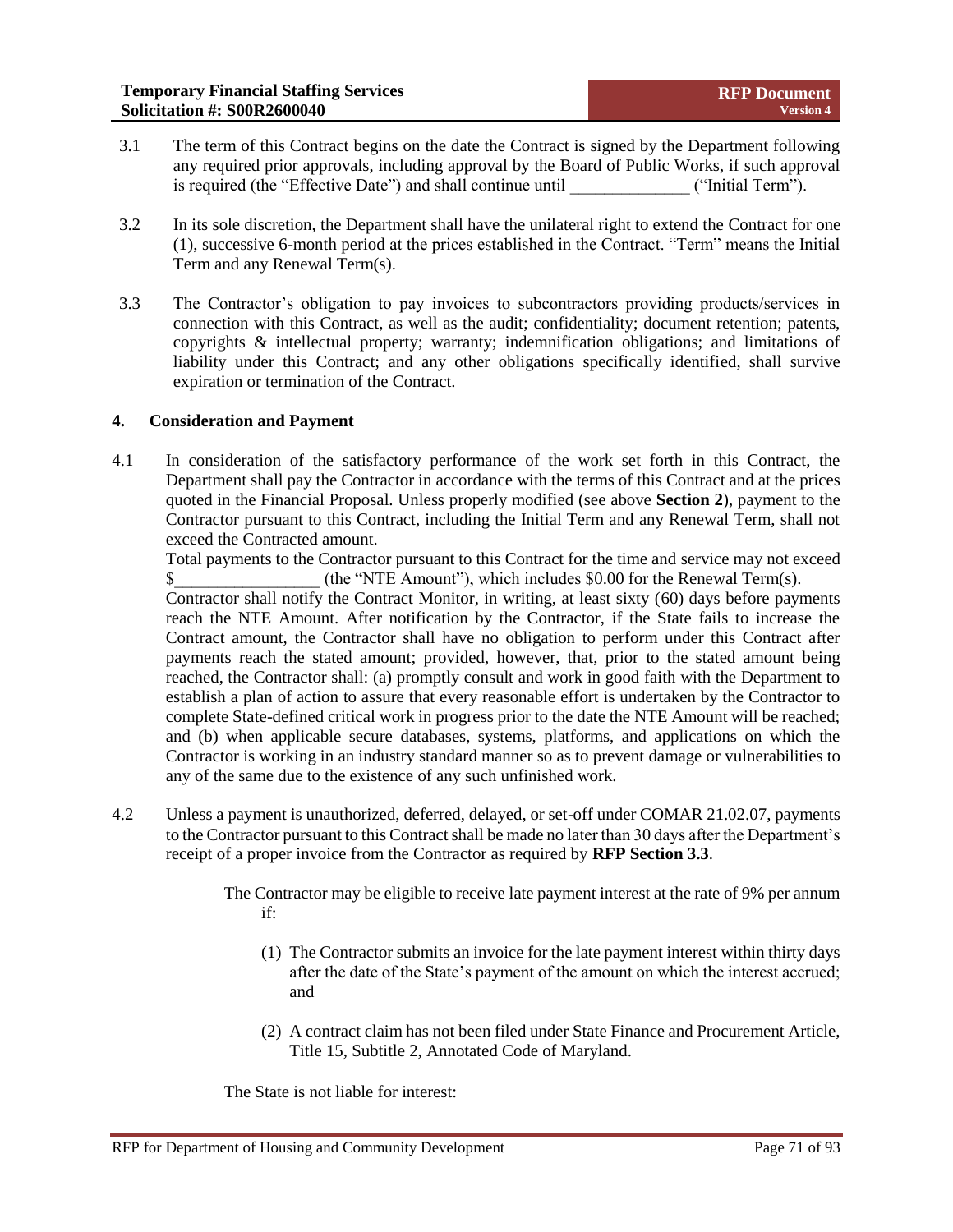- (1) Accruing more than one year after the 31st day after the Department receives the proper invoice; or
- (2) On any amount representing unpaid interest. Charges for late payment of invoices are authorized only as prescribed by Title 15, Subtitle 1, of the State Finance and Procurement Article, Annotated Code of Maryland, or by the Public Service Commission of Maryland with respect to regulated public utilities, as applicable.
- Final payment under this Contract will not be made until after certification is received from the Comptroller of the State that all taxes have been paid.
- Electronic funds transfer shall be used by the State to pay Contractor pursuant to this Contract and any other State payments due Contractor unless the State Comptroller's Office grants Contractor an exemption.
- 4.3 In addition to any other available remedies, if, in the opinion of the Procurement Officer, the Contractor fails to perform in a satisfactory and timely manner, the Procurement Officer may refuse or limit approval of any invoice for payment, and may cause payments to the Contractor to be reduced or withheld until such time as the Contractor meets performance standards as established by the Procurement Officer.
- 4.4 Payment of an invoice by the Department is not evidence that services were rendered as required under this Contract.

#### **5. Rights to Records**

- 5.1 The Contractor agrees that all documents and materials including, but not limited to, software, reports, drawings, studies, specifications, estimates, tests, maps, photographs, designs, graphics, mechanical, artwork, computations, and data prepared by the Contractor for purposes of this Contract shall be the sole property of the State and shall be available to the State at any time. The State shall have the right to use the same without restriction and without compensation to the Contractor other than that specifically provided by this Contract.
- 5.2 The Contractor agrees that at all times during the term of this Contract and thereafter, works created as a Deliverable under this Contract (as defined in **Section 7.2**), and services performed under this Contract shall be "works made for hire" as that term is interpreted under U.S. copyright law. To the extent that any products created as a Deliverable under this Contract are not works made for hire for the State, the Contractor hereby relinquishes, transfers, and assigns to the State all of its rights, title, and interest (including all intellectual property rights) to all such products created under this Contract, and will cooperate reasonably with the State in effectuating and registering any necessary assignments.
- 5.3 The Contractor shall report to the Contract Monitor, promptly and in written detail, each notice or claim of copyright infringement received by the Contractor with respect to all data delivered under this Contract.
- 5.4 The Contractor shall not affix any restrictive markings upon any data, documentation, or other materials provided to the State hereunder and if such markings are affixed, the State shall have the right at any time to modify, remove, obliterate, or ignore such warnings.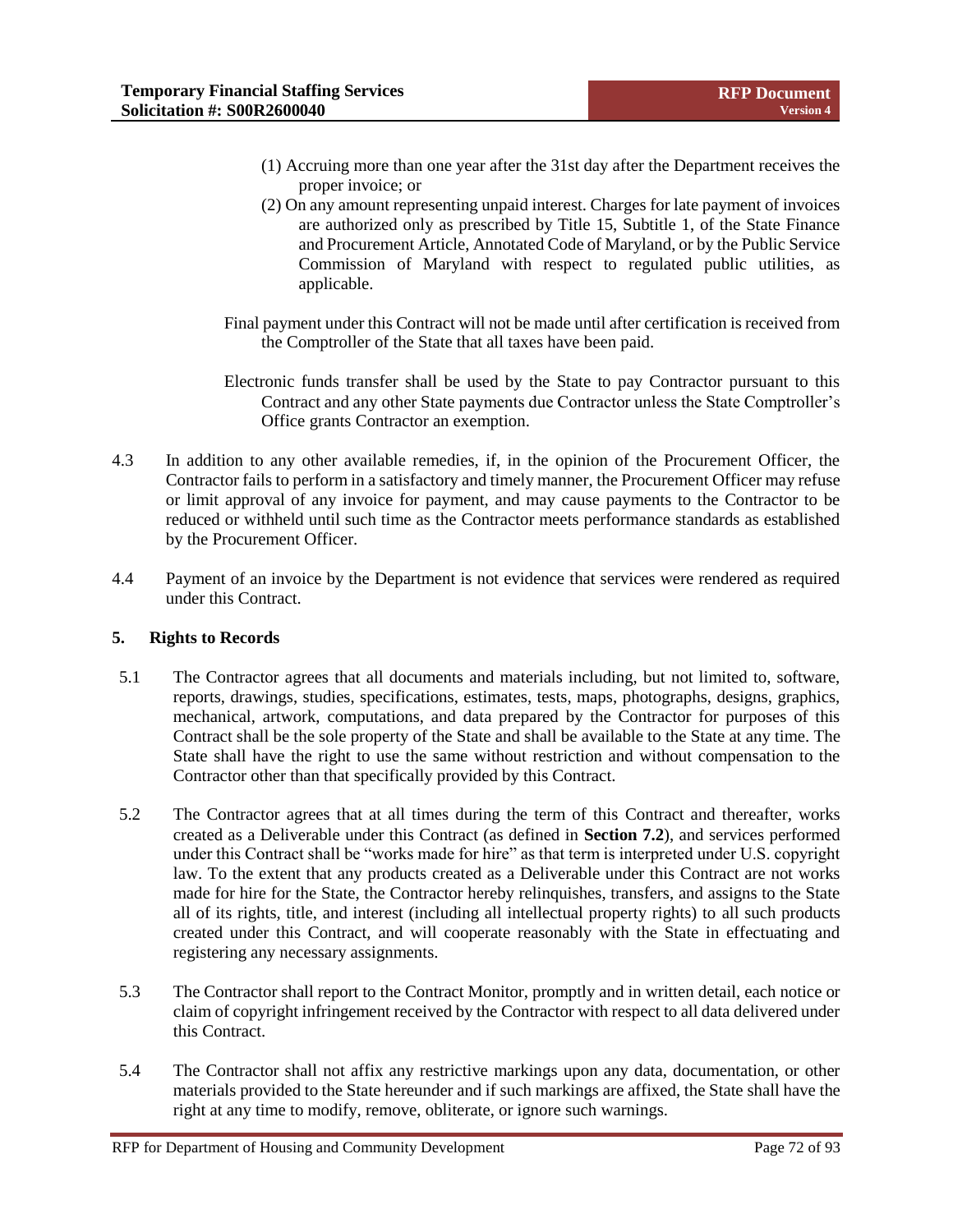5.5 Upon termination or expiration of the Contract, the Contractor, at its own expense, shall deliver any equipment, software or other property provided by the State to the place designated by the Procurement Officer.

# **6. Exclusive Use**

- 6.1 The State shall have the exclusive right to use, duplicate, and disclose any data, information, documents, records, or results, in whole or in part, in any manner for any purpose whatsoever, that may be created or generated by the Contractor in connection with this Contract. If any material, including software, is capable of being copyrighted, the State shall be the copyright owner and Contractor may copyright material connected with this project only with the express written approval of the State.
- 6.2 Except as may otherwise be set forth in this Contract, Contractor shall not use, sell, sub-lease, assign, give, or otherwise transfer to any third party any other information or material provided to Contractor by the Department or developed by Contractor relating to the Contract, except as provided for in **Section 8 ("Confidential or Proprietary Information and Documentation")**.

# **7. Patents, Copyrights, and Intellectual Property**

- 7.1. All copyrights, patents, trademarks, trade secrets, and any other intellectual property rights existing prior to the Effective Date of this Contract shall belong to the party that owned such rights immediately prior to the Effective Date ("Pre-Existing Intellectual Property"). If any design, device, material, process, or other item provided by Contractor is covered by a patent or copyright or which is proprietary to or a trade secret of another, the Contractor shall obtain the necessary permission or license to permit the State to use such item or items pursuant to its rights granted under the Contract.
- 7.2 Except for (1) information created or otherwise owned by the Department or licensed by the Department from third parties, including all information provided by the Department to Contractor; (2) materials created by Contractor or its subcontractor(s) specifically for the State under the Contract ("Deliverables"), except for any Contractor Pre-Existing Intellectual Property included therein; and (3) the license rights granted to the State, all right, title, and interest in the intellectual property embodied in the solution, including the know-how and methods by which the solution is provided and the processes that make up the solution, will belong solely and exclusively to Contractor and its licensors, and the Department will have no rights to the same except as expressly granted in this Contract. Any SaaS Software developed by Contractor during the performance of the Contract will belong solely and exclusively to Contractor and its licensors. For all Software provided by the Contractor under the Contract, Contractor hereby grants to the State a nonexclusive, irrevocable, unlimited, perpetual, non-cancelable, and non-terminable right to use and make copies of the Software and any modifications to the Software. For all Contractor Pre-Existing Intellectual Property embedded in any Deliverables, Contractor grants to the State a license to use such Contractor Pre-Existing Intellectual Property in connection with its permitted use of such Deliverable. During the period between delivery of a Deliverable by Contractor and the date of payment therefor by the State in accordance with this Contract (including throughout the duration of any payment dispute discussions), subject to the terms and conditions contained herein, Contractor grants the State a royalty-free, non-exclusive, limited license to use such Deliverable and to use any Contractor Materials contained therein in accordance with this Contract.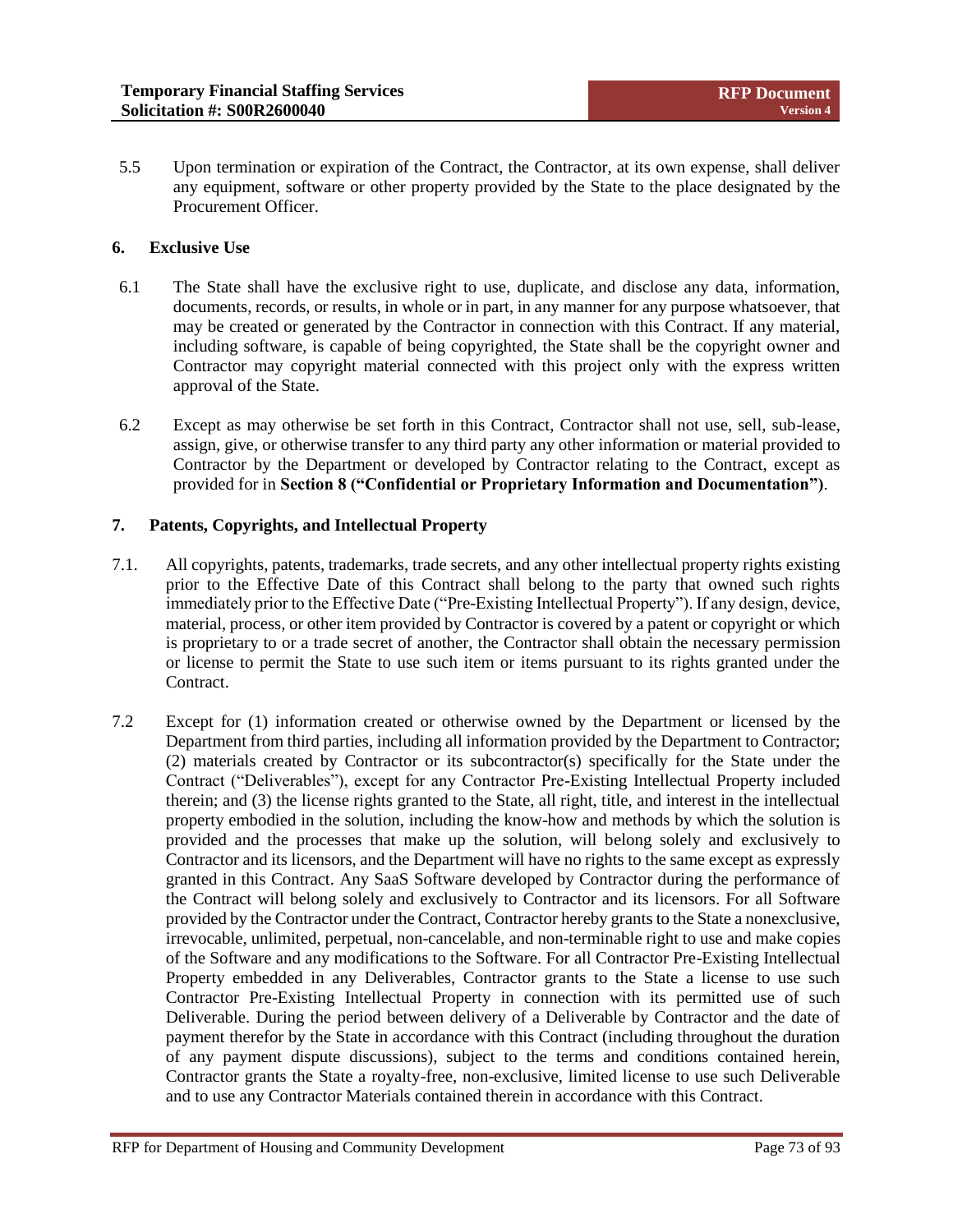- 7.3 Subject to the terms of **Section 10**, Contractor shall defend, indemnify and hold harmless the State and its agents and employees, from and against any and all claims, costs, losses, damages, liabilities, judgments and expenses (including without limitation reasonable attorneys' fees) arising out of or in connection with any third party claim that the Contractor-provided products/services infringe, misappropriate or otherwise violate any third party intellectual property rights. Contractor shall not enter into any settlement involving third party claims that contains any admission of or stipulation to any guilt, fault, liability or wrongdoing by the State or that adversely affects the State's rights or interests, without the State's prior written consent.
- 7.4 Without limiting Contractor's obligations under **Section 5.3**, if an infringement claim occurs, or if the State or the Contractor believes such a claim is likely to occur, Contractor (after consultation with the State and at no cost to the State): (a) shall procure for the State the right to continue using the allegedly infringing component or service in accordance with its rights under this Contract; or (b) replace or modify the allegedly infringing component or service so that it becomes noninfringing and remains compliant with all applicable specifications.
- 7.5 Except as otherwise provided herein, Contractor shall not acquire any right, title or interest (including any intellectual property rights subsisting therein) in or to any goods, Software, technical information, specifications, drawings, records, documentation, data or any other materials (including any derivative works thereof) provided by the State to the Contractor. Notwithstanding anything to the contrary herein, the State may, in its sole and absolute discretion, grant the Contractor a license to such materials, subject to the terms of a separate writing executed by the Contractor and an authorized representative of the State as well as all required State approvals.
- 7.6 Without limiting the generality of the foregoing, neither Contractor nor any of its subcontractors shall use any Software or technology in a manner that will cause any patents, copyrights or other intellectual property which are owned or controlled by the State or any of its affiliates (or for which the State or any of its subcontractors has received license rights) to become subject to any encumbrance or terms and conditions of any third party or open source license (including, without limitation, any open source license listed on http://www.opensource.org/licenses/alphabetical) (each an "Open Source License"). These restrictions, limitations, exclusions and conditions shall apply even if the State or any of its subcontractors becomes aware of or fails to act in a manner to address any violation or failure to comply therewith. No act by the State or any of its subcontractors that is undertaken under this Contract as to any Software or technology shall be construed as intending to cause any patents, copyrights or other intellectual property that are owned or controlled by the State (or for which the State has received license rights) to become subject to any encumbrance or terms and conditions of any open source license.
- 7.7 The Contractor shall report to the Department, promptly and in written detail, each notice or claim of copyright infringement received by the Contractor with respect to all Deliverables delivered under this Contract.
- 7.8 The Contractor shall not affix (or permit any third party to affix), without the Department's consent, any restrictive markings upon any Deliverables that are owned by the State, and if such markings are affixed, the Department shall have the right at any time to modify, remove, obliterate, or ignore such warnings.

# **8. Confidential or Proprietary Information and Documentation**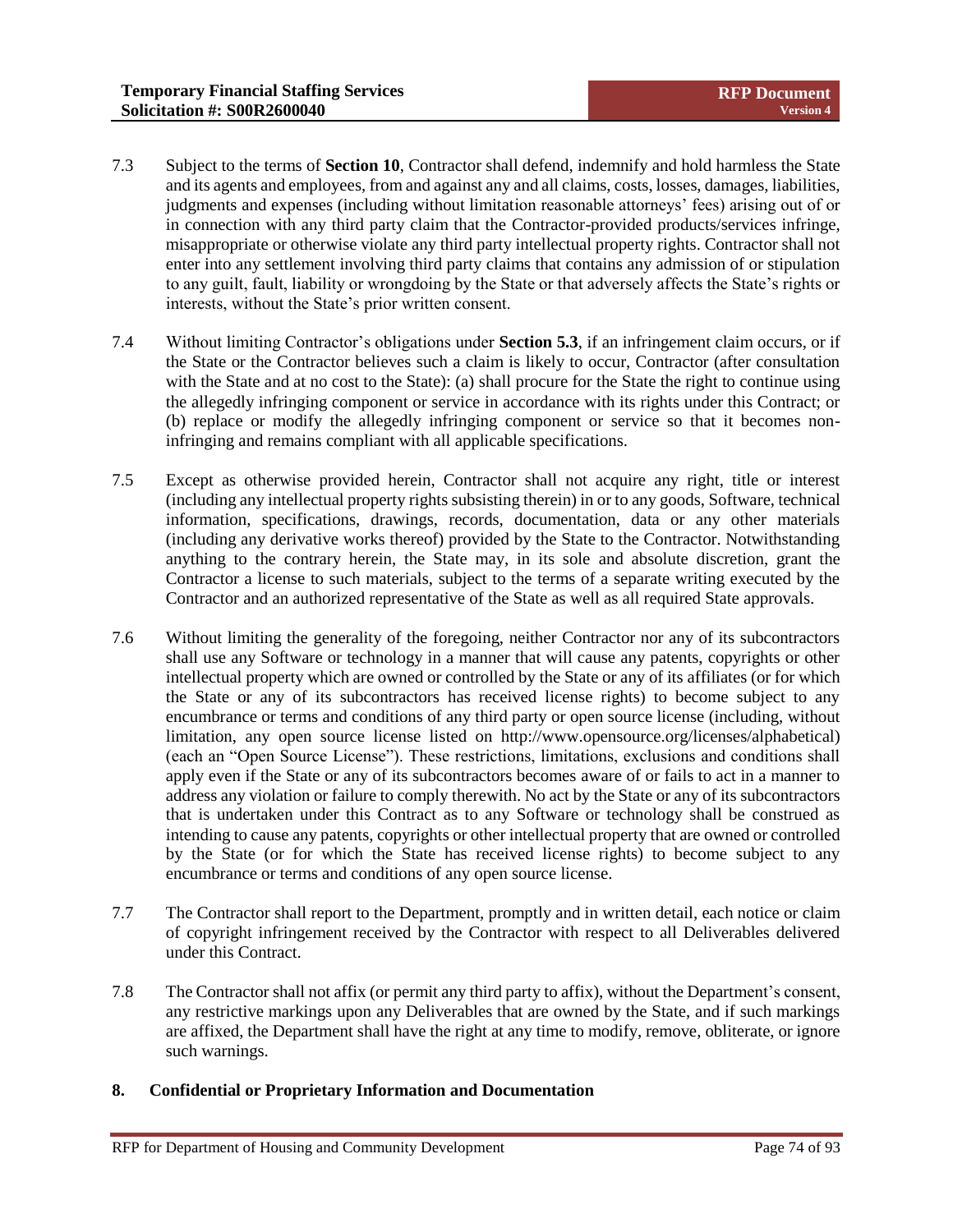- 8.1 Subject to the Maryland Public Information Act and any other applicable laws including, without limitation, HIPAA, the HI-TECH Act, and the Maryland Medical Records Act and regulations promulgated pursuant thereto, all confidential or proprietary information and documentation relating to either party (including without limitation, any information or data stored within the Contractor's computer systems or cloud infrastructure, if applicable) shall be held in confidence by the other party. Each party shall, however, be permitted to disclose, as provided by and consistent with applicable law, relevant confidential information to its officers, agents, and Contractor Personnel to the extent that such disclosure is necessary for the performance of their duties under this Contract. Each officer, agent, and Contractor Personnel to whom any of the State's confidential information is to be disclosed shall be advised by Contractor provided that each officer, agent, and Contractor Personnel to whom any of the State's confidential information is to be disclosed shall be advised by Contractor of the obligations hereunder, and bound by, confidentiality at least as restrictive as those of set forth in this Contract.
- 8.2 The provisions of this section shall not apply to information that: (a) is lawfully in the public domain; (b) has been independently developed by the other party without violation of this Contract; (c) was already rightfully in the possession of such party; (d) was supplied to such party by a third party lawfully in possession thereof and legally permitted to further disclose the information; or (e) which such party is required to disclose by law.

# **9. Loss of Data**

- 9.1 In the event of loss of any State data or records where such loss is due to the act or omission of the Contractor or any of its subcontractors or agents, the Contractor shall be responsible for restoring or recreating, as applicable, such lost data in the manner and on the schedule set by the Contract Monitor. The Contractor shall ensure that all data is backed up and recoverable by the Contractor. At no time shall any Contractor actions (or any failures to act when Contractor has a duty to act) damage or create any vulnerabilities in data bases, systems, platforms, and applications with which the Contractor is working hereunder.
- 9.2 In accordance with prevailing federal or state law or regulations, the Contractor shall report the loss of non-public data.
- 9.3 Protection of data and personal privacy (as further described and defined in **RFP Section 3.8**) shall be an integral part of the business activities of the Contractor to ensure there is no inappropriate or unauthorized use of State information at any time. To this end, the Contractor shall safeguard the confidentiality, integrity and availability of State information.

# **10. Indemnification and Notification of Legal Requests**

10.1 At its sole cost and expense, Contractor shall (a) indemnify and hold the State, its employees and agents harmless from and against any and all claims, demands, actions, suits, damages, liabilities, losses, settlements, judgments, costs and expenses (including but not limited to attorneys' fees and costs), whether or not involving a third party claim, which arise out of or relate to the Contractor's, or any of its subcontractors', performance of this Contract and (b) cooperate, assist, and consult with the State in the defense or investigation of any such claim, demand, action or suit. Contractor shall not enter into any settlement involving third party claims that contains any admission of or stipulation to any guilt, fault, liability or wrongdoing by the State or that adversely affects the State's rights or interests, without the State's prior written consent.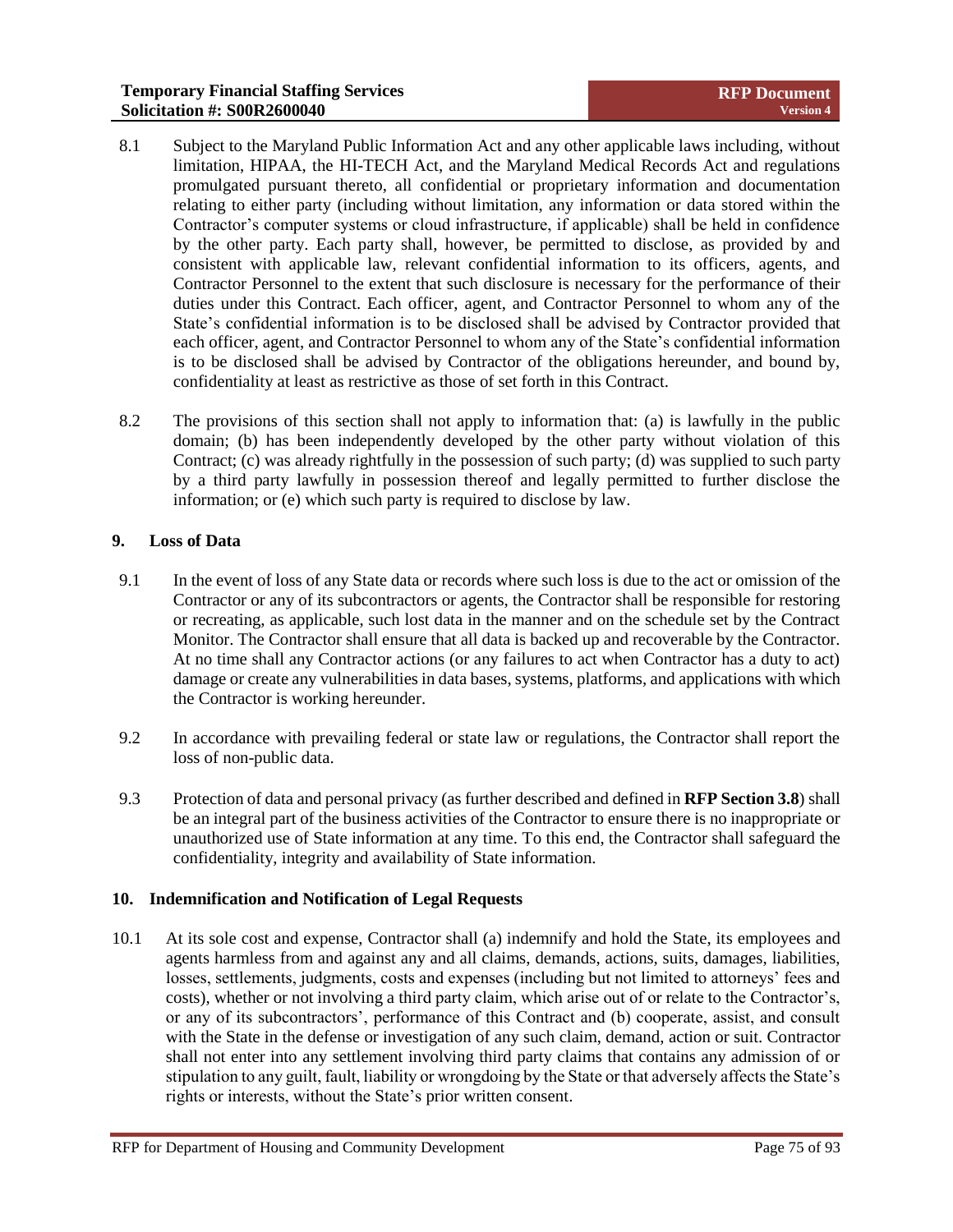- 10.2 The State has no obligation: (a) to provide legal counsel or defense to the Contractor or its subcontractors in the event that a suit, claim or action of any character is brought against the Contractor or its subcontractors as a result of or relating to the Contractor's obligations or performance under this Contract, or (b) to pay any judgment or settlement of any such suit, claim or action. Notwithstanding the foregoing, the Contractor shall promptly notify the Procurement Officer of any such claims, demands, actions, or suits.
- 10.3 Notification of Legal Requests. In the event the Contractor receives a subpoena or other validly issued administrative or judicial process, or any discovery request in connection with any litigation, requesting State Pre-Existing Intellectual Property, of other information considered to be the property of the State, including but not limited to State data stored with or otherwise accessible by the Contractor, the Contractor shall not respond to such subpoena, process or other legal request without first notifying the State, unless prohibited by law from providing such notice The Contractor shall promptly notify the State of such receipt providing the State with a reasonable opportunity to intervene in the proceeding before the time that Contractor is required to comply with such subpoena, other process or discovery request.

# **11. Non-Hiring of Employees**

No official or employee of the State, as defined under Md. Code Ann., General Provisions Article, § 5-101, whose duties as such official or employee include matters relating to or affecting the subject matter of this Contract, shall, during the pendency and term of this Contract and while serving as an official or employee of the State, become or be an employee of the Contractor or any entity that is a subcontractor on this Contract.

#### **12. Disputes**

This Contract shall be subject to the provisions of Md. Code Ann., State Finance and Procurement Article, Title 15, Subtitle 2, and COMAR 21.10 (Administrative and Civil Remedies). Pending resolution of a claim, the Contractor shall proceed diligently with the performance of the Contract in accordance with the Procurement Officer's decision. Unless a lesser period is provided by applicable statute, regulation, or the Contract, the Contractor must file a written notice of claim with the Procurement Officer within thirty (30) days after the basis for the claim is known or should have been known, whichever is earlier. Contemporaneously with or within thirty (30) days of the filing of a notice of claim, but no later than the date of final payment under the Contract, the Contractor must submit to the Procurement Officer its written claim containing the information specified in COMAR 21.10.04.02.

# **13. Maryland Law Prevails**

- 13.1 This Contract shall be construed, interpreted, and enforced according to the laws of the State of Maryland.
- 13.2 The Maryland Uniform Computer Information Transactions Act (Commercial Law Article, Title 22 of the Annotated Code of Maryland) does not apply to this Contract or any purchase order, task order, or Notice to Proceed issued thereunder, or any software, or any software license acquired hereunder.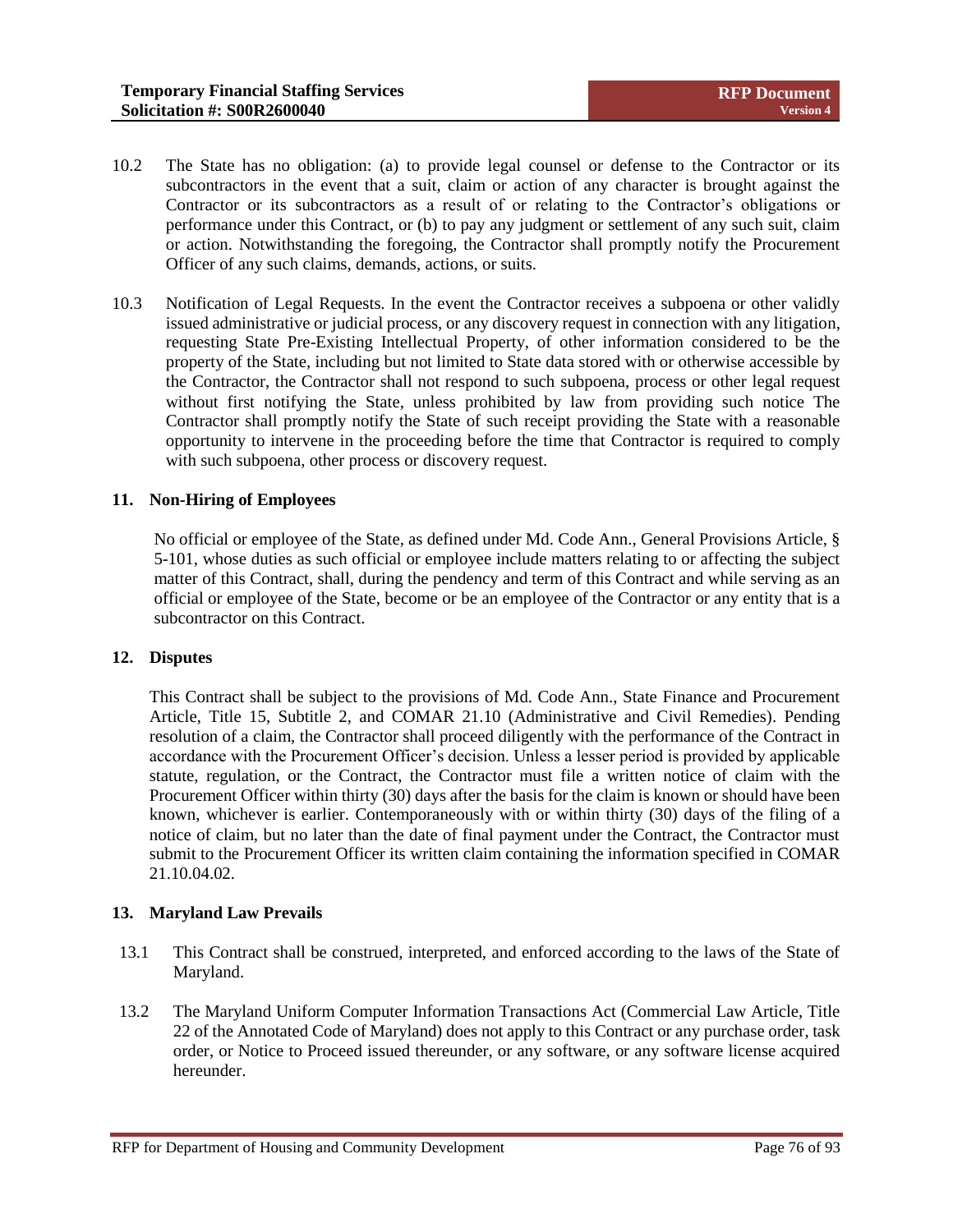13.3 Any and all references to the Maryland Code, annotated and contained in this Contract shall be construed to refer to such Code sections as are from time to time amended.

# **14. Nondiscrimination in Employment**

The Contractor agrees: (a) not to discriminate in any manner against an employee or applicant for employment because of race, color, religion, creed, age, sex, sexual orientation, gender identification, marital status, national origin, ancestry, genetic information, or any otherwise unlawful use of characteristics, or disability of a qualified individual with a disability unrelated in nature and extent so as to reasonably preclude the performance of the employment, or the individual's refusal to submit to a genetic test or make available the results of a genetic test; (b) to include a provision similar to that contained in subsection (a), above, in any underlying subcontract except a subcontract for standard commercial supplies or raw materials; and (c) to post and to cause subcontractors to post in conspicuous places available to employees and applicants for employment, notices setting forth the substance of this clause.

# **15. Contingent Fee Prohibition**

The Contractor warrants that it has not employed or retained any person, partnership, corporation, or other entity, other than a bona fide employee or agent working for the Contractor to solicit or secure the Contract, and that the Contractor has not paid or agreed to pay any person, partnership, corporation, or other entity, other than a bona fide employee or agent, any fee or any other consideration contingent on the making of this Contract.

# **16. Non-Availability of Funding**

If the General Assembly fails to appropriate funds or if funds are not otherwise made available for continued performance for any fiscal period of this Contract succeeding the first fiscal period, this Contract shall be canceled automatically as of the beginning of the fiscal year for which funds were not appropriated or otherwise made available; provided, however, that this will not affect either the State's or the Contractor's rights under any termination clause in this Contract. The effect of termination of the Contract hereunder will be to discharge both the Contractor and the State from future performance of the Contract, but not from their rights and obligations existing at the time of termination. The Contractor shall be reimbursed for the reasonable value of any nonrecurring costs incurred but not amortized in the price of the Contract. The State shall notify the Contractor as soon as it has knowledge that funds may not be available for the continuation of this Contract for each succeeding fiscal period beyond the first.

# **17. Termination for Default**

If the Contractor fails to fulfill its obligations under this Contract properly and on time, or otherwise violates any provision of the Contract, the State may terminate the Contract by written notice to the Contractor. The notice shall specify the acts or omissions relied upon as cause for termination. All finished or unfinished work provided by the Contractor shall, at the State's option, become the State's property. The State shall pay the Contractor fair and equitable compensation for satisfactory performance prior to receipt of notice of termination, less the amount of damages caused by the Contractor's breach. If the damages are more than the compensation payable to the Contractor, the Contractor will remain liable after termination and the State can affirmatively collect damages.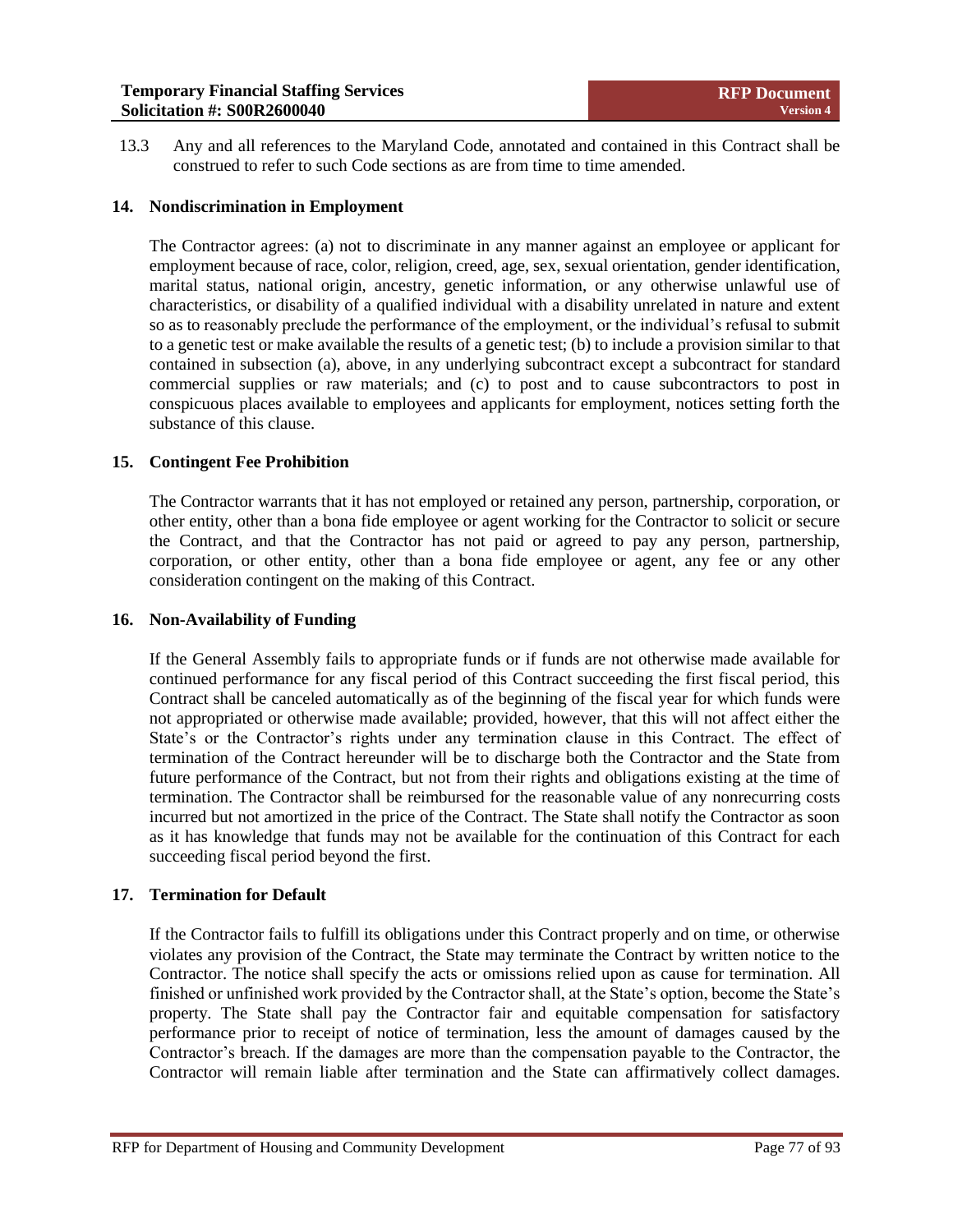Termination hereunder, including the termination of the rights and obligations of the parties, shall be governed by the provisions of COMAR 21.07.01.11B.

# **18. Termination for Convenience**

The performance of work under this Contract may be terminated by the State in accordance with this clause in whole, or from time to time in part, whenever the State shall determine that such termination is in the best interest of the State. The State will pay all reasonable costs associated with this Contract that the Contractor has incurred up to the date of termination, and all reasonable costs associated with termination of the Contract. However, the Contractor shall not be reimbursed for any anticipatory profits that have not been earned up to the date of termination. Termination hereunder, including the determination of the rights and obligations of the parties, shall be governed by the provisions of COMAR 21.07.01.12A (2).

# **19. Delays and Extensions of Time**

- 19.1 The Contractor agrees to prosecute the work continuously and diligently and no charges or claims for damages shall be made by it for any delays or hindrances from any cause whatsoever during the progress of any portion of the work specified in this Contract.
- 19.2 Time extensions will be granted only for excusable delays that arise from unforeseeable causes beyond the control and without the fault or negligence of the Contractor, including but not restricted to, acts of God, acts of the public enemy, acts of the State in either its sovereign or contractual capacity, acts of another Contractor in the performance of a contract with the State, fires, floods, epidemics, quarantine restrictions, strikes, freight embargoes, or delays of subcontractors or suppliers arising from unforeseeable causes beyond the control and without the fault or negligence of either the Contractor or the subcontractors or suppliers.

# **20. Suspension of Work**

The State unilaterally may order the Contractor in writing to suspend, delay, or interrupt all or any part of its performance for such period of time as the Procurement Officer may determine to be appropriate for the convenience of the State.

# **21. Pre-Existing Regulations**

In accordance with the provisions of Section 11-206 of the State Finance and Procurement Article, Annotated Code of Maryland, the regulations set forth in Title 21 of the Code of Maryland Regulations (COMAR 21) in effect on the date of execution of this Contract are applicable to this Contract.

# **22. Financial Disclosure**

The Contractor shall comply with the provisions of Section 13-221 of the State Finance and Procurement Article of the Annotated Code of Maryland, which requires that every business that enters into contracts, leases, or other agreements with the State or its agencies during a calendar year under which the business is to receive in the aggregate, \$200,000 or more, shall within thirty (30) calendar days of the time when the aggregate value of these contracts, leases or other agreements reaches \$200,000, file with the Secretary of State of Maryland certain specified information to include disclosure of beneficial ownership of the business.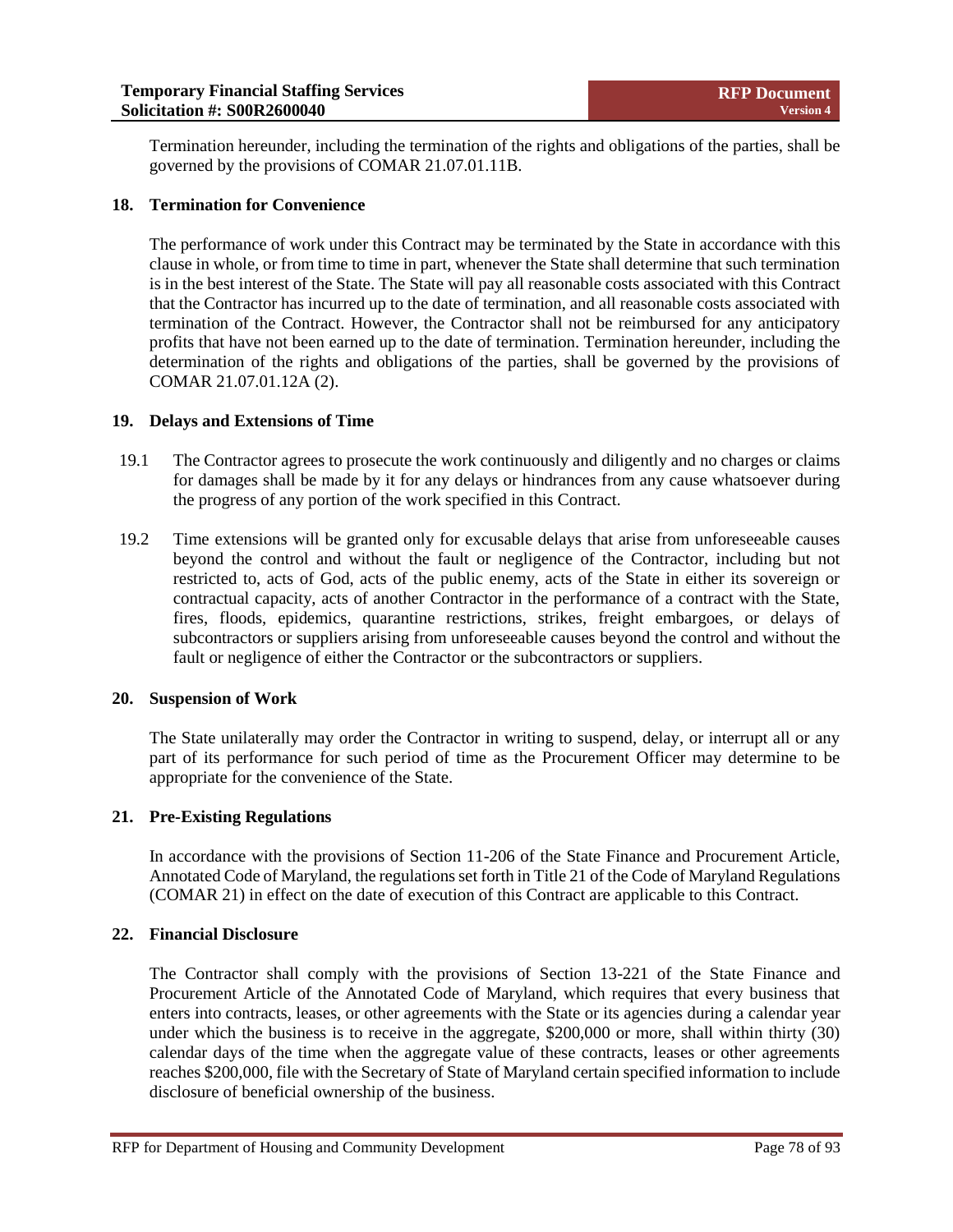# **23. Political Contribution Disclosure**

The Contractor shall comply with Election Law Article, Title 14, Annotated Code of Maryland, which requires that every person that enters into a procurement contract with the State, a county, or a municipal corporation, or other political subdivision of the State, during a calendar year in which the person receives a contract with a governmental entity in the amount of \$200,000 or more, shall file with the State Board of Elections statements disclosing: (a) any contributions made during the reporting period to a candidate for elective office in any primary or general election; and (b) the name of each candidate to whom one or more contributions in a cumulative amount of \$500 or more were made during the reporting period. The statement shall be filed with the State Board of Elections: (a) before execution of a contract by the State, a county, a municipal corporation, or other political subdivision of the State, and shall cover the twenty-four (24) months prior to when a contract was awarded; and (b) if the contribution is made after the execution of a contract, then twice a year, throughout the contract term, on or before: (i) May 31, to cover the six (6) month period ending April 30; and (ii) November 30, to cover the six (6) month period ending October 31. Additional information is available on the State Board of Elections website:

[http://www.elections.state.md.us/campaign\\_finance/index.html.](http://www.elections.state.md.us/campaign_finance/index.html)

# **24. Retention of Records**

The Contractor and subcontractors shall retain and maintain all records and documents in any way relating to this Contract for (i) three (3) years after final payment by the State hereunder, or (ii) any applicable federal or State retention requirements (such as HIPAA) or condition of award, , whichever is longer, and shall make them available for inspection and audit by authorized representatives of the State, as designated by the Procurement Officer, at all reasonable times. The Contractor shall provide copies of all documents requested by the State, including, but not limited to itemized billing documentation containing the dates, hours spent, and work performed by the Contractor and its subcontractors under the Contract. All records related in any way to the Contract are to be retained for the entire time provided under this section.

# **25. Right to Audit**

- 25.1 The State reserves the right, at its sole discretion and at any time, to perform an audit of the Contractor's performance under this Contract. An audit is defined as a planned and documented independent activity performed by qualified personnel, including but not limited to State and federal auditors, to determine by investigation, examination, or evaluation of objective evidence from data, statements, records, operations and performance practices (financial or otherwise) the Contractor's compliance with the Contract, including but not limited to adequacy and compliance with established procedures and internal controls over the services performed pursuant to the Contract.
- 25.2 Upon three (3) Business Days' notice, the State shall be provided reasonable access to Contractor's records to perform any such audits. The Department may conduct these audits with any or all of its own internal resources or by securing the services of a third-party accounting or audit firm, solely at the Department's election. The Department may copy any record related to the services performed pursuant to the Contract. The Contractor agrees to fully cooperate and assist in any audit conducted by or on behalf of the State, including, by way of example only, making records and employees available as, where, and to the extent requested by the State and by assisting the auditors in reconciling any audit variances. Contractor shall not be compensated for providing any such cooperation and assistance.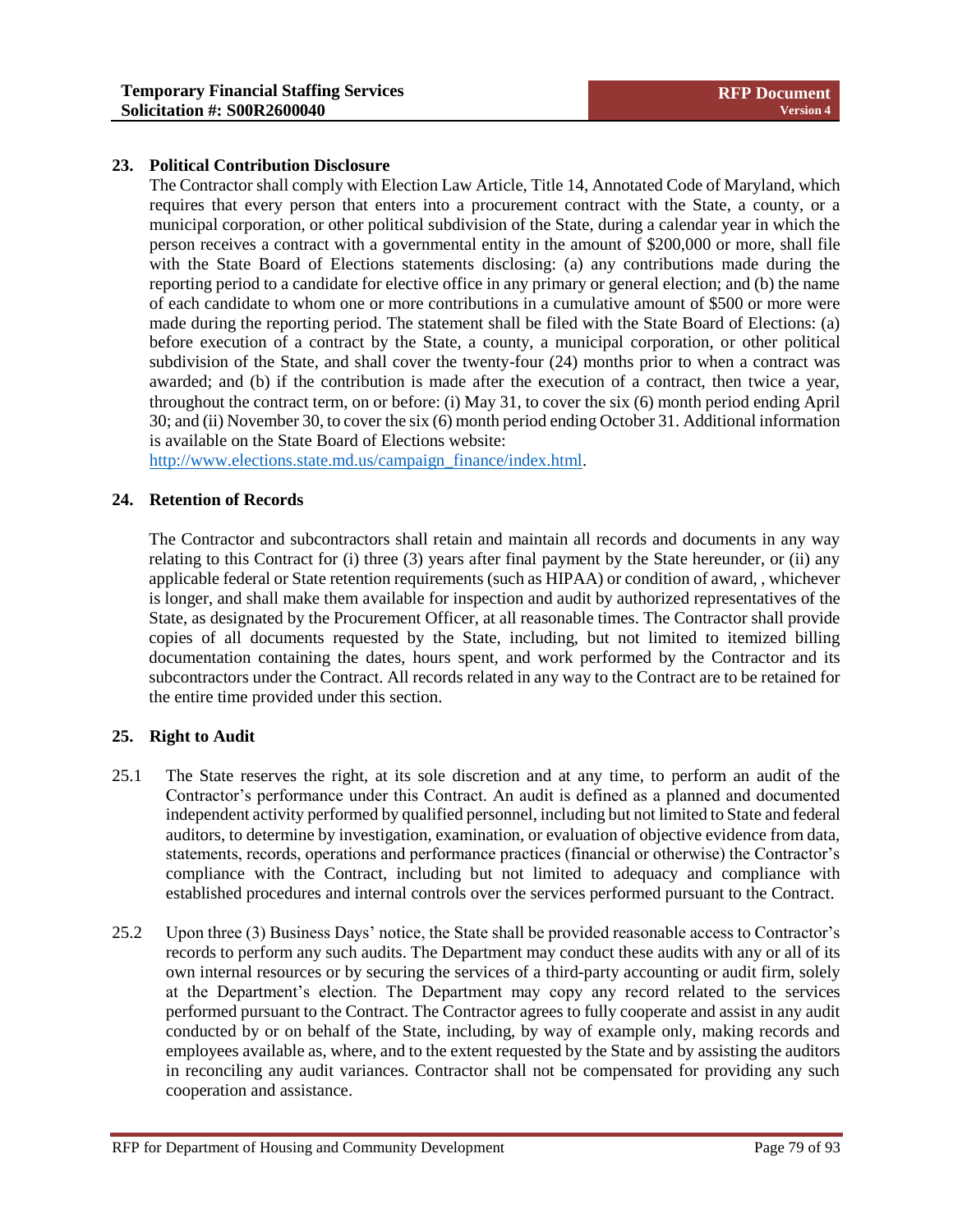25.3 The right to audit shall include any of the Contractor's subcontractors including but not limited to any lower tier subcontractor(s). The Contractor shall ensure the Department has the right to audit such subcontractor(s).

# **26. Compliance with Laws**

The Contractor hereby represents and warrants that:

- a. It is qualified to do business in the State and that it will take such action as, from time to time hereafter, may be necessary to remain so qualified;
- b. It is not in arrears with respect to the payment of any monies due and owing the State, or any department or unit thereof, including but not limited to the payment of taxes and employee benefits, and that it shall not become so in arrears during the Term;
- c. It shall comply with all federal, State and local laws, regulations, and ordinances applicable to its activities and obligations under this Contract; and
- d. It shall obtain, at its expense, all licenses, permits, insurance, and governmental approvals, if any, necessary to the performance of its obligations under this Contract.

### **27. Cost and Price Certification**

- 27.1 The Contractor, by submitting cost or price information certifies that, to the best of its knowledge, the information submitted is accurate, complete, and current as of the date of its Proposal.
- 27.2 The price under this Contract and any change order or modification hereunder, including profit or fee, shall be adjusted to exclude any significant price increases occurring because the Contractor furnished cost or price information which, as of the date of its Proposal, was inaccurate, incomplete, or not current.

#### **28. Subcontracting; Assignment**

The Contractor may not subcontract any of its obligations under this Contract without obtaining the prior written approval of the Procurement Officer, nor may the Contractor assign this Contract or any of its rights or obligations hereunder, without the prior written approval of the Procurement Officer, each at the State's sole and absolute discretion; provided, however, that a Contractor may assign monies receivable under a contract after written notice to the State. Any subcontracts shall include such language as may be required in various clauses contained within this Contract, exhibits, and attachments. The Contract shall not be assigned until all approvals, documents, and affidavits are completed and properly registered. The State shall not be responsible for fulfillment of the Contractor's obligations to its subcontractors.

# **29. Limitations of Liability**

- 29.1 Contractor shall be liable for any loss or damage to the State occasioned by the acts or omissions of Contractor, its subcontractors, agents or employees as follows:
	- (a) For infringement of patents, trademarks, trade secrets and copyrights as provided in **Section 7 ("Patents, Copyrights, Intellectual Property")** of this Contract;
	- (b) Without limitation for damages for bodily injury (including death) and damage to real property and tangible personal property; and
	- (c) For all other claims, damages, loss, costs, expenses, suits or actions in any way related to this Contract and regardless of the basis on which the claim is made, Contractor's liability shall be unlimited.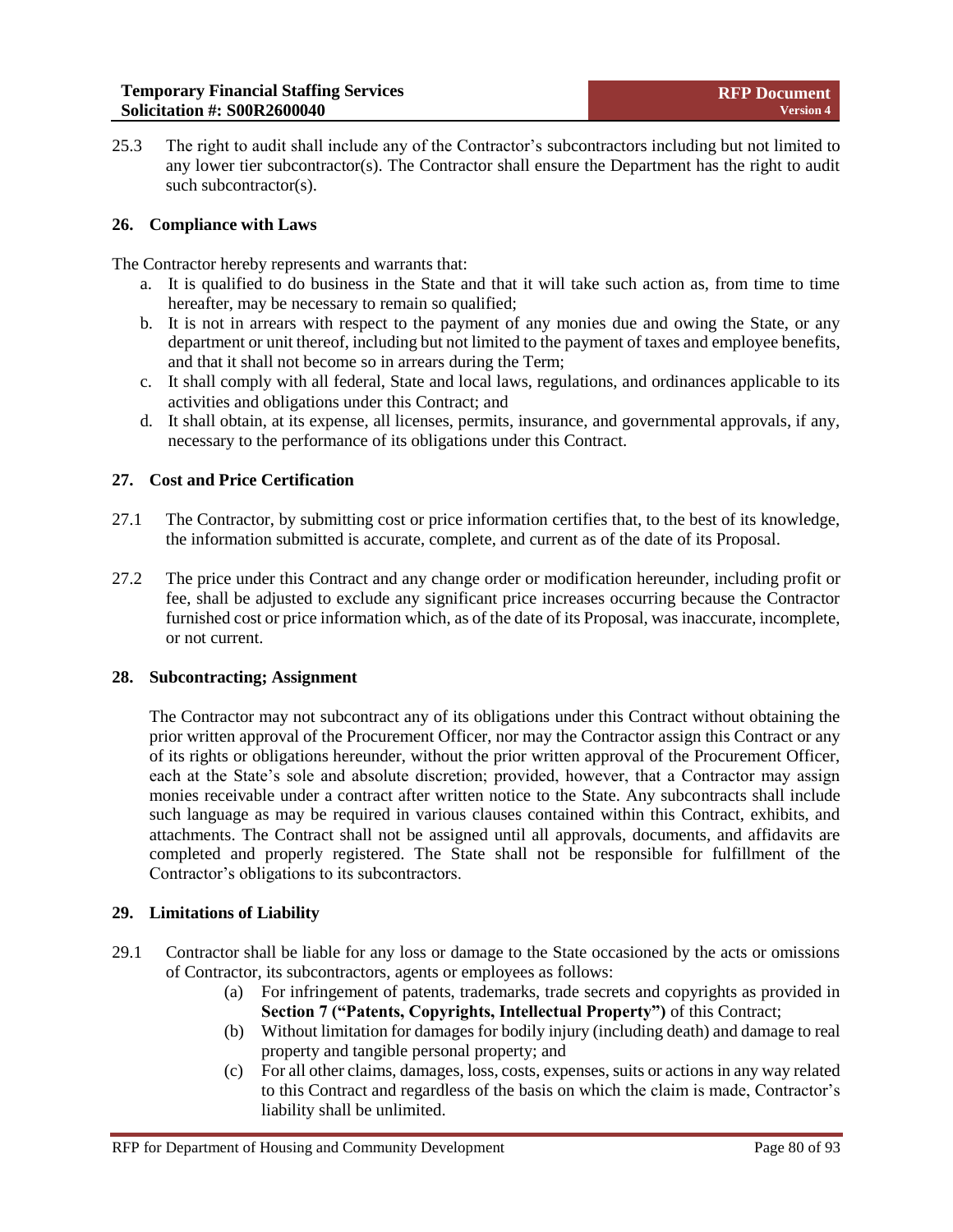- (d) In no event shall the existence of a subcontract operate to release or reduce the liability of Contractor hereunder. For purposes of this Contract, Contractor agrees that all subcontractors shall be held to be agents of Contractor.
- 29.2 Contractor's indemnification obligations for Third party claims arising under **Section 10 ("Indemnification")** of this Contract are included in this limitation of liability only if the State is immune from liability. Contractor's indemnification liability for third party claims arising under **Section 10** of this Contract shall be unlimited if the State is not immune from liability for claims arising under **Section 10**.
- 29.3 In no event shall the existence of a subcontract operate to release or reduce the liability of Contractor hereunder. For purposes of this Contract, Contractor agrees that it is responsible for performance of the services and compliance with the relevant obligations hereunder by its subcontractors.

# **30. Commercial Nondiscrimination**

- 30.1 As a condition of entering into this Contract, Contractor represents and warrants that it will comply with the State's Commercial Nondiscrimination Policy, as described under Title 19 of the State Finance and Procurement Article of the Annotated Code of Maryland. As part of such compliance, Contractor may not discriminate on the basis of race, color, religion, ancestry, national origin, sex, age, marital status, sexual orientation, sexual identity, genetic information or an individual's refusal to submit to a genetic test or make available the results of a genetic test or on the basis of disability, or otherwise unlawful forms of discrimination in the solicitation, selection, hiring, or commercial treatment of subcontractors, vendors, suppliers, or commercial customers, nor shall Contractor retaliate against any person for reporting instances of such discrimination. Contractor shall provide equal opportunity for subcontractors, vendors, and suppliers to participate in all of its public sector and private sector subcontracting and supply opportunities, provided that this clause does not prohibit or limit lawful efforts to remedy the effects of marketplace discrimination that have occurred or are occurring in the marketplace. Contractor understands that a material violation of this clause shall be considered a material breach of this Contract and may result in termination of this Contract, disqualification of Contractor from participating in State contracts, or other sanctions. This clause is not enforceable by or for the benefit of, and creates no obligation to, any third party.
- 30.2 As a condition of entering into this Contract, upon the request of the Commission on Civil Rights, and only after the filing of a complaint against Contractor under Title 19 of the State Finance and Procurement Article of the Annotated Code of Maryland, as amended from time to time, Contractor agrees to provide within 60 days after the request a complete list of the names of all subcontractors, vendors, and suppliers that Contractor has used in the past four (4) years on any of its contracts that were undertaken within the State of Maryland, including the total dollar amount paid by Contractor on each subcontract or supply contract. Contractor further agrees to cooperate in any investigation conducted by the State pursuant to the State Commercial Nondiscrimination Policy as set forth under Title 19 of the State Finance and Procurement Article of the Annotated Code of Maryland, and to provide any documents relevant to any investigation that are requested by the State. Contractor understands that violation of this clause is a material breach of this Contract and may result in Contract termination, disqualification by the State from participating in State contracts, and other sanctions.
- 30.3 The Contractor shall include the language from **Section 30.1**, or similar clause approved in writing by the Department, in all subcontracts.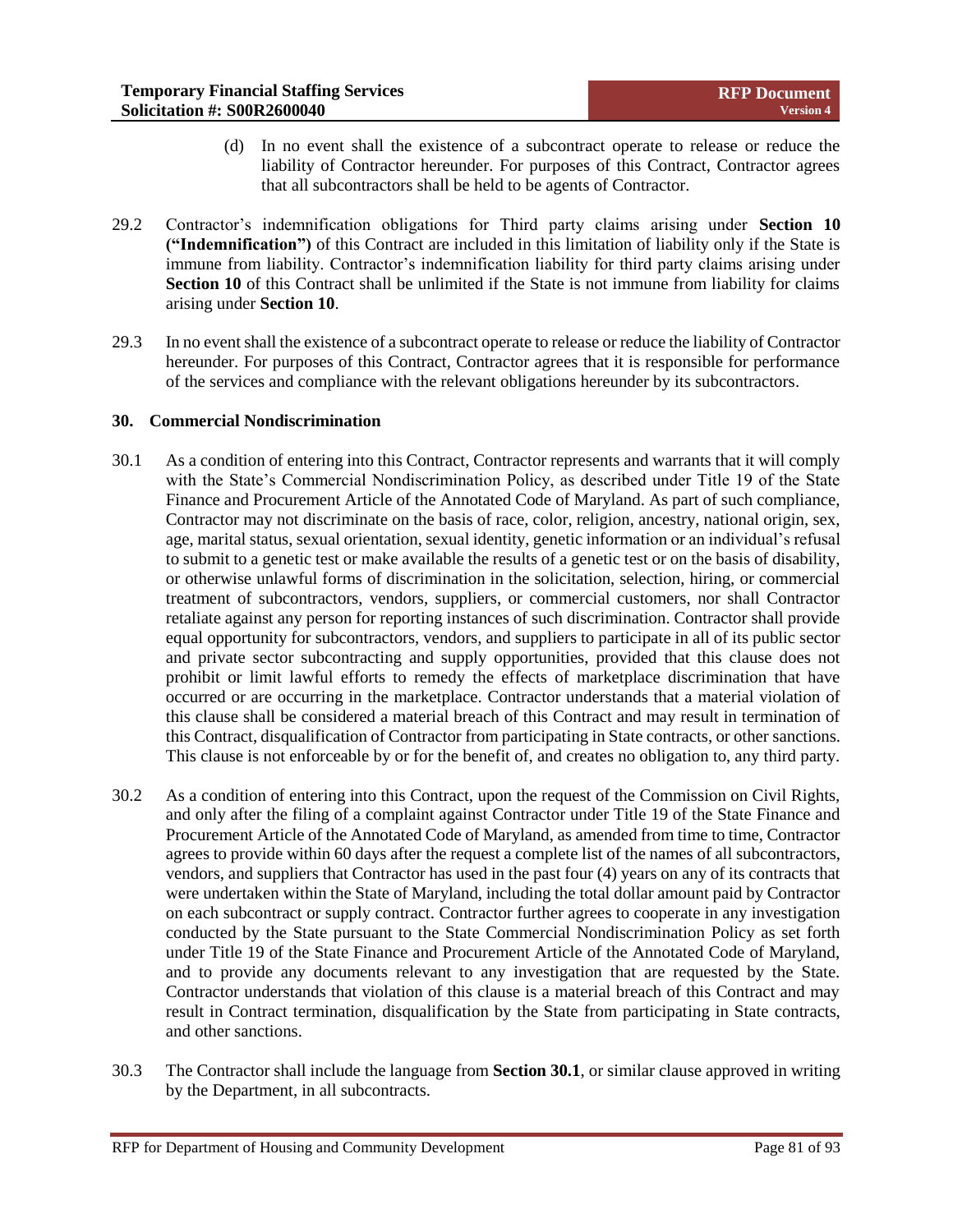# **31. Prompt Pay Requirements**

- 31.1 If the Contractor withholds payment of an undisputed amount to its subcontractor, the Department, at its option and in its sole discretion, may take one or more of the following actions:
	- (a) Not process further payments to the Contractor until payment to the subcontractor is verified;
	- (b) Suspend all or some of the Contract work without affecting the completion date(s) for the Contract work;
	- (c) Pay or cause payment of the undisputed amount to the subcontractor from monies otherwise due or that may become due to the Contractor;
	- (d) Place a payment for an undisputed amount in an interest-bearing escrow account; or
	- (e) Take other or further actions as appropriate to resolve the withheld payment.
- 31.2 An "undisputed amount" means an amount owed by the Contractor to a subcontractor for which there is no good faith dispute. Such "undisputed amounts" include, without limitation: (a) retainage which had been withheld and is, by the terms of the agreement between the Contractor and subcontractor, due to be distributed to the subcontractor; and (b) an amount withheld because of issues arising out of an agreement or occurrence unrelated to the agreement under which the amount is withheld.
- 31.3 An act, failure to act, or decision of a Procurement Officer or a representative of the Department concerning a withheld payment between the Contractor and a subcontractor under this **Section 31**, may not:
	- (a) Affect the rights of the contracting parties under any other provision of law;
	- (b) Be used as evidence on the merits of a dispute between the Department and the Contractor in any other proceeding; or
	- (c) Result in liability against or prejudice the rights of the Department.
- 31.4 The remedies enumerated above are in addition to those provided under COMAR 21.11.03.13 with respect to subcontractors that have contracted pursuant to the MBE program.
- 31.5 To ensure compliance with certified MBE subcontract participation goals, the Department may, consistent with COMAR 21.11.03.13, take the following measures:
	- (a) Verify that the certified MBEs listed in the MBE participation schedule actually are performing work and receiving compensation as set forth in the MBE participation schedule. This verification may include, as appropriate:
		- i. Inspecting any relevant records of the Contractor;
		- ii. Inspecting the jobsite; and
		- iii. Interviewing subcontractors and workers.
			- Verification shall include a review of:
		- i. The Contractor's monthly report listing unpaid invoices over thirty (30) days old from certified MBE subcontractors and the reason for nonpayment; and
		- ii. The monthly report of each certified MBE subcontractor, which lists payments received from the Contractor in the preceding thirty (30) days and invoices for which the subcontractor has not been paid.
	- (b) If the Department determines that the Contractor is not in compliance with certified MBE participation goals, then the Department will notify the Contractor in writing of its findings and will require the Contractor to take appropriate corrective action. Corrective action may include, but is not limited to, requiring the Contractor to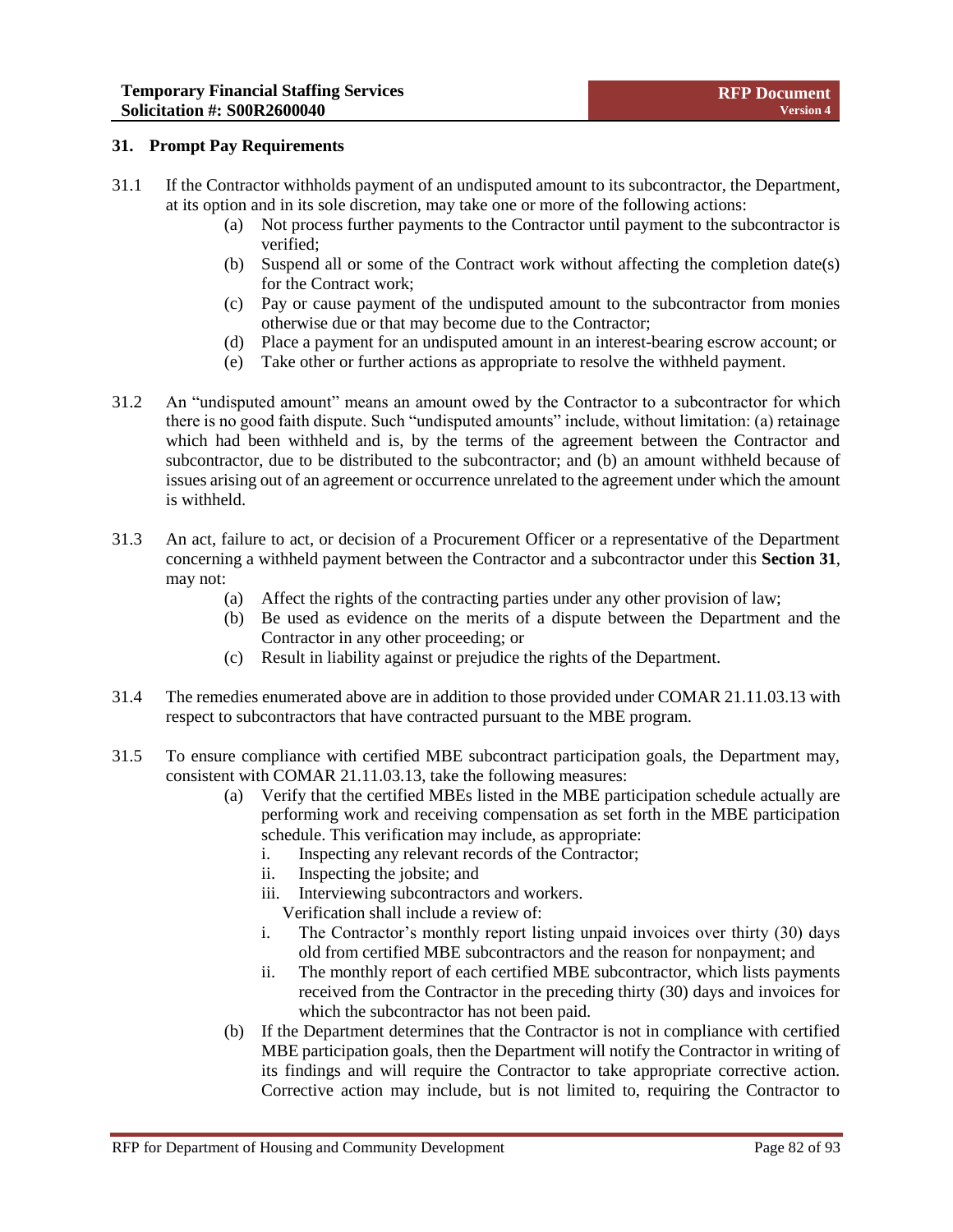compensate the MBE for work performed as set forth in the MBE participation schedule.

- (c) If the Department determines that the Contractor is in material noncompliance with MBE Contract provisions and refuses or fails to take the corrective action that the Department requires, then the Department may:
	- i. Terminate the Contract;
	- ii. Refer the matter to the Office of the Attorney General for appropriate action; or
	- iii. Initiate any other specific remedy identified by the Contract, including the contractual remedies required by any applicable laws, regulations, and directives regarding the payment of undisputed amounts.
- (d) Upon completion of the Contract, but before final payment or release of retainage or both, the Contractor shall submit a final report, in affidavit form under the penalty of perjury, of all payments made to, or withheld from, MBE subcontractors.

# **32. Living Wage**

If a Contractor subject to the Living Wage law fails to submit all records required under COMAR 21.11.10.05 to the Commissioner of Labor and Industry at the Department of Labor Regulation, the Department may withhold payment of any invoice or retainage. The Department may require certification from the Commissioner on a quarterly basis that such records were properly submitted.

# **33. Use of Estimated Quantities**

Unless specifically indicated otherwise in the State's solicitation or other controlling documents related to the Scope of Work, any sample amounts provided are estimates only and the Department does not guarantee a minimum or maximum number of units or usage in the performance of this Contract.

# **34. Risk of Loss; Transfer of Title**

Risk of loss for conforming supplies, equipment, materials and Deliverables furnished to the State hereunder shall remain with the Contractor until such supplies, equipment, materials and Deliverables are received and accepted by the State, following which, title shall pass to the State.

# **35. Effect of Contractor Bankruptcy**

All rights and licenses granted by the Contractor under this Contract are and shall be deemed to be rights and licenses to "intellectual property," and the subject matter of this Contract, including services, is and shall be deemed to be "embodiments of intellectual property" for purposes of and as such terms are used and interpreted under  $\S 365(n)$  of the United States Bankruptcy Code ("Code") (11 U.S.C. § 365(n) (2010)). The State has the right to exercise all rights and elections under the Code and all other applicable bankruptcy, insolvency and similar laws with respect to this Contract (including all executory statement of works). Without limiting the generality of the foregoing, if the Contractor or its estate becomes subject to any bankruptcy or similar proceeding: (a) subject to the State's rights of election, all rights and licenses granted to the State under this Contract shall continue subject to the respective terms and conditions of this Contract; and (b) the State shall be entitled to a complete duplicate of (or complete access to, as appropriate) all such intellectual property and embodiments of intellectual property, and the same, if not already in the State's possession, shall be promptly delivered to the State, unless the Contractor elects to and does in fact continue to perform all of its obligations under this Contract.

# **36. Miscellaneous**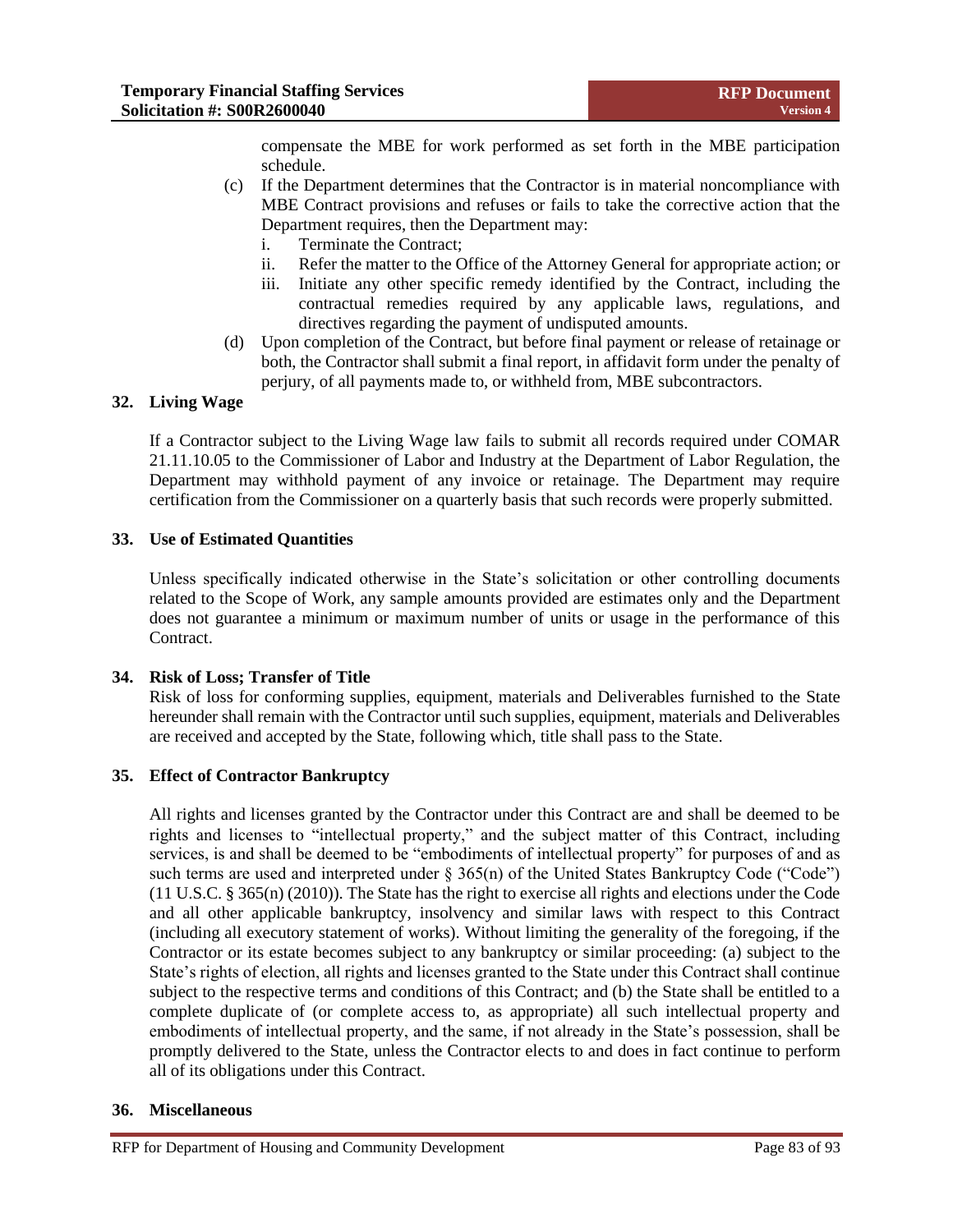- 36.1 Any provision of this Contract which contemplates performance or observance subsequent to any termination or expiration of this Contract shall survive termination or expiration of this Contract and continue in full force and effect.
- 36.2 If any term contained in this Contract is held or finally determined to be invalid, illegal, or unenforceable in any respect, in whole or in part, such term shall be severed from this Contract, and the remaining terms contained herein shall continue in full force and effect, and shall in no way be affected, prejudiced, or disturbed thereby.
- 36.3 The headings of the sections contained in this Contract are for convenience only and shall not be deemed to control or affect the meaning or construction of any provision of this Contract.
- 36.4 This Contract may be executed in any number of counterparts, each of which shall be deemed an original, and all of which together shall constitute one and the same instrument. Signatures provided by facsimile or other electronic means, e, g, and not by way of limitation, in Adobe .PDF sent by electronic mail, shall be deemed to be original signatures.

# **37. Contract Monitor and Procurement Officer**

- 37.1 The Contract Monitor is the State representative for this Contract who is primarily responsible for Contract administration functions, including issuing written direction, invoice approval, monitoring this Contract to ensure compliance with the terms and conditions of the Contract, monitoring MBE and VSBE compliance, and achieving completion of the Contract on budget, on time, and within scope. The Contract Monitor may authorize in writing one or more State representatives to act on behalf of the Contract Monitor in the performance of the Contract Monitor's responsibilities. The Department may change the Contract Monitor at any time by written notice to the Contractor.
- 37.2 The Procurement Officer has responsibilities as detailed in the Contract and is the only State representative who can authorize changes to the Contract. The Department may change the Procurement Officer at any time by written notice to the Contractor.

# **38. Notices**

All notices hereunder shall be in writing and either delivered personally or sent by certified or registered mail, postage prepaid, as follows:

If to the State:

Jasmine Harris 7800 Harkins Road Lanham, MD 20706 Phone Number: (301) 429-7419 E-Mail: jasmine.harris1@maryland.gov

With a copy to:

Amanda Sadler Department of Housing and Community Development (DHCD) 7800 Harkins Road Lanham MD 20706 Phone Number: (301) 429 -7780 E-Mail: amanda.sadler@maryland.gov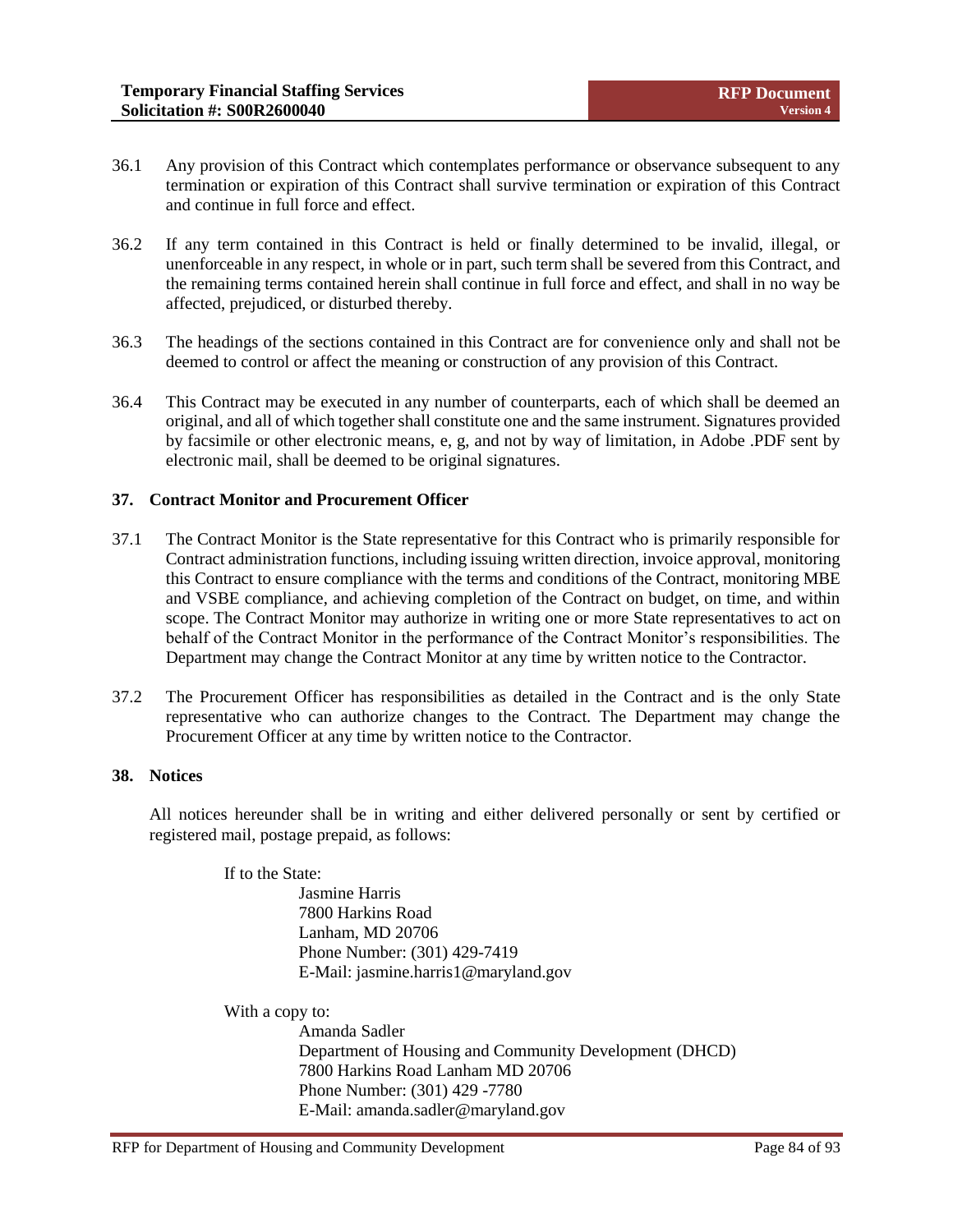| If to the Contractor:                                                   |
|-------------------------------------------------------------------------|
| (Contractor's Name)                                                     |
| (Contractor's primary address)                                          |
| Attn:                                                                   |
| [[Delete the following if a parent company guarantee is inapplicable:]] |
| <b>Parent Company Guarantor</b>                                         |
| Contact:                                                                |
| Attn:                                                                   |

# **<<39.>> Parent Company Guarantee (If applicable)**

(Corporate name of Contractor's Parent Company) hereby guarantees absolutely the full, prompt, and complete performance by (Contractor) of all the terms, conditions and obligations contained in this Contract, as it may be amended from time to time, including any and all exhibits that are now or may become incorporated hereunto, and other obligations of every nature and kind that now or may in the future arise out of or in connection with this Contract, including any and all financial commitments, obligations, and liabilities. (Corporate name of Contractor's Parent Company) may not transfer this absolute guaranty to any other person or entity without the prior express written approval of the State, which approval the State may grant, withhold, or qualify in its sole and absolute subjective discretion. (Corporate name of Contractor's Parent Company) further agrees that if the State brings any claim, action, lawsuit or proceeding against (Contractor), (Corporate name of Contractor's Parent Company) may be named as a party, in its capacity as Absolute Guarantor.

SIGNATURES ON NEXT PAGE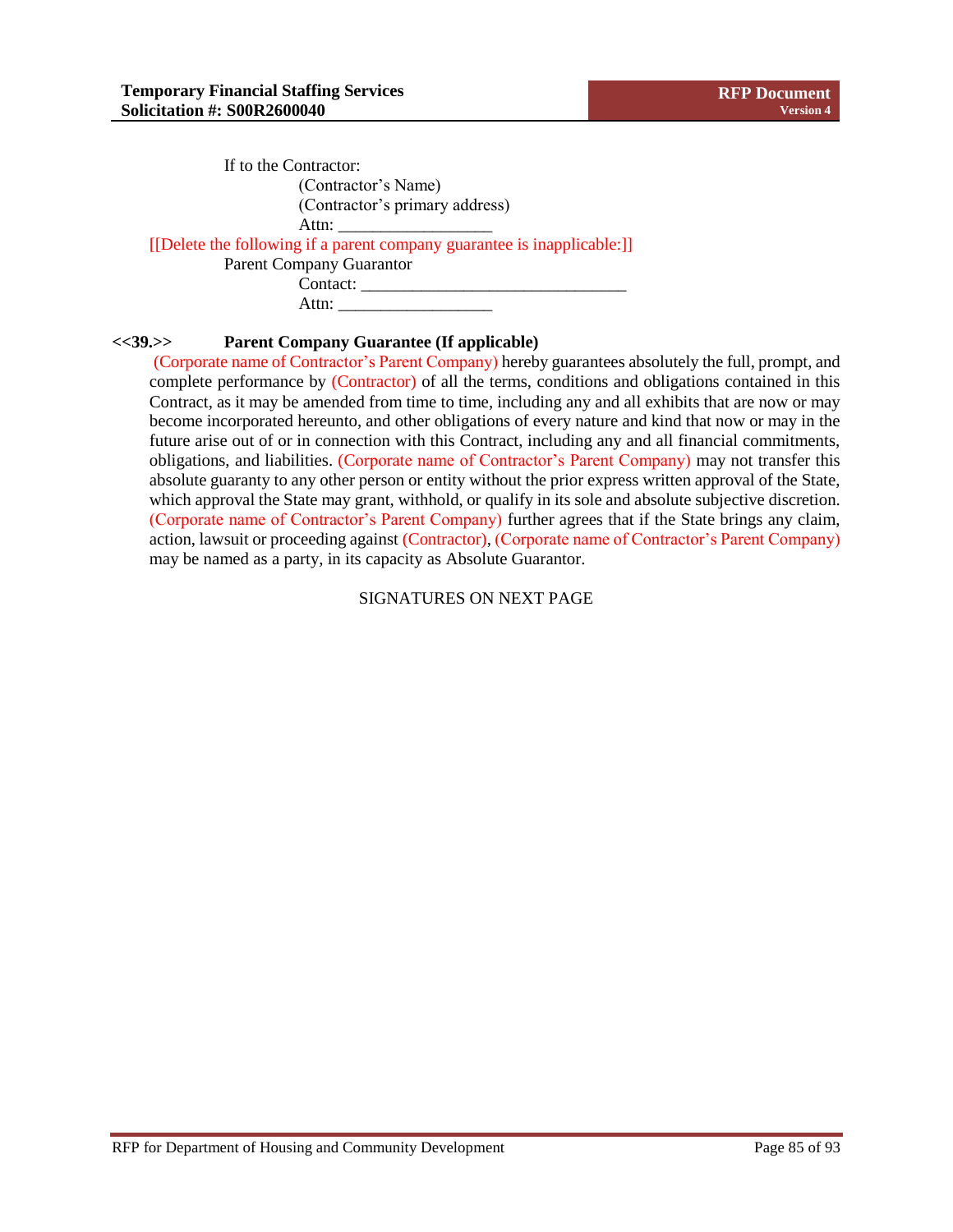IN WITNESS THEREOF, the parties have executed this Contract as of the date herein below set forth.

| Contractor                                                                           | State of Maryland<br>Department of Housing and Community<br>Development (DHCD) |
|--------------------------------------------------------------------------------------|--------------------------------------------------------------------------------|
| By:                                                                                  | By: Olasunbo Lawal<br>Director, Division of Finance and<br>Administration      |
| Date                                                                                 |                                                                                |
| PARENT COMPANY (GUARANTOR) (if<br>applicable)                                        | By:                                                                            |
| By:                                                                                  | Date                                                                           |
| Date                                                                                 |                                                                                |
| Approved for form and legal sufficiency<br>this $\_\_\_$ day of $\_\_\_\_\_$ , 2022. |                                                                                |
| <b>Assistant Attorney General</b>                                                    |                                                                                |
| APPROVED BY BPW: _________________<br>(Date) (BPW Item #)                            |                                                                                |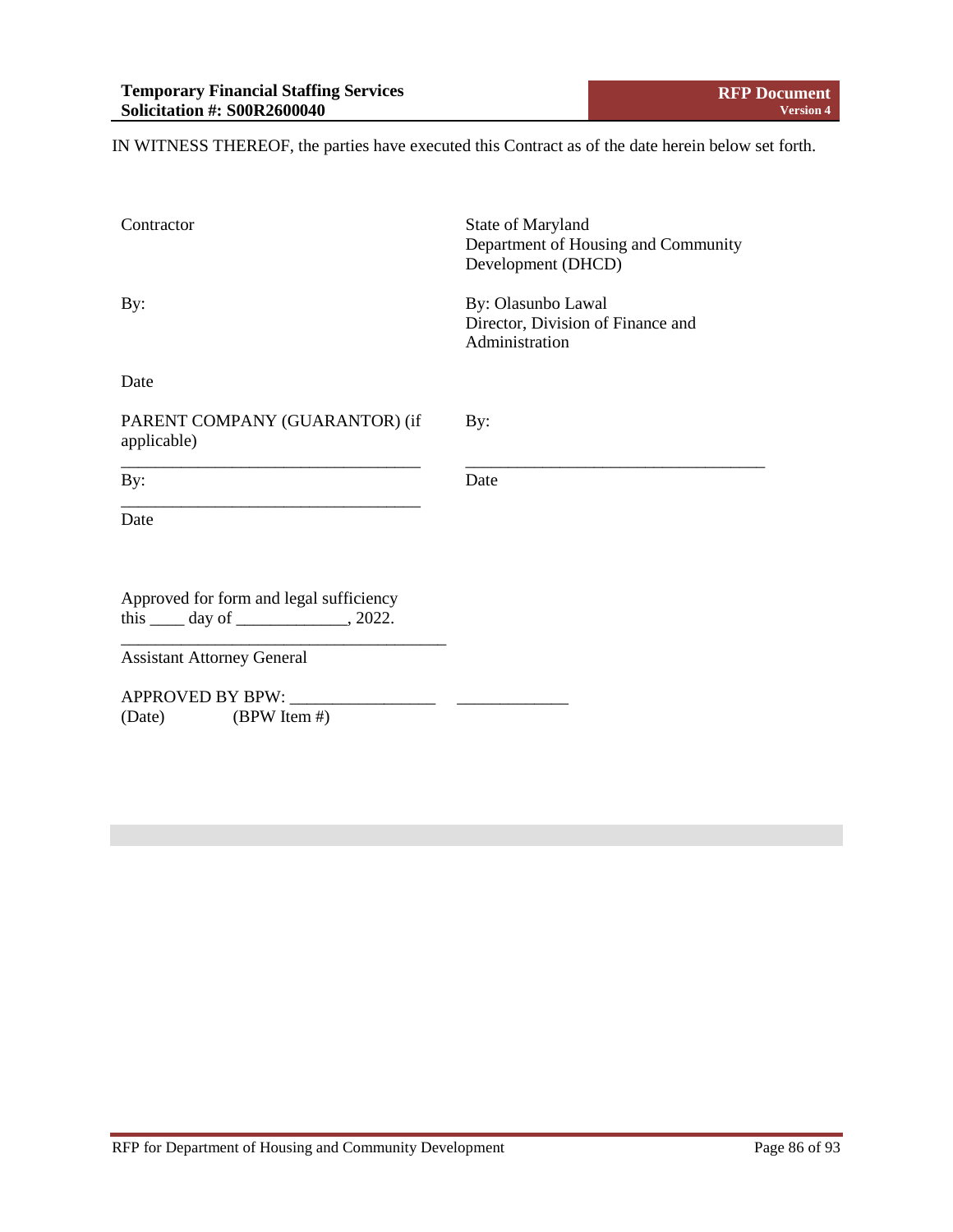**Attachment M. Contract Affidavit**

See link at [https://procurement.maryland.gov/wp-content/uploads/sites/12/2020/03/Attachment-](https://procurement.maryland.gov/wp-content/uploads/sites/12/2020/03/Attachment-N-Affidavit.pdf)[N-Affidavit.pdf](https://procurement.maryland.gov/wp-content/uploads/sites/12/2020/03/Attachment-N-Affidavit.pdf)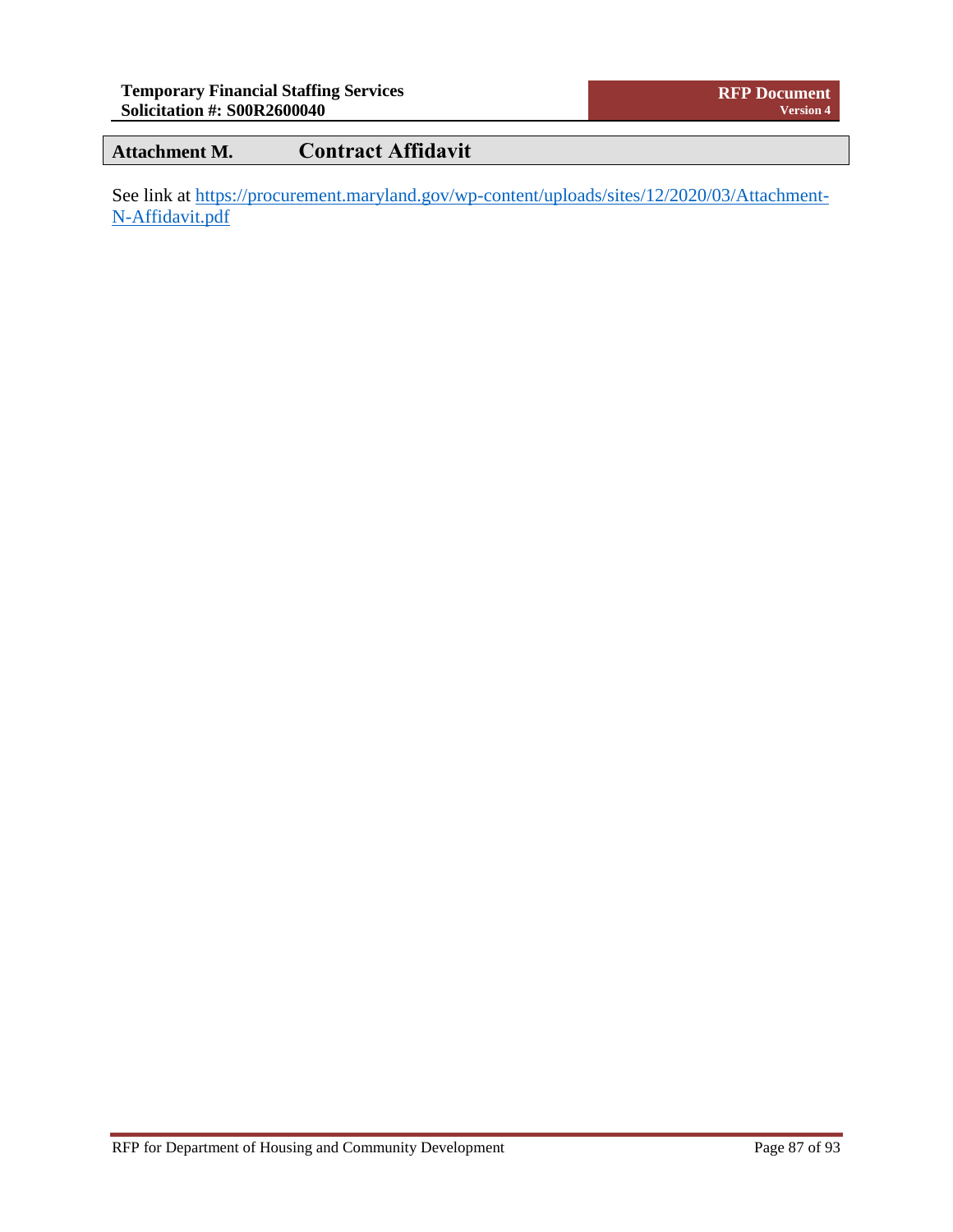# **Attachment N. DHS Hiring Agreement**

See link at [http://procurement.maryland.gov/wp-content/uploads/sites/12/2018/04/Attachment-](http://procurement.maryland.gov/wp-content/uploads/sites/12/2018/04/Attachment-O-DHSHiringAgreement.pdf)[O-DHSHiringAgreement.pdf.](http://procurement.maryland.gov/wp-content/uploads/sites/12/2018/04/Attachment-O-DHSHiringAgreement.pdf)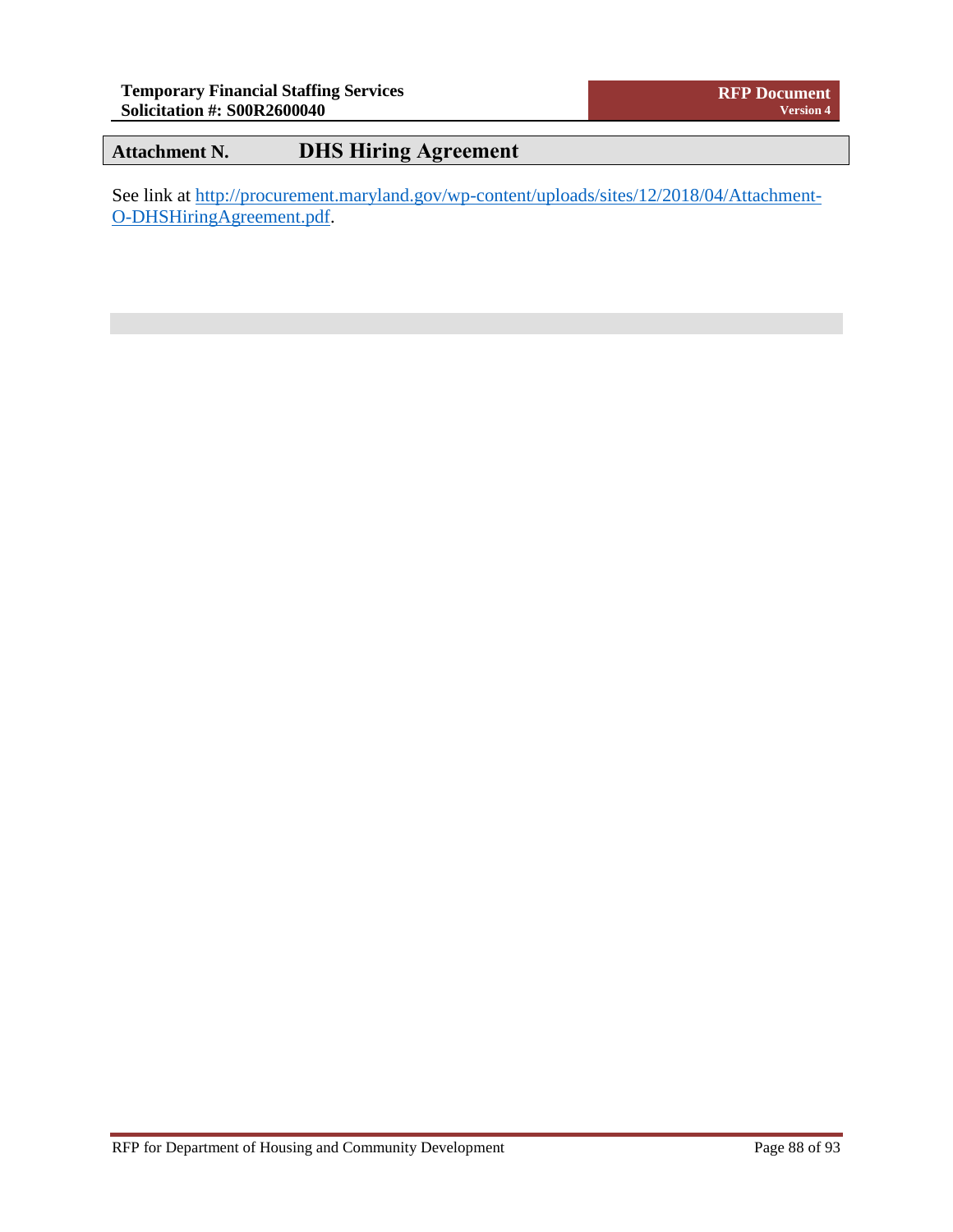# **Appendix 1. – Abbreviations d Definitions**

For purposes of this RFP, the following abbreviations or terms have the meanings indicated below:

- A. Acceptable Use Policy (AUP) A written policy documenting constraints and practices that a user must agree to in order to access a private network or the Internet.
- B. Access The ability or the means necessary to read, write, modify, or communicate data/information or otherwise use any information system resource.
- C. Application Program Interface (API) Code that allows two software programs to communicate with each other.
- D. Business Day(s) The official working days of the week to include Monday through Friday. Official working days excluding State Holidays (see definition of "Normal State Business Hours" below).
- E. COMAR Code of Maryland Regulations available on-line at [http://www.dsd.state.md.us/COMAR/ComarHome.html.](http://www.dsd.state.md.us/COMAR/ComarHome.html)
- F. Contract The Contract awarded to the successful Offeror pursuant to this RFP. The Contract will be in the form of **Attachment L**.
- G. Contract Monitor The State representative for this Contract who is primarily responsible for Contract administration functions, including issuing written direction, invoice approval, monitoring this Contract to ensure compliance with the terms and conditions of the Contract, monitoring MBE and VSBE compliance, and achieving completion of the Contract on budget, on time, and within scope. The Contract Monitor may authorize in writing one or more State representatives to act on behalf of the Contract Monitor in the performance of the Contract Monitor's responsibilities. The Department may change the Contract Monitor at any time by written notice to the Contractor.
- H. Contractor The selected Offeror that is awarded a Contract by the State.
- I. Contractor Personnel Employees and agents and subcontractor employees and agents performing work at the direction of the Contractor under the terms of the Contract awarded from this RFP.
- J. Data Breach The unauthorized acquisition, use, modification or disclosure of State data, or other Sensitive Data.
- K. Department of Housing and Community Development or (DHCD or the "Department").
- L. eMMA eMaryland Marketplace Advantage (see RFP **Section 4.2**).
- M. Enterprise License Agreement (ELA) An agreement to license the entire population of an entity (employees, on-site contractors, off-site contractors) accessing a software or service for a specified period of time for a specified value.
- N. Information System A discrete set of information resources organized for the collection, processing, maintenance, use, sharing, dissemination, or disposition of information.
- O. Information Technology (IT) All electronic information-processing hardware and software, including: (a) maintenance; (b) telecommunications; and (c) associated consulting services.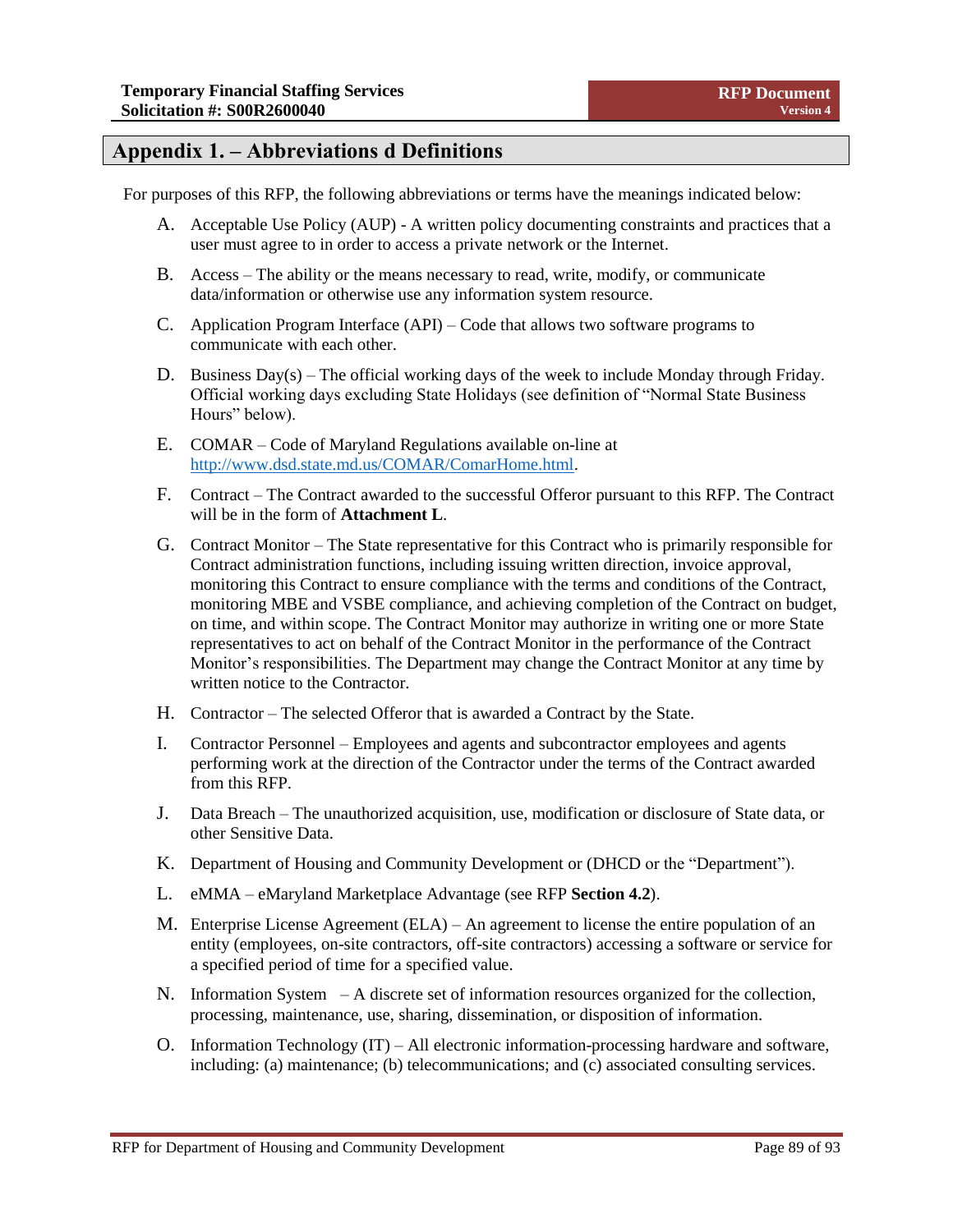- P. Key Personnel All Contractor Personnel identified in the solicitation as such that are essential to the work being performed under the Contract. See RFP **Sections 3.10**.
- Q. Local Time Time in the Eastern Time Zone as observed by the State of Maryland. Unless otherwise specified, all stated times shall be Local Time, even if not expressly designated as such.
- R. Minority Business Enterprise (MBE) Any legal entity certified as defined at COMAR 21.01.02.01B (54) which is certified by the Maryland Department of Transportation under COMAR 21.11.03.
- S. Normal State Business Hours Normal State business hours are 8:00 a.m. 5:00 p.m. Monday through Friday except State Holidays, which can be found at: www.dbm.maryland.gov – keyword: State Holidays.
- T. Notice to Proceed (NTP) A written notice from the Procurement Officer that work under the Contract, project, Task Order or Work Order (as applicable) is to begin as of a specified date. The NTP Date is the start date of work under the Contract, project, Task Order or Work Order. Additional NTPs may be issued by either the Procurement Officer or the Contract Monitor regarding the start date for any service included within this solicitation with a delayed or nonspecified implementation date.
- U. NTP Date The date specified in an NTP for work on Contract, project, Task Order or Work Order to begin.
- V. Offeror An entity that submits a Proposal in response to this RFP.
- W. Personally Identifiable Information (PII) Any information about an individual maintained by the State, including (1) any information that can be used to distinguish or trace an individual identity, such as name, social security number, date and place of birth, mother's maiden name, or biometric records; and (2) any other information that is linked or linkable to an individual, such as medical, educational, financial, and employment information.
- X. Procurement Officer Prior to the award of any Contract, the sole point of contact in the State for purposes of this solicitation. After Contract award, the Procurement Officer has responsibilities as detailed in the Contract (**Attachment M**) and is the only State representative who can authorize changes to the Contract. The Department may change the Procurement Officer at any time by written notice to the Contractor.
- Y. Proposal As appropriate, either or both of the Offeror's Technical or Financial Proposal.
- Z. Protected Health Information (PHI) Information that relates to the past, present, or future physical or mental health or condition of an individual; the provision of health care to an individual; or the past, present, or future payment for the provision of health care to an individual; and (i) that identifies the individual; or (ii) with respect to which there is a reasonable basis to believe the information can be used to identify the individual.
- AA.Request for Proposals (RFP) This Request for Proposals issued by the Department of Housing and Community Development (Department), with the Solicitation Number and date of issuance indicated in the Key Information Summary Sheet, including any amendments thereto.
- BB. Security Incident A violation or imminent threat of violation of computer security policies, Security Measures, acceptable use policies, or standard security practices. "Imminent threat of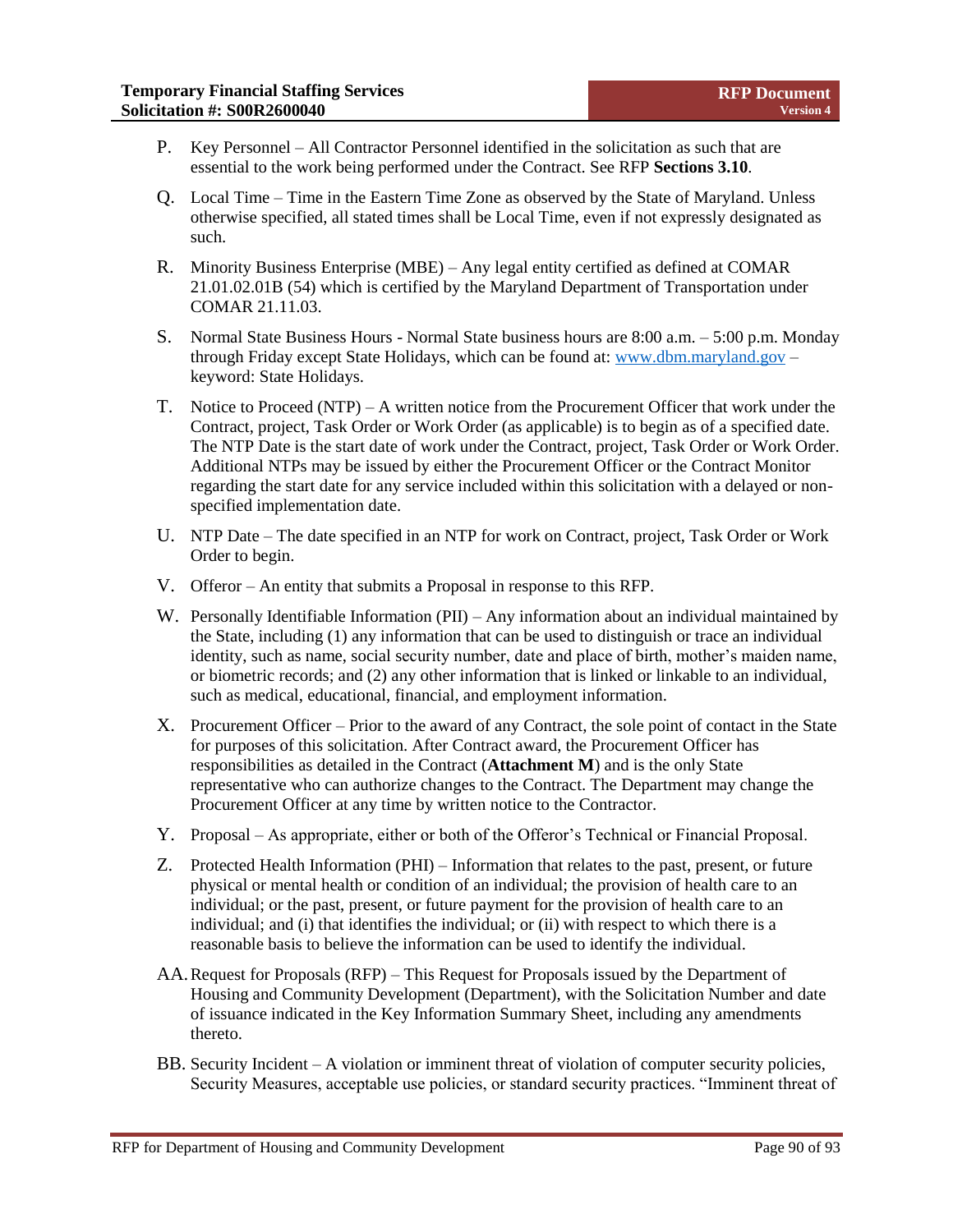violation" is a situation in which the organization has a factual basis for believing that a specific incident is about to occur.

- CC. Security or Security Measures The technology, policy and procedures that a) protects and b) controls access to networks, systems, and data.
- DD.Sensitive Data Means PII;PHI; other proprietary or confidential data as defined by the State, including but not limited to "personal information" under Md. Code Ann., Commercial Law § 14-3501(e) and Md. Code Ann., St. Govt. § 10-1301(c) and information not subject to disclosure under the Public Information Act, Title 4 of the General Provisions Article; and information about an individual that (1) can be used to distinguish or trace an individual's identity, such as name, social security number, date and place of birth, mother's maiden name, or biometric records; or (2) is linked or linkable to an individual, such as medical, educational, financial, and employment information.
- EE. Software The object code version of computer programs licensed pursuant to this Contract. Embedded code, firmware, internal code, microcode, and any other term referring to software that is necessary for proper operation is included in this definition of Software. Software includes all prior, current, and future versions of the Software and all maintenance updates and error corrections. Software also includes any upgrades, updates, bug fixes or modified versions or backup copies of the Software licensed to the State by Contractor or an authorized distributor.
- FF. Software as a Service (SaaS) A software licensing and delivery model in which software is licensed on a subscription basis and is centrally hosted. For the purposes of this RFP, the terms SaaS and PaaS are considered synonymous and the term SaaS will be used throughout this document.
- GG.State The State of Maryland.
- A. Source Code Executable instructions for Software in its high level, human readable form which are in turn interpreted, parsed and/or compiled to be executed as part of a computing system.
- B. System Availability The period of time the Solution works as required excluding nonoperational periods associated with planned maintenance.
- C. System Documentation Those materials necessary to wholly reproduce and fully operate the most current deployed version of the Solution in a manner equivalent to the original Solution including, but not limited to:
	- 1) Source Code: This includes source code created by the Contractor or subcontractor(s) and source code that is leveraged or extended by the Contractor for use in the Contract;
	- 2) All associated rules, reports, forms, templates, scripts, data dictionaries and database functionality;
	- 3) All associated configuration file details needed to duplicate the run time environment as deployed in the current deployed version of the system;
	- 4) All associated design details, flow charts, algorithms, processes, formulas, pseudocode, procedures, instructions, help files, programmer's notes and other documentation;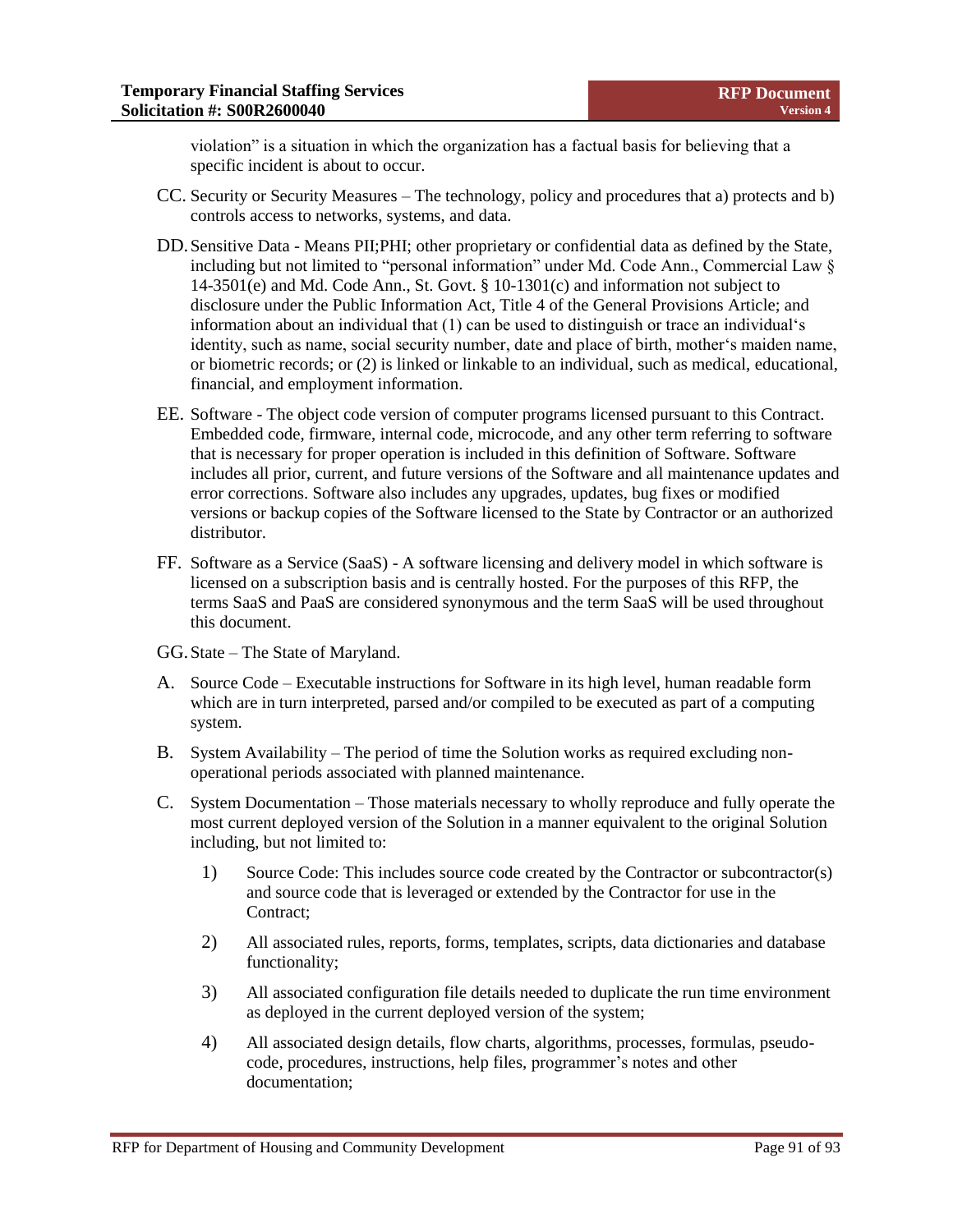- 5) A complete list of Third Party, open source, or commercial software components and detailed configuration notes for each component necessary to reproduce the system (e.g., operating system, relational database, and rules engine software);
- 6) All associated user instructions and/or training materials for business users and technical staff, including maintenance manuals, administrative guides and user how-to guides; and
- 7) Operating procedures.
- D. Technical Safeguards The technology and the policy and procedures for its use that protect State Data and control access to it.
- E. Third Party Software Software and supporting documentation that:
	- 1) are owned by a third party, not by the State, the Contractor, or a subcontractor;
	- 2) are included in, or necessary or helpful to the operation, maintenance, support or modification of the Solution; and
	- 3) are specifically identified and listed as Third-Party Software in the Proposal.
- F. Total Proposal Price The Offeror's total price for goods and services in response to this solicitation, included in Financial Proposal **Attachment B** – Financial Proposal Form.
- G. Upgrade A new release of any component of the Solution containing major new features, functionality and/or performance improvements.
- H. Veteran-owned Small Business Enterprise (VSBE) A business that is verified by the Center for Verification and Evaluation (CVE) of the United States Department of Veterans Affairs as a veteran-owned small business. See Code of Maryland Regulations (COMAR) 21.11.13.